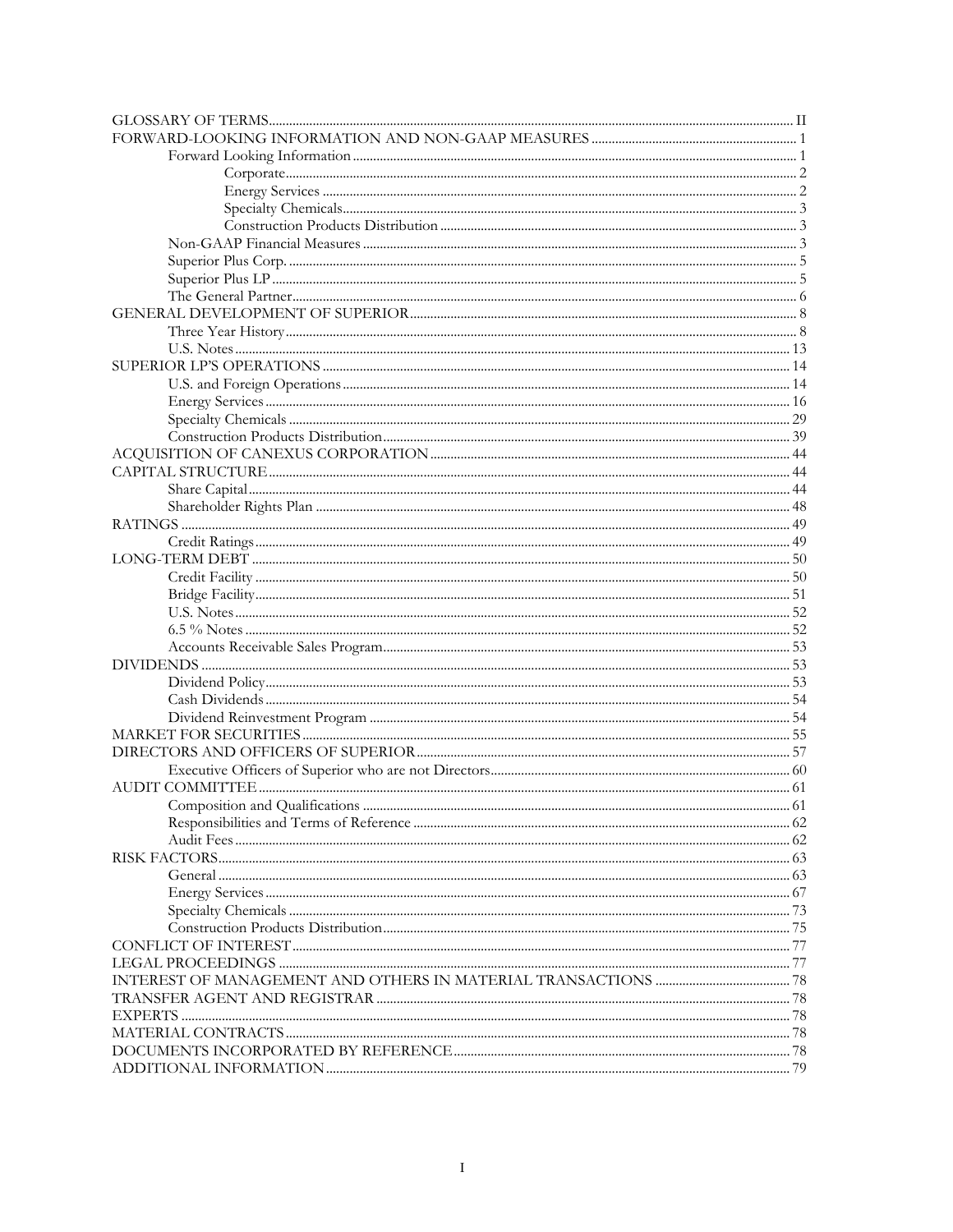#### <span id="page-2-0"></span>**GLOSSARY OF TERMS**

The following are definitions and selected abbreviations used in this Annual Information Form:

"**5.75% Debentures**" means the \$172.5 million aggregate principal amount of 5.75% convertible unsecured subordinated debentures issued by Superior on March 16, 2010, with a maturity date of June 30, 2017 which were redeemed on June 30, 2015.

"**5.75% Debentures (2012)**" means the \$174.95 million aggregate principal amount of 5.75% convertible unsecured subordinated debentures issued by Superior on June 14, 2008, with a maturity date of December 31, 2012 of which \$75 million were redeemed on November 7, 2011, \$50 million were redeemed on December 12, 2011 and the remaining \$49.9 million on August 1, 2012.

"**5.85% Debentures**" means the \$74.9 million aggregate principal amount of 5.85% convertible unsecured subordinated debentures issued by Superior on October 19, 2008, with a maturity date of October 31, 2015 of which \$50 million of the 5.85% Debentures were redeemed on January 3, 2013 and the remaining \$25 million were redeemed on April 9, 2013.

"**6.0% Debentures (2018)**" means the \$150.0 million aggregate principal amount of 6.0% convertible unsecured subordinated debentures issued by Superior on December 23, 2010, with a maturity date of June 30, 2018.

"**6.0% Debentures (2019)**" means the \$97.0 million aggregate principal amount of 6.0% convertible unsecured subordinated debentures issued by Superior on July 15, 2013, with a maturity date of June 30, 2019.

"**6.5% Notes**" or "**Senior Unsecured** Notes" means \$200.0 million Senior Unsecured Notes issued by Superior LP on December 9, 2014, with a maturity date of December 9, 2021.

"**6.5% Note Indenture**" means the trust indenture between Superior, Superior LP and Computershare dated December 9, 2014, whereby Superior issued the 6.5% Notes.

"**7.50% Debentures (2014)**" means the \$68.9 million aggregate principal amount of 7.50% convertible unsecured subordinated debentures issued by Superior on August 28, 2009, with a maturity date of December 31, 2014 which were redeemed on September 3, 2013.

"**7.50% Debentures"** means the \$69.3 million aggregate principal amount of 7.50% convertible unsecured subordinated debentures issued by Superior on October 4, 2011, with a maturity date of October 31, 2016 which were redeemed on October 31, 2016.

"**2013 Equity Financing**" means the public offering of 12,960,500 Common Shares (including an over-allotment option) at a price of \$11.10 per Common Share for net proceeds of approximately \$137.6 million.

"**2015 Equity Financing**" means the public offering of 13,888,895 Common Shares (including an over-allotment option) at a price of \$10.35 per Common Share for net proceeds of approximately \$138 million.

"**Acquisition**" means the acquisition by Superior of all of the issued and outstanding common shares of Canexus.

"**AIF**" means this Annual Information Form dated February 26, 2016.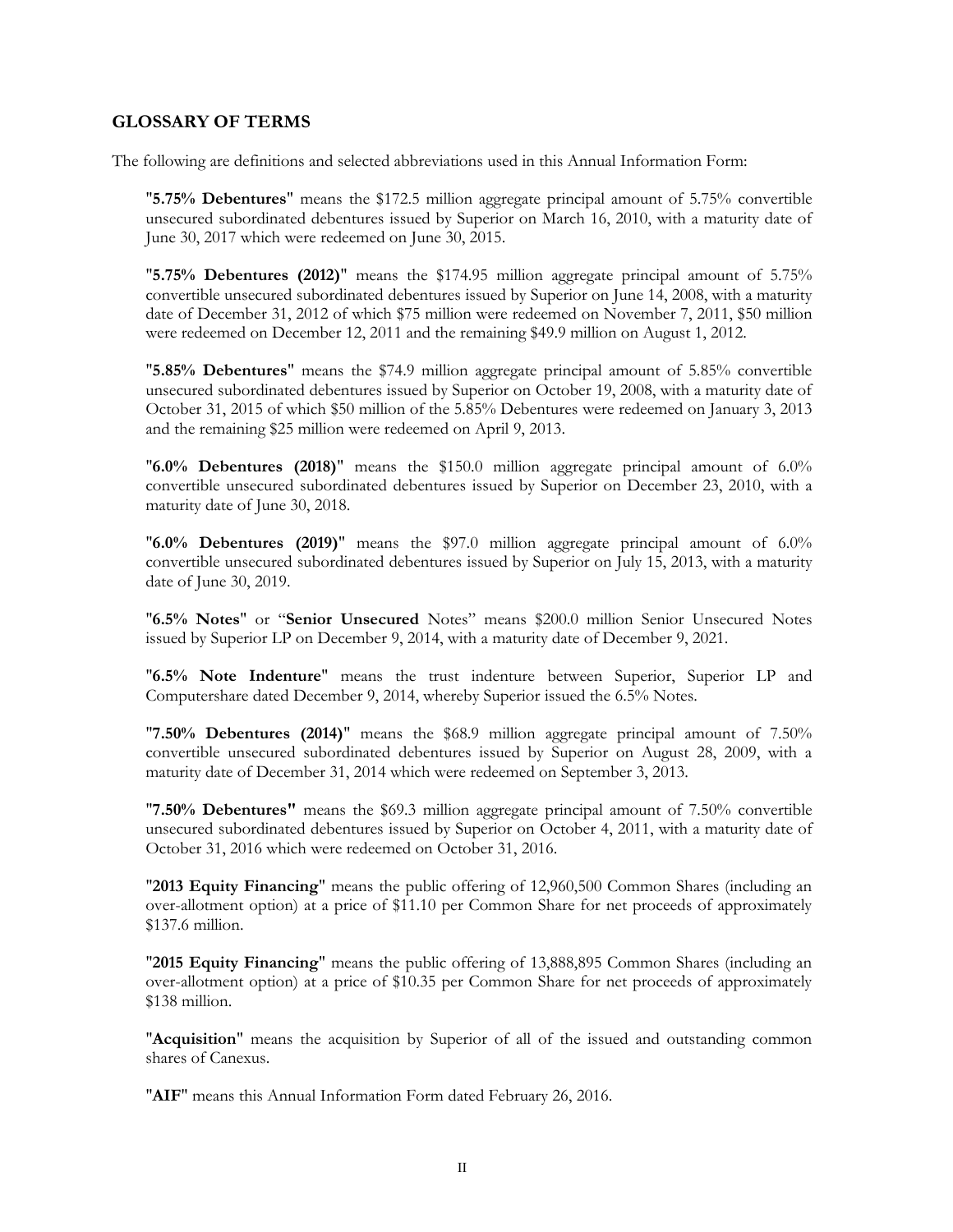"**Annual Report**" means the Corporation's 2015 annual report.

"**Arrangement**" means the court sanctioned plan of arrangement under the CBCA pursuant to which the Fund was converted to a corporation on December 31, 2008.

"**Arrangement Agreement**" means the arrangement agreement dated October 5, 2015 between Superior and Canexus pursuant to which Superior agreed to make the Acquisition.

"**Ballard**" means Ballard Power Systems Inc.

"**Board of Directors**" or "**Board**" means the board of directors of the Corporation.

"**C&I**" means commercial and industrial insulation.

"**Canexus**" means Canexus Corporation.

"**Canexus Debentures**" means the means (i) the 5.75% convertible unsecured series III debentures issued by Canexus to the public on September 28, 2010; (ii) means the 5.75% convertible unsecured series IV debentures issued by Canexus to the public on June 30, 2011; (iii) the 6.00% convertible unsecured subordinated series V debentures issued by Canexus to the public on August 30, 2013 and September 30, 2013; and (iv) the 6.50% convertible unsecured subordinated series VI debentures issued by Canexus to the public on June 3, 2014 and June 12, 2014.

"**CBCA**" means the *Canada Business Corporations Act*, as amended, including the regulations promulgated thereunder.

"**CNRL**" means Canadian Natural Resources Limited.

"**Common Shares**" means the common shares in the capital of the Corporation.

"**Computershare**" means Computershare Trust Company of Canada.

"**Conversion**" means the conversion of the Fund from an income trust structure to the Corporation on December 31, 2008, pursuant to the Arrangement.

"**Convertible Debentures**" means the 6.0% Debentures (2018) and the 6.0% Debentures (2019), both of which are described in greater detail in Note 19 to the Corporation's audited consolidated financial statements for the year ended December 31, 2015 and on page 44 in this AIF.

"**Corporation**" or "**Superior**" means Superior Plus Corp.

"**CPD**" means Superior's construction products distribution business.

"**CRA**" means the Canada Revenue Agency.

"**DBRS**" means Dominion Bond Rating Services Limited.

"**Debentureholders**" means the holders of Convertible Debentures of the Corporation.

"**Debenture Trustee**" means Computershare, the trustee under the Indenture governing the Convertible Debentures.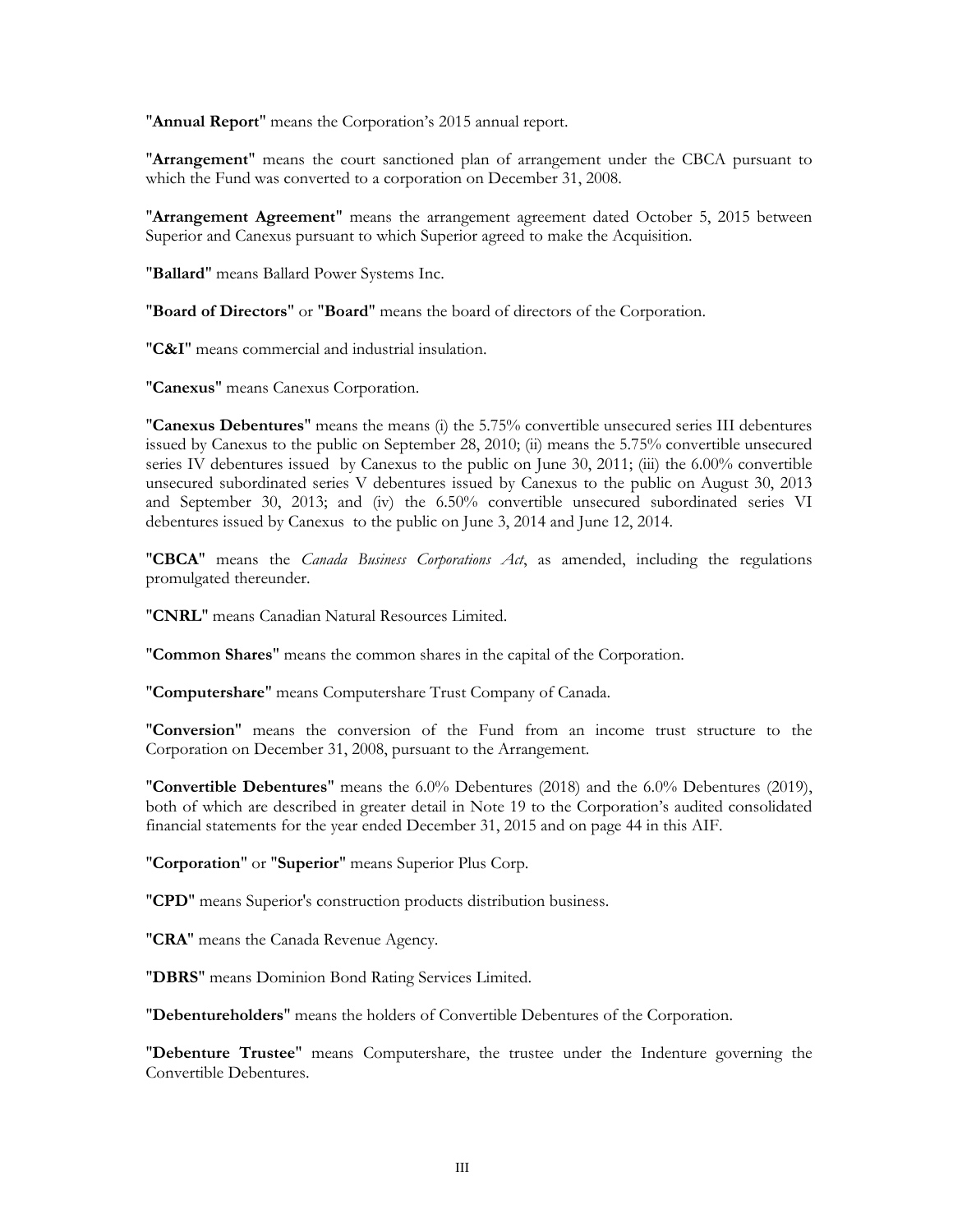"**Declaration of Trust**" means a Declaration of Trust made as of August 2, 1996, as amended and restated most recently on December 31, 2008, pursuant to which the Fund was created.

"**Deloitte**" means Deloitte LLP.

"**DRIP**" means Dividend Reinvestment Program and Optional Share Purchase Plan, which provides Shareholders with the opportunity to re-invest their cash dividends at a 4% discount to the market price of Common Shares.

"**ECF**" means elemental chlorine free in connection with the pulp bleaching process.

"**Energy Services**" means Superior LP's energy services business.

"**ERCO**" means ERCO Worldwide, the Corporation's specialty chemicals business, operated by Superior LP.

"**ERP**" means the Enterprise Resource Planning systems utilized by the energy services and CPD businesses.

"**Financial Statements**" means the audited consolidated financial statements of the Corporation and management's discussion and analysis of the financial condition and operations of the Corporation as at and for the years ended December 31, 2015 and 2014, together with the notes thereto and the auditors' report thereon.

"**Fund**" means Superior Plus Income Fund, a limited purpose, unincorporated trust established under the laws of the Province of Alberta by the Declaration of Trust and terminated pursuant to the Conversion.

"**GDP**" means gross domestic product.

"**General Partner**" means Superior General Partner Inc.

"**GES**" means Griffith Energy Services Inc., a heating oil and energy distribution business acquired in 2009 by Superior Plus Energy Services, LLC and integrated into USRF.

"**GHI**" means Griffith Holdings, Inc., a New York corporation.

"**GSD**" means gypsum specialty distribution.

"**IFRS**" means International Financial Reporting Standards.

"**Indemnity Agreement**" means the indemnity agreement between Superior and New Ballard dated December 31, 2008.

"**Indenture**" means the indenture between Superior and the Debenture Trustee dated August 28, 2009, as amended and supplemented governing the Convertible Debentures.

"**KCl**" means potassium chloride, a major raw material used in the production of potassium hydroxide.

"**KW Heating Oil Assets**" means certain assets acquired from KW Oil and Propane and integrated into USRF.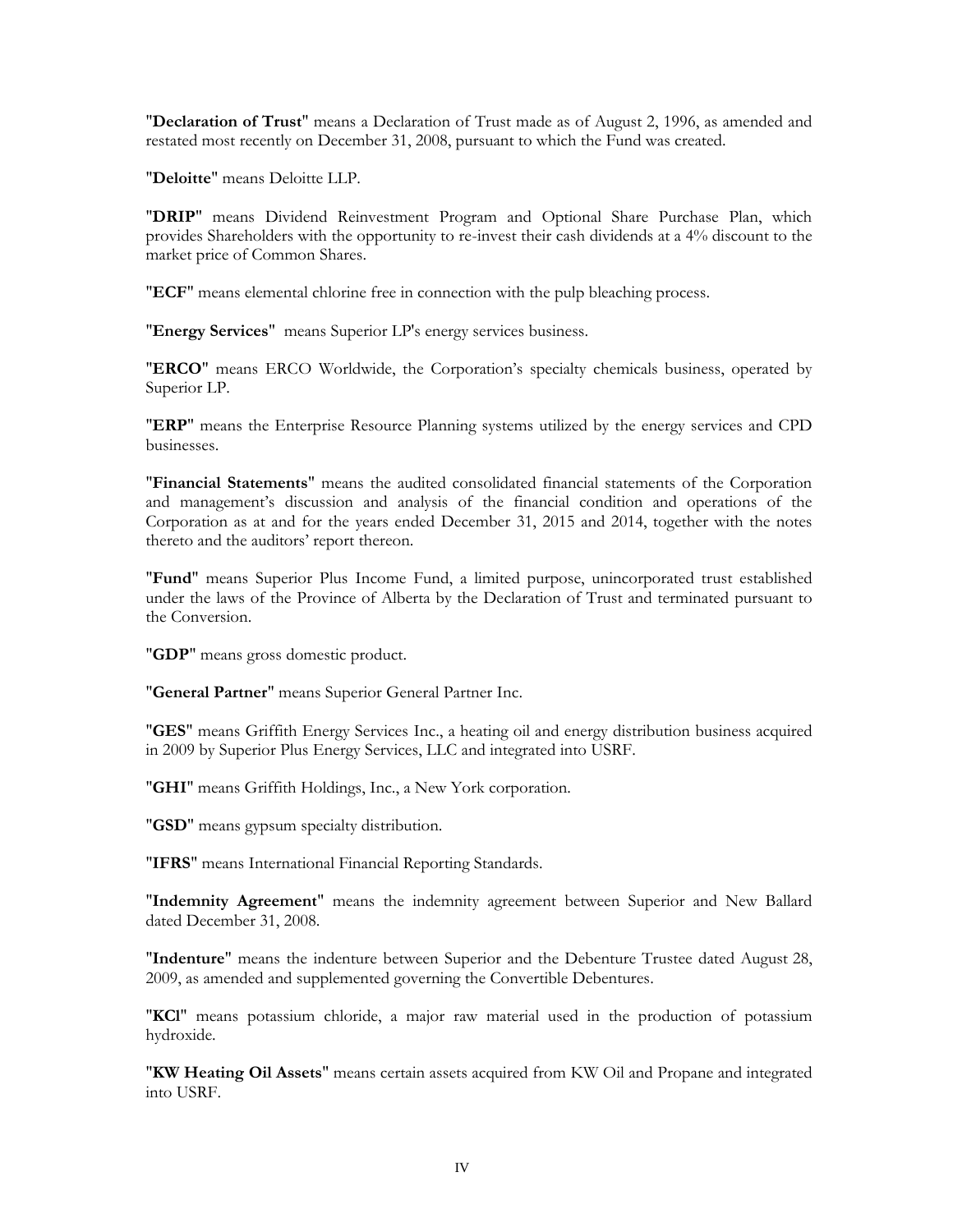"**LDCs**" means local distribution companies who are required to provide SEM with billing and collection services as well as transportation, storage and distribution services to SEM's customers.

"**MT**" means metric tonnes.

"**New Ballard**" means the corporation created during the Conversion to carry on the business of Ballard which acquired all of the assets and assumed all of the liabilities of Ballard.

"**NYMEX**" means the New York Mercantile Exchange, a commodity futures exchange.

"**OEM**" means Original Equipment Manufacturer.

"**Partnership Agreement**" means the limited partnership agreement made as of September 17, 2006, as amended and restated on December 31, 2008, pursuant to which Superior General Partner Inc., as general partner of Superior LP, has exclusive authority to manage the business and affairs of Superior LP.

"**PCS**" means Potash Corporation of Saskatchewan Inc., a major supplier of KCl to ERCO.

"**Rack**" means the position at which fuel is acquired at the fixed loading structure of a refinery or distribution terminal for a tank truck or rail tank car (with reference to the fuel price and volume obtained at that position).

"**S&P**" means Standard & Poor's Rating Services, a division of The McGraw-Hill Companies, Inc.

"**SEM**" means Superior Energy Management, the Corporation's fixed-price energy services business and part of its energy services business.

"**Senior Debentures**" means \$150.0 million aggregate principal amount of 8.25% senior unsecured debentures issued by Superior LP on October 27, 2009, with a maturity date of October 27, 2016.

"**SGL**" means Superior Gas Liquids, the Corporation's natural gas liquids wholesale marketing business and part of its energy services business.

"**Shareholder Rights Plan**" means the shareholder rights plan agreement between Superior and Computershare Trust Company of Canada dated February 16, 2012, as amended and restated on May 1, 2015.

"**Shareholders**" means the holders of the Common Shares of the Corporation.

"**Specialty Chemicals**" means Superior LP's specialty chemicals business.

"**SPI**" means the construction products distribution business, formerly operating under the trade name of "Specialty Products & Insulation" acquired by the Corporation in 2009 and integrated into the CPD business.

"**SRH**" means Sunoco Retail Heat, a heating oil and energy distribution business acquired in 2009 by Superior Plus Energy Services, LLC and integrated into USRF.

"**Strategic Supply Agreement**" means the agreement between the specialty chemicals business and Tronox LLC entered into on October 31, 2013 to purchase and market up to 130,000 MT of sodium chlorate on an annual basis from the Tronox Hamilton, Mississippi facility.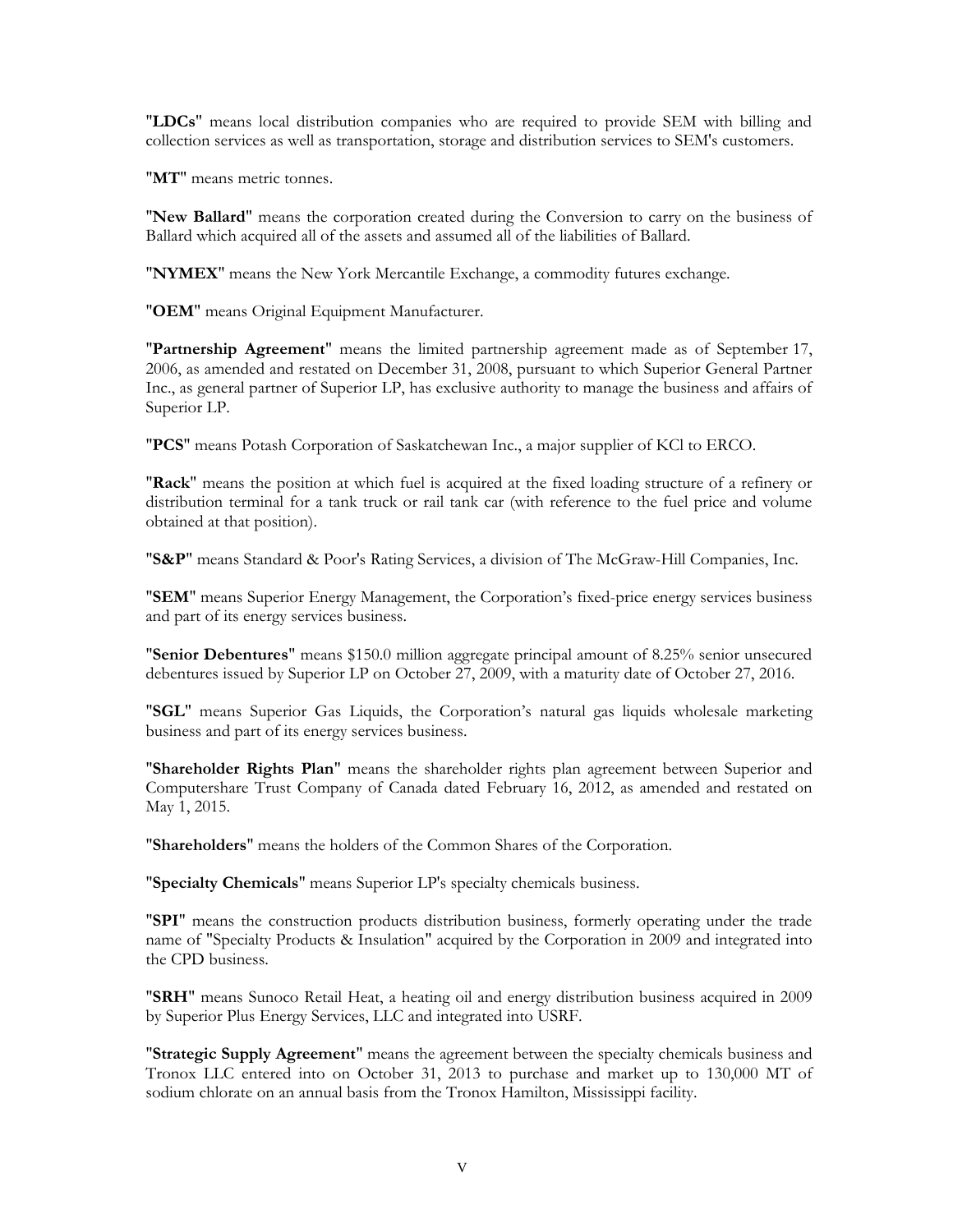"**Superior LP**" means Superior Plus LP, an Ontario limited partnership, that conducts the operations of the Corporation.

"**Superior Propane**" means Superior Propane, the Corporation's Canadian propane distribution and related services business.

"**Tax Act**" means the *Income Tax Act* (Canada).

"**Trustee**" means Computershare Trust Company of Canada.

"**TSSA**" means the Technical Standards and Safety Authority of Ontario.

"**TSX**" means the Toronto Stock Exchange.

"**U.S. Note Agreement**" means the agreement between Superior LP (as successor to Superior Plus Inc.) and certain U.S. investors dated October 29, 2003, as amended, whereby Superior issued the U.S. Notes.

"**U.S. Notes**" or "**Senior Secured Notes**" means US\$160.0 million Senior Secured Notes issued by Superior LP (as successor to Superior Plus Inc.) on October 29, 2003, which were repaid on October 25, 2015.

"**U.S. Refined Fuels**" or "**USRF**" means the Corporation's heating oil and energy distribution business, including SRH, GES and GHI operating under the trade name "Superior Plus Energy Services" in the United States.

"**Winroc-SPI**" means the CPD business operating under the trade name of "Winroc-SPI".

Unless otherwise stated, all sums of money referred to in this AIF are expressed in Canadian dollars.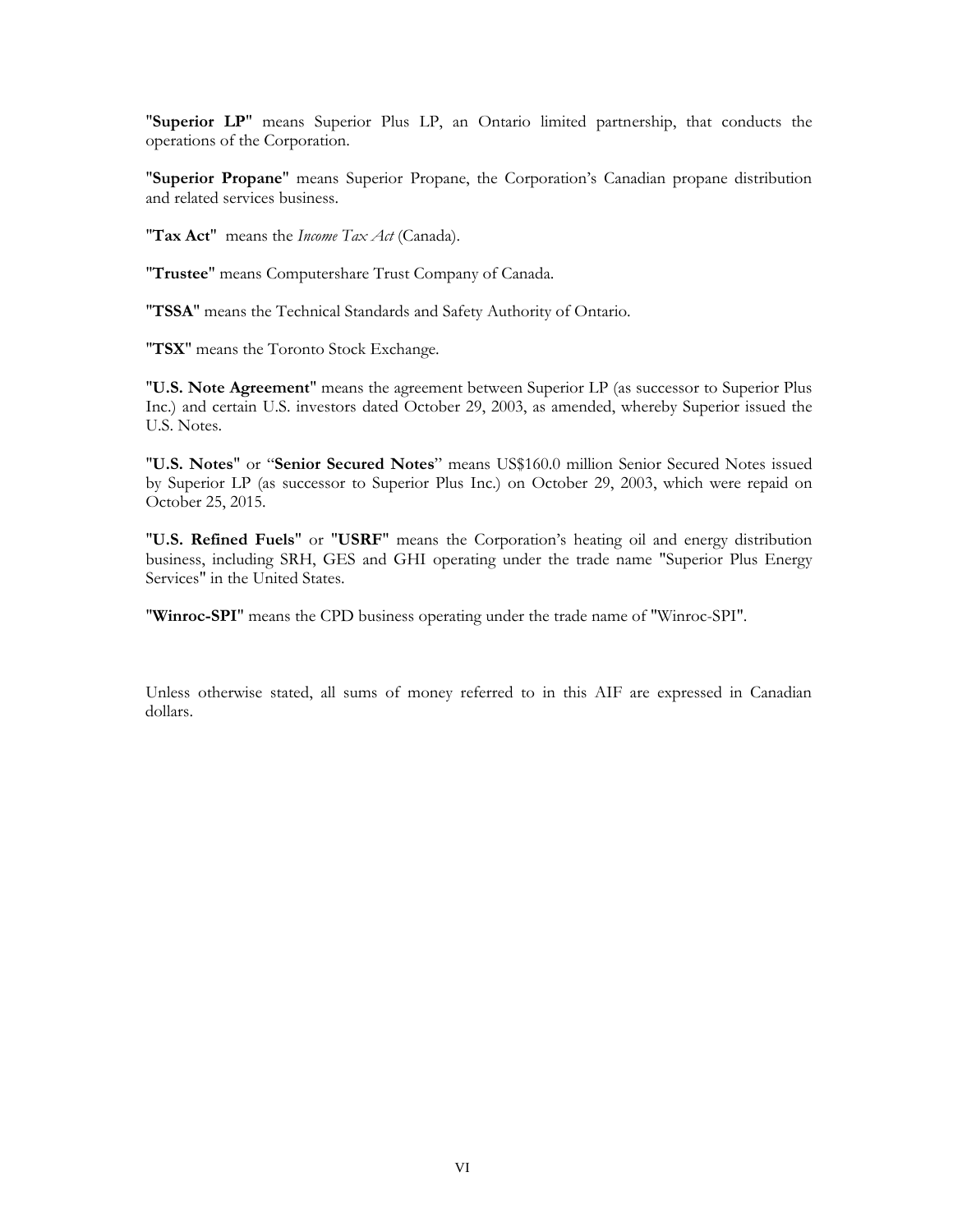# <span id="page-7-0"></span>**FORWARD-LOOKING INFORMATION AND NON-GAAP MEASURES**

# <span id="page-7-1"></span>**Forward Looking Information**

Certain information included herein is forward-looking information within the meaning of applicable Canadian securities laws. Forward-looking information may include statements regarding the objectives, business strategies to achieve those objectives, expected financial results (including those in the area of risk management), economic or market conditions, and the outlook of or involving Superior, Superior LP and its businesses. Such information is typically identified by words such as "anticipate", "believe", "continue", "could", "estimate", "expect", "plan", "intend", "forecast", "future", "guidance", "may", "predict", "project", "should", "strategy", "target", "will" or similar expressions suggesting future outcomes.

Forward-looking information in this AIF may include business strategy and objectives, development plans and programs, business conditions, business expansion and improvement projects and expected timing of commercial production and the costs and benefits associated therewith, market conditions in Canada and the U.S., tax consequences of the Conversion, the expected challenge by the CRA of the tax consequences of the Conversion (and the expected timing and impact of such process including any payment of taxes and the quantum of such payments), future income taxes and the basis of preparation of future tax returns, the impact of proposed changes to Canadian tax legislation or U.S. tax legislation, future economic conditions, future exchange rates and exposure to such rates and incremental earnings associated with such risks, dividend strategy, payout ratio, expected weather, expectations in respect of global economic environment, Superior's trading strategies and the risk involved in these strategies, the impact of certain hedges on future reported earnings and cash flows, commodity prices and costs, the impact of contracts for commodities, demand for propane, heating oil and similar products, demand for chemicals including sodium chlorate and chlor-alkali, anticipated costs and benefits of restructuring activities, effect of operational and technological improvements, future working capital levels, expected governmental regulatory regimes and legislation and their expected impact on regulatory and compliance costs, expectations for the outcome of existing potential legal and contractual claims, timing for renegotiation of collective bargaining agreements, timing for the business transformation process at CPD, expected leverage ratios and debt repayment, estimated regulatory costs, expected use of proceeds from the 2015 Equity Offering, expected closing of the Acquisition, anticipated benefits of the Acquisition, Superior's ability to obtain financing on acceptable terms, expected timing and benefits of the Acquisition, expected life of facilities and statements regarding net working capital and capital expenditure requirements of Superior or Superior LP.

Forward-looking information is provided for the purpose of providing information about management's expectations and plans about the future and may not be appropriate for other purposes. Forward-looking information herein is based on various assumptions and expectations that Superior believes are reasonable in the circumstances. No assurance can be given that these assumptions and expectations will prove to be correct. Those assumptions and expectations are based on information currently available to Superior, including information obtained from third party industry analysts and other third party sources, and the historic performance of Superior's businesses. Such assumptions include anticipated financial performance, current business and economic trends, the amount of future dividends paid by Superior, business prospects, availability and utilization of tax basis, regulatory developments, currency, exchange and interest rates, trading data, cost estimates, Superior's ability to obtain financing on acceptable terms and the assumptions set forth below; such assumptions are subject to the risks and uncertainties set forth below.

By its very nature, forward-looking information involves numerous assumptions, risks and uncertainties, both general and specific. Should one or more of these risks and uncertainties materialize or should underlying assumptions prove incorrect, as many important factors are beyond Superior's control,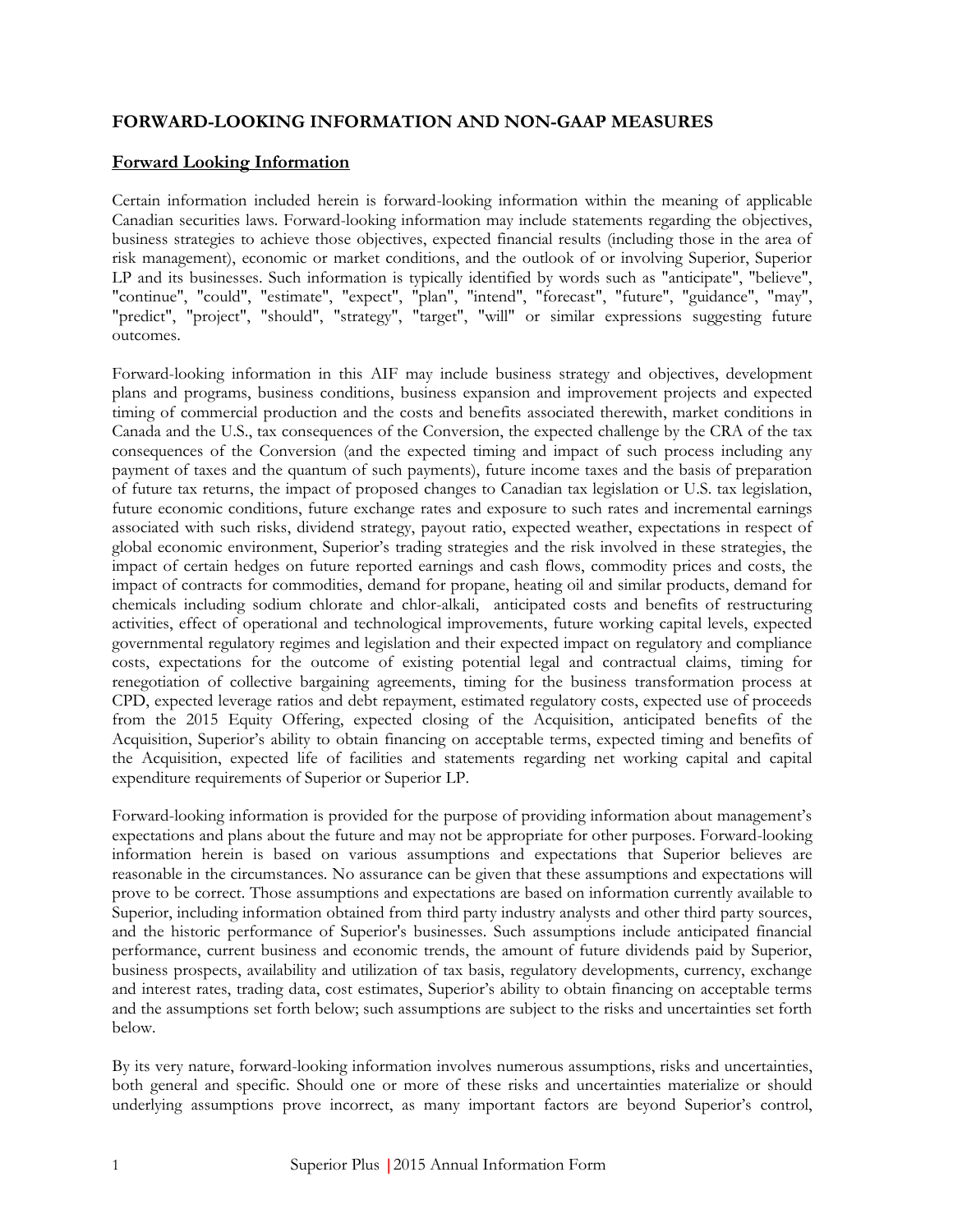Superior's or Superior LP's actual performance and financial results may vary materially from those estimates and intentions contemplated, expressed or implied in the forward-looking information. These risks and uncertainties include incorrect assessments of value when making acquisitions, increases in debt service charges, the loss of key personnel, fluctuations in foreign currency and exchange rates, inadequate insurance coverage, liability for cash taxes, counterparty risk, compliance with environmental laws and regulations, operational risks involving Superior's facilities, force majeure, labour relations matters, Superior's ability to access external sources of debt and equity capital, and the risks identified in (i) this AIF under the heading "Risk Factors" and (ii) Superior's Financial Statements. The preceding list of assumptions, risks and uncertainties is not exhaustive.

When relying on our forward-looking information to make decisions with respect to Superior, investors and others should carefully consider the preceding factors, other uncertainties and potential events. Any forward-looking information is provided as of the date of this AIF and, except as required by law, neither Superior nor Superior LP undertakes to update or revise such information to reflect new information, subsequent or otherwise. For the reasons set forth above, investors should not place undue reliance on forward-looking information.

#### **With respect to forward-looking information contained in this AIF, and in addition to other assumptions identified in this AIF, we have made the following assumptions regarding, among other things:**

#### <span id="page-8-0"></span>**Corporate**

- economic growth in Canada and the U.S. is expected to increase modestly in 2016;
- Superior is expected to continue to attract capital and obtain financing on acceptable terms;
- Superior's estimated total debt to EBITDA ratio is based on maintenance and growth related expenditures of \$106.5 million in 2016 and working capital funding requirements which do not contemplate any significant commodity price changes;
- Superior is substantively hedged for its estimated U.S. dollar exposure for 2016, and due to the hedge position, a change in the Canadian to U.S. dollar exchange rate for 2016 would not have a material impact to Superior. The foreign currency exchange rate between the Canadian dollar and U.S. dollar is expected to average 0.74 in 2016 on all unhedged foreign currency transactions;
- financial and physical counterparties are expected to continue fulfilling their obligations to Superior;
- regulatory authorities are not expected to impose any new regulations impacting Superior;
- Superior's average interest rate on floating-rate debt is expected to remain consistent with 2015 levels for 2016; and
- Canadian and United States based cash taxes are expected to be minimal for 2016 based on existing statutory income tax rates and the ability to use available tax basis.

# <span id="page-8-1"></span>**Energy Services**

- average weather across Canada and the north-eastern United States, as measured by degree days in 2016, is expected to be consistent with the five-year average;
- total propane and U.S. refined fuels-related sales volumes are expected to increase modestly in 2016 primarily due to improved sales and marketing initiatives;
- gross profit in the Canadian propane and U.S. refined fuels businesses in 2016 are anticipated to be consistent to modestly higher than 2015;
- wholesale propane and U.S. refined fuels-related prices are not anticipated to significantly affect demand for propane and refined fuels and related services;
- Gross profit from the supply portfolio business is anticipated to be consistent to modestly lower than 2015 due to lower volumes and the impact of less favourable market conditions;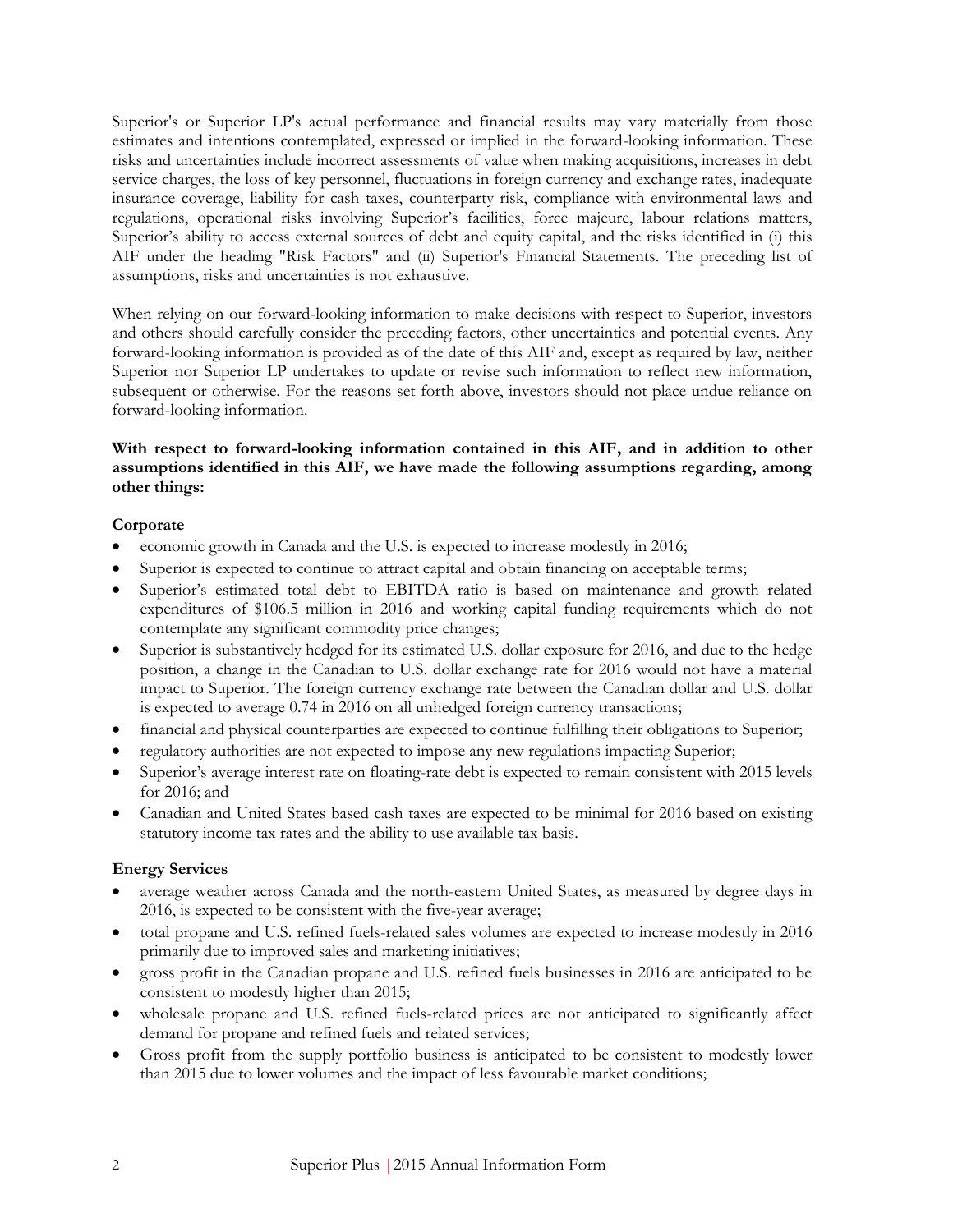- fixed-price energy services results for 2016 are expected to be modestly lower than 2015 due to a wind-down of the business; and
- operating costs are expected to be similar to 2015.

#### <span id="page-9-0"></span>**Specialty Chemicals**

- sodium chlorate contribution is anticipated to be consistent to modestly lower in 2016 due to increases in electricity costs and lower average realized prices;
- hydrochloric volumes are anticipated to be lower due to reduced demand related to the decline in oil field activity experiences in 2015 and anticipated to continue into 2016;
- average plant utilization is expected to be approximately 90% to 95% in 2016.

#### <span id="page-9-1"></span>**Construction Products Distribution**

- Superior anticipates that the U.S. residential, commercial and industrial markets will be modestly improved in 2016 compared to 2015, except for the western U.S. where the impact of the oil price decline is expected to dampen recovery. Canadian residential, commercial and industrial markets will continue to be challenging;
- gross profit for 2016 is anticipated to increase due to higher revenue and higher gross margins;
- operating costs are expected to increase modestly from 2015 due to higher sales volumes and activity, partially offset by further improvements in operational efficiency; and
- EBITDA from operations in 2016 is expected to be lower than 2015 as continued improvements in the U.S. residential, commercial and industrial market, benefits resulting from ongoing pricing and procurement initiatives and the system integration project and improvements in the industrial market will be more than offset by the system integration project costs.

#### <span id="page-9-2"></span>**Non-GAAP Financial Measures**

In the AIF, Superior has used the following terms that are not defined by GAAP, but are used by management to evaluate performance of Superior and its business. Since Non-GAAP financial measures do not have standardized meaning prescribed by GAAP and are therefore unlikely to be comparable to similar measures presented by other companies, securities regulations require that Non-GAAP financial measures are clearly defined, qualified and reconciled to their nearest GAAP measures. Except as otherwise indicated, these Non-GAAP financial measures are calculated and disclosed on a consistent basis from period to period. Specific adjusting items may only be relevant in certain periods.

The intent of Non-GAAP financial measures is to provide additional useful information to investors and analysts and the measures do not have any standardized meaning under IFRS. The measures should not, therefore, be considered in isolation or used in substitute for measures of performance prepared in accordance with IFRS. Other issuers may calculate Non-GAAP financial measures differently.

Investors should be cautioned that EBITDA, EBITDA from Operations and AOCF (as defined below) should not be construed as alternatives to net earnings, cash flow from operating activities or other measures of financial results determined in accordance with GAAP as an indicator of Superior's performance.

Non-GAAP financial measures are identified and defined as follows:

#### **Adjusted Operating Cash Flow**

Adjusted Operating Cash Flow ("**AOCF**") is equal to cash flow from operating activities as defined by IFRS, adjusted for changes in non-cash working capital, other expenses, non-cash interest expense, current income taxes and finance costs. Superior may deduct or include additional items in its calculation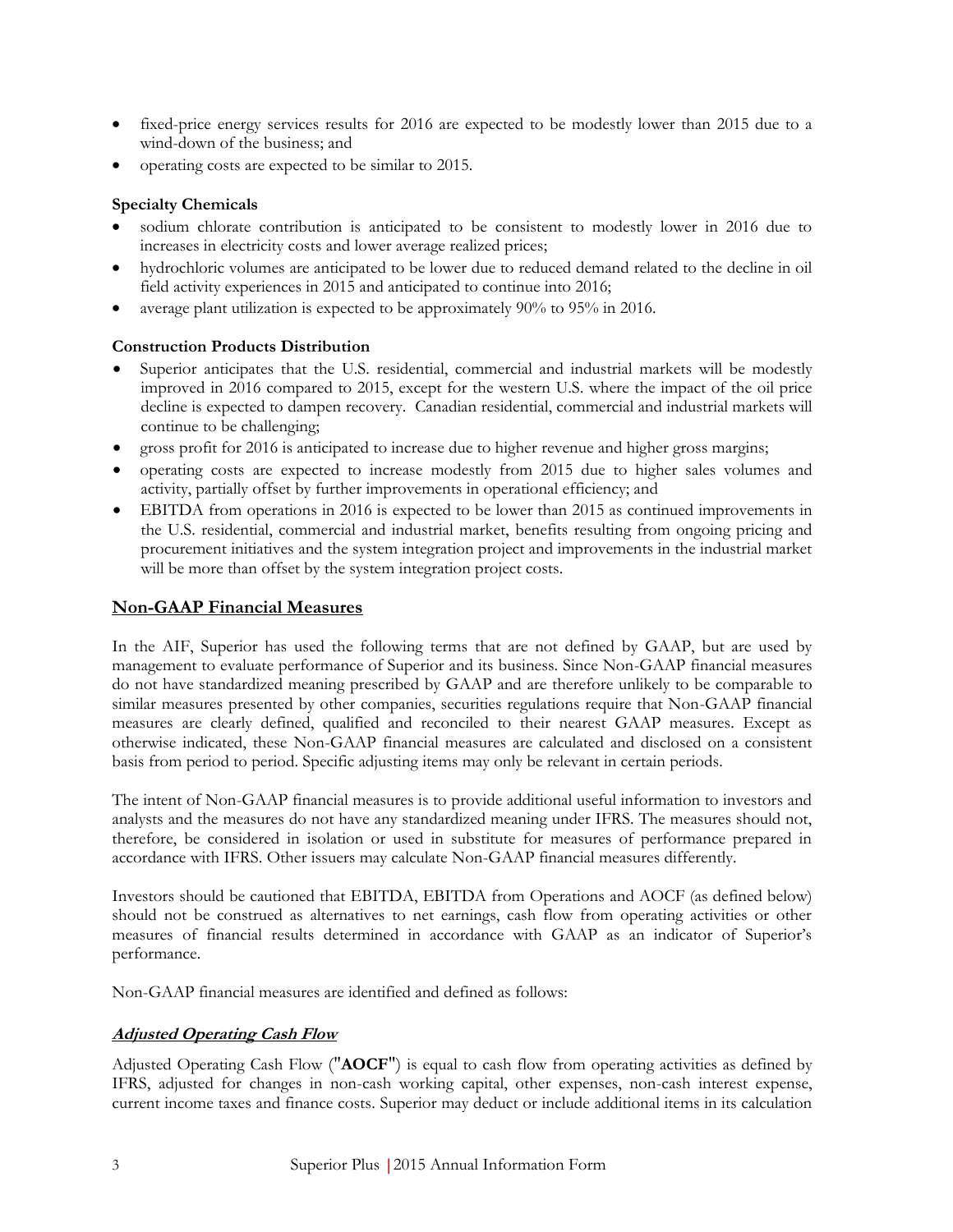of AOCF; these items would generally, but not necessarily, be items of a non-recurring nature. AOCF is the main performance measure used by management and investors to evaluate Superior's performance. AOCF represents cash flow generated by Superior that is available for, but not necessarily limited to, changes in working capital requirements, investing activities and financing activities of Superior.

The seasonality of Superior's individual quarterly results must be assessed in the context of annualized AOCF. Adjustments recorded by Superior as part of its calculation of AOCF include, but are not limited to, the impact of the seasonality of Superior's businesses, principally the energy services segment, by adjusting for non-cash working capital items, thereby eliminating the impact of the timing between the recognition and collection/payment of Superior's revenues and expenses, which can differ significantly from quarter to quarter. Adjustments are also made to reclassify the cash flow related to natural gas and electricity customer contract-related costs in a manner consistent with the income statement's recognition of these costs. AOCF is reconciled to net cash flow from operating activities in the Management's Discussion and Analysis ("**MD&A**") in the Financial Statements. (See page 3 of the MD&A).

# **EBITDA**

EBITDA represents earnings before taxes, depreciation, amortization, finance expense and certain other non-cash expenses, and is used by Superior to assess its consolidated results and those of its operating segments. The EBITDA of Superior's operating segments may be referred to as EBITDA from operations. Net earnings before income taxes are reconciled to EBITDA from operations on page 33 of the MD&A.

# **EBITDA from Operations**

EBITDA from operations is defined as EBITDA excluding gains/(losses) on foreign currency hedging contracts. For purposes of this AIF, foreign currency hedging contract gains and losses are excluded from the results of the operating segments. Comparative figures for the prior periods have been reclassified to reflect this change.

#### **Compliance EBITDA**

Compliance EBITDA represents earnings before interest, taxes, depreciation, amortization and certain other non-cash expenses calculated on a 12 month trailing basis giving pro forma effect to acquisitions and divestitures, and is used by Superior to calculate compliance with its debt covenants and other credit information. See Note 23 of the Financial Statements for a reconciliation of net earnings to compliance EBITDA.

# **Payout Ratio**

Payout ratio represents dividends as a percentage of AOCF less capital expenditures, CRA payments and capital lease repayments and is used by Superior to assess its financial results and leverage. Payout ratio is not a defined performance measure under GAAP. Superior's calculation of payout ratio may differ from similar calculations used by comparable entities.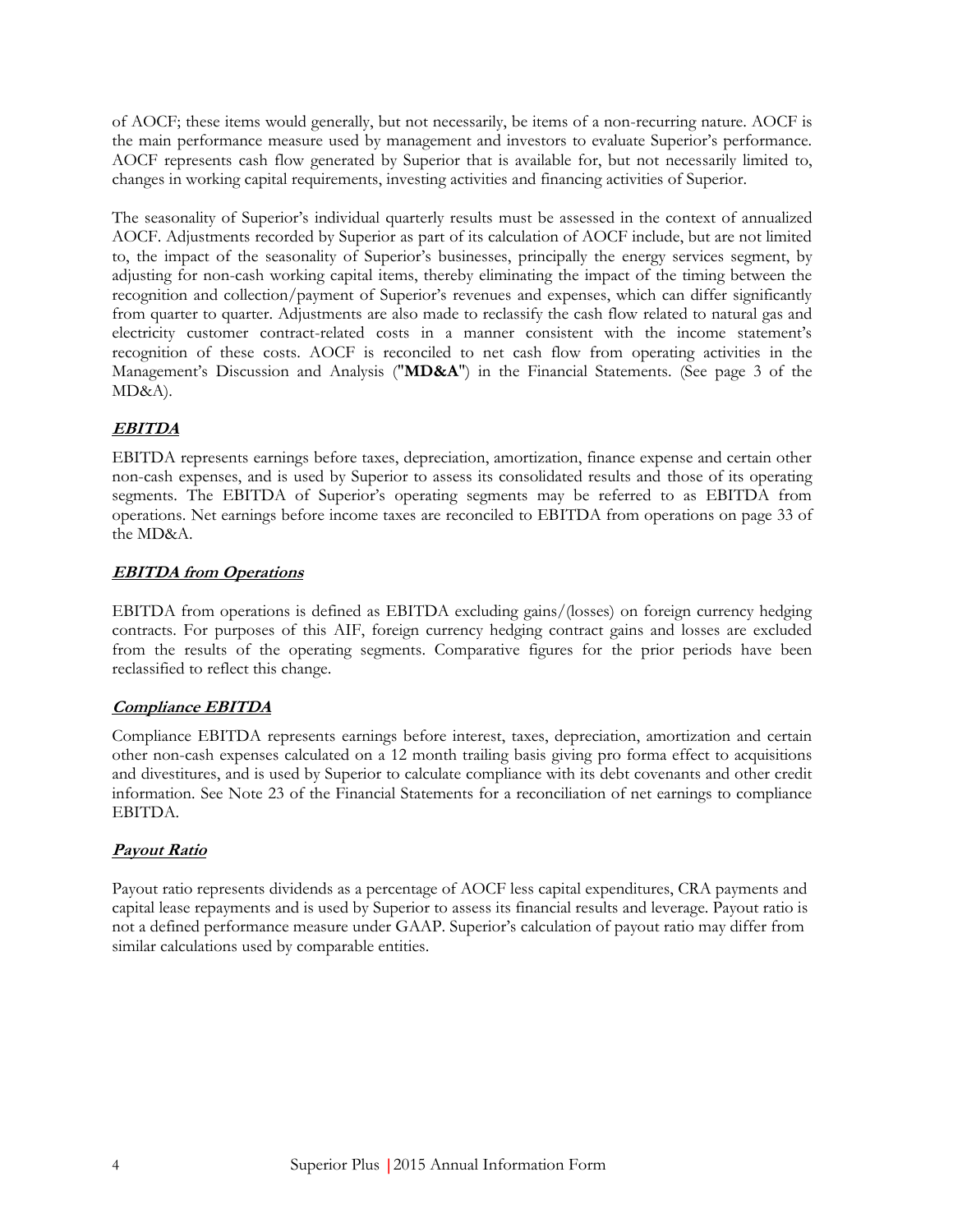# **CORPORATE STRUCTURE**

#### <span id="page-11-0"></span>**Superior Plus Corp.**

Superior is incorporated under the CBCA and is the successor to the Fund. The Fund was a limited purpose, unincorporated trust established under the laws of the Province of Alberta by the Declaration of Trust. On December 31, 2008, the Fund was converted to a corporation pursuant to the Arrangement involving, among others, the Fund and Ballard and was renamed "Superior Plus Corp."

Superior, directly or indirectly, holds 100% of Superior LP, a limited partnership formed between Superior General Partner Inc., as general partner and Superior, as the limited partner. Specifically, Superior owns all of the Class A limited partnership units of Superior LP and all of the common shares of the General Partner. Superior's investment in Superior LP was financed through the issuance of equity securities and Convertible Debentures. See "Capital Structure – Share Capital – Convertible Debentures". Superior pays dividends to its Shareholders, from the income received on its investment in Superior LP, after payment of Superior's expenses and interest payments to the Debentureholders.

As of September 8, 2015, Superior relocated its head and registered office from Calgary, Alberta to Suite 401, 200 Wellington Street West, Toronto, Ontario, M5V 3C7.

#### <span id="page-11-1"></span>**Superior Plus LP**

Superior LP is a limited partnership formed on September 17, 2006. Superior General Partner Inc. is the general partner of Superior LP and Superior is the limited partner of Superior LP.

Superior LP is a diversified limited partnership with three operating divisions comprised of the following businesses:

#### **Energy Services**, which includes:

- Superior Propane, the propane distribution and related services business operating under the trade name "Superior Propane";
- U.S. Refined Fuels, a heating oil and energy distribution business operating under the trade name "Superior Plus Energy Services";
- SEM, a fixed-price energy services business operating under the trade name "Superior Energy Management"; and
- SGL, a natural gas liquids wholesale marketing business operating under the trade name "Superior Gas Liquids".

**Specialty Chemicals**, which includes:

 ERCO, the specialty chemicals business, operating under the trade name "ERCO Worldwide".

**Construction Products Distribution**, which includes:

 Winroc-SPI, the gypsum specialty distribution business and commercial and industrial insulation distribution business operating under the trade name "Winroc-SPI".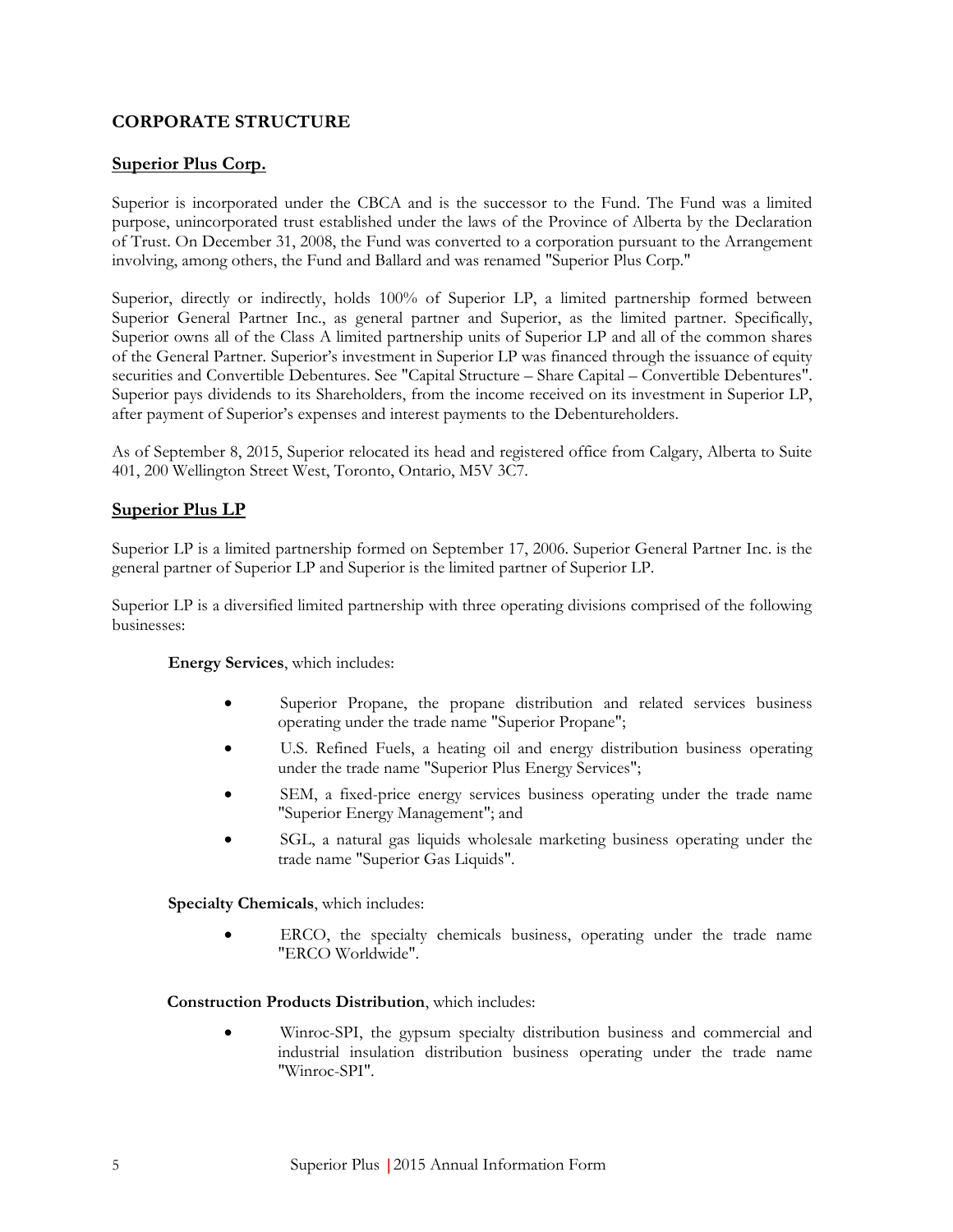The head and registered office of Superior LP is located at Suite 401, 200 Wellington Street West, Toronto, Ontario, M5V 3C7.

## <span id="page-12-0"></span>**The General Partner**

Superior General Partner Inc., the general partner of Superior LP, was formed on January 1, 2009 pursuant to the amalgamation of Superior Plus Inc. and Superior Plus Administration Inc. under the CBCA. The General Partner is a wholly-owned subsidiary of Superior Plus Corp. The head and registered office of the General Partner is located at Suite 401, 200 Wellington Street West, Toronto, Ontario, M5V 3C7.

Under the Partnership Agreement, the General Partner has exclusive authority to manage the business and affairs and generally make all decisions regarding the business of Superior LP. The General Partner is, among other things, authorized to cause Superior LP to issue at any time, securities (including debt securities) without the consent or approval of the limited partners on terms and conditions as determined by the General Partner and which the General Partner determines in good faith to be in the best interests of Superior LP. The General Partner is to exercise its powers and discharge its duties honestly, in good faith and in the best interests of Superior LP and to exercise the care, diligence and skill of a reasonably prudent person in comparable circumstances.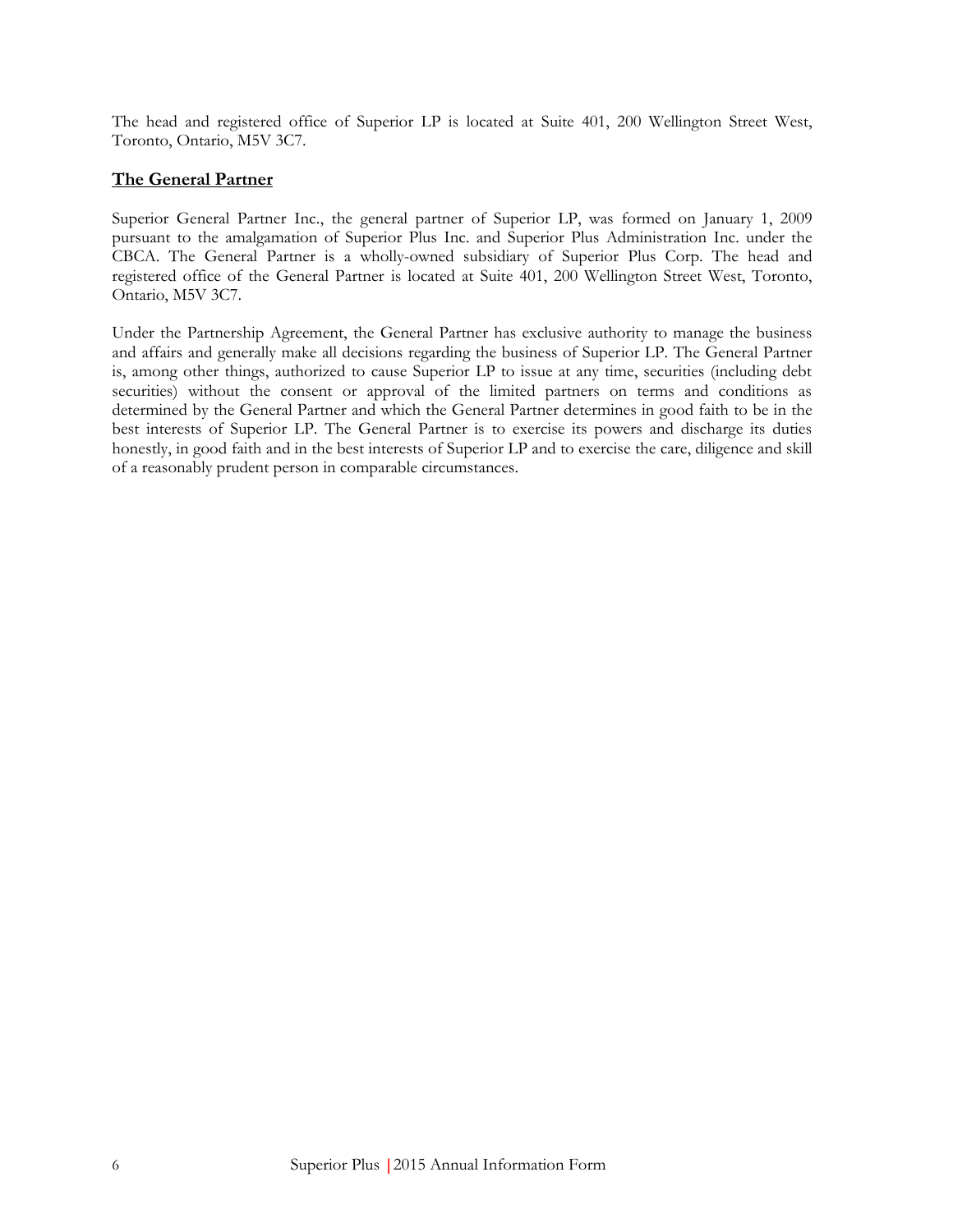The following is a diagram of the structure of Superior and its principal subsidiaries as of February 26, 2016.



#### **Notes:**

- (1) A corporation incorporated pursuant to the laws of Chile.
- (2) Except where otherwise noted, all corporations were incorporated pursuant to the laws of Canada and all limited partnerships have been formed pursuant to the laws of Ontario.
- (3) Superior Plus U.S. Holdings Inc., ERCO Worldwide Inc., ERCO Worldwide (USA) Inc. and Superior Plus US Financing Inc. are incorporated pursuant to the laws of Delaware. The Winroc Corporation (Midwest) is incorporated pursuant to the laws of Nevada. Superior Plus Construction Products Corp. is incorporated pursuant to the laws of Pennsylvania. Superior Plus Energy Services Inc. is merged pursuant to the laws of New York.
- (4) A corporation incorporated pursuant to the laws of the Province of Ontario.
- (5) A partnership formed pursuant to the laws of Alberta.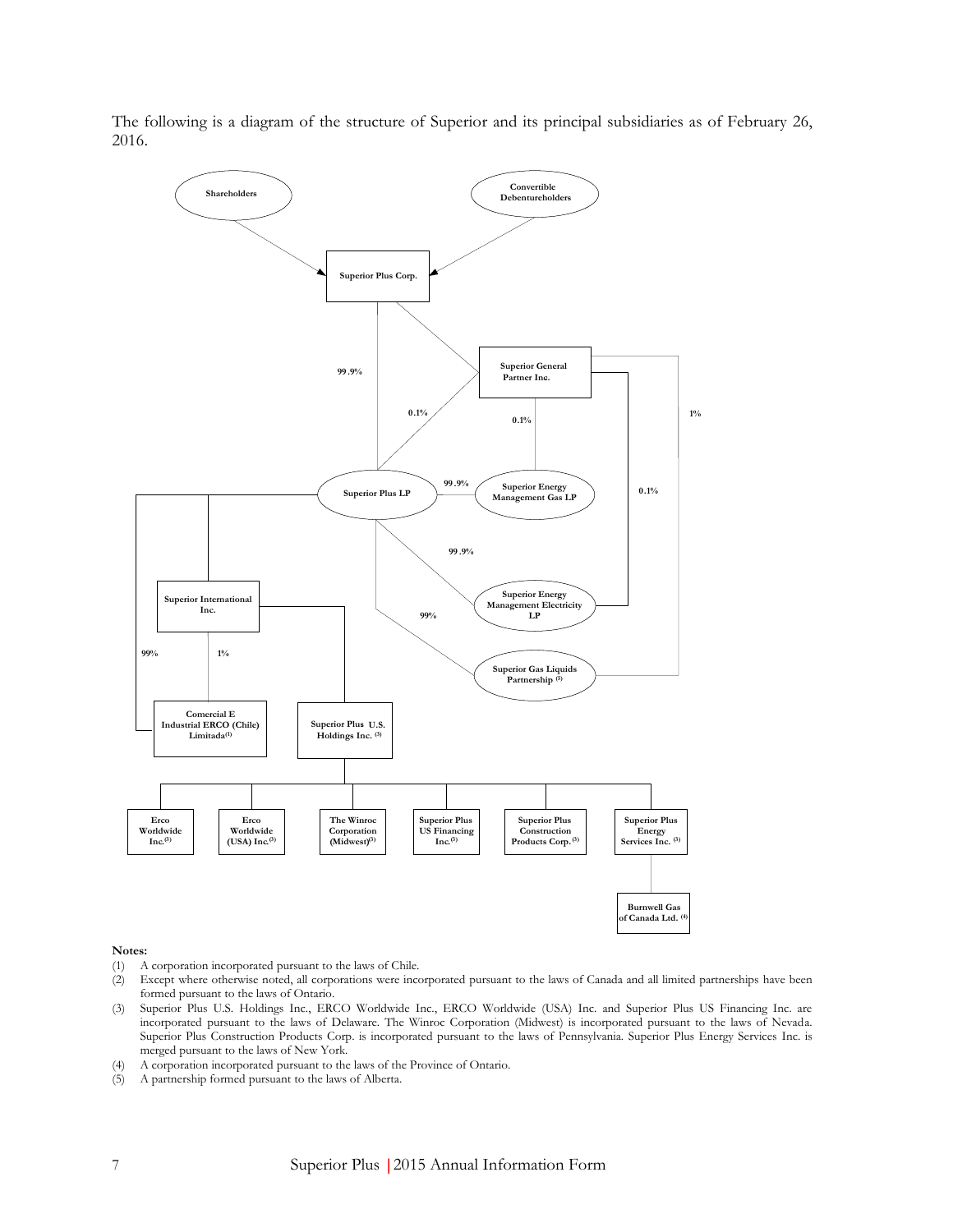# <span id="page-14-0"></span>**GENERAL DEVELOPMENT OF SUPERIOR**

# <span id="page-14-1"></span>**Three Year History**

Superior's strategy includes developing and executing sound business strategies in each of Superior LP's businesses while further expanding and improving such business operations over time. The following is a general description of the development of the Corporation over the past three years.

#### **Shareholder Rights Plan**

On February 16, 2012, the Board of Directors of Superior approved and Superior entered into a Shareholder Rights Plan with Computershare Trust Company of Canada to ensure, to the extent possible, that all Shareholders are treated equally and fairly in connection with any takeover bid for Superior. The Shareholder Rights Plan was amended, restated and ratified by Shareholders at an annual and special meeting of Shareholders held on May 2, 2012, and confirmed at the annual and special meeting of Shareholders on May 1, 2015 in accordance with the rules of the TSX which require that Shareholders must confirm the Shareholder Rights Plan every three years. See "Capital Structure – Shareholder Rights Plan".

#### **Expansion of Hydrochloric Acid Capacity**

On February 16, 2012, the Board of Directors of Superior approved an \$18 million expansion of the hydrochloric acid production capacity at ERCO's Port Edwards, Wisconsin chlor-alkali facility. The capacity of this facility was 110,000 wet MT or 36,000 dry MT and increased to 220,000 wet MT with the completion of the expansion during the fourth quarter of 2014. See "Superior LP's Operations – Specialty Chemicals – Hydrochloric Acid Capacity Expansion".

On November 1, 2012, the Board of Directors approved a \$25 million expansion of the hydrochloric acid production capacity at ERCO's Saskatoon, Saskatchewan chlor-alkali facility. The then existing capacity of 70,000 MT increased to approximately 140,000 MT upon completion of the expansion during the first quarter of 2015. The total cost was \$33 million. See "Superior LP's Operations – Specialty Chemicals – Hydrochloric Acid Capacity Expansion".

#### **Credit Facility and Term Loan Facility**

On March 28, 2012, Superior amended and restated its credit agreement among Superior, Superior LP and eight financial institutions as lenders (the "**Credit Facility**") providing for, among other things, the extension of the maturity date to June 27, 2015 and reduction of the size of the Credit Facility to \$570 million.

On June 11, 2013, Superior extended the maturity date of the Credit Facility to June 27, 2016. The size of the Credit Facility and financial covenants were unchanged.

On February 14, 2014, Superior entered into a term loan facility with the Bank of Nova Scotia for up to \$125 million for a maximum period of six months to fund working capital requirements. On April 25, 2014, this term loan facility was repaid.

On June 20, 2014 and November 26, 2014, Superior extended the maturity date of the Credit Facility, totaling \$570 million, to June 27, 2018. The Credit Facility can be expanded up to \$750 million. An accordion feature was added to the Credit Facility allowing for an additional \$180 million of capacity.

On May 27, 2015, Superior extended the maturity date of the Credit Facility to June 27, 2019.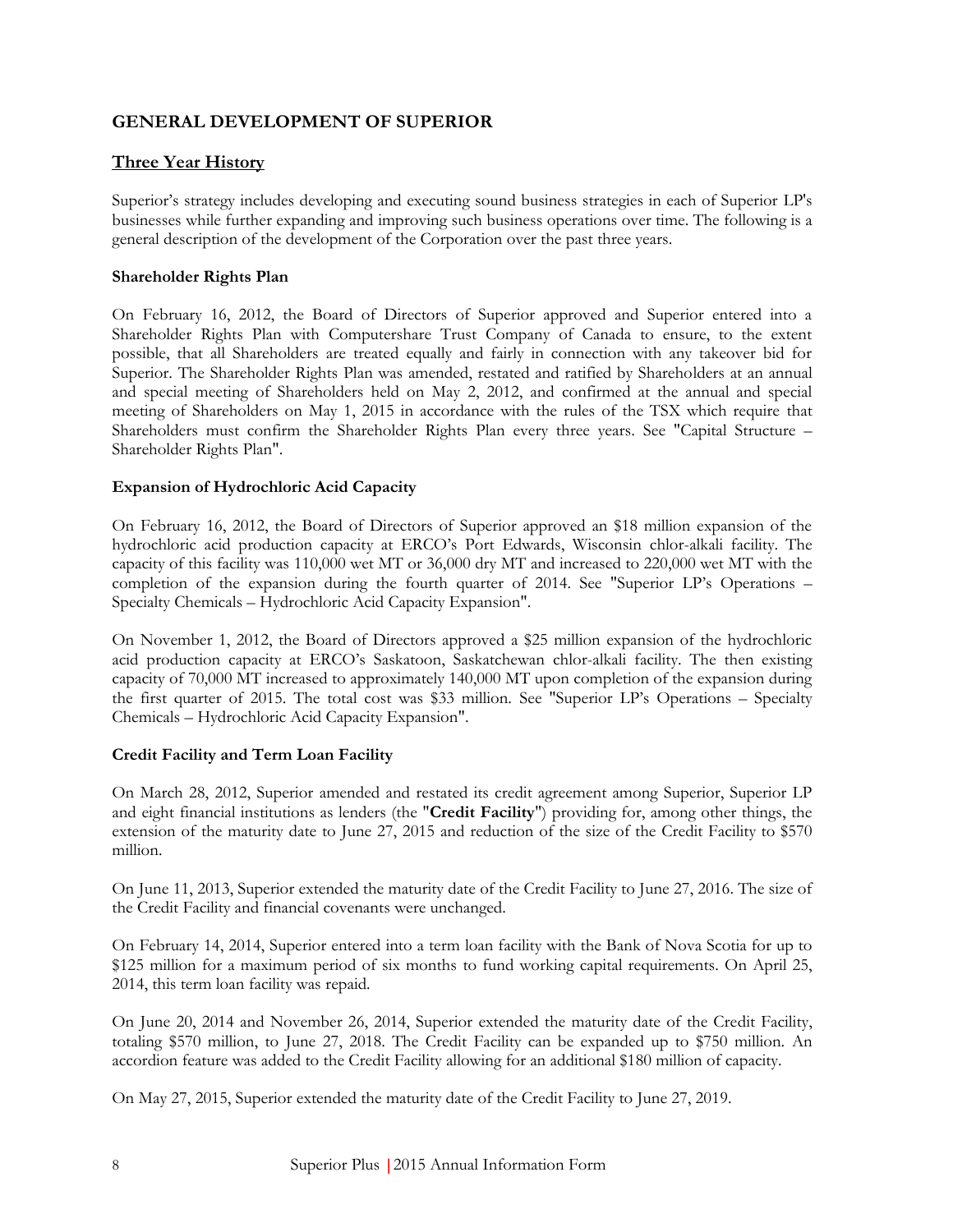On December 22, 2015, Superior extended the maturity date of the Credit Facility to December 22, 2019 and increased the syndicate to a group of ten lenders. The size of the Credit Facility will automatically increase to \$775 million from \$570 million with the same financial covenant package concurrent with the completion of the Acquisition. The accordion feature of the Credit Facility also provides an additional \$180 million of capacity.

For further information pertaining to the Credit Facility, see "Long-Term Debt – Credit Facility".

## **Senior Unsecured Bridge Facility ("Bridge Facility")**

In connection with the Acquisition, Superior and Superior LP entered into a commitment letter with affiliates of National Bank Financial Inc. and J.P. Morgan Securities Canada Inc. for the provision of a \$650 million senior unsecured non-revolving bridge facility to Superior LP as borrower. The proceeds of the Bridge Facility may only be used to (i) pay for part of the Acquisition, (ii) to fund the repayment of the existing credit facility of Canexus; and (iii) to fund the repayment of the Canexus debentures which are purchased or redeemed as a result of the change of control of Canexus resulting from the Acquisition.

On December 22, 2015, and in connection with the extension of the Credit Facility, Superior permanently reduced the total bridge facility from \$650 million to \$445 million.

For further information pertaining to the Bridge Facility, see "Long-Term Debt – Bridge Facility".

#### **Convertible Debenture Redemptions**

On August 1, 2012, Superior redeemed the remaining balance of \$49.9 million of its 5.75% Debentures (2012) due December 31, 2012.

On January 3, 2013, Superior redeemed \$50 million of its 5.85% Debentures due October 31, 2015. On April 9, 2013, the remaining balance of \$25 million was redeemed.

On September 3, 2013, Superior redeemed the entire \$68.9 million of its 7.5% Debentures (2014) due December 31, 2014.

On June 30, 2015, Superior redeemed the entire \$172.5 million of its 5.75% Debentures due June 30, 2017.

On December 14, 2015, Superior redeemed the entire \$69.3 million of its 7.50% Debentures due October 31, 2016.

#### **Equity Financings**

On March 27, 2013, Superior completed a public offering of 12,960,500 Common Shares (including an over-allotment option) in the capital of Superior at a price of \$11.10 per Common Share for net proceeds of approximately \$137.6 million (the "**2013 Equity Financing**"). The net proceeds of the 2013 Equity Financing were used to repay indebtedness under the Credit Facility and, thereafter, portions were drawn to fund the redemption of 5.85% Debentures and to partially fund Superior's previously announced \$43 million expansion of hydrochloric acid production capacity at its Port Edwards, Wisconsin and Saskatoon, Saskatchewan facilities and for working capital and/or general corporate purposes.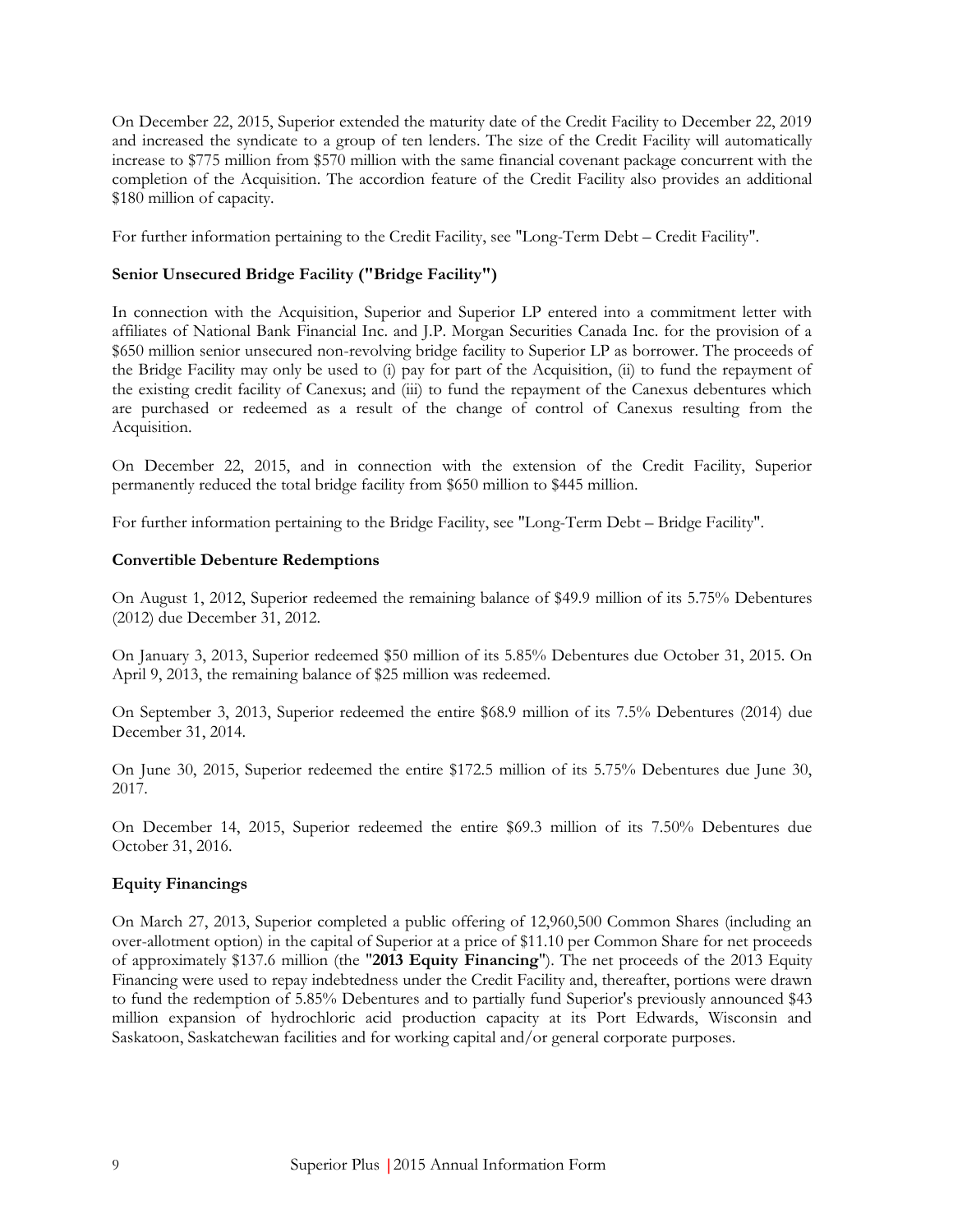On October 28, 2015, Superior completed a public offering of 13,888,895 Common Shares (including an over-allotment option) in the capital of Superior at a price of \$10.35 per Common Share for net proceeds of approximately \$138 million (the "**2015 Equity Offering**"). The net proceeds of the 2015 Equity Offering were used to reduce indebtedness under the Credit Facility and for general corporate purposes.

#### **Dividend Reinvestment Program**

In April 2013, Superior ceased the active operation of its DRIP effective after payment of the March 2013 dividend. On December 29, 2015, Superior's Board of Directors approved the reinstatement of the DRIP, commencing with the payment of the December 2015 dividend paid on January 15, 2016. The DRIP provides Shareholders with an opportunity to re-invest their cash dividends in the future growth of the business at a 4% discount to the market price of Common Shares. The proceeds of the DRIP will be used for debt reduction and for general corporate purposes.

#### **Receipt of Reassessments from CRA**

On April 2, 2013, Superior received, from the CRA, Notices of Reassessment for Superior's 2009 and 2010 taxation years reflecting the CRA's intent to challenge the tax consequences of the Conversion. The CRA's position is based on the acquisition of control rules and the general anti-avoidance rules in the Income Tax Act (Canada). On May 8, 2013 and August 7, 2013, respectively, Superior filed a Notice of Objection and a Notice of Appeal with respect to the Notices of Reassessment received on April 2, 2013. Superior has been reassessed for subsequent taxation years by the CRA and the provincial tax agencies and has filed a Notice of Objection for each Notice of Assessment received. The outcome of this litigation cannot be predicted with any certainty.

The table below summarizes Superior's estimated tax liabilities and payment requirements associated with the received and anticipated Notices of Reassessment. Upon receipt of the Notices of Reassessment, 50% of the taxes payable pursuant to such Notice of Reassessment must be remitted to the CRA within 90 days.

|                      |                       | $50\%$ of the        |                           |
|----------------------|-----------------------|----------------------|---------------------------|
| <b>Taxation Year</b> | Taxes Payable (1)(2)  | Taxes Payable (1)(2) | <b>Month/Year Payable</b> |
| 2009/2010            | \$13.0                | \$6.5                | Paid in April 2013        |
| 2011                 | \$15.0 <sup>(3)</sup> | \$7.5                | February 2015             |
| 2012                 | $$10.0^{(3)}$         | \$5.0                | February 2015             |
| 2013                 | \$11.0 <sup>(3)</sup> | \$5.5                | February 2015             |
| 2014                 | \$16.0 <sup>(3)</sup> | \$8.0                | December 2015             |
| 2015                 | \$3.0 $(3)$           | \$1.5                | 2016                      |
| 2016                 | \$5.0\$               | \$2.5                | 2017                      |
| <b>Total</b>         | \$73.0                | \$36.5               |                           |

Notes:

(1) In millions of dollars.

(2) Includes estimated interest and penalties up to payment date of 50%.

(3) Estimated based on Superior's previously filed tax returns, 2015 financial results and the midpoint of Superior's 2016 outlook.

Superior anticipates that if the case proceeds in the Tax Court of Canada, the case could be heard within two years, with a decision rendered six to twelve months after completion of the court hearings. If a decision of the Tax Court of Canada were to be appealed, the appeal process could reasonably be expected to take an additional two years. If Superior receives a positive decision then any taxes, interest and penalties paid to the CRA will be refunded plus interest. If Superior is unsuccessful, then any remaining taxes payable plus interest and penalties will have to be remitted to the CRA and Superior would not be able to use the tax attributes from the Conversion.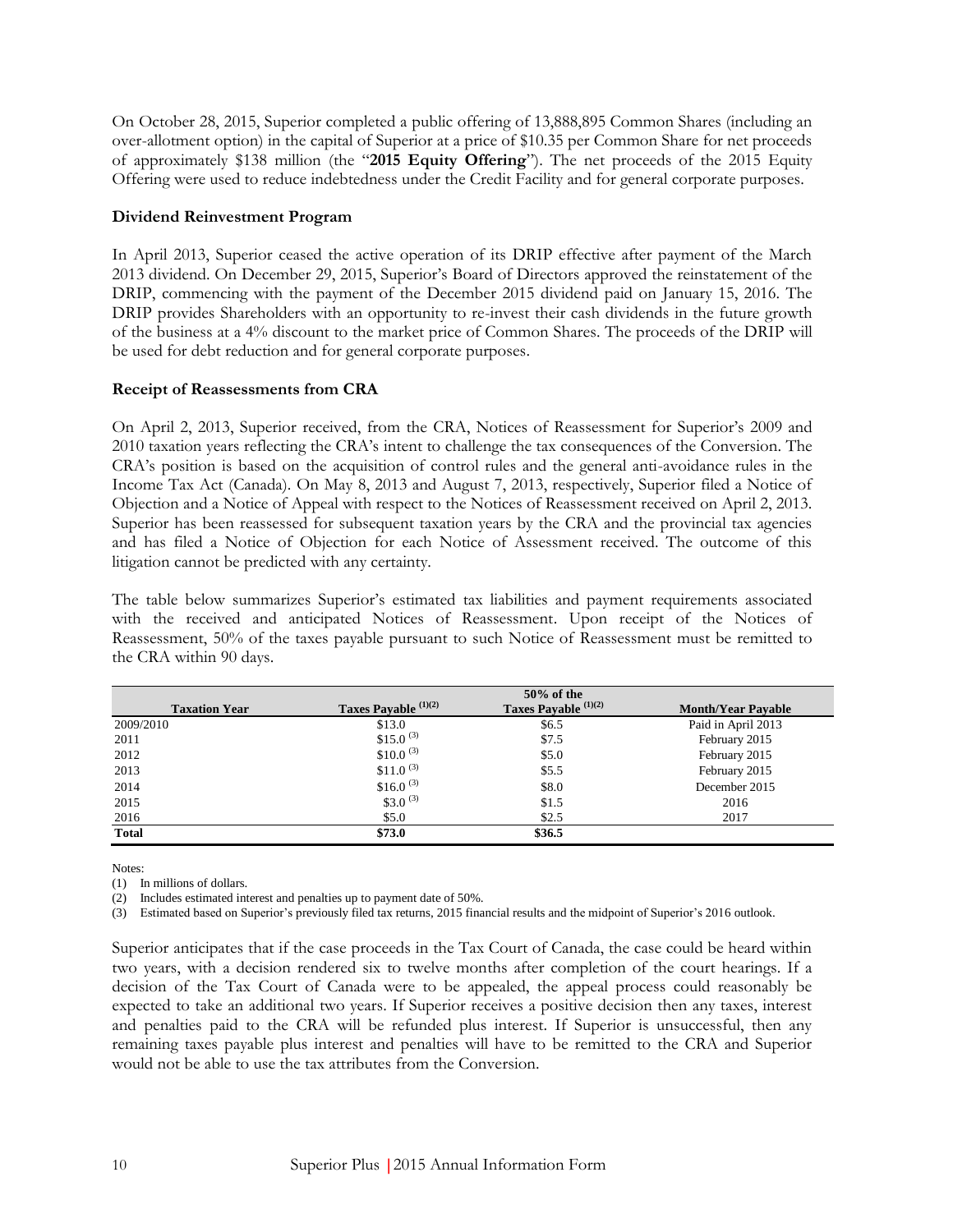Superior remains confident in the appropriateness of its tax filing position and the expected tax consequences of the Conversion and currently intends to vigorously defend such position. Superior also strongly believes that there was no acquisition of control of Ballard and that the general anti-avoidance rule does not apply to the Conversion and, accordingly, has filed and intends to continue to file its future tax returns on a basis consistent with its view of the outcome of the Conversion. See "Risk Factors – General – Tax Reassessments".

#### **Convertible Debenture Financings**

On July 22, 2013 and July 30, 2013, Superior completed a public offering of \$92.0 million and a private placement of \$5.0 million to one of its directors for an aggregate principal amount of \$97.0 million of 6.0% Debentures (2019) for net proceeds after commissions of approximately \$93.3 million (the "**July 2013 Debenture Financing**"). The net proceeds from the July 2013 Debenture Financing were used to redeem the entire \$68.9 million of its 7.5% Convertible Debentures (2014) and for working capital and/or general corporate purposes. See "Capital Structure – Share Capital – Convertible Debentures".

#### **Redemption of Senior Debentures**

On June 14, 2013, Superior LP made a cash tender offer (the "**Offer**") for its \$150 million aggregate outstanding principal amount of 8.25% senior unsecured debentures (the "**Senior Debentures**"). In conjunction with the Offer, Superior LP proposed a private placement of senior unsecured notes to fund the Offer. On June 26, 2013, due to the implications of volatility in the debt markets, Superior elected to terminate the Offer and the proposed private placement. On October 28, 2013, Superior LP redeemed all of its \$150 million Senior Debentures in accordance with the terms of the trust indenture governing the Senior Debentures. See "Capital Structure".

#### **Strategic Supply Agreement**

On October 31, 2013, Superior announced that its specialty chemicals business had entered into a Strategic Supply Agreement with Tronox LLC ("**Tronox**") to purchase and market up to 130,000 MT of sodium chlorate on an annual basis from the Tronox Hamilton, Mississippi facility. In accordance with the Strategic Supply Agreement, Tronox decided to permanently shut down the facility in the fourth quarter of 2015. Superior paid Tronox \$3.25 million (USD) in January, 2016 for 2016 quarterly fees under the Strategic Supply Agreement. No further obligations exist between the parties in respect of the sodium chlorate portion of the agreement. See "Superior LP's Operations – Specialty Chemicals – Business Operations".

#### **Townsend Acquisition**

On November 27, 2013, Superior completed the acquisition of certain assets constituting a retail propane and commercial fuels distribution business of Townsend Energy Corporation in Le Roy, New York for an aggregate purchase price of \$9.6 million, including deferred consideration and net of adjustments for net working capital. The acquisition provides the U.S. Refined Fuels business with access to additional distribution facilities, propane and fuel oil customers, and expands its geographic reach into the northeastern United States. The acquisition was financed by drawing on Superior's Credit Facility.

#### **Warner's Acquisition**

On April 2, 2015, Superior completed the acquisition of certain assets constituting a retail propane and heating oil distribution business of Warner's Gas Service, Inc. in Vestal, New York for an aggregate purchase price of \$5.5 million, including deferred consideration and net of adjustments for net working capital. The acquisition provides the U.S. Refined Fuels business with access to additional distribution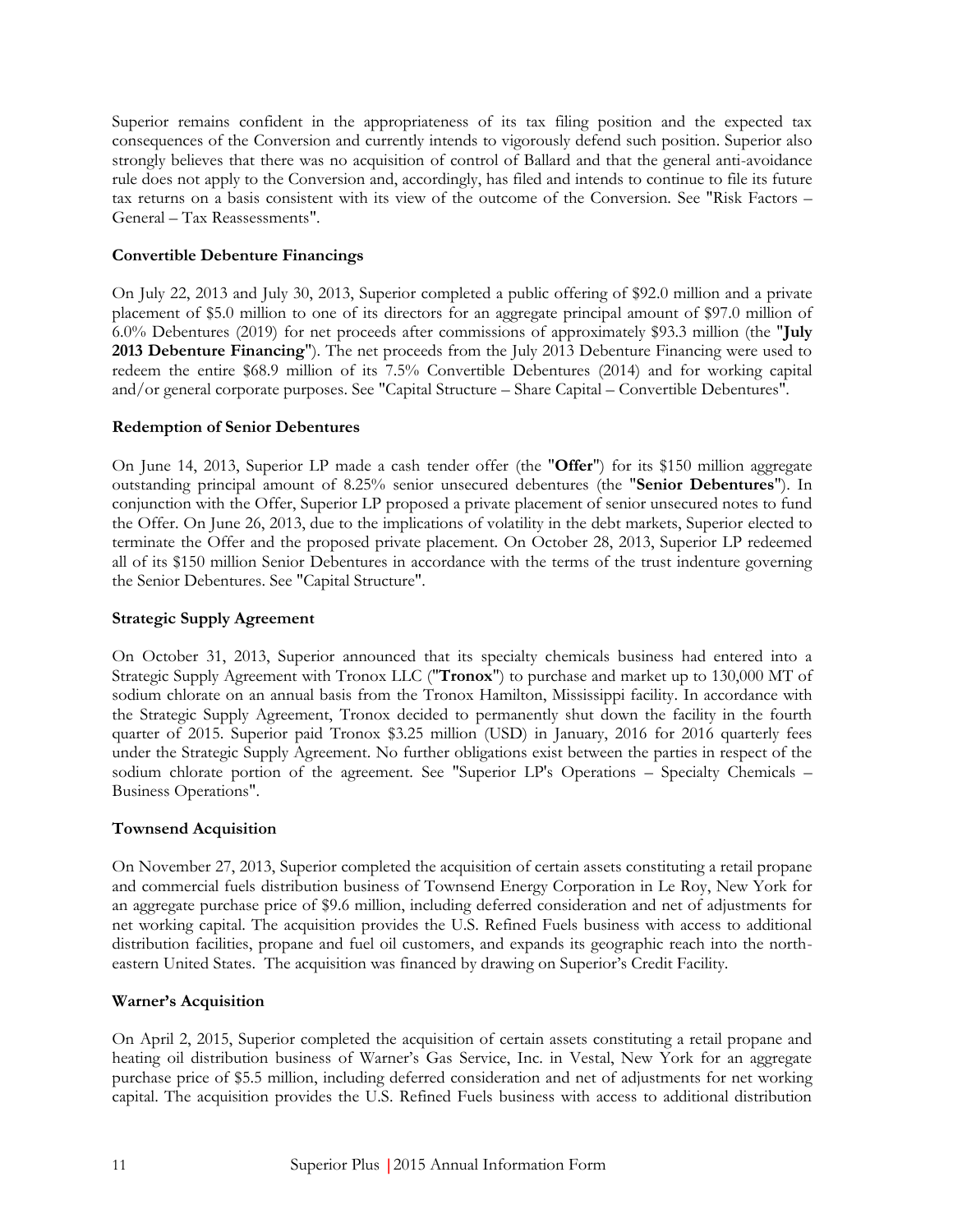facilities, propane and fuel oil customers, and expands its geographic reach into the north-eastern United States. The acquisition was financed by drawing on Superior's Credit Facility.

#### **CPD Strategic Review**

On February 19, 2014, Superior announced that in light of the ongoing improvements in the United States construction industry, Superior was assessing strategic alternatives for its CPD segment and had engaged the services of a financial advisor.

On October 6, 2014, Superior announced that it had completed the strategic review of its CPD business and had determined not to proceed with a sale of CPD at the current time.

#### **SEM Strategic Review and Asset Sale**

On May 1, 2014, Superior closed the sale of its U.S. based residential and commercial electricity customer base, exiting both the residential and commercial Northeast U.S. based electricity markets in order to focus on the Canadian market.

During the second quarter of 2014, Superior commenced an assessment of the strategic alternatives for its fixed-price energy services segment and retained a financial advisor. As a result of the review, a formal process was initiated to solicit and assess offers for the potential divestiture of SEM. In 2015, Superior decided to cease marketing efforts and to allow existing customer contracts to expire with the intention of exiting this business.

#### **Dividend**

On October 30, 2014, Superior increased its monthly dividend by 20% to \$0.06 per Common Share or \$0.72 per Common Share on an annualized basis from the prior monthly level of \$0.05 per Common Share or \$0.60 per Common Share on an annualized basis, effective with Superior's November 2014 dividend.

#### **Senior Unsecured Note Financing**

On December 9, 2014, Superior LP completed a private placement offering of \$200 million principal amount of 6.5% Notes due December 9, 2021. The net proceeds of the senior unsecured note financing were used to repay indebtedness under the Credit Facility and for general corporate purposes. See "Long-Term  $Debt - 6.5\%$  Notes".

#### **Canexus Acquisition**

On October 6, 2015, Superior entered into the Arrangement Agreement with Canexus to acquire all of the issued and outstanding common shares of Canexus by way of a court approved plan of arrangement (the "**Arrangement Agreement**"). Under the terms of the Arrangement Agreement, Canexus shareholders will receive 0.153 of a Common Share for each Canexus common share. The shareholders of Canexus approved the Acquisition on December 11, 2015. Canexus also obtained a final order from the Court of Queen's Bench of Alberta approving the Acquisition. The transaction is subject to receipt regulatory approval and the satisfaction of certain other commercial conditions. Closing of the Acquisition is expected to occur by mid-2016. See "Superior LP's Operations – Specialty Chemicals – Canexus Acquisition".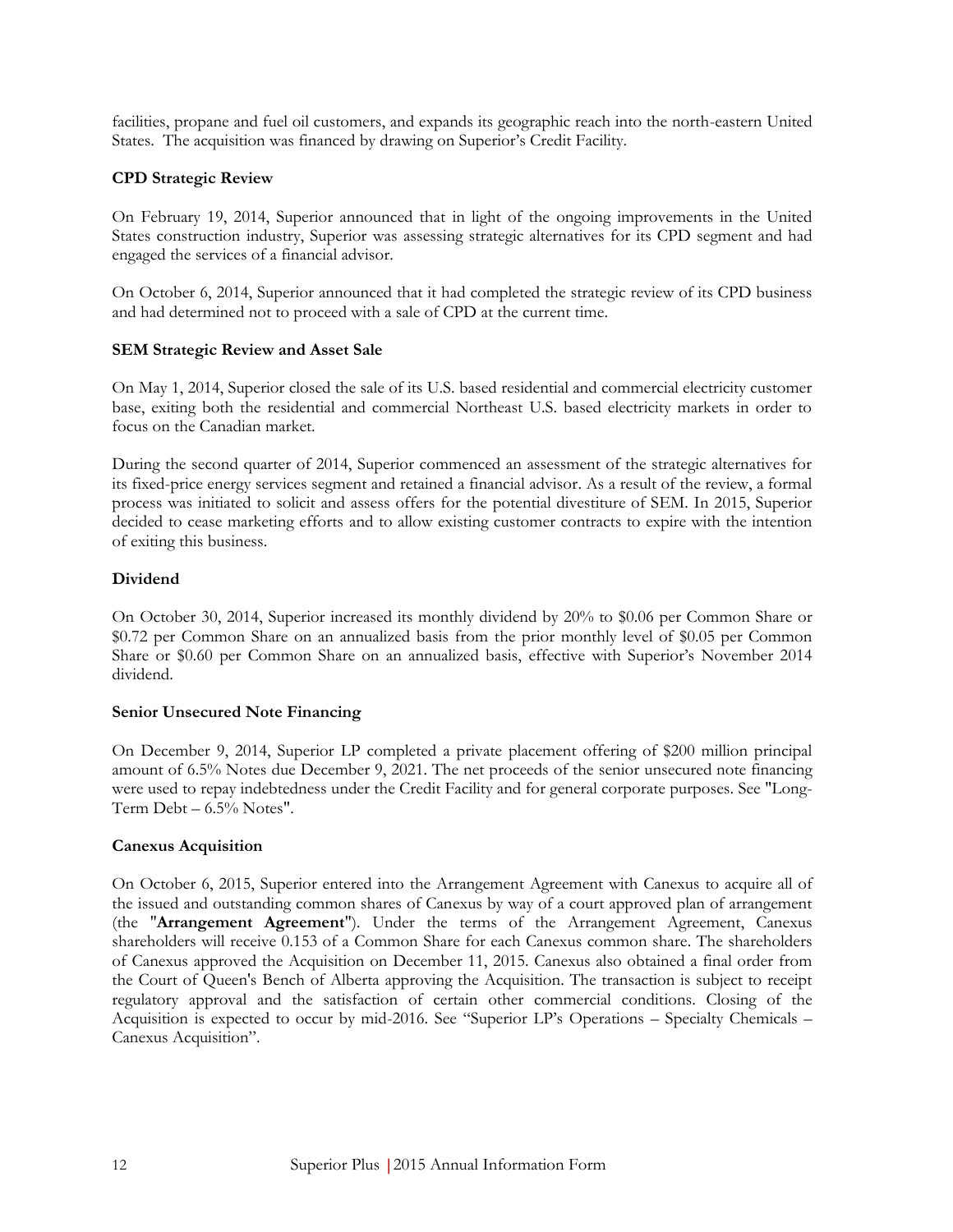# <span id="page-19-0"></span>**U.S. Notes**

On October 29, 2003, Superior Plus Inc. issued, by way of a private placement pursuant to an agreement between Superior LP (as successor to Superior Plus Inc.) and certain U.S. private placement investors, primarily consisting of U.S. insurance companies (the "**U.S. Note Agreement**"), an aggregate of US\$160.0 million senior secured notes (the "**U.S. Notes**"). The last US\$30 million of the U.S. Notes that were outstanding were repaid on October 25, 2015.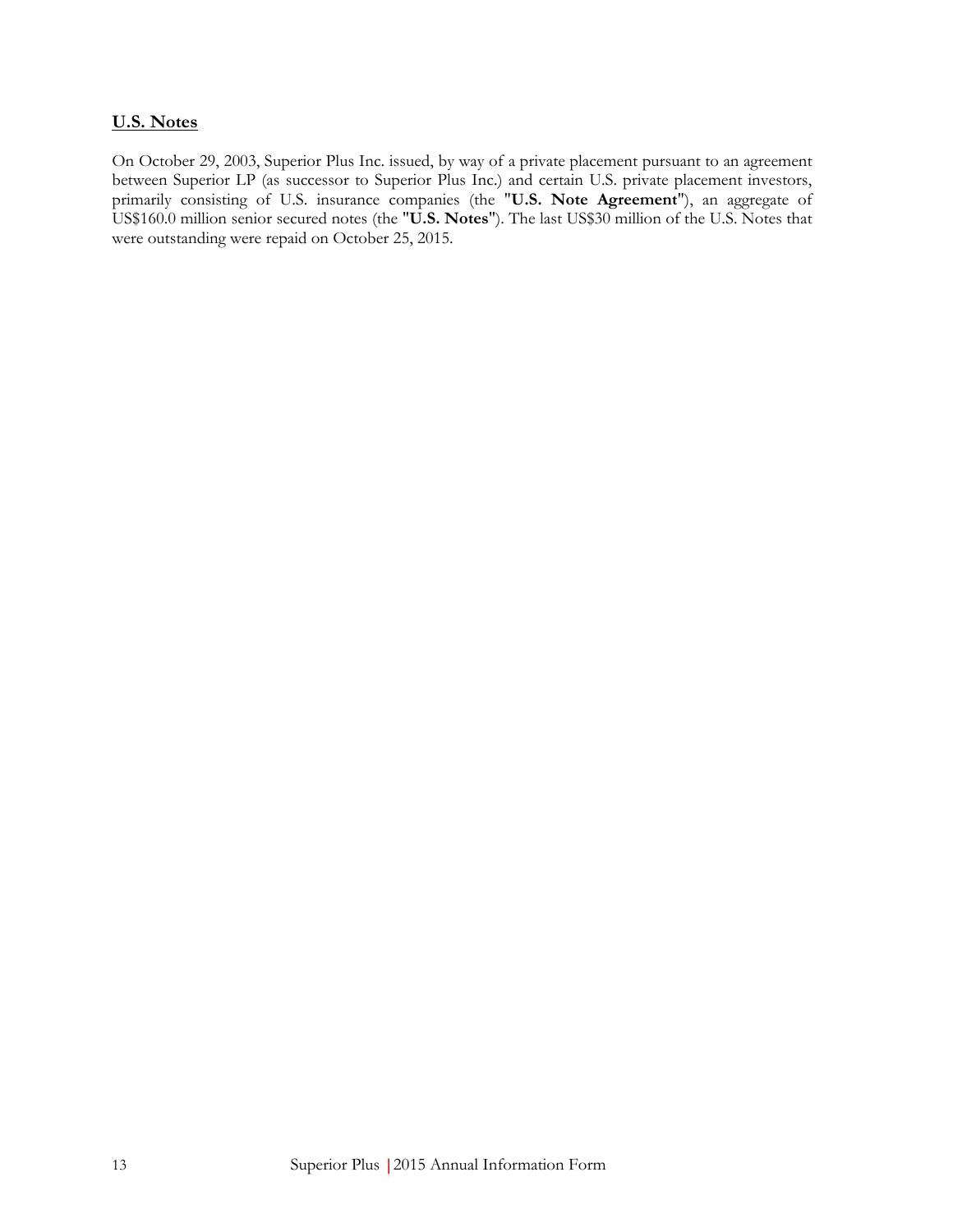# <span id="page-20-0"></span>**SUPERIOR LP'S OPERATIONS**

Superior LP strives to generate stable cash flows and achieve long-term value-based growth driven from its core businesses.

Superior LP, through its three operating segments, is engaged in the distribution and retail marketing of propane, related products and services; distribution of liquid fuels such as heating oil; provision of natural gas liquids wholesale marketing services; and marketing of fixed-price energy services; the production and sale of specialty chemicals and related technology; and the distribution of construction products to retail, commercial and industrial markets.

Superior and its businesses have approximately 4,503 (4,127 full-time) employees. Superior's corporate office acts as strategic capital manager for the overall portfolio of Superior's assets. As such, the corporate office is focused on strategy execution, capital allocation, risk management and succession planning. The corporate office is comprised of 22 employees including executive management, treasury, legal, tax, financial reporting, business development, business compliance and oversight, investor relations and corporate secretarial functions.

There is an experienced and strong management team in place at each business. Management at this level is compensated to maintain and grow cash flows generated by their business over time and to achieve operational excellence.

The graph below details the composition of Superior's EBITDA from operations before restructuring costs by operating segment for the 12-month period ended December 31, 2015. See "Forward-Looking Statements and Non-IFRS Measures".



# <span id="page-20-1"></span>**U.S. and Foreign Operations**

Superior, through its Energy Services (in particular USRF), Specialty Chemicals and CPD businesses, has a material portion of its business operations in the United States and in other foreign countries. Geographically, for the year ended December 31, 2015, consolidated revenues from customers were derived: 62% from the United States, 34% from Canada and 3% from other countries. For the fiscal year ended December 31, 2014, 60%, 38%, and 2% of Superior's revenues were generated from operations in the United States, Canada and other foreign countries, respectively. In addition, as at December 31, 2015, 62%, 35%, and 3% of Superior's assets were located in Canada, the United States and other foreign countries, respectively.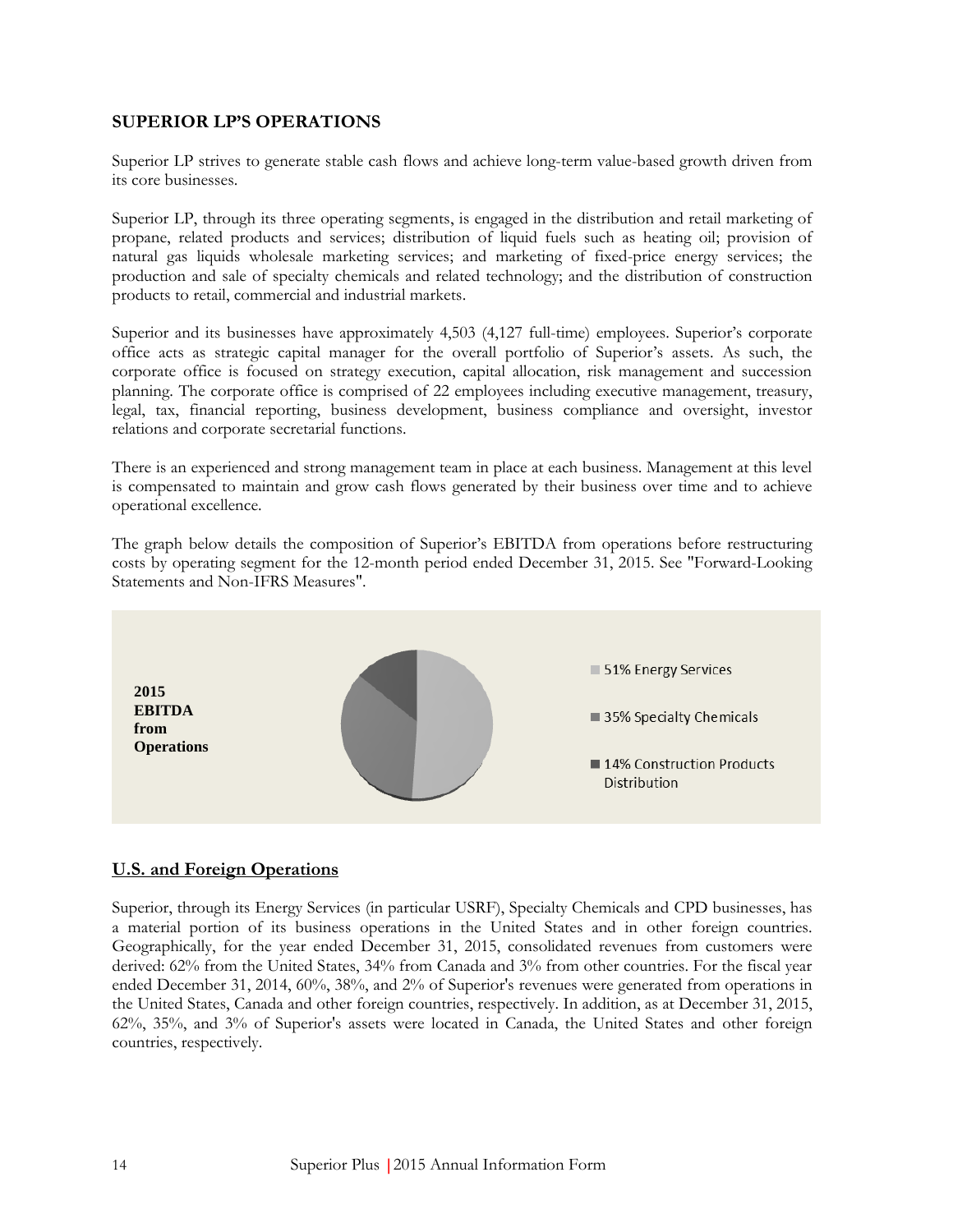The following graphs depict the geographical distribution of Superior's 2015 consolidated revenues and assets.



On a segmented basis, Energy Services' 2015 revenues were generated 39% from operations in Canada and 61% from operations in the United States. Specialty Chemicals' 2015 revenues were generated 25% from operations in Canada, 59% from operations in the United States and 16% from operations in other foreign countries. CPD's 2015 revenues were generated 28% from operations in Canada and 70% from operations in the United States and 2% from operations in other foreign countries. See "Superior LP's Operations - Energy Services", "Superior LP's Operations - Specialty Chemicals" and "Superior LP's Operations - Construction Products Distribution."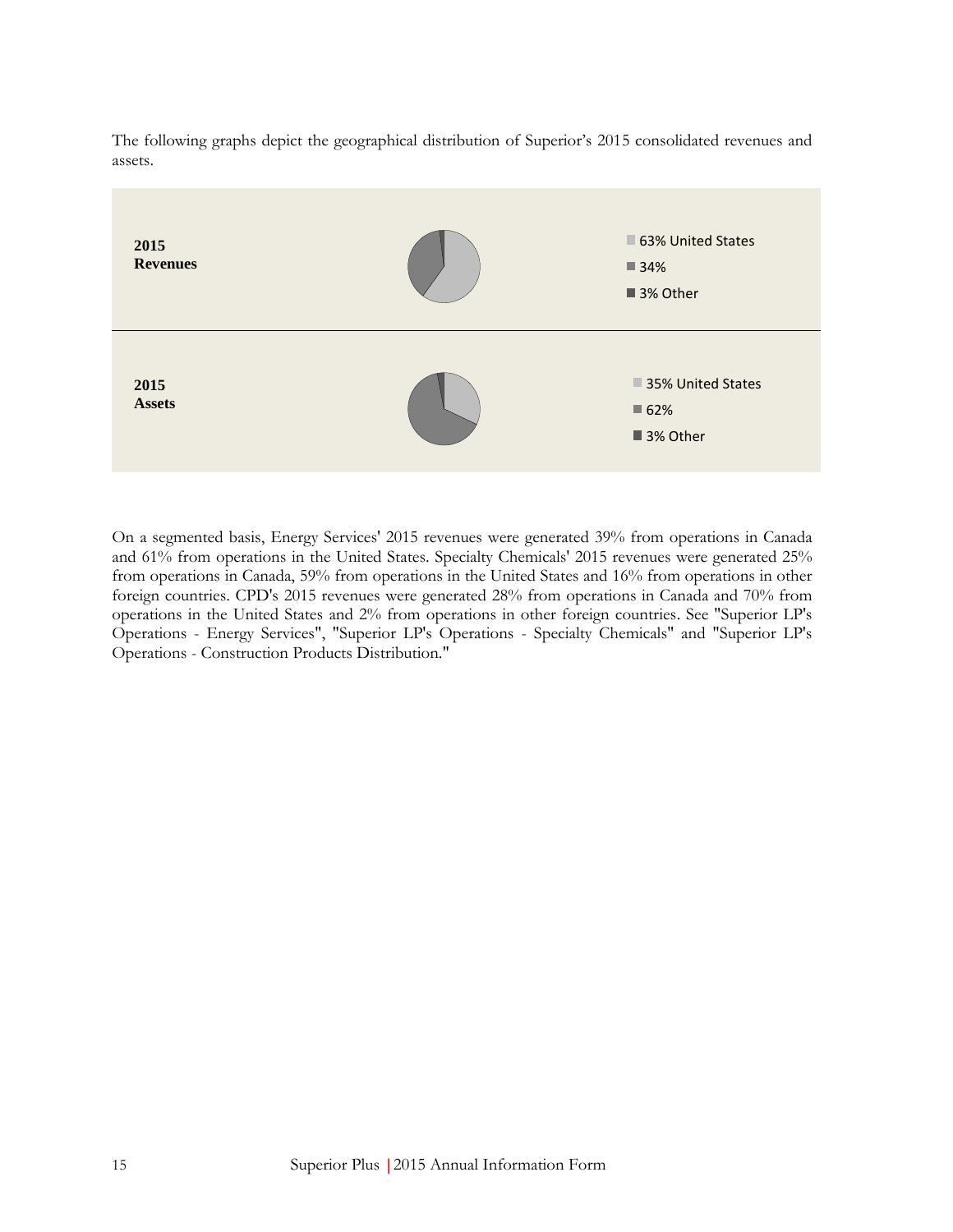# <span id="page-22-0"></span>**Energy Services**

Superior LP's Energy Services segment is engaged in the distribution and retail marketing of propane, related products and services, distribution of liquid fuels such as heating oil and propane gas, provision of natural gas liquids wholesale marketing services and marketing of fixed-price energy services.

# **Operational Overview**

## **Propane Distribution and Related Services**

The propane distribution and related services business operates under the trade name of "Superior Propane". Superior Propane began operations in 1951 and is engaged primarily in the distribution and retail sales of propane, refined fuels, propane-consuming equipment and related services in Canada. The services provided include the rental of tanks, cylinders and other equipment as well as the supply, installation and repair of equipment, and warranty and preventative maintenance programs for installed equipment.

# **U.S. Refined Fuels**

With a series of acquisitions, the majority of which were completed in 2009, the Energy Services business expanded its product capabilities into the heating oil and refined fuels distribution business and its geographic reach into the north-eastern United States.

USRF distributes liquid fuels and propane gas to customers located in Pennsylvania, Delaware, Maryland, New Jersey, Connecticut, Rhode Island, Massachusetts, Vermont, New York and West Virginia. Its products are used by a wide range of customers in a variety of applications, including home heating, water heating and motor vehicle fuel. In addition, USRF provides services, which include equipment installation, maintenance and repair.

#### **Supply Portfolio Management Services**

The Energy Services business also provides value-added supply portfolio management services under the trade name "Superior Gas Liquids", primarily to Superior Propane and small and medium sized propane retailers in the United States and Canada. SGL provides transportation, storage, risk management, supply and logistics services to its customers.

#### **Fixed-Price Energy Services**

The fixed-price energy services business commenced operations in June of 2002 under the trade name "Superior Energy Management". SEM provides customized natural gas and electricity services to residential, commercial and industrial customers. SEM operates in the Ontario, Quebec, Alberta and British Columbia natural gas markets and the Ontario and Alberta electricity markets. In 2015, Superior decided to cease marketing efforts and to allow existing customer contracts to expire with the intention of exiting this business. Given the size of the operations, this is not expected to have a material impact to the energy services portfolio.

#### **Acquisitions and Expansions**

The U.S. Refined Fuels and Canadian propane distribution businesses are highly fragmented throughout the north-eastern United States and Canada. Superior may pursue smaller consolidation opportunities in the Energy Services market to enhance its propane and service offerings and expand refined fuels at some of Superior Propane's locations.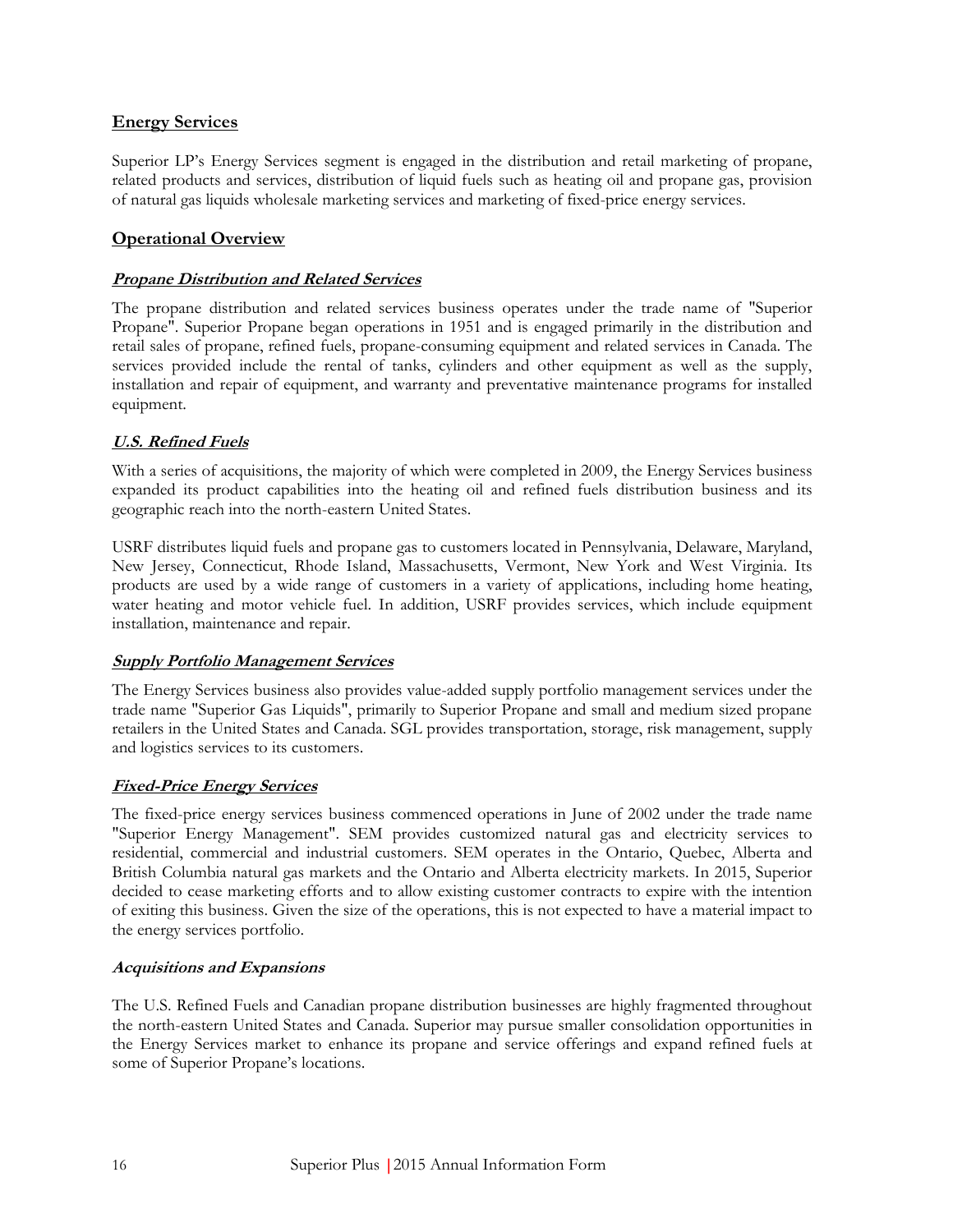#### **Headquarters and Main Office Locations**

The Energy Services division is headquartered in Mississauga, Ontario, where Superior Propane and SEM conduct their operations. SGL maintains its headquarters in Calgary, Alberta, while USRF is headquartered in Rochester, New York.

#### **Products and Services**

For 2015, products and services of the Energy Services division can generally be grouped into the following categories:

|                                     | % of Gross Profit |        |  |
|-------------------------------------|-------------------|--------|--|
| <b>Product and Service category</b> | 2015              | 2014   |  |
| Propane and delivery                | 49%               | 52%    |  |
| Heating oil                         | 34%               | 30%    |  |
| Other services                      | 6%                | $7\%$  |  |
| Wholesale liquids marketing         | 9%                | $10\%$ |  |
| Fixed-price energy                  | $2\%$             | $1\%$  |  |

#### **Superior Propane, USRF and SGL**

Propane is extracted from natural gas during production and processing and both propane and heating oil are extracted from crude oil during the refining process. As propane is colourless and odourless, an odourant is added to propane to facilitate its detection in the event of a leak or release.

Propane and heating oil are efficient energy sources. Heating oil is a low viscosity, flammable liquid petroleum product, mainly used as a fuel for furnaces in boilers and buildings. Propane gas can be compressed at low pressures into liquid form. When the pressure is reduced, the liquid propane becomes a gas which is ignited and burned to create energy for many different uses.

#### **Competitive Conditions**

Key competitive factors across Superior Propane, SGL and USRF include selling prices, service levels, cost efficiencies, logistical capability and competition from other sources of energy.

Superior Propane is Canada's largest national retailer with 1,379 employees and 207 operating locations, serving approximately 150,000 customer locations from coast to coast. While Canadian market data is very difficult to validate, management estimates current market share in the range of 30% - 35%. The Canadian retail propane industry is highly fragmented with approximately 200 local and regional propane retailers. Propane distribution is a local, relationship based business in which Superior Propane competes for market share based on price and level of service.

The Canadian retail propane industry is mature, representing approximately 2% of Canada's total energy consumption. Propane competes with other energy sources such as natural gas, fuel oil, electricity and wood for traditional uses, and gasoline and other alternative fuels for transportation uses. In Canada, the least expensive source of heating fuel is predominately natural gas. Where natural gas is available, propane can be used as a portable fuel and a standby fuel for peak period requirements in industrial applications. In areas where natural gas is not available, propane is a great alternative due to its portability and its similarity as an energy source to natural gas. In addition, the cleanliness, versatility and operating efficiencies of propane make it an attractive energy source.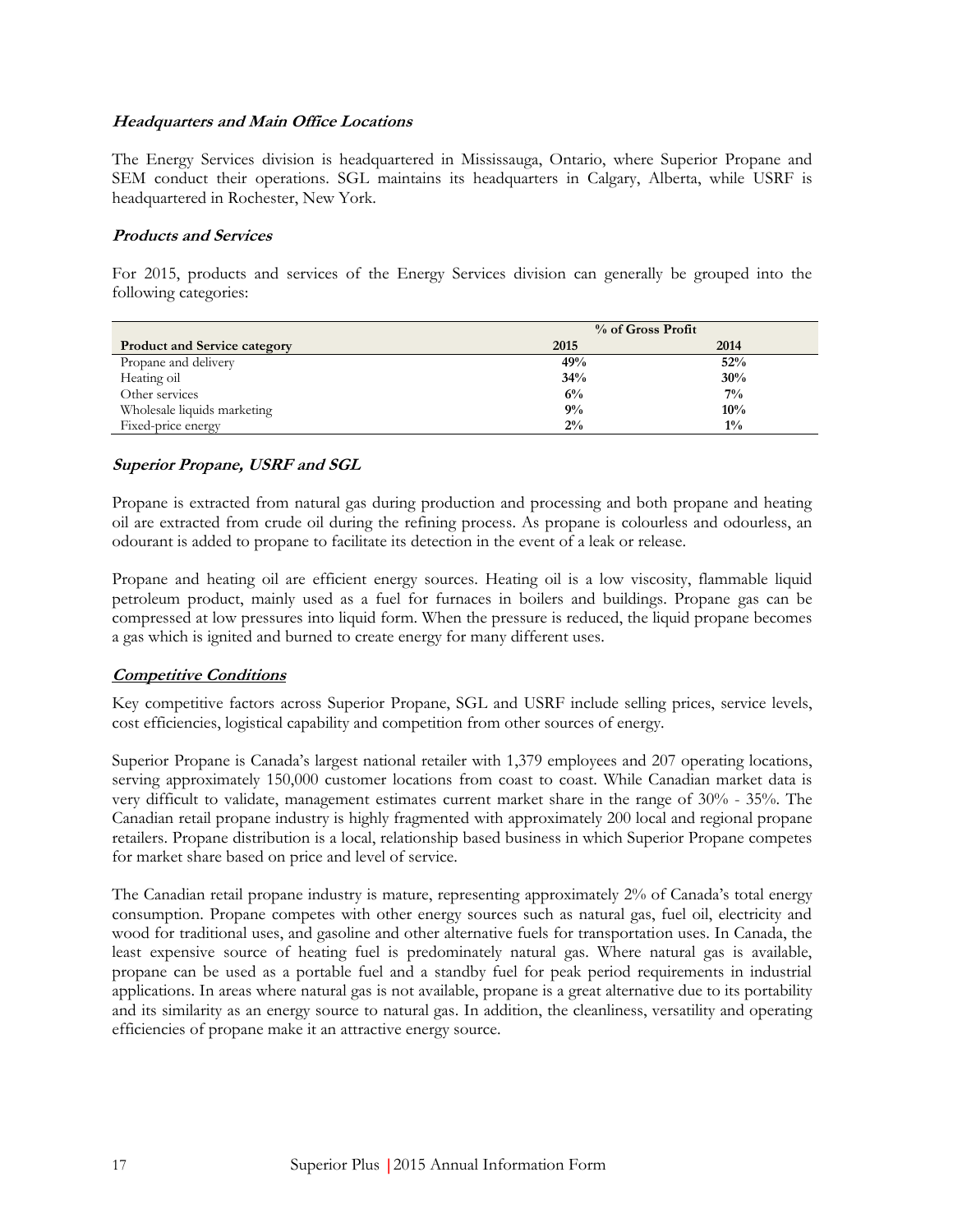The wholesale natural gas liquids market is very competitive with companies trying to expand their presence in a market which has had little growth in demand. The increased competition has reduced volatility in the market, resulting in shrinking margins. Continuous innovation, a wider variety of pricing structures with customers and superior customer service should allow SGL to remain competitive.

The refined fuels market in the United States is also highly fragmented. USRF through its 1,056 employees and 42 Customer Service Centers, serves over 200,000 heating oil and refined fuels customers in the north-eastern United States.

Residential space heating is the primary use for heating oil, making demand highly seasonal. According to the U.S. Energy Information Agency website, between winters of 2007-08 and 2013-14, the number of north-eastern United States households using natural gas heating increased by 800,000 (from 10.71 million to 11.51 million), while the number of households using heating oil fell by 1,270,000 (from 6.52 million to 5.25 million) and the number of households using propane increased by 140,000 (from 0.70 to 0.84 million). Heating oil is a low viscosity, flammable, liquid petroleum product produced at crude oil refineries as a part of the distillate fuel oil product family. Reliance on heating oil is the highest in the northeast, where approximately 25% of households depend on heating oil for space heating, compared with 5.5% nationally. Propane is used to heat about 4% of households, many located in rural areas.

While heating oil no longer maintains an appreciable share of new home construction, converting existing homes from heating oil is slow due to the cost requirements and current attractive price point of heating oil. USRF experiences 12% net decline in its heating oil customers annually. Key drivers of the decline include (a) USRF's key markets in north-eastern United States are declining at approximately 8%, (b) USRF's strategy to exit the lower margin "will call" customer segment, and (c) focus on residential propane markets, one of our key long-term growth areas. This is partially impacted by the decline in demand for heating oil in the north-eastern United States which is declining at a modest rate of 3.7%. Large fuel distribution platforms typically are very successful in retaining existing customers or gaining new customers that are switching from heating oil due to their brand recognition, service reputation, diverse offering of fuel alternatives, and ability to offer attractive prices.

Five states in the north-eastern United States will have more stringent heating oil specifications this winter. Connecticut, Massachusetts, New Jersey, Rhode Island and Vermont lowered the maximum sulfur specification for heating oil on July 1, 2014 from 2,000 parts per million ("**ppm**") and higher to 500 ppm. No major market impact is expected, as suppliers will either blend higher-sulfur distillate, such as 2,000 ppm heating oil with 15 ppm ultra-low sulfur diesel ("**ULSD**") or deliver ULSD (which is widely available), whichever is more economical.

#### **Business Operations**

Superior Propane operates a "region led" business model facilitating decision making and operational accountability in close proximity to customers while utilizing central dispatch operations, to take advantage of size and scale. During 2015, Superior Propane continued its initiatives to enhance business processes and systems, resulting in a more efficient and effective business model. These enhancements included the implementation of an order to cash, billing and logistics information technology system as well as a web portal to enhance customer experience.

In Canada, Superior Propane operates in six geographical regions, managed by general managers. The general managers have direct responsibility for multiple markets including satellite operations, customers, administration and the overall profitability of their geographic business units. Superior Propane's 48 market offices are typically located in a rural, industrial or commercial setting on two to five acre parcels of land with propane storage tanks, a cylinder dock and surplus land to store a working supply of customer tanks and cylinders, truck parking, warehouse space for rental equipment, appliance, materials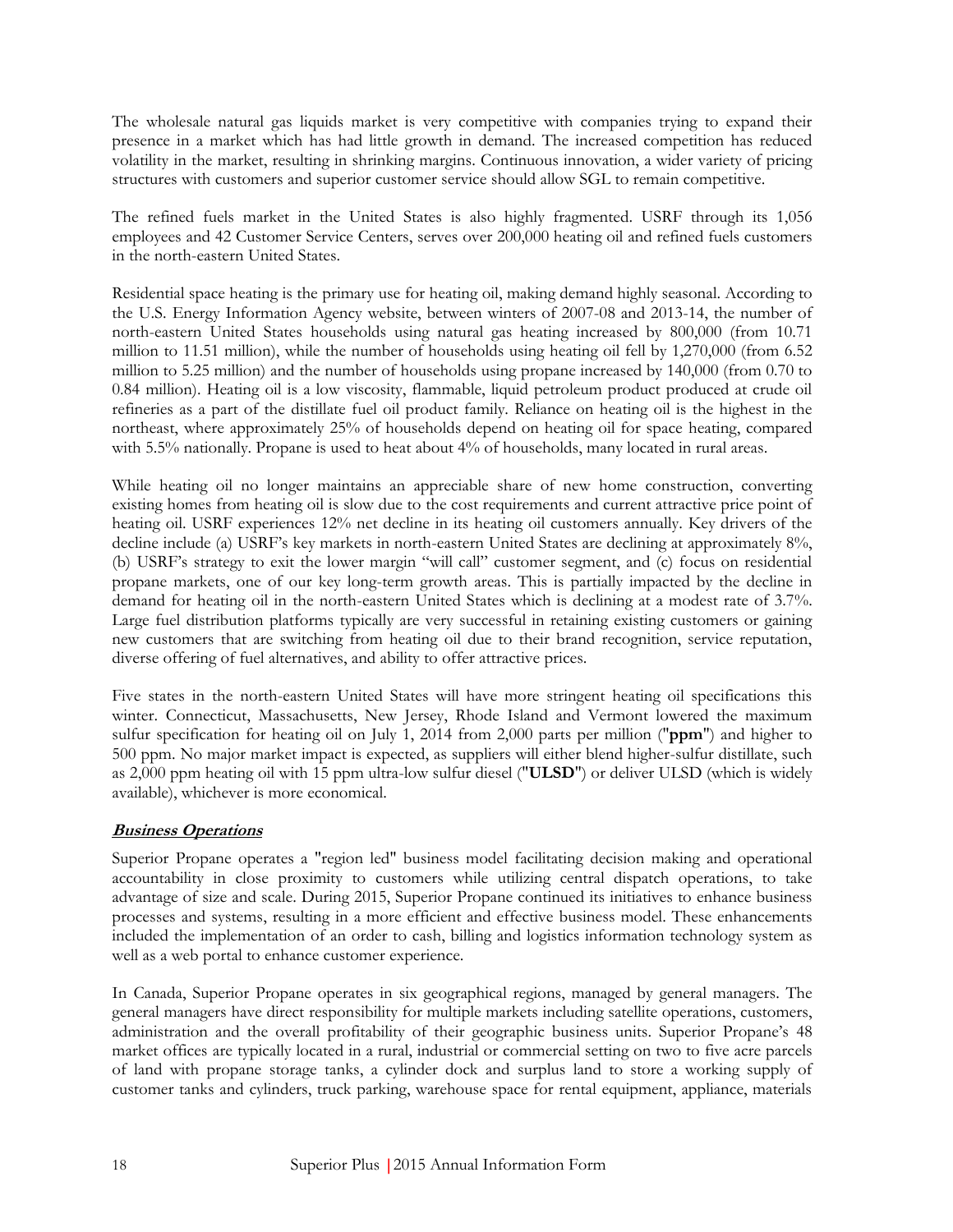and supplies inventories, and an office. These market locations are supplemented by 159 satellite locations and storage yards. Product is delivered by a fleet of 710 delivery and service vehicles.

The satellite locations and storage yards are strategically located close to customers to minimize distribution costs and enhance security of supply, particularly during peak winter demand periods when road conditions may be poor and can interrupt efficient distribution. The operating area is generally limited to a radius of 80 to 150 kilometres around the market office or satellite location, depending on the nature of the customer base and local road infrastructure. Under Superior Propane's business structure, each market maintains a local presence through field operational teams that include a Market Manager, fuel delivery truck drivers and service technicians. During 2015, Superior Propane continued to enhance its national, regional and inside sales capabilities in order to focus on customer growth and retention. Local selling opportunities are face-to-face sales and through inbound and outbound sales teams. Each region provides leadership, service coordination and administrative support through six regional offices. The field is supported by a national operating centre located in Guelph, Ontario and a sales and administration centre located in Thunder Bay, Ontario. The national operating center performs all routing, scheduling and delivery coordination for customers with delivery orders. The sales and administration centre assists customers with opening accounts and general inquiries, billing inquiries and credit and collection services. The regions are further supported by services provided by Superior Propane's national office located in Mississauga, Ontario. The national office includes propane supply and transportation, information systems, finance, marketing, human resources, and health and safety.

In the United States, USRF operates in ten states, which are managed by six regional general managers. The regional general managers have direct responsibility for their market areas, including satellite operations, customers, administration and the overall profitability of their geographic business units.

In order to effectively serve its customer base USRF utilizes an industry-leading operating infrastructure. Fuel storage assets and supply points are leveraged through pipeline supplied fuel terminals and 68 retail bulk plants that are strategically located in key markets and provide about 30 million gallons of storage capacity. These storage assets are complemented by throughput agreements and access to third party supply points, which provide flexible distribution capacity and market reach. Product is delivered through a fleet of 851 delivery and service vehicles that are maintained by a combination of in-house mechanics and third party vendors. Local sales representatives and customer service personnel are responsible for new customer acquisition and customer retention in each market area. Each region provides leadership, program and administrative support locally. USRF utilizes an energy specific reporting system, which provides a highly integrated software solution that includes real-time inventory tracking, delivery coordination, billing, and daily view of account activity.

Superior Propane and USRF operate from and store product at 111 owned locations in Canada and 59 locations in the United States. In addition, 96 locations in Canada and 12 locations in the United States are leased from third parties under normal course operating leases. See Note 18 to the Financial Statements.

The Energy Services business has traditionally maintained heating, ventilation and air conditioning installation, maintenance and repair services "**HVAC Service**" capabilities in both Canada and the United States. However, in the fourth quarter of 2013, Superior Propane decided to exit the small customer HVAC Service segment and USRF commenced a restructuring of its HVAC Services. Superior Propane continues to perform maintenance and repairs for certain clients with more complex service needs in the large commercial and industrial customer segment.

In 2015, Superior Propane launched mySuperior.ca, a sophisticated business-to-customer web portal for residential and small commercial customers. MySuperior.ca empowers customers to verify their account balances, pay bills, order fuel, view invoice history, and track propane consumption online. With over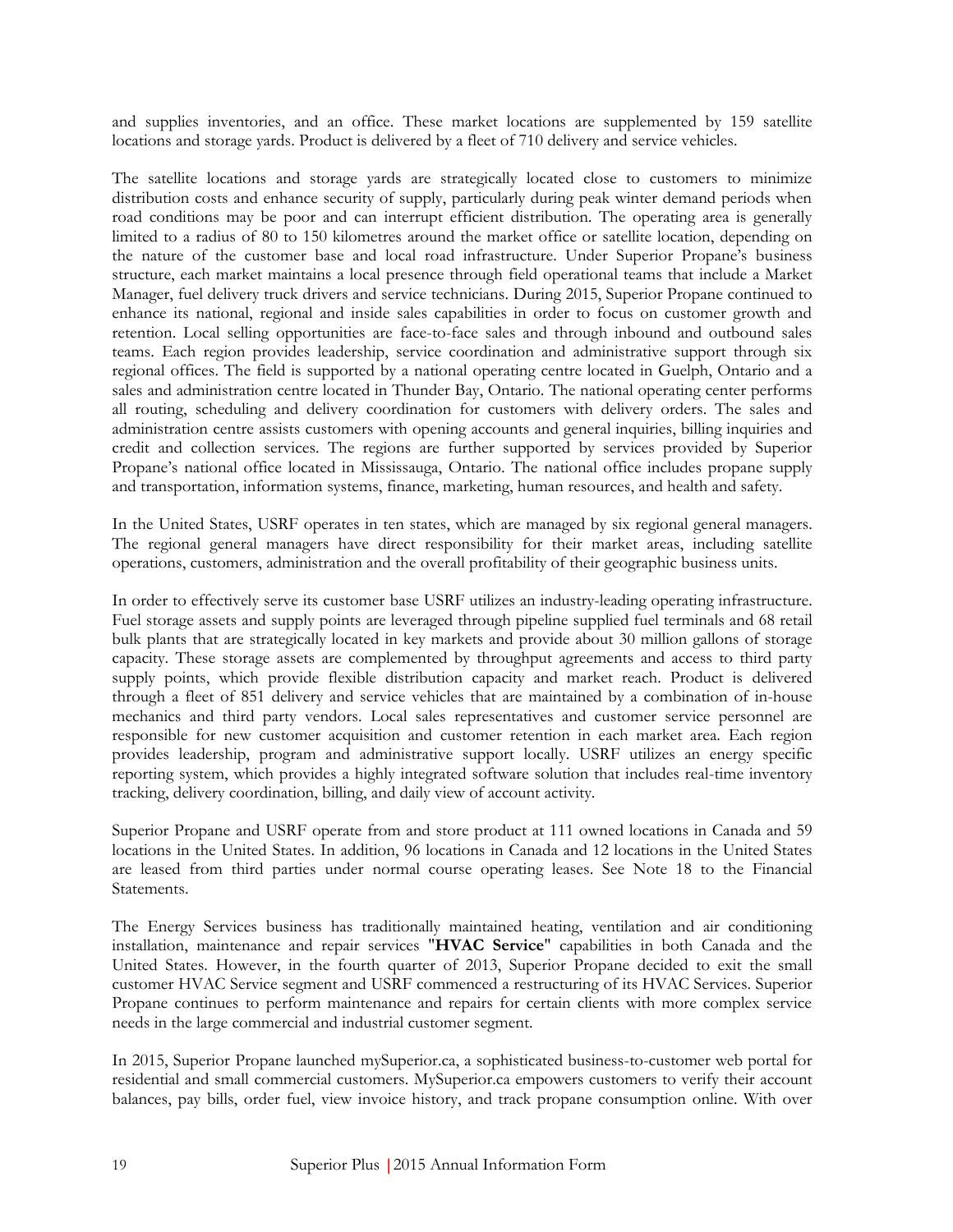16,000 subscribers, it provides a convenient mobile platform to improve the customer experience with a lower cost to serve. Superior Propane is also currently in the advanced development stages of a sophisticated new business-to-business web portal aimed at large enterprise customers which is expected to be launched in 2016.

During the year, USRF continued to implement process and operational improvements and continued to build a focused sales and marketing structure to leverage its 'Superior Plus Energy Services' name and increase sales.

Under the trade name "Superior PetroFuels", Superior Propane offers a variety of fuels and lubricants to commercial, industrial, agricultural and residential customers throughout Southwestern Ontario. This business allows the Energy Services division to apply its rural energy presence and experience in propane distribution to the fuels and lubricants market in Canada.

SGL offers value-added supply portfolio management services, primarily to Superior Propane and small and medium sized propane retailers in the United States and Canada. It provides transportation, storage, risk management, supply and logistics services with annual sales volumes of approximately 1.6 billion litres with over 80 counterparties.

SGL's position in the energy value chain is that of an intermediary between upstream natural gas liquids producers and downstream retail customers. SGL's value proposition is to effectively manage the volume, delivery and pricing requirements of the end use customer (variable volumes, predictable pricing) and at the same time, meet the volume, delivery and pricing requirements of upstream producers (ratable volumes, variable pricing). Within this niche is the opportunity for SGL to optimize storage, supply requirements, pipeline deliveries, railcar and truck transportation sales. Through effective management of pricing relationships between Edmonton, Alberta; Sarnia, Ontario; Conway, Kansas; and Mt. Belvieu, Texas; across various points in time, SGL attempts to maximize profitability while maintaining seamless supply for its customers throughout North America.

In support of this activity, SGL leases approximately 75 million litres of combined underground propane storage capacity in Marysville, Michigan; Conway, Kansas; Regina, Saskatchewan; and Fort Saskatchewan, Alberta; primarily to secure supply for its fixed-price customer offerings and to enhance security of supply and distribution capacity in periods of supply disruption and high demand in the winter season. The storage lease agreements expire between March 31, 2016 and March 31, 2018 and SGL intends to negotiate extensions in the ordinary course of business, only entering into long-term storage contracts if it is economically advantageous to do so. SGL utilizes approximately 14 propane suppliers as well as numerous short-term storage positions to service its wholesale customers in North America. In order to satisfy customer needs and take advantage of opportunities, SGL will enter into short-term forward purchase and sale agreements.

#### **Sales and Marketing**

In Canada, Superior Propane primarily sells propane and related products and services to the residential, commercial, agricultural, industrial and automotive customer markets. The customer mix on sales volumes consists of approximately 11% for residential, 22% commercial, 5% agriculture, 55% industrial and 7% for the automotive market. Approximately 60% of Superior Propane's annual total portable fuel volume is distributed during the October to March winter heating season.

Superior Propane has one customer, CNRL, that represents approximately 5% of revenues and 14% of delivered volume in 2015. All other Superior Propane customers are below 10% in both total revenues and total delivered volumes in 2015.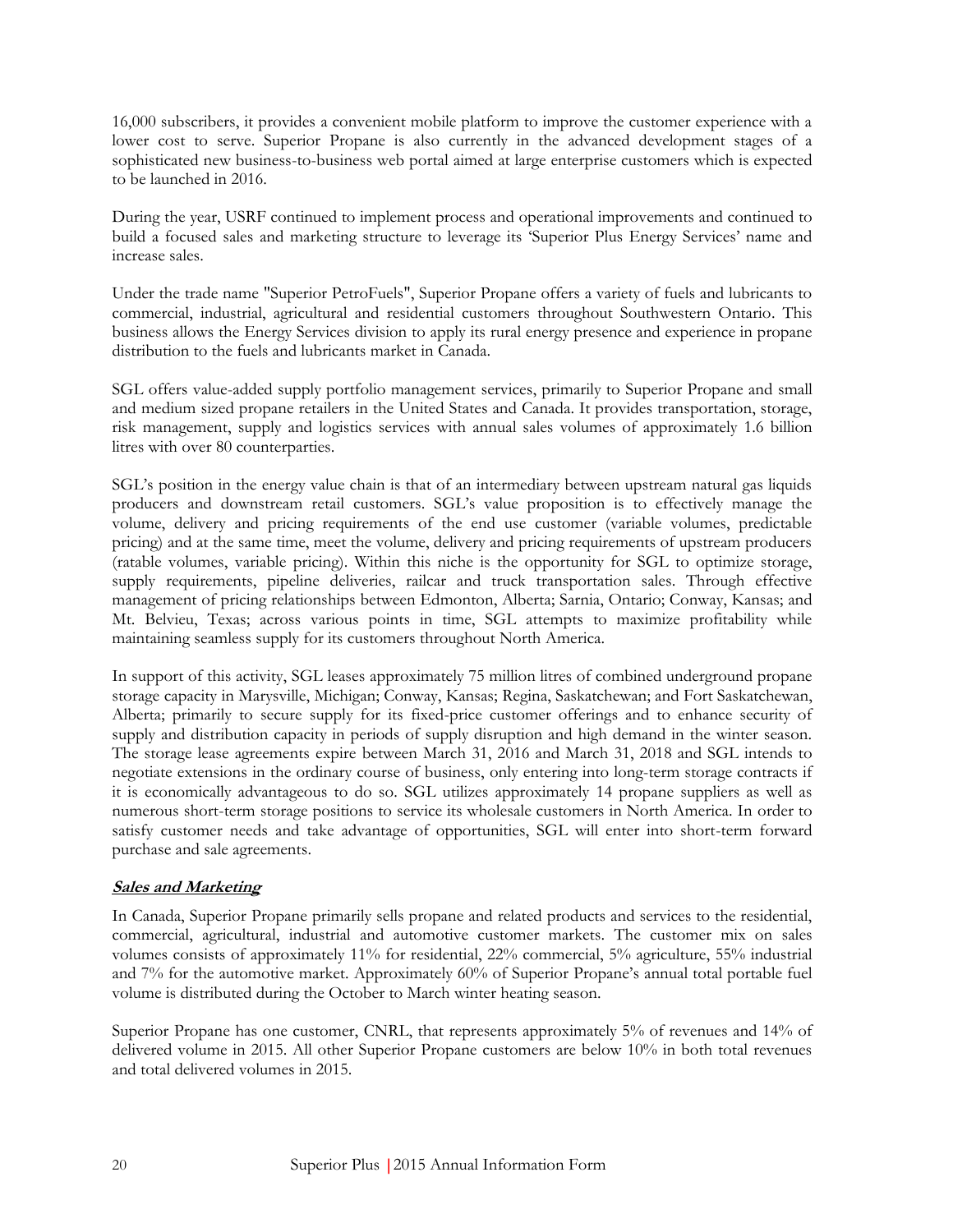USRF sells heating oil, gasoline, diesel fuel, kerosene, propane and related services to a diverse group of commercial, residential and retail customers, including homeowners, agricultural and construction companies, municipalities and schools. The customer mix consists of approximately 18% retail heating oil and propane, 24% commercial and 58% wholesale/dealer, based on 2015 annual volumes, although more than 63% of profitability is driven by the residential business.

Within the Energy Services business, sales and marketing is comprised of three main segments: residential and small commercial; large commercial, national and industrial customers; and oilfield customers. Marketing efforts focus on enhancing the Superior Propane brand and retaining and acquiring customers in the residential and small commercial segment. In 2015, Superior Propane continued to strengthen its national and regional sales force by concentrating on commercial, national and industrial segments. In 2015, sales resources were also focused on the residential and small segment by offering both tank sensors and fixed price agreements to enhance the customer experience.

#### **Propane Applications/Markets**

#### *Residential/Commercial*

In these markets, propane is consumed primarily in areas where natural gas is not readily available. It is used for home and facilities heating, water and pool heating, cooking, refrigeration, laundry, off-grid electrical generation, and residential fireplaces. Consumption in these markets is sensitive to winter weather conditions and energy conservation initiatives. In addition, residential consumption is dependent on product costs, while commercial consumption varies with economic activity levels.

#### *Agricultural*

In the agricultural markets, propane is used for space heating, brooding and greenhouse operations, grain drying, tobacco curing and weed control. The agricultural business is extremely competitive, particularly as natural gas availability expands in rural markets. Propane demand for crop drying depends on seasonal weather conditions and crop values.

#### *Industrial*

Industrial usage includes forklift truck, welding, resale agent, construction and roofing markets, process heating and heat treatment for manufacturing, forestry, mining and fuel for oilfield applications in Western Canada. Industrial demand is generally tied to economic activity levels.

#### *Automotive*

In the automotive market, propane is used as a transportation fuel, particularly for public and private fleets and other large volume users. Propane vehicle emissions are low in greenhouse gas emissions and other pollutants that contribute to ground level ozone and respiratory health problems. Auto propane has the potential to make a significant contribution to Canada's greenhouse gas emission performance. While this sector has declined over the last 10 years, new developments in engine conversion technology combined with the lower price of propane relative to oil have resulted in a renewed interest in automotive propane.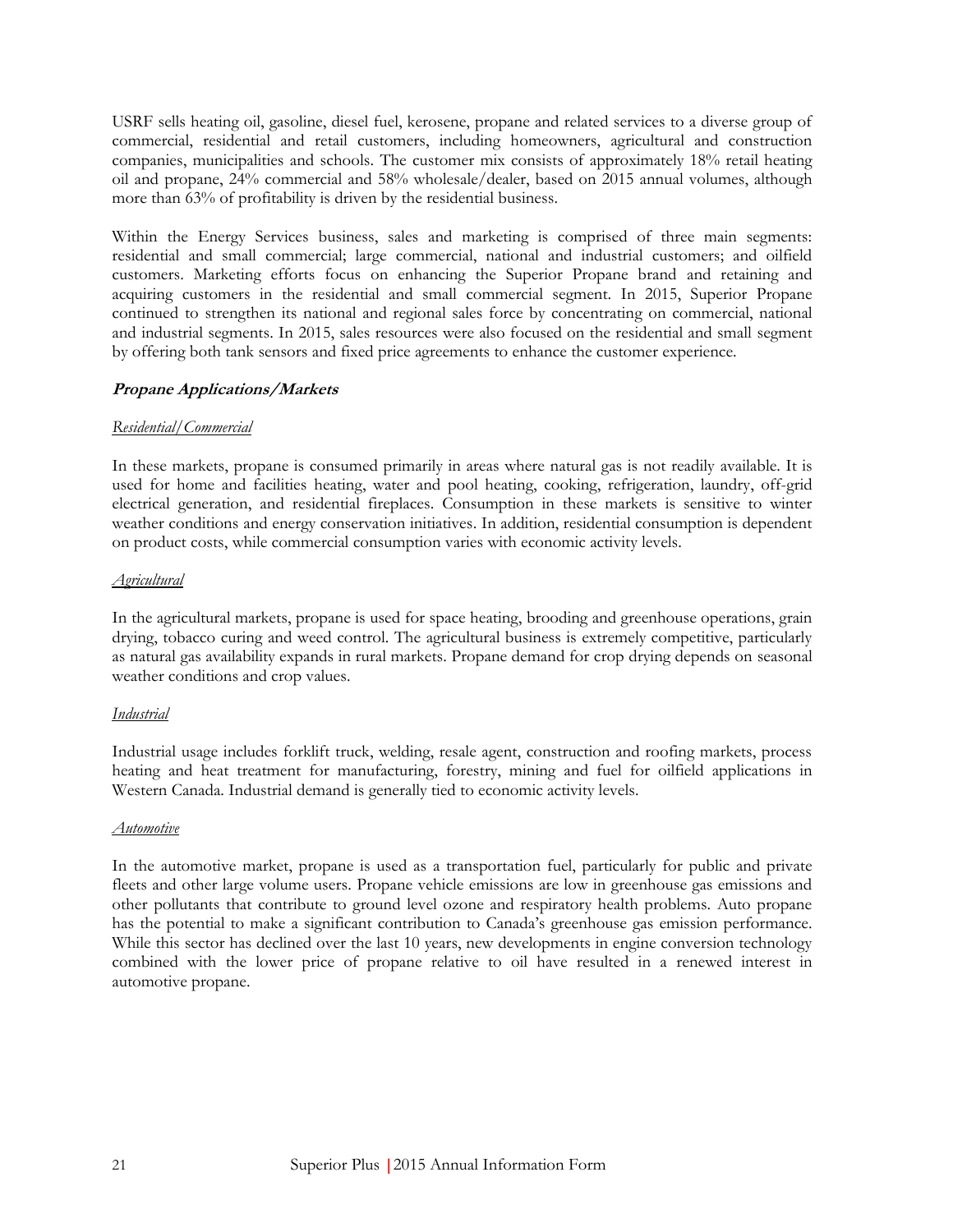#### **Refined Fuel Applications/Markets**

#### *Residential*

In these markets, heating oil is consumed primarily for space heating in areas where natural gas is not available. Consumption is sensitive to winter weather conditions and dependent on product costs.

#### *Commercial Accounts*

Commercial customers use heating fuel and motor fuels, including diesel and various grades of gasoline for fleets, farming and other commercial enterprises. This market is less sensitive to weather and presents opportunities for additional growth in non-weather related business. The fuels are consumed for agriculture, construction, commercial heating and manufacturing. Consumption is somewhat weather dependent; but is more sensitive to overall economic conditions.

#### *Bulk Delivery*

In this market, gasoline and diesel fuels are sold to large commercial and industrial customers, resellers, state, schools and other large organizations that have bulk fuel requirements. This business is highly competitive and carries high volumes and lower margins over the other lines of service. In the service station market, gasoline and diesel is sold through branded and unbranded fuel stations. This demand is driven by a combination of general economic conditions and pricing, as both can drive conservation. Service stations also have retail confectionaries in addition to gasoline, which contribute to results.

#### **Pricing**

Superior Propane customer pricing is primarily based on a margin above product and transportation costs. Increases or decreases in retail prices can have an immediate and direct impact on competitors and customer demand. Propane margins vary between end-use applications and geographic segments. Customer pricing is managed at the corporate, regional and local market level and reflects local marketplace and alternate fuel cost conditions. Factors contributing to the consumer's buying decision include: reliability of supply, long-term availability, price, convenience, portability, storage requirements, available space, capital cost, equipment efficiency and the supplier's local presence and service reputation in the community.

Refined fuel pricing to customers is primarily based on a margin above product and transportation costs. There are minor delays that affect retail margins as price changes from producers may not be immediately passed through to customers. When the wholesale price of refined fuels increases, the retail gross margins tend to erode in the short-term as it takes more time to pass on all of the price increases to customers. Conversely, when wholesale prices decrease, retail gross margins and profitability tend to increase.

#### **Supply and Storage**

#### *Superior Propane*

An estimated 10 billion litres of propane are produced in Canada annually of which approximately five billion litres are consumed domestically in the energy and petro-chemical feedstock markets and the balance is exported to the United States. The approximate five billion litres remaining in Canada are split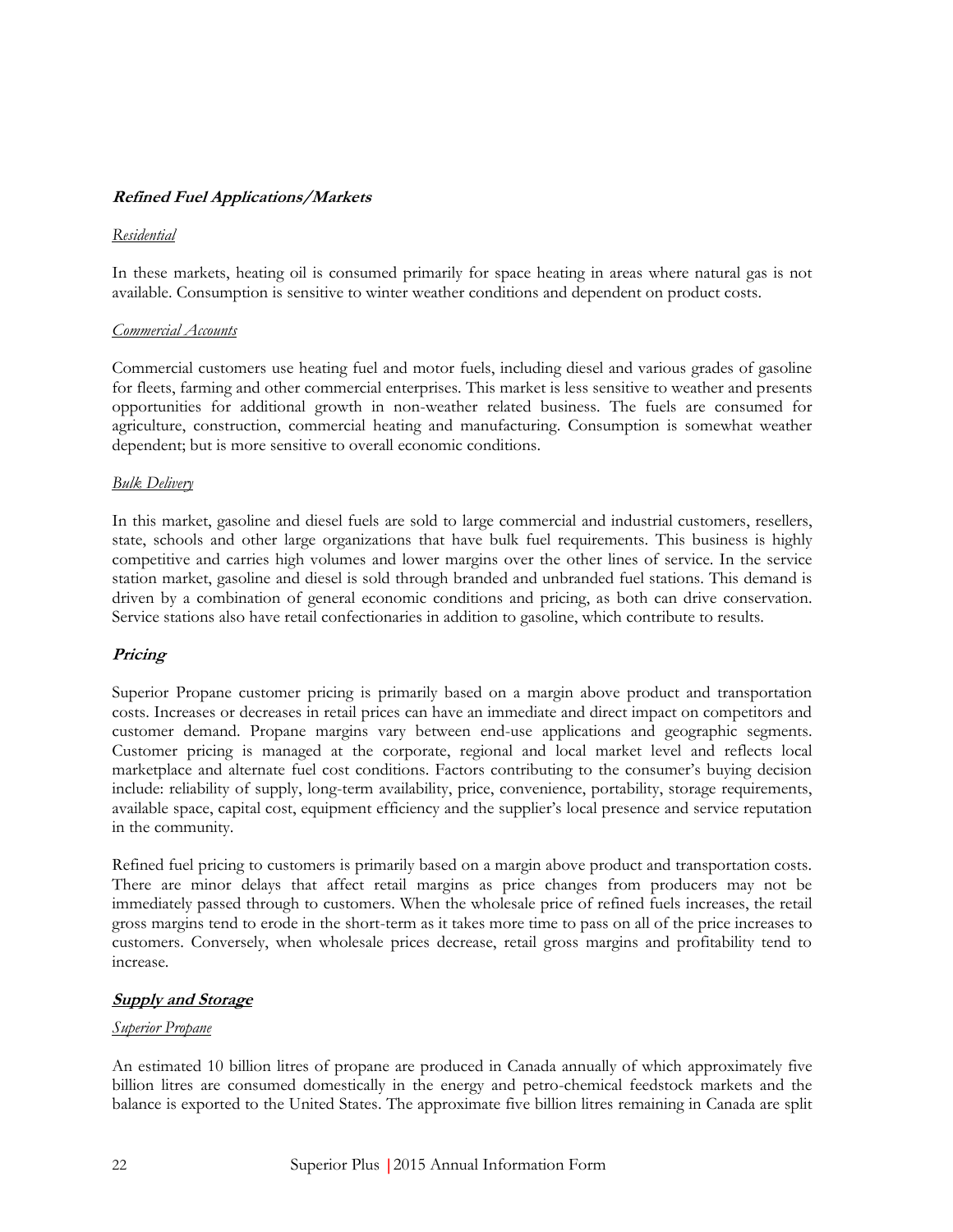between retail and non-retail consumption. Approximately 85% of the propane produced in Canada is extracted from natural gas during gas processing operations at field plants or at large straddle plants located on the major natural gas trunk line systems. Extraction from crude oil occurring during the refining process accounts for the remaining 15% of propane produced. Superior's retail propane supply is currently purchased from approximately 14 propane producers and suppliers across Canada. Propane is purchased mainly under multi-year contracts, negotiated and administered by SGL, with pricing arrangements based on industry posted prices at the time of delivery. SGL arranges propane supply to be provided at multiple supply points in order to match supply to where customer demand is located. Some of SGL's supply contracts provide it with the ongoing option to increase or decrease its monthly volume of supply and thereby provide flexibility to meet fluctuating demand requirements. Propane supply from SGL's various suppliers has, historically, been readily available because of the substantial surplus of propane in Canada and the relationship Superior typically enjoys with its principal suppliers.

SGL renews its supply contracts annually and tri-annually. SGL's supply contract year ends March 31, 2016 and March 31, 2018. New supply contracts are negotiated in the ordinary course of business. Approximately 65% of Superior Propane's annual propane requirement is supplied by the following major suppliers, each of which supplies approximately 5% or more of Superior Propane's annual propane requirement:

- Plains Midstream Canada, a subsidiary of Plains All American Pipeline LP
- Spectra Energy Empress LP
- CNRL

Approximately 11 other producer/suppliers supply the remaining 35% of Superior's annual propane requirement.

#### *U.S. Refined Fuels*

Refined fuel products are purchased in bulk and shipped to both New York and Pennsylvania. Rack volumes are also purchased in upstate New York, Pennsylvania, Connecticut and Rhode Island. Pipeline transit time is 7-10 days on the Buckeye Pipeline from Linden, New Jersey and on the Atlantic and Laurel Pipelines from Philadelphia. Term supply is contracted from Phillips 66, Philadelphia Energy Solutions (previously Sunoco R&M Inc. ("**Sunoco**")), PBF Energy and Buckeye Energy Services. This makes up approximately 85% of USRF's purchased volume. These volumes are bought on a market related index basis. Pipeline volumes are priced as USRF takes title to the product and hedges the product against price volatility using NYMEX future contracts. These hedging activities carry some risk as 2000 ppm heating oil is hedged with ultra-low sulphur diesel futures and this creates quality differential exposure. Spot volumes are purchased to meet the balance of seasonal demand.

Pipeline gasoline, diesel fuel, heating oil, and kerosene continue to be sourced from Philadelphia Energy Solutions and now from PBF Energy for the Atlantic Pipeline system that supplies upstate Pennsylvania and New York. Gasoline and diesel fuel are also sourced at Linden, New Jersey from Phillips 66 and Buckeye Energy Services for the Buckeye Pipeline system that supplies upstate New York and part of upstate Pennsylvania.

Branded gasoline is contracted for in New York with Mobil, Citgo, Sunoco, and Valero.

Spot gasoline and distillates are purchased daily from rack sellers from upstate New York to New England. Winter contracts for heating oil based in Connecticut and Rhode Island assure supply at a fixed level.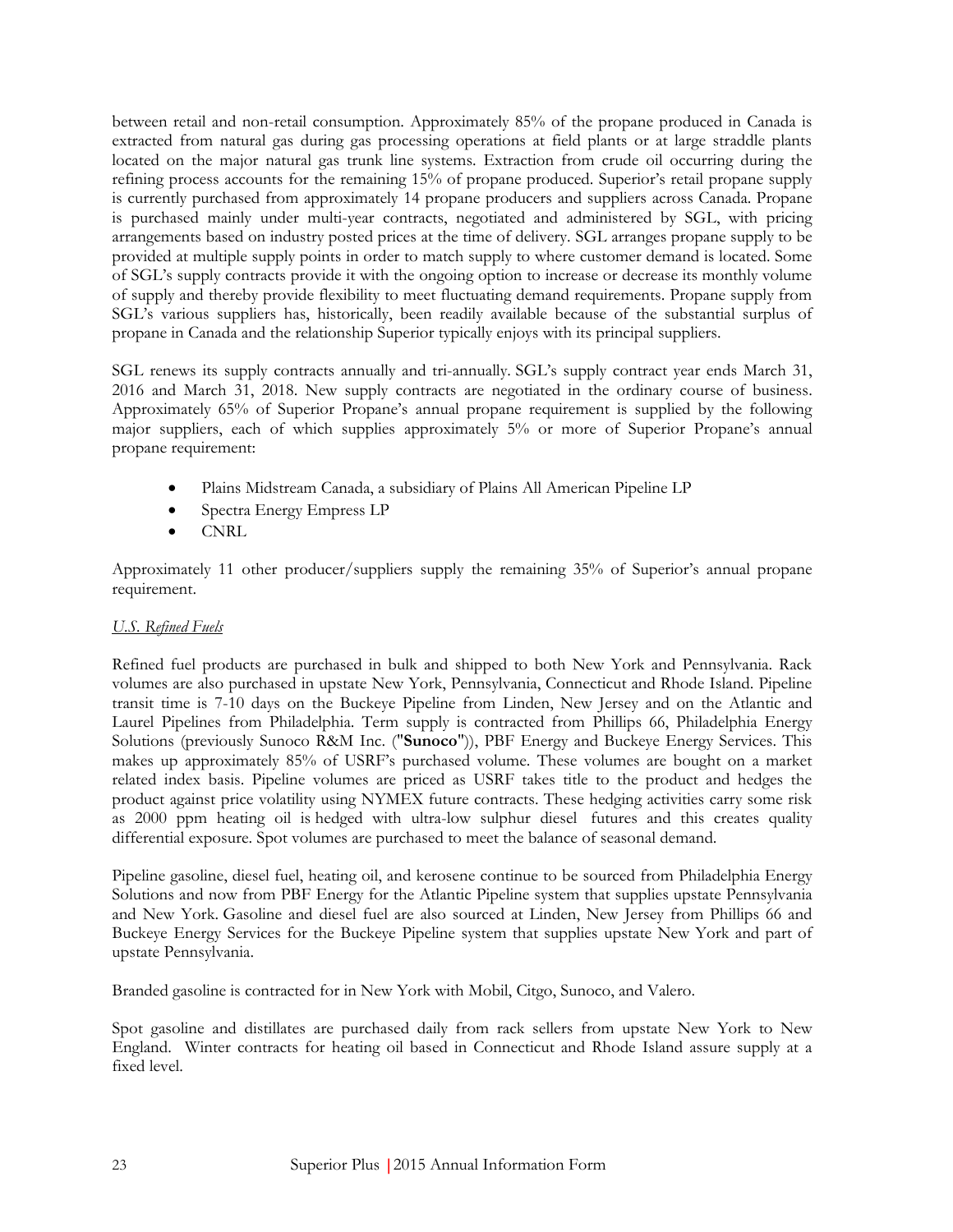Propane supply is purchased on an annual basis from two primary sources; Sarnia, Ontario that is trucked/transported through company owned storage near Buffalo, New York and from four suppliers on the TEPPCO pipeline system. One of the TEPPCO supply agreements includes volume stored and supplied through the storage cavern in Bath, New York. In addition there are several rail/refinery sources that provide additional supply on the periphery of the distribution area.

# **Transportation**

#### *Primary Distribution*

Primary transportation at Superior Propane is the delivery of propane from product supply points to market and satellite locations or storage yards and to certain large volume customers. Road cargo liners and pressurized railcars are the two primary transportation modes. The capacities of the cargo liners vary from 35,000 to 65,000 litres per trailer. Railcars carry approximately 115,000 litres per car. Cargo liner requirements are provided by third party carriers.

Approximately 16% of Superior Propane's supply is transported by rail and is managed by SGL on behalf of Superior Propane. SGL leases approximately 123 railcars to provide an estimated 20% of its rail transportation requirements. Railcar lease agreements have a two to seven year term. The remainder is transported in railcars provided by propane suppliers in conjunction with their annual propane supply contract obligations to SGL.

SGL primarily transports propane volumes by truck, rail and pipeline to retail customers in both Canada and the United States.

For USRF, the primary transportation is the delivery of refined fuels from regional refineries to terminal locations located along the Buckeye and Atlantic pipelines. Refined fuels are then transported to satellite locations and large volume customers via internal and contracted large volume tractor trailers. Propane is transported from refinery and pipeline terminals via internal and contract large volume tractor trailers to regional bulk storage facilities. The capacities of the tractor trailers vary from 8,000 to 13,000 gallons per trailer, depending on local regulations.

#### *Secondary Distribution*

For Superior Propane, secondary distribution is the delivery of propane, refined fuels and lubricants from market and satellite locations, and storage yards to customers. Superior Propane operates a fleet of owned and leased trucks to transport the propane, refined fuels and lubricants it sells. Propane is delivered in bulk and in pressurized cylinders. Heating oil, refined fuels and lubricants are also transported and sold in bulk volumes. Superior Propane employs full-time, part-time and seasonal drivers who assist with deliveries during the peak winter demand periods. It operates 311 pressurized bulk delivery trucks that vary in load capacity from 13,000 litres to 32,000 litres, six refined fuel and lubricant bulk delivery trucks with load capacities of 10,000 to 25,000 litres and 75 cylinder trucks with boxes that vary in length from 12 feet to 26 feet. It also operates 28 tractors and 40 pressurized trailers, which have capacities ranging from 25,000 litres to 54,000 litres for secondary distribution use. Additionally, it operates 48 crane trucks and 202 service vehicles. At December 31, 2015, 63% of the vehicles described above were owned by the General Partner while the remaining 37% were leased under financing leases.

For USRF, the secondary distribution of propane, heating oil, refined fuels and lubricants to customers is from satellite locations, company owned pipeline terminals and third party terminals. USRF operates a fleet of owned and leased trucks to transport the propane, heating oil, refined fuels and lubricants it sells. Propane is delivered in bulk and in pressurized cylinders. Heating oil, refined fuels and lubricants are also transported and sold in bulk volumes. USRF employs full-time, part-time and seasonal drivers who assist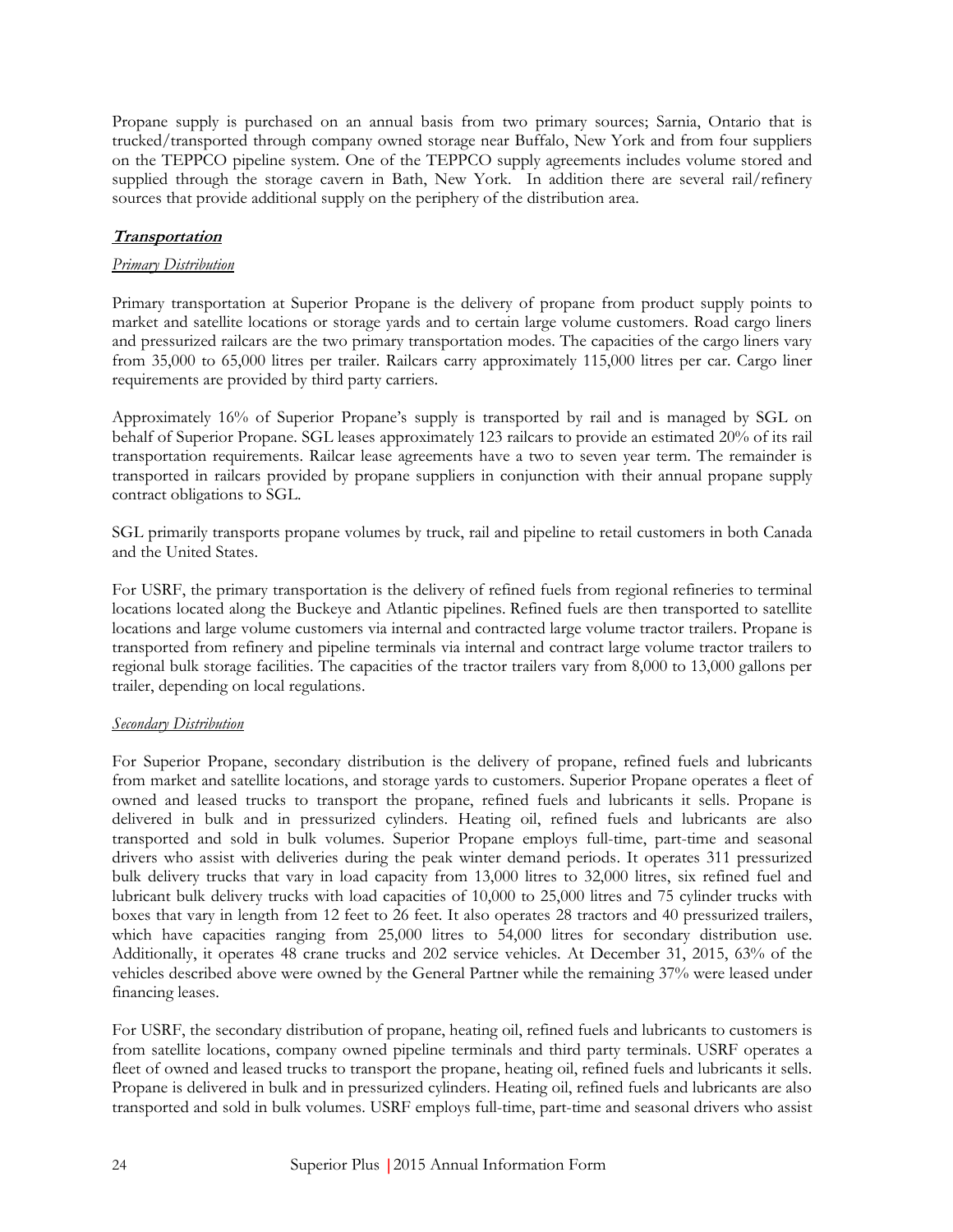with deliveries during the peak winter demand periods. It operates 167 pressurized propane delivery trucks that vary in load capacity from 2,400 gallons to 3,500 gallons, 282 refined fuels delivery trucks that vary in load capacity from 2,800 to 5,000 gallons, 55 tractors used to pull trailers and 60 refined fuel trailers with load capacities of 9,000 to 12,500 gallons. Additionally, it operates 185 service vehicles and 102 utility vehicles. At December 31, 2015, approximately 55% of the vehicles described above were owned by USRF while the remaining 45% were leased under financing leases.

## **Environmental, Safety and Regulatory**

In Canada, Superior Propane has a health and safety and environment management system in place to ensure safety practices and regulatory compliance and to safeguard the lives, health and property of employees, contractors and customers as well as the communities in which it operates. Superior Propane seeks to further enhance workplace and community health and safety by applying ongoing management, rigorous monitoring and frequent audits to provide continuous learning and improvement. The storage and transfer of propane typically has limited impact on soil or water given that a release of propane will disperse into the atmosphere. Propane's natural state is a gas with a boiling point of -42oC. One litre of liquid propane is equivalent to 270 litres of propane gas. Therefore, propane is compressed for storage and transportation. In the event of a liquid propane leak, a large quantity of propane gas is produced in very little time and is extremely flammable when exposed to an ignition source. If propane is ignited, it can result in an explosion or fire, and can cause death or injury to people and damage to property or the environment. In addition, since propane gas is denser than air, a leak will form a dense cloud, follow the contours of the terrain and settle into lower elevations before dissipating.

USRF has a centralized safety and environment management system, that ensures safety practices and regulatory compliance are an important part of its business and to help safeguard the lives, health and property of employees, contractors and customers of USRF as well as the communities in which it operates. USRF seeks to further enhance workplace and community health and safety by applying ongoing management, rigorous monitoring and frequent audits to provide continuous learning and improvement. The storage, loading and delivery of refined fuels possess the potential for spills of hydrocarbons which could adversely impact the soil and ground water of storage facilities and customer properties.

USRF operated bulk storage areas and loading/unloading points have secondary containment to prevent spills from reaching soil or ground water. Customer locations are inspected by drivers and technicians during visits to identify potential release hazards and necessary corrections are performed before product is delivered. A release that could impact soil or ground water is required to be reported to the appropriate government agencies; clean-up operations are conducted by internal and third party technicians. Some of the commodities sold by USRF, when used, may create greenhouse gases. The regulatory landscape related to greenhouse gases could change as a result of government initiatives. USRF also transports and delivers propane and shares similar risks to the Canadian propane business.

The Energy Services business has customer, technical, occupational health and safety and fleet support representatives operating nationally which support its regional and local operations. They are responsible for providing market area personnel with emergency response support services, inspections, advice and training in an effort to ensure that facilities and equipment are maintained and operated safely and in compliance with corporate and regulatory standards. Emergency response support is also provided by third parties, including industry organizations. They also provide support to the field operations in the design, construction and inspection of large scale customer installations.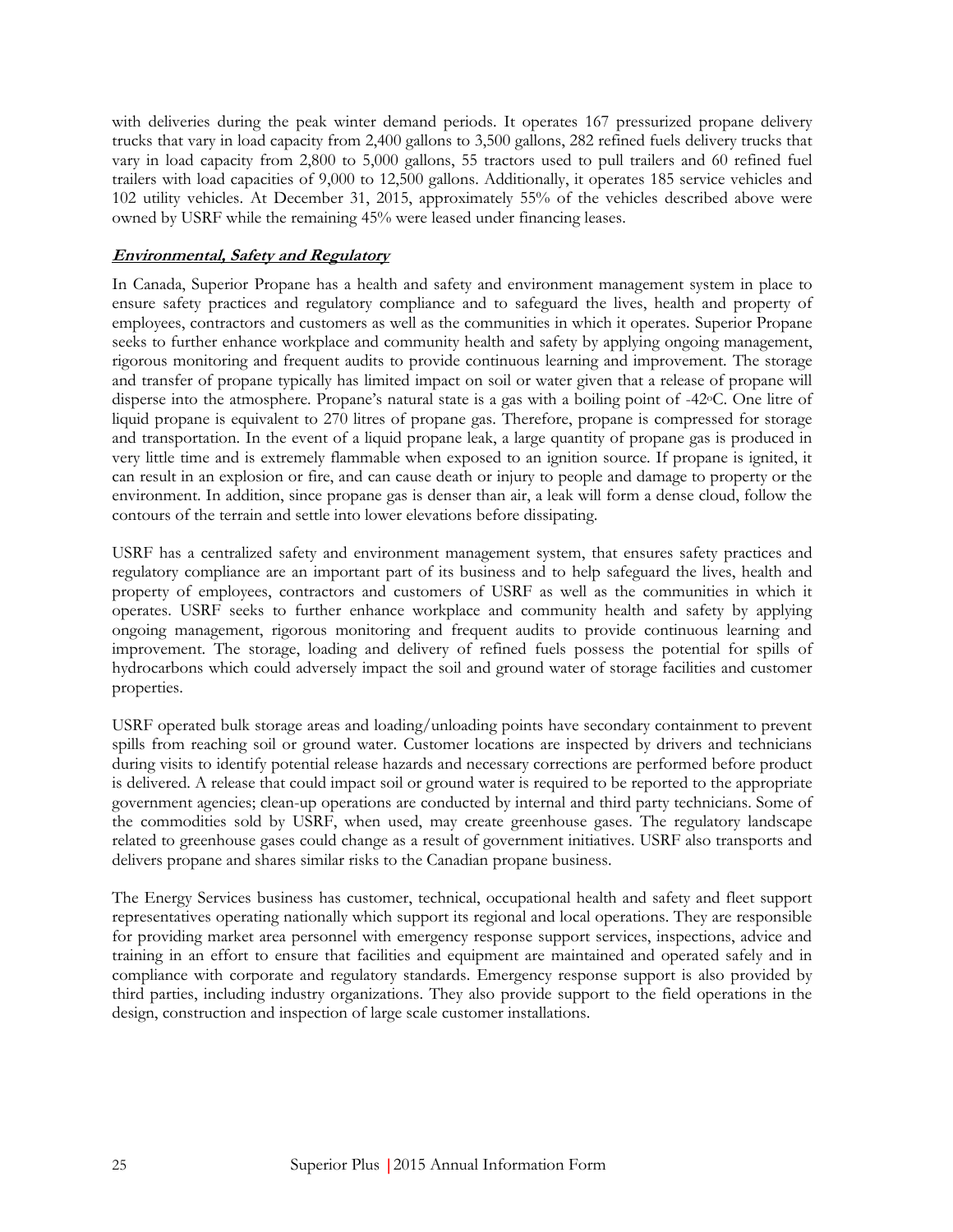## **SEM – Fixed Price Energy Services Business**

## **Competitive Conditions**

As a Canadian energy marketer, SEM operates in the Ontario, Quebec, Alberta and British Columbia natural gas markets and the Ontario and Alberta electricity markets. The competitive landscape varies by market and includes large multinational branded suppliers, multilevel marketing customer aggregators and full service regional energy providers and the respective utilities. Key competitive factors across the fixed-price energy services business include commodity prices, sales channel activity, product diversification, cost efficiencies, and service. The value of SEM's product offering to customers is determined based on current commodity prices and its long term supply costs. New customer acquisitions and customer retention can vary significantly depending on the fluctuations between those two variables.

SEM has been in the Ontario natural gas market since its inception in 2002 and in 2003 expanded into the Quebec natural gas markets. In 2007, SEM entered both the Ontario electricity and the British Columbia natural gas market. SEM moved into Alberta with the marketing of natural gas to customers in 2011, followed by an electricity offering in 2013. In 2014, Superior sold its U.S. based residential and commercial electricity customer base and decided to exit both the residential and commercial northeastern U.S. based electricity markets in order to reduce the risk of future losses associated with volatility in electricity prices. In 2015, Superior decided to cease marketing efforts and to allow existing customer contracts to expire with the intention of exiting this business. Given the size of the operations this will not have a material impact on the energy services portfolio.

# **Business Operations**

SEM provides customized natural gas and electricity services to residential, commercial and industrial customers for contract terms up to five years. SEM manages its natural gas and electricity sales commitments by entering into various physical and financial natural gas, electricity and foreign exchange purchase contracts for similar terms and volumes to create an effective cost of supply. The LDCs are required to provide transportation, storage and distribution services to SEM's customers as well as billing and collection services in certain jurisdictions.

#### **Sales and Marketing**

For the year ended December 31, 2015, SEM supplied approximately 18.1 million gigajoules (2014 – 18.0 million) of natural gas to approximately  $1,767$  (2014 – 4,514) residential and 3,251 (2014 – 3,351) commercial flowing customers under supply contracts in Ontario, Quebec, Alberta and British Columbia. A detailed analysis of sales volumes and gross profit is provided in the Financial Statements.

In Ontario and Alberta, SEM flowed 610.9 megawatts ("MW") in 2015 (676.7 MW in 2014) to commercial customers. The 2014 comparison includes electricity customers in Pennsylvania and New York that were sold in 2014.

#### **Supply and Transportation**

During 2015, SEM had nine financial and physical natural gas suppliers available for the management of its contractual customer supply requirements. SEM's largest supplier, BP Canada Energy Group ULC represented approximately 39.8% of its supply commitments at December 31, 2015. SEM's supply commitments for the next five years as at December 31, 2015 are detailed in the notes to the Financial Statements. The financial condition of each counter party is evaluated and credit limits are established to reduce SEM's exposure to the credit risk of non-performance.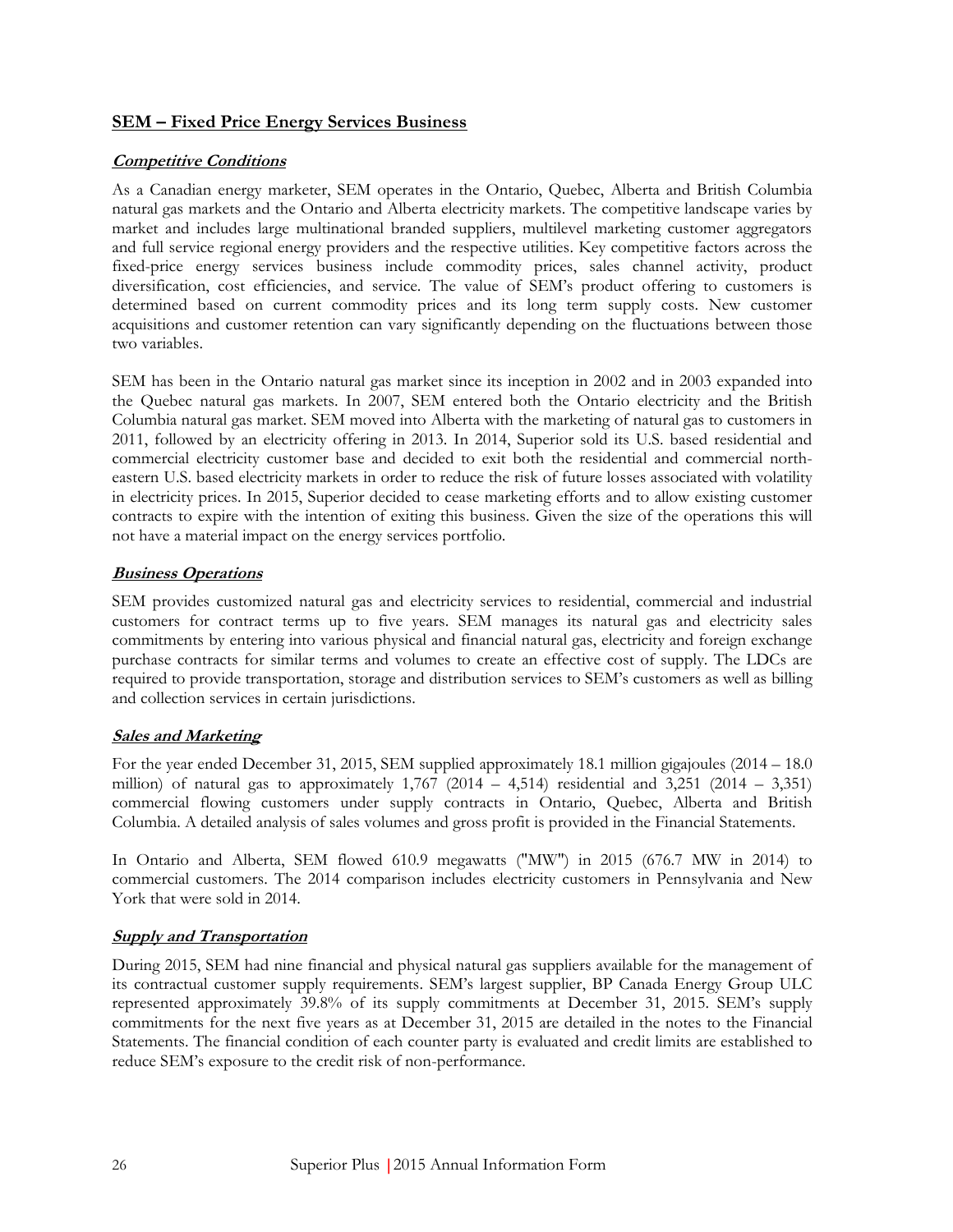Although customers purchase their gas supply through SEM, LDCs such as Union Gas Ltd., Enbridge Gas Distribution, Fortis BC Energy Inc. (formerly Terasen) and Gaz Metro LP are required on a regulated basis to distribute the gas to SEM's customers. LDCs are also required to assign SEM pipeline transportation and storage capability sufficient to service its customers under contract.

# **Environmental, Safety and Regulatory**

SEM supplies natural gas to end-use customers. The natural gas is transported through pipeline systems by pipeline and utility companies. These pipeline and utility companies are regulated by the National Energy Board, the Ontario Energy Board, the British Columbia Utilities Commission and the Régie du L'Enegie and are required to maintain environmental and safety standards.

# **Employee and Labour Relations**

As at December 31, 2015, the energy services business had 2,106 full-time, 43 part-time and 333 temporary, casual and seasonal employees as follows:

#### *Superior Propane*

Superior Propane had 1,107 full-time, 25 part-time employees and 247 temporary, casual, inactive and seasonal employees. Approximately 257 of these employees are unionized through provincial or regional certifications in British Columbia/Yukon and Quebec. There are three union agreements, with expiry dates ranging from December 31, 2016 to April 30, 2018.

# *USRF*

USRF had 957 fulltime, 18 part-time and 81 seasonal and temporary employees. Approximately 40 of these employees are unionized. One of the union agreements expires on March 31, 2018 and the other expires on May 29, 2018. Collective bargaining agreements are renegotiated in the normal course of business.

# *SEM*

SEM had 11 full time non-union employees.

# *SGL*

SGL had 31 full-time non-union employees and five contractors located in Calgary, Alberta.

# **Intellectual Property**

Superior LP owns all the right, title and interest in the "Superior Propane" ("Superieur" in French), "Superior Gas Liquids" and "Superior Energy Management" trademarks, related design and other trade names, registered or acquired at various times over the years and relating to specific programs or services provided by Superior Propane or to marketing activities of Superior Propane. Superior Propane's trademarks are significant as they provide it with ownership of the names, designs and logos associated with its business which are recognizable to the public and useful in developing and maintaining brand loyalty. The duration of each of the trademarks is 15 years from the date they were first registered subject to renewals for further 15 year periods.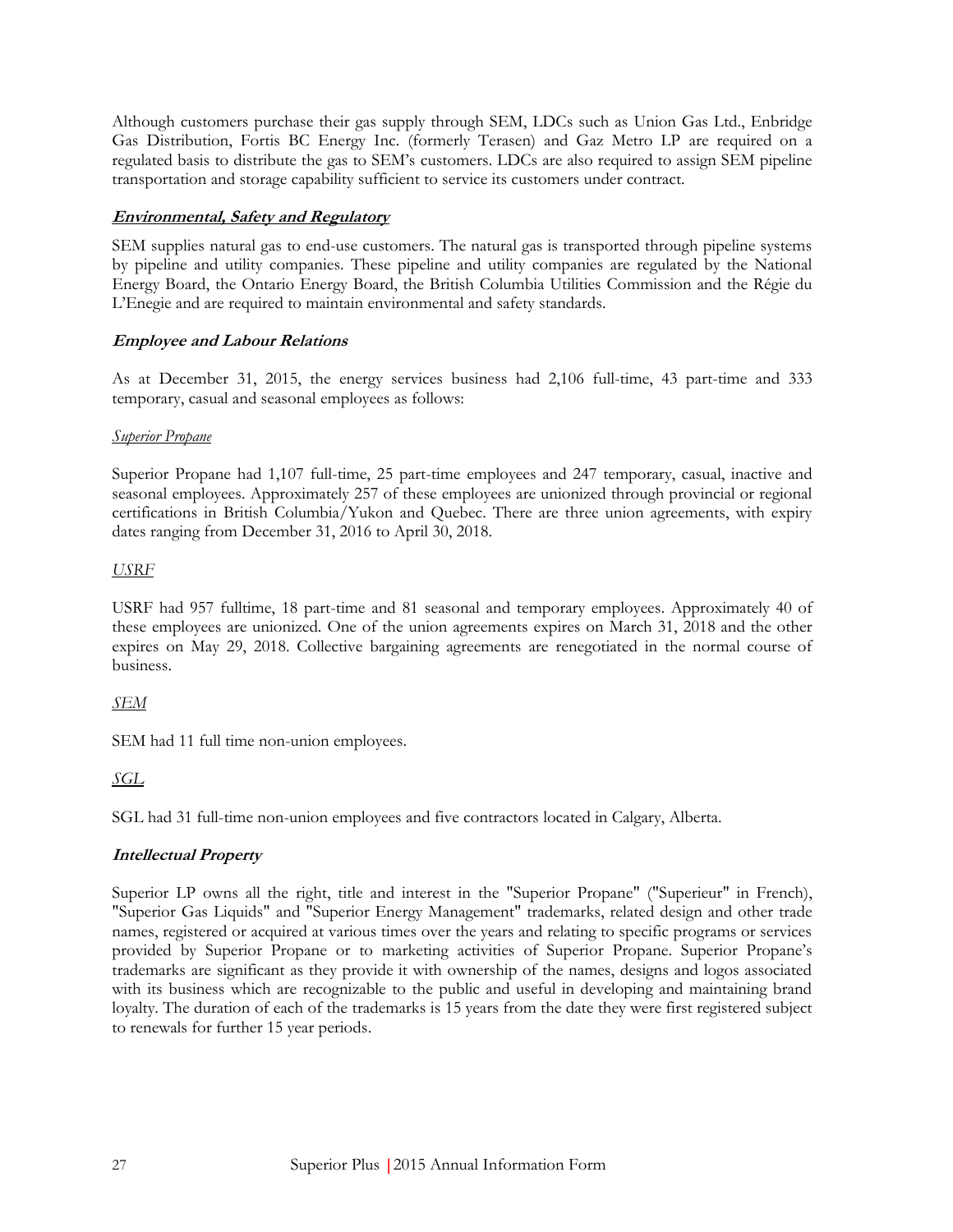# **Financial Information**

For selected historical financial information for the past five years, see "Selected Financial Information – Energy Services".

# **Risk Factors**

For the risk factors related to the energy services business see "Risk Factors – Energy Services".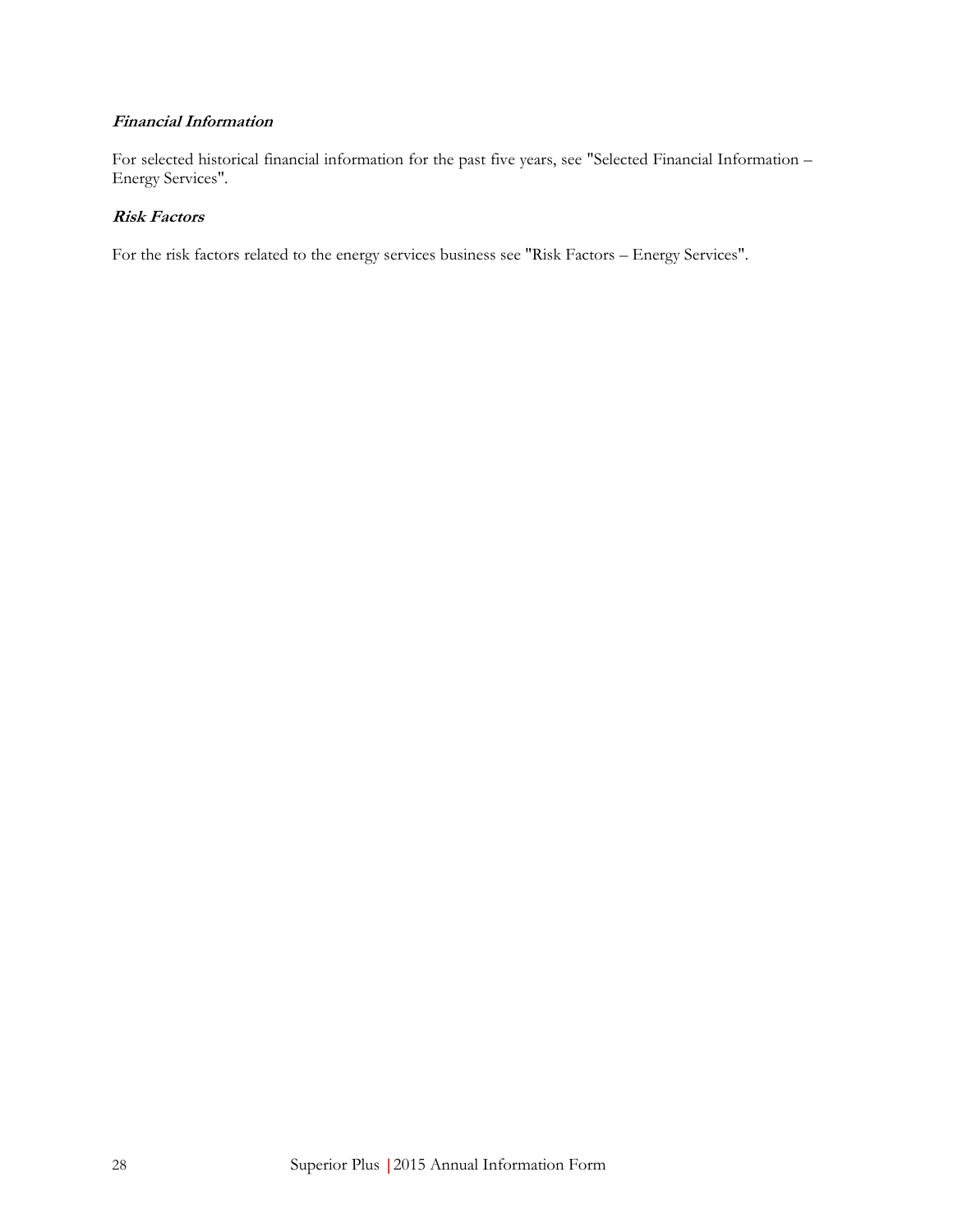### <span id="page-35-0"></span>**Specialty Chemicals**

The specialty chemicals business operates under the trade name of "ERCO Worldwide", a leading provider of specialty chemicals and related technology. The business, which is headquartered in Toronto, Ontario, has been operating since the late 1890s.

## **Product Overview**

ERCO is a manufacturer of sodium chlorate, chlorine dioxide, sodium chlorite, chlorine, caustic soda, hydrochloric acid and potassium hydroxide. ERCO also produces hydrogen as a by-product to the electrolysis processes. It owns and operates eight production facilities across North America and one in Chile. In addition, ERCO provides chlorine dioxide generators and related technology to pulp and paper customers worldwide. Chlorine dioxide generators use sodium chlorate as the primary feedstock in the production of chlorine dioxide, an environmentally preferred bleaching agent used in the production of bleached pulp which, in turn, is used in a wide range of products, including high quality print and writing paper.

#### **Competitive Conditions**

Key competitive factors across its business include selling prices, cost efficiencies, product quality, logistical capability, reliability of supply, technical expertise and service.

ERCO is the second largest producer of sodium chlorate in North America and worldwide.

In the sodium chlorate business, ERCO competes primarily with four other producers on a North American basis including Eka Chemicals, Kemira, Canexus and Chemtrade. Only ERCO and Eka Chemicals provide both integrated and standalone generators for the production of chlorine dioxide in pulp mills. By providing generator technology and services in addition to chemicals, ERCO is able to establish valued relationships with customers and gain an in-depth forward view on market developments.

ERCO's patented chlorine dioxide generators and related technology are installed in the majority of pulp and paper mills worldwide. Chlorine dioxide is the basis for elemental chlorine free ("ECF") bleaching. ECF bleaching is considered to be the best available technology for the production of bleached pulp for paper around the world.

ERCO is the third largest producer of potassium chlor-alkali products in North America. In the potassium hydroxide (caustic potash) business, ERCO (15%) competes with three other companies in North America based on production capacity, Occidental Chemical Corporation (51%), Olin Corporation (25%) and ASHTA Chemicals Inc. (10%).

ERCO's chlor-alkali business is based in Western Canada and the United States Midwest. Its total production capacity represents approximately 1% of North American chlor-alkali production capacity. The top five companies that account for approximately 82% of total North American chlor-alkali production capacity are Olin Corporation (34%), Occidental Chemical Corporation (22%), Axiall Corporation (14%), Shintech Inc. (6%), and Formosa Plastics Corporation (6%). Most caustic soda production in North America is sold into the merchant domestic and export markets.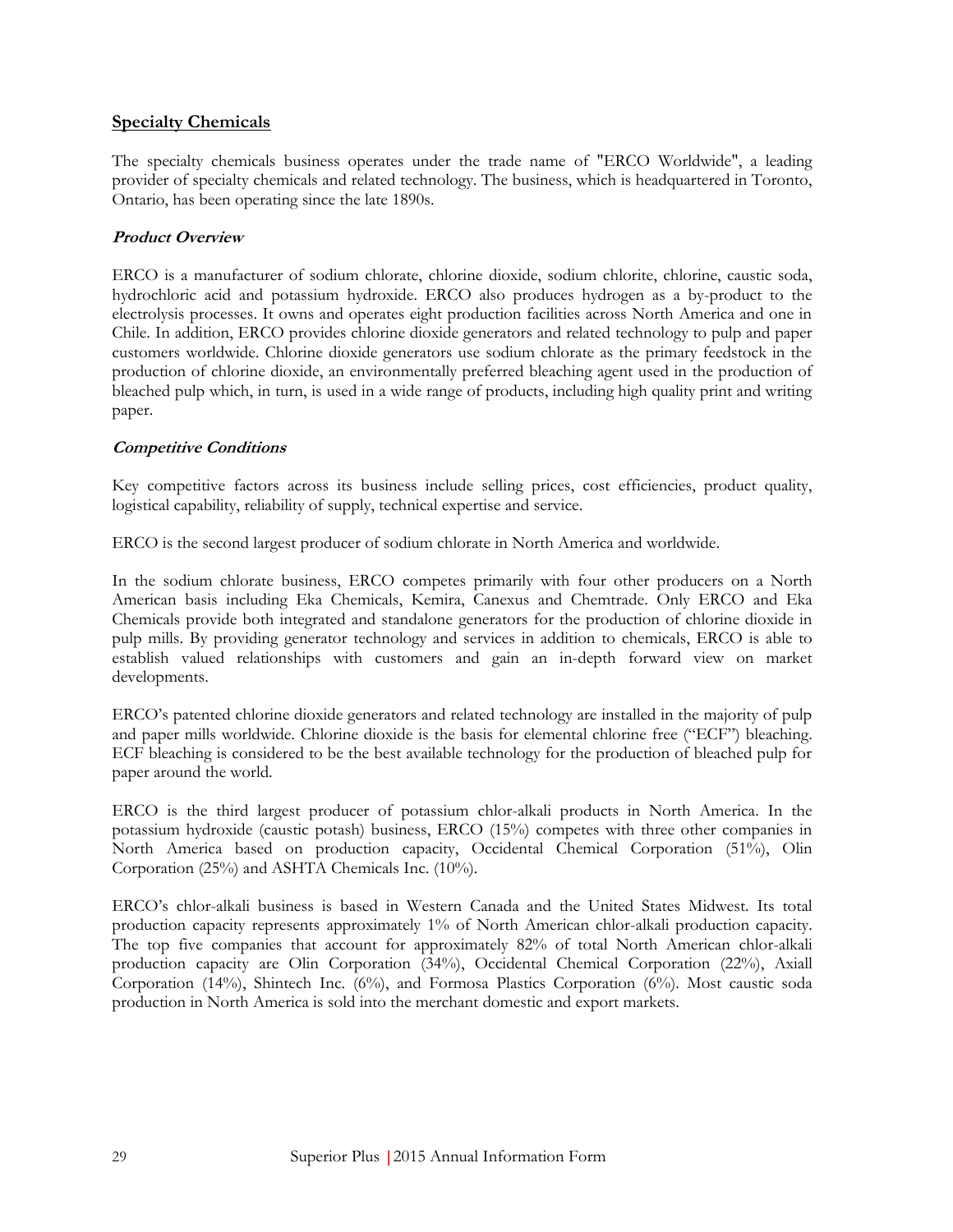# **Business Operations**

ERCO's operations became more diversified with the acquisition of the Port Edwards, Wisconsin chloralkali/potassium facility in June 2005. The completion of the sodium chlorate plant in Chile in September 2006 reduced its dependency on the North American pulp and paper industry. Investments in export capacity at the Buckingham, Quebec sodium chlorate plant have also enabled growth of export sales. Japan is ERCO's largest export market.

For the year ended December 31, 2015, global sodium chlorate and technology related sales represented 66% of ERCO's revenue. Chlor-alkali products in total represented 34% of revenue. Geographically, 59% of revenue is derived from the United States, 23% from customers in Canada, and 18% from outside North America.

| <b>Product Line</b>                                                                                                           | $%$ of 2015<br>Revenue  | Market<br><b>Structure</b>                                          | Product<br><b>Fundamentals</b>                                                                                                                                                         | Technology<br>Capability                                                                                                                                                                                                  | Revenue<br>Diversification                                                                        | Operating<br>Efficiency                                                                                                                                                                                                                  |
|-------------------------------------------------------------------------------------------------------------------------------|-------------------------|---------------------------------------------------------------------|----------------------------------------------------------------------------------------------------------------------------------------------------------------------------------------|---------------------------------------------------------------------------------------------------------------------------------------------------------------------------------------------------------------------------|---------------------------------------------------------------------------------------------------|------------------------------------------------------------------------------------------------------------------------------------------------------------------------------------------------------------------------------------------|
| Sodium Chlorate,<br>related chlorine<br>dioxide<br>technology and<br>Sodium Chlorite                                          | 66%<br>(2014:<br>$69\%$ | Five<br>competitors                                                 | $\bullet$ Mature to<br>declining in<br>North America<br>$\bullet$ Growing<br>globally<br>$\bullet$ Industry<br>operates<br>historically in<br>excess of 90%<br>capacity<br>utilization | • Leading global<br>installer of<br>chlorine dioxide<br>generators<br>$\bullet$ ERCO<br>"SMARTS"<br>technology<br>enables<br>optimization of<br>customer chlorine<br>dioxide generator<br>process<br>$\bullet$ 65 patents | $\bullet$ 65% Chemical<br>sales<br>$\bullet$ 1% Technology<br>$\bullet$ More than 50<br>customers | • Competitive cost<br>position in North<br>America<br>• Seven plants and<br>ability to ramp<br>production up or<br>down quickly<br>enables centralized<br>production<br>management and<br>industry leading<br>operational<br>flexibility |
| Chlor-alkali:<br>Products<br>$\bullet$ Chlorine<br>• Hydrochloric<br>acid<br>$\bullet$ Potassium<br>hydroxide<br>Caustic Soda | 34%<br>(2014:<br>$31\%$ | Large<br>number of<br>competitors<br>throughout<br>North<br>America | $\bullet$ Stable demand<br>supported by<br>strong North<br>American<br>pricing<br>environment<br>for<br>Hydrochloric<br>acid and<br>Caustic Soda                                       | • New membrane<br>technology<br>conversion<br>completed in Port<br>Edwards in 2009                                                                                                                                        | • More than 100<br>customers                                                                      | • Average cost<br>structure<br>• Port Edwards<br>product flexibility<br>facilitates profit<br>optimization<br>· Competitive cost<br>structure and<br>operating flexibility                                                               |

The following chart provides a detailed overview of ERCO's business operations:

# **Canexus Acquisition**

The acquisition of Canexus enhances ERCO's business and cost position as well as provides growth opportunities for Superior. Completion of the Acquisition will allow ERCO to better serve its customers and aligns with Superior's core strategy of investing in businesses that generate strong free cash flow and attractive future growth opportunities.

The Acquisition will enhance the products and services provided to chlorate and chlor-alkali customers by combining the technical strength of both companies, including bleaching services and chlorine dioxide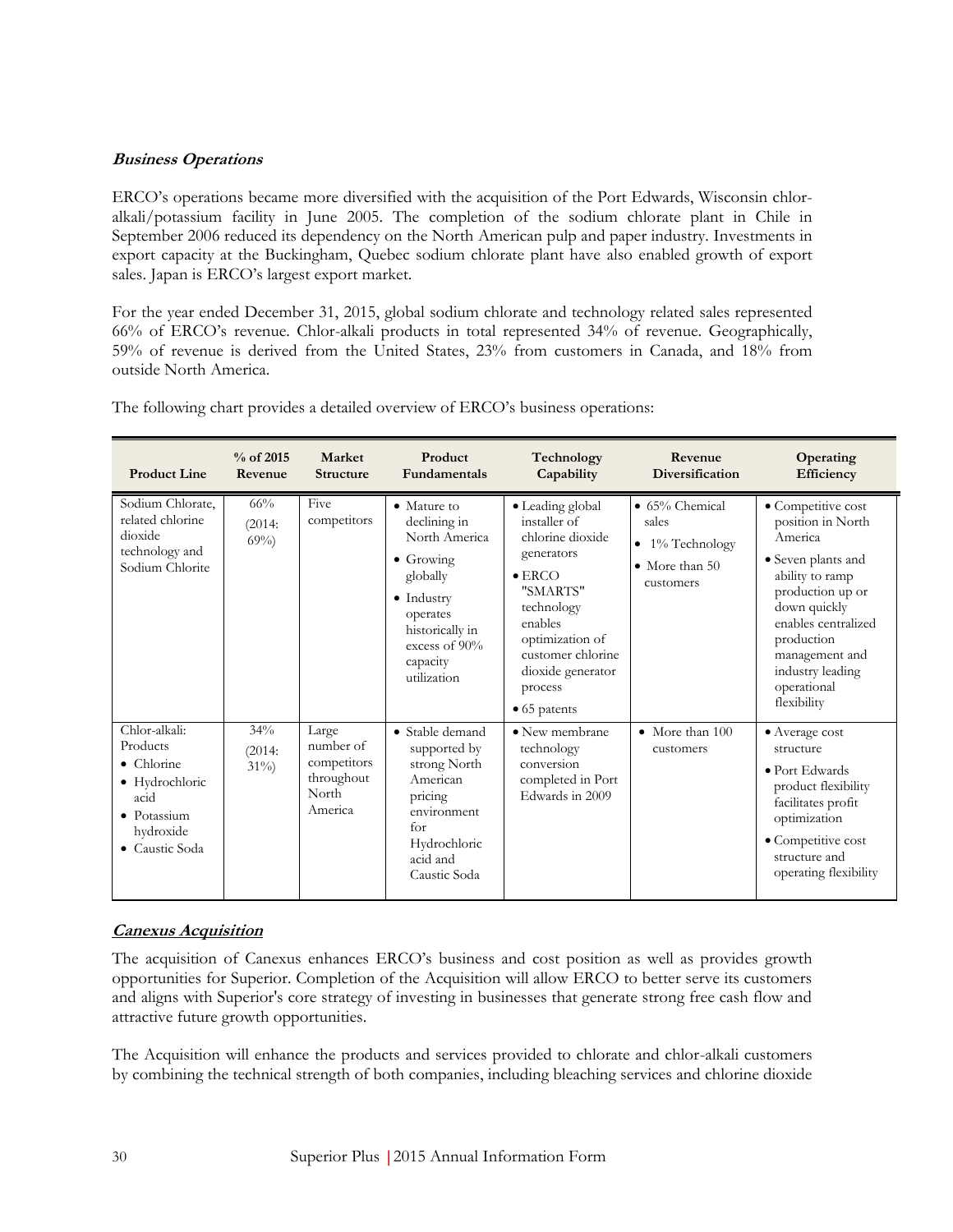generator technical services and all for better optimization of plants and improved logistics resulting in more consistent, efficient and reliable delivery of products.

The Acquisition will provide a platform for ERCO to grow and expand globally. In particular, as demand for chlorate continues to shift from North America to other regions such as Asia and South America, ERCO will be in a better position to compete globally. See "Superior LP – Acquisition".

# **Production Facilities**

ERCO's production facilities use proven and safe manufacturing processes and are located close to major rail terminals and reliable supplies of raw materials. Electrical energy costs generally represent 70% to 85%, and salt approximately 10% of the variable costs of producing sodium chlorate.

ERCO's current production capacity at the six sodium chlorate plants in North America equals 460,000 MT. Internationally, ERCO designed and oversaw construction of a 55,000 MT facility in Chile. The facility commenced production in September 2006, taking advantage of continued growth opportunities in lower cost pulp and paper producing regions of South America. This brings ERCO's total annual sodium chlorate production capacity to approximately 515,000 MT.

ERCO has entered into a long-term contract with CMPC Celulosa S.A. ("**CMPC**") for 100% of the production capacity at the Mininco, Chile sodium chlorate facility. The contract has provisions which protect ERCO's investment in Chile and expires in 2036. However, CMPC has the option to purchase the plant assets beginning in 2020.

ERCO's annual sodium chlorite capacity is 10,000 MT.

In August 2007, ERCO announced the approval to convert its Port Edwards, Wisconsin potassium chlor-alkali facility from an older mercury-based process to newer membrane technology. The conversion was completed in 2009, for US\$138 million. This conversion was prudent as new legislation was tabled in the United States in 2009, requiring mercury-based chlor-alkali manufacturers to convert or cease production by 2015. Although this legislation has not yet been passed, the membrane technology now in place at ERCO's Port Edwards plant combined with the membrane technology at the Saskatoon, Saskatchewan production facility enhances ERCO's competitiveness and expands access to non-mercury and non-diaphram grade customers. Furthermore, the conversion provides significant improvement in process efficiency with increased capacity from 78,000 MT to 115,000 MT, as stated in electrochemical units ("**ECUs**") at Port Edwards. ERCO's annual chlor-alkali capacity as stated in ECUs is 157,000 MT.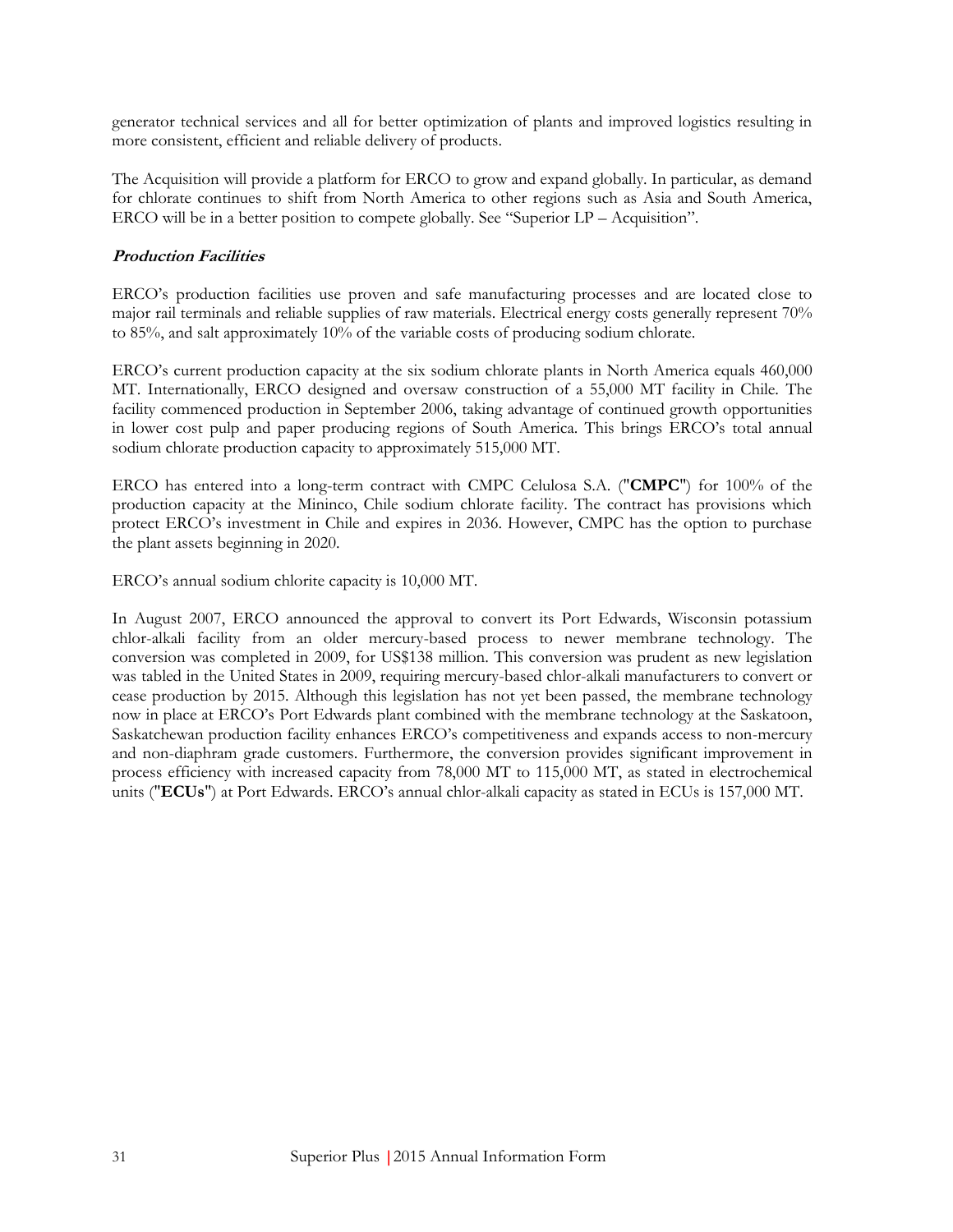The chart below provides a summary of ERCO's production facilities:

|                  |                     | Production<br>Capacity | Power                   |                                   |
|------------------|---------------------|------------------------|-------------------------|-----------------------------------|
| Facility         | Product             | (MT/Year)              | Source                  | Transportation                    |
| Buckingham,      | Sodium Chlorate     | 130,000                | Regulated               | Rail, truck and ocean freight     |
| Ouebec           | Sodium Chlorite     | 3,600                  | Hydro Quebec            |                                   |
| North Vancouver, |                     |                        | Regulated               | Rail, truck and                   |
| British Columbia | Sodium Chlorate     | 100,000                | <b>BC</b> Hydro         | ocean barges and freight          |
| Grande Prairie,  |                     |                        | Deregulated             | Rail, truck and pipeline          |
| Alberta          | Sodium Chlorate     | 50,000                 | Fixed-price PPA         |                                   |
|                  |                     |                        | Expiry: Dec, 2017       |                                   |
| Saskatoon,       | Sodium Chlorate     | 40,000                 | Regulated               |                                   |
| Saskatchewan     | Chlorine            | $42,000^{(1)}$         | Sask Power              | Rail and truck                    |
|                  | Caustic Soda        | 46,200 dry             |                         |                                   |
|                  | Hydrochloric Acid   | $140,000^{(1)(2)}$     |                         |                                   |
| Hargrave,        |                     |                        | Regulated               | Rail                              |
| Manitoba         | Sodium Chlorate     | 40,000                 | Manitoba Hydro          |                                   |
| Thunder Bay,     |                     |                        |                         |                                   |
| Ontario          | Sodium Chlorite     | 6,400                  | N/A                     | Rail                              |
| Valdosta,        | Sodium Chlorate     | 100,000                | Regulated               | Rail                              |
| Georgia          |                     |                        | Georgia Power           |                                   |
|                  | Chlorine            | 115,000(1)             | Regulated               | Rail and Truck                    |
| Port Edwards.    | Caustic Soda        | 70,000 dry             | Energy                  |                                   |
| Wisconsin        | Hydrochloric Acid   | $200,000^{(1)(2)}$     | Wisconsin Power & Light |                                   |
|                  | Potassium Hydroxide | 94,000 dry             |                         |                                   |
| Mininco,         |                     |                        | Provided by             | Truck and pipeline to CMPC mills. |
| IX Region, Chile | Sodium Chlorate     | 55,000                 | <b>CMPC</b>             |                                   |

**Notes:**

(1) The production capacity for Chlorine and Hydrochloric Acid is the maximum available for each product. Actual volume produced will be

determined based on the mix of production between the two products.

(2) 35% wet.

# **Strategic Supply Agreement**

In October 2013, Specialty Chemicals entered into a supply agreement with Tronox to purchase up to 130,000 MT of sodium chlorate per year from Tronox's Hamilton, Mississippi facility, as nominated annually by Specialty Chemicals. The initial term of the agreement extends to December 31, 2016 with the option to automatically extend in one year increments thereafter. Under the agreement, Tronox continued to own and operate the facility, and Specialty Chemicals purchased sodium chlorate to meet customer demands under certain customer contracts that were assumed and to supply other customers. Specialty Chemicals paid an initial fee of \$4.3 million and incurred a quarterly fee of \$0.8 million during the initial term, plus a cost for sodium chlorate delivered. As part of the agreement, Specialty Chemicals acquired finished inventory and assumed existing railcar leases and customer contracts, as assigned. Additionally, the parties entered into a strategic long-term agreement for the supply of chlor-alkali products by Specialty Chemicals to service Tronox's requirements in North America. Under the agreement, if the annual nominated sodium chlorate volume by Specialty Chemicals was less than the specified volume of product set out in the agreement, Tronox could terminate the agreement early, and, at its sole cost, permanently shut down the plant for the manufacture of sodium chlorate. Specialty Chemicals nominated zero sodium chlorate volume for 2016.

In the fourth quarter of 2015, Tronox notified Specialty Chemicals it had elected to permanently shut down the facility. In January, 2016, Superior paid Tronox \$3.3 million (USD) representing fees under the Strategic Supply Agreement for 2016. No further obligations exist between the parties in respect of the sodium chlorate portion of the agreement.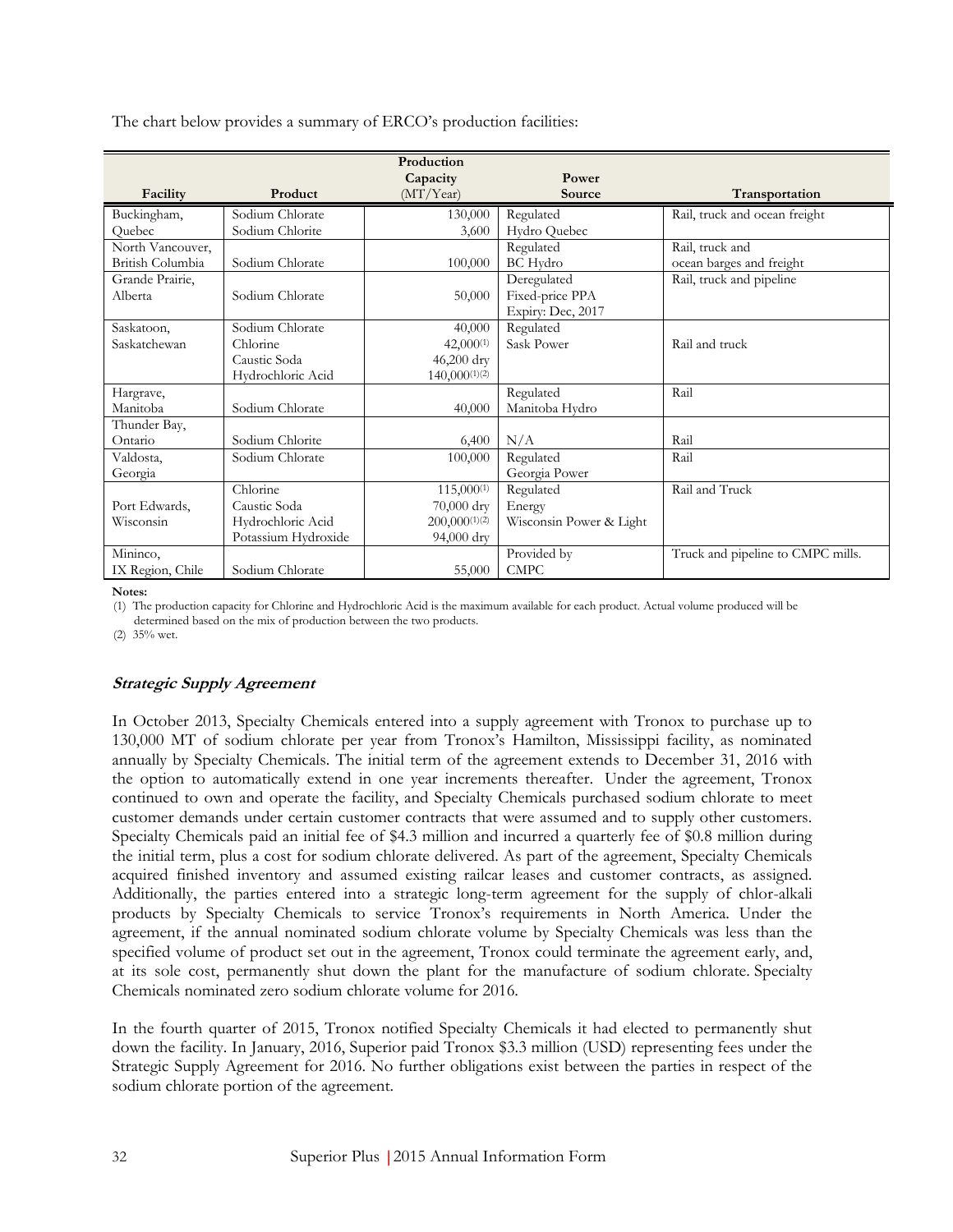# **Hydrochloric Acid Capacity Expansion**

During the first quarter of 2012, Superior's Board of Directors approved an \$18 million expansion of the hydrochloric acid production capacity at the Port Edwards, Wisconsin chlor-alkali facility. The capacity of 110,000 MT was increased to approximately 200,000 MT upon completion of the expansion. Commercial production was originally expected in the second quarter of 2014. In August 2014, the supplier of the HCl burner required for the expansion informed ERCO that during the loading of the burner module for transport to Port Edwards, the module was damaged beyond repair. A new module was built and the project was successfully completed during the fourth quarter of 2014.

During the third quarter of 2012, Superior's Board of Directors approved a \$25 million expansion of the hydrochloric acid production capacity at the Saskatoon, Saskatchewan chlor-alkali facility. The existing capacity of 70,000 MT increased to approximately 140,000 MT upon completion of the expansion during the first quarter of 2015. The related rail loading facilities were also completed during the first quarter of 2015. Total cost was \$33 million, due to project delays, increased labour costs and additional complexity in design of the new rail and truck loading facilities.

Superior now has total hydrochloric acid production capacity of 340,000 MT. The expansion of the production capacity allows Superior to optimize overall returns at both facilities by converting a larger portion of its chlorine into higher value hydrochloric acid.

### **Products**

# **Sodium Chlorate**

*General Overview:* Sodium chlorate is an inorganic chemical manufactured through the electrolysis of brine. Sodium chlorate is primarily used to produce chlorine dioxide, an environmental preferred bleaching agent used in the production of bleached pulp. ERCO is one of two suppliers in the world to offer patented chlorine dioxide generator technology to the pulp and paper industry as well as the primary raw material (sodium chlorate). Sodium chlorate is an essential ingredient in pulp bleaching and accounts for approximately 5% or less of the cash cost to manufacture bleached pulp. A minor amount of sodium chlorate is also used in the production of agriculture herbicides and defoliants and other industrial applications.

The current market demand for sodium chlorate in North America is estimated at 1.4 million MT and the world market at 3.5 million MT. The demand for sodium chlorate in North America is mature and further growth is expected from developing economic regions of the world, particularly the Asia Pacific and South American regions, as they increase their paper consumption and adopt more stringent environmental standards. North American bleached pulp producers continue to experience global competitive pressures as a result of increased fibre and energy costs and the impact of foreign exchange rates. Increasingly, new world scale pulp mills locate and/or expand production capacity in off-shore regions with significant access to low cost, renewable wood fibre, relatively stable energy supply and supportive government policies. Given the large size of these projects and the transportation challenges experienced in the South American and Asia Pacific markets, these customers prefer to have sodium chlorate facilities constructed in close proximity to their pulp and paper mills and captive to their requirements.

*Production Process:* As electrical energy costs generally represent 70% - 85% of the variable costs of manufacturing sodium chlorate, ERCO's ability to manage its North American customer demand with production from its six geographically diverse sodium chlorate plants facilitates efficient and cost effective supply to its customer base.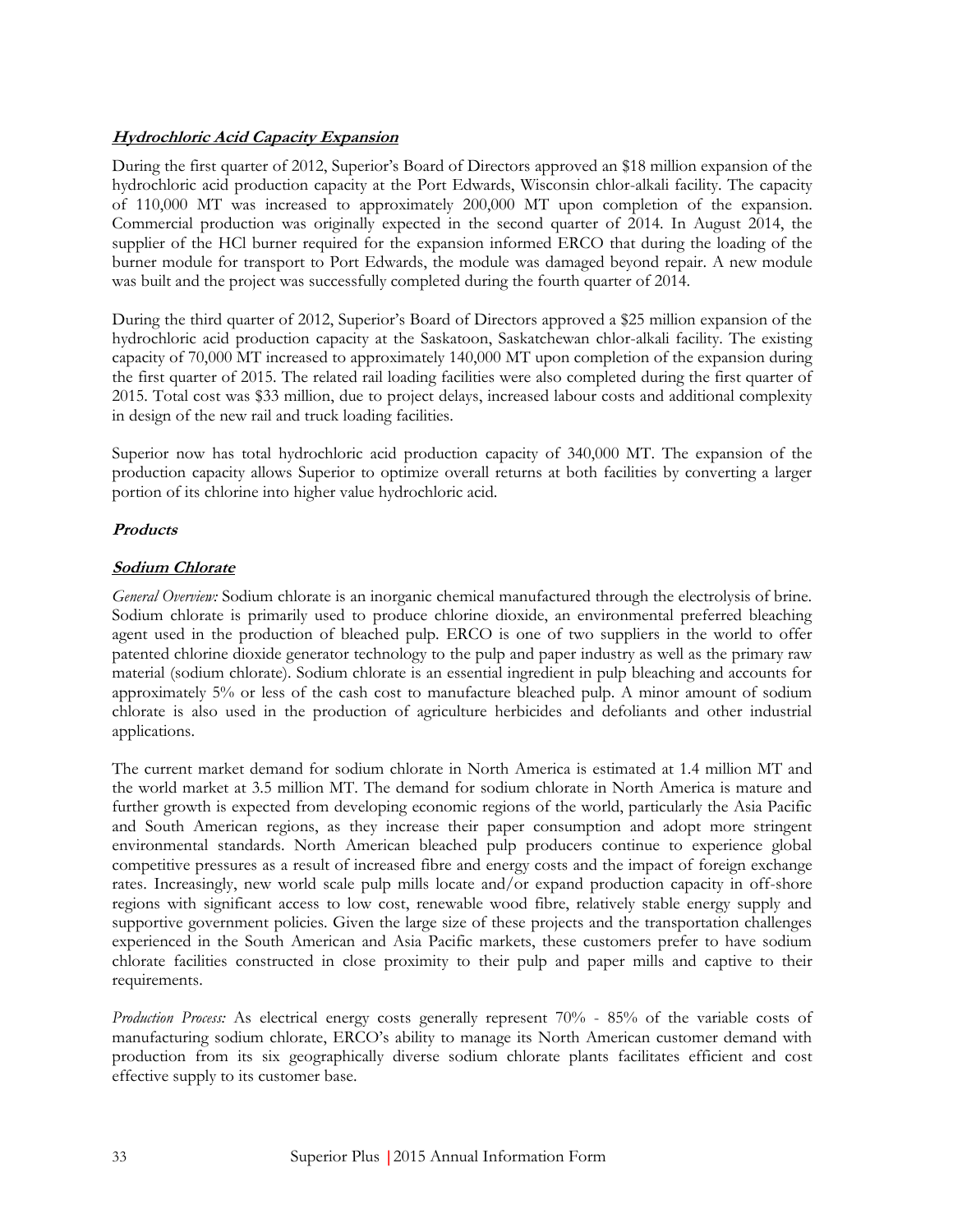An electrochemical process using salt, water and electricity as the primary raw materials, which is summarized in the diagram below, produces sodium chlorate. Salt is dissolved in water and the solution, known as saturated brine, is fed through a series of electrolytic cells used to conduct direct electrical current. The chlorine ions in the brine form chlorine gas. The chlorine gas mixes and reacts further with the brine to form sodium chlorate in solution. The hydrogen atoms separate from the water molecules and form hydrogen gas.

A co-product, hydrogen gas, is produced in the electrolytic cells and is purified. Some of the hydrogen gas is then fed to boilers where it is burned as fuel to produce steam for process heating. The hydrogen gas that is not required for fuel can be vented, sold or used as fuel for other applications.

The following is a flow chart of the production process:



The sodium chlorate solution produced is treated and filtered to remove impurities and crystallized by removing excess water. Once cooled, the final product resembles a white crystal that is transported to customers by rail car, truck, pipeline or is bagged and shipped to international customers. ERCO exports sodium chlorate from its Vancouver, British Columbia and Buckingham, Quebec production facilities.

# **Chlorine Dioxide Generators**

ERCO is the largest worldwide supplier of modern chlorine dioxide generators, which converts sodium chlorate into chlorine dioxide. Chlorine dioxide bleaching is currently recognized worldwide as the best available technology in the production of bleached pulp for paper. These generators, which are sold under the ERCO<sup>™</sup> brand name, are designed and engineered for pulp mills to meet their specific needs for size, technology, pulping conditions, desired whiteness and strength of the final bleached product. ERCO provides engineering, design, equipment specification, equipment procurement, on-site technical assistance and operator training and plant start-up services. The business, which licenses its technology to its customers, also provides ongoing technical support services and spare parts. Each mill that uses chlorine dioxide as a bleaching agent requires at least one chlorine dioxide generator. Revenues from the sale of chlorine dioxide generators are received as those generators are constructed at customer sites.

The ERCO Smarts<sup> $TM$ </sup> product provides customers with an advanced automation software package that optimizes the operating efficiency of the chlorine dioxide generator. Four customers currently use the ERCO Smarts<sup>™</sup> product.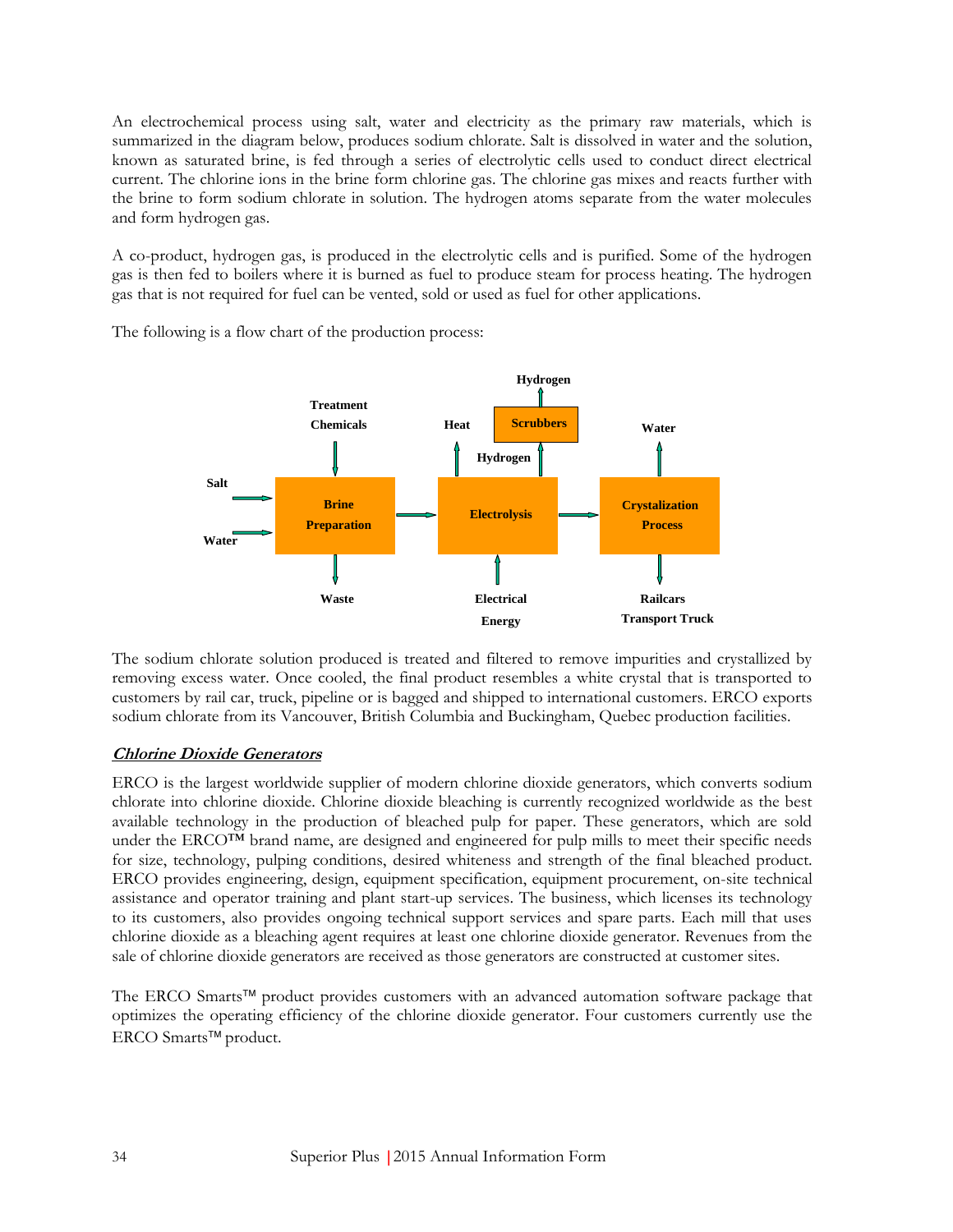# **Sodium Chlorite**

Sodium chlorite is used as a feedstock in the production of chlorine dioxide in smaller scale operations, a disinfectant for municipal water treatment, industrial process applications, a biocide/disinfectant for food processing and sanitization, a bacteria scavenger in ethanol production as well as other industrial applications. The primary feedstock for sodium chlorite is sodium chlorate. ERCO currently produces sodium chlorite at its plants located in Buckingham, Quebec and Thunder Bay, Ontario.

Demand for the product increased significantly in 2007, as new industrial environmental applications and more stringent water treatment regulations arose. This has continued through 2015.

# **Chlor-alkali Products**

ERCO's chlor-alkali operations are located at Saskatoon, Saskatchewan and Port Edwards, Wisconsin. Both of these locations produce caustic soda, chlorine and hydrochloric acid. In addition, Port Edwards produces potassium hydroxide.

ERCO was a manufacturer of potassium carbonate in Wisconsin but has discontinued production of potassium carbonate in order to focus more on its growth opportunities in the potassium hydroxide sector.

Chlor-alkali products provide for an important diversification of ERCO's product lines, as nearly all of ERCO's chlorine, hydrochloric acid and potassium hydroxide production are sold to end markets not related to the pulp and paper industry.

### *Chlorine*

The market for chlorine in North America is estimated at 12.0 million MT. Chlorine is used in a variety of chemical processes including the production of polyvinyl chloride "PVC", water treatment disinfection and other chemical businesses. Chlorine is used directly or in bleach form to eliminate water-borne diseases in drinking water. Chlorine is also used to produce hydrochloric acid, which is used in a variety of industrial applications, including application in the oil and gas industry and steel pickling.

The basis of chlorine production involves dissolving salt (either NaCl or KCl) in water, supplying the brine into the anode compartment of a dividend cell. When power is applied, the chlorine ions (negative) move towards the anode (positive) where they are oxidized to form chlorine gas. The water is supplied to the cathode compartment of the cell, whereby the hydrogen ion (positive) is reduced at the cathode (negative), releasing hydrogen gas, a by-product of the chlor-alkali process. ERCO recovers some hydrogen for sale, to produce hydrochloric acid or to make steam.

The sodium (or potassium) ions pass through the membrane from the anode compartment to the cathode compartment where they continue with the hydroxide ions left from the water to create the sodium (or potassium) hydroxide. Overall the chemical equation (using sodium salt as the example) is:

 $2NaCl + 2H2O \rightarrow 2NaOH + Cl2 + H2$ 

The basic reaction follows the laws of chemistry and therefore the chemicals are produced in a definite and consistent ratio to one another. Chemical equivalent amounts of the products will always be produced. Specifically, for every ton of chlorine produced with sodium salt, approximately 1.12 tons of caustic soda will be produced. In the case of potassium salt the ratio is approximately 1.58.

ERCO's Saskatoon plant runs exclusively on sodium salt and uses the membrane cell process to produce chlorine and caustic soda. The Port Edwards facility operates membrane technology.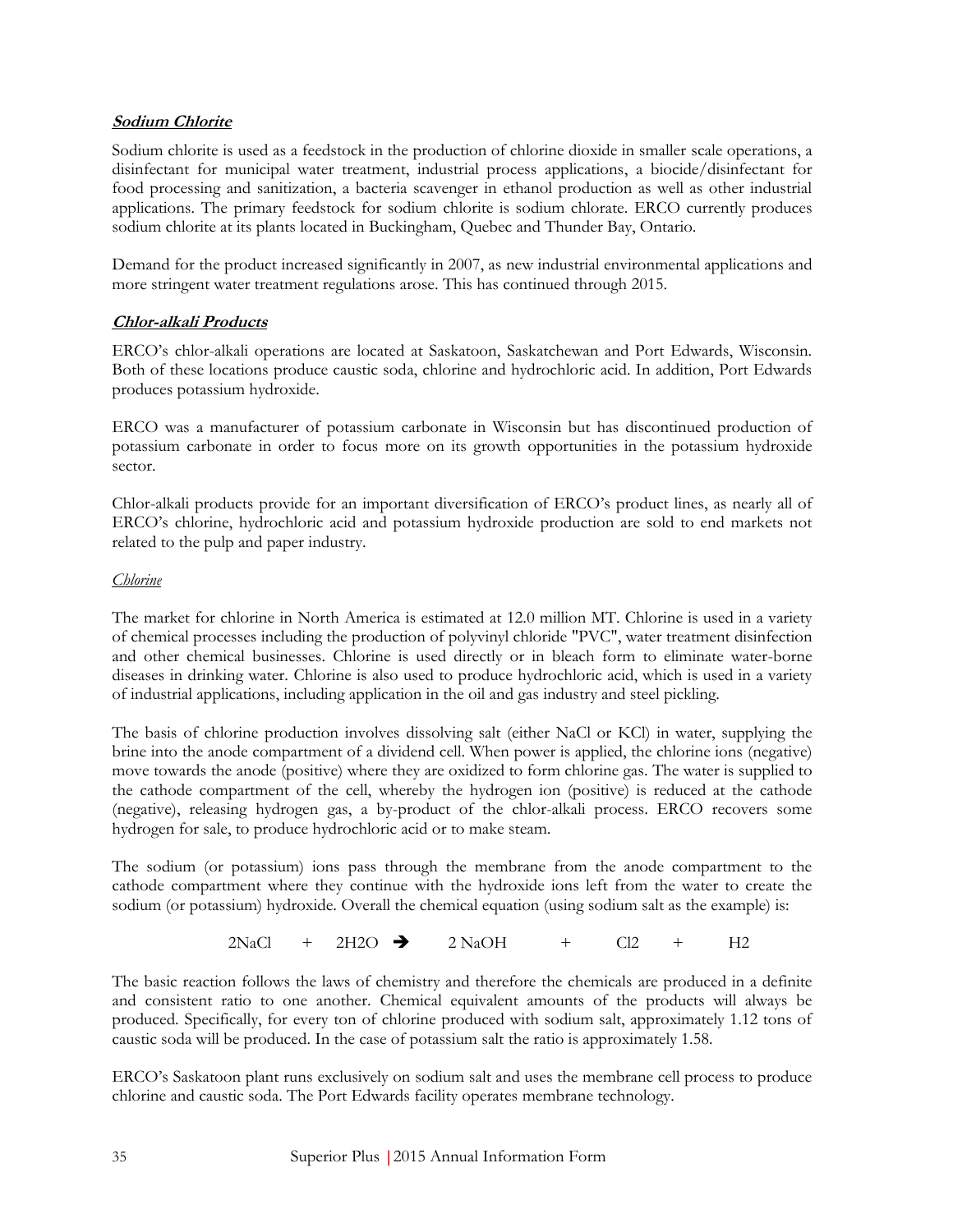### *Caustic Soda*

The market for caustic soda in North America is estimated at 11.4 million dry MTs. Caustic soda is used primarily in the pulp and paper, soaps and detergents, alumina, textile and petroleum industries as a chemical intermediate.

### *Potassium Hydroxide*

The market for potassium hydroxide in North America is estimated at 0.5 million dry MTs. Potassium hydroxide is used primarily in the production of potassium carbonate, potassium phosphates, potassium soaps and other potassium chemicals such as potassium acetate. Generally, potassium hydroxide is used in applications where the potassium ions are of value. Potassium acetate is gaining popularity as a more environmentally friendly de-icing agent for airport runways due to environmental pressures to reduce use of glycol or urea based de-icers. The replacement of sodium with potassium in food is also gaining popularity.

# **Sales and Marketing**

ERCO sodium chlorate sales are conducted by its business managers who have technical expertise related to chlorine dioxide generation and pulp bleaching applications. They develop relationships with clients through the provision of technical service and support. ERCO sells sodium chlorate directly to pulp and paper mills typically under one to five year supply arrangements, most of which provide for a significant percentage of total mill requirements at market-based prices. Due to the highly technical nature of ERCO's chlorine dioxide generator operations, a coordinated selling approach between its product sales and marketing team and its technical service and engineering groups is employed.

Increasing portions of ERCO's sodium chlorate sales are made to the growing South American and Asia/Pacific markets. ERCO has offices in Chile, Japan and China.

Chlor-alkali products are sold through a combination of dedicated sales people and distributors.

ERCO's top ten customers account for approximately 54% of its revenues with its largest customer comprising approximately 8% of its revenues.

# **Supply Arrangements**

ERCO uses four primary raw materials to produce its chemical products: electrical energy, sodium chloride, KCl and water. The business has tariff driven long-term contracts or contracts that renew automatically with power producers in each of the jurisdictions in which its plants are located with the exception of the plant in Grande Prairie, Alberta where electricity is publicly traded. In Alberta, 100% of its power requirements were hedged through 2017 under an electrical sales agreement with TransCanada Energy Ltd., whose parent company TransCanada Corporation holds a power purchase agreement with TransAlta Corporation. Without the power purchase agreement, ERCO would incur market-based power rates at the Alberta facility.

Also, in Georgia, ERCO has a power arrangement with Georgia Power based on a combination of a standard real time pricing and a firm tariff.

The electricity contracts generally provide ERCO with some portion of firm power and a portion that may be interrupted by the producer based on the terms of the various agreements. ERCO can quickly reduce its power consumption at minimal cost, which in some jurisdictions, allows ERCO to reduce its overall power costs by selling ancillary services back to the power producer or to the power grid.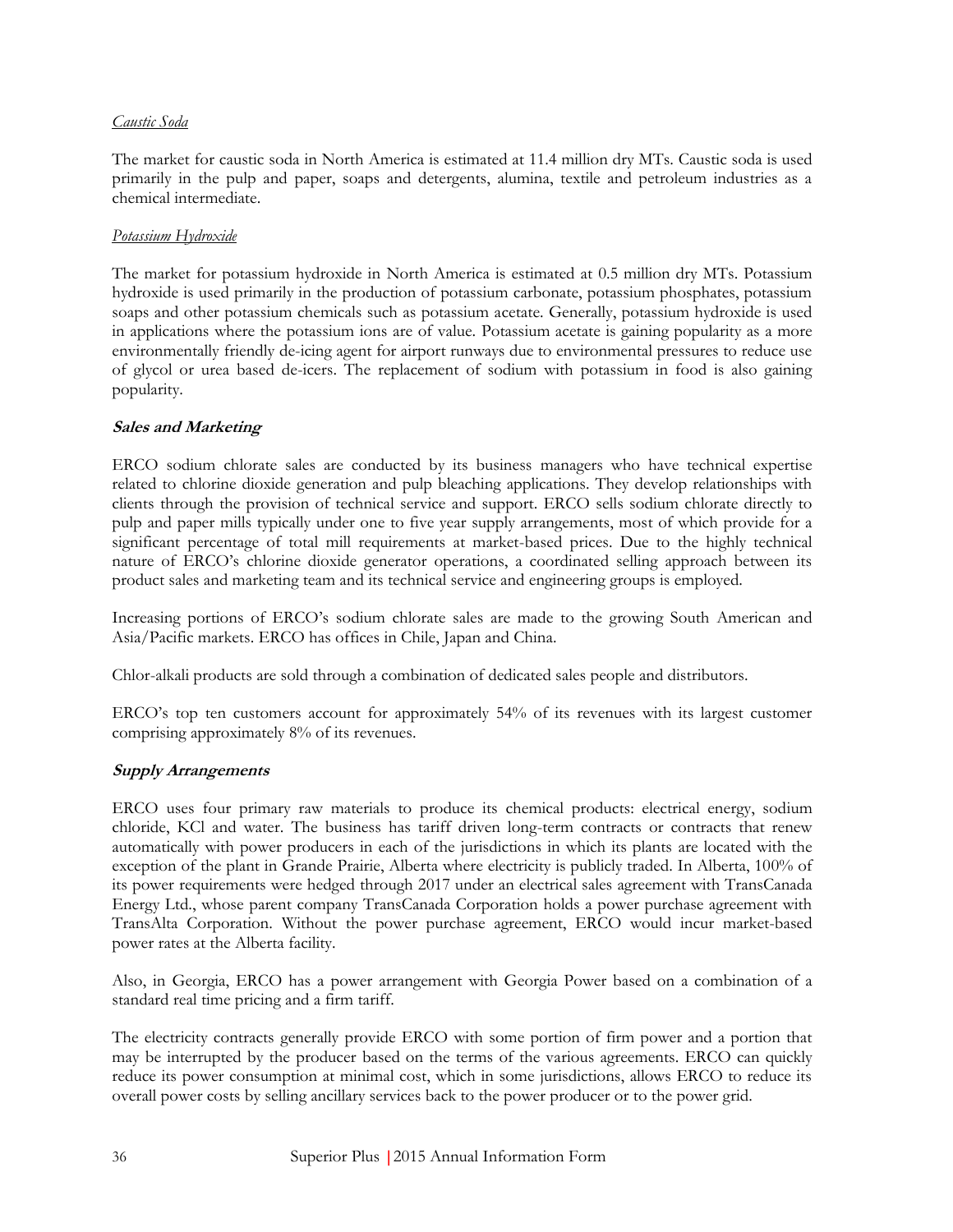ERCO purchases sodium and potassium salts from third-party suppliers to fulfill the requirements at six of its nine plants. The salt contracts are typically fixed-price contracts with terms of one or more years, often with automatic renewals. The Hargrave and Saskatoon facilities are self-supplied through solution mining at the plant site.

KCl is a major raw material used in the production of Potassium Hydroxide at ERCO's Port Edwards, Wisconsin facility. Substantially all of ERCO's KCl is received from PCS. PCS operates two KCl mines that are able to provide the product specifications required by ERCO. ERCO currently has a limited ability to source KCl from additional suppliers.

# **Transportation**

Approximately 70% of ERCO's North American product transportation requirements are provided by railcar, 20% by transport truck and the remaining 10% by pipeline, ocean or marine barge vessel. ERCO's South American product is transported via pipeline (30%) and in trucks (70%). ERCO utilizes third party carriers to transport all of its products. Rail transportation requirements are provided by 1,782 railcars, of which 207 are owned and 1,575 are leased with staggered expiration terms through to 2024. ERCO generally extends leases in advance of the expiration date. It is anticipated that in the mid-term, regulation governing the transportation of chlorine and the railcars used to transport chlorine will become more stringent. In 2015, ERCO committed to purchase 50 new "interim" design chlorine railcars with a current regulatory lifespan of a minimum of 20 years. ERCO expects to take possession of these railcars in early 2016.

All of ERCO's plants are located close to major rail terminals and customer sites to facilitate delivery of ERCO Worldwide products to the relevant markets.

# **Employee and Labour Relations**

As at December 31, 2015, ERCO had 556 full-time employees of which 157 were unionized. ERCO's plants in Vancouver, Saskatoon, Buckingham and Mininco, Chile are subject to collective bargaining agreements; the Vancouver and Saskatoon agreements were renegotiated in 2013. The new Vancouver agreement has a term of six years and will expire on November 30, 2018. The Saskatoon agreement (which expires on September 30, 2016, was settled consistent with "pattern bargaining" of Unifor (Unifor was officially formed on August 31, 2013 following the merger of the Canadian Auto Workers Union (CAW) and the Communications, Energy and Paperworkers Union of Canada (CEP)). Buckingham agreements were renegotiated in 2010 and 2011 and expire on March 15, 2017 and on November 30, 2017, respectively. A first three year collective agreement was reached with Mininco workers on September 22, 2014. Collective bargaining agreements are renegotiated in the normal course of business.

# **Environmental, Safety and Regulatory**

ERCO's operations involve the handling, production, transportation, treatment and disposal of materials that are regulated by environmental, safety, and transportation laws and regulations. ERCO is a founding member of Responsible Care®, an initiative of the Chemistry Industry Association of Canada, the American Chemistry Council, and ASIQUIM (in Chile). Responsible Care® is the chemistry industry's commitment to sustainability - the betterment of society, the environment and the economy. ERCO has been successfully verified against the Responsible Care® ethic and codes of practice for a sixth time which represents over 20 years of externally verified compliance to the codes. ERCO continually strives to achieve an environmental and safety record that is "best-in-class" in the chemistry industry. ERCO has received many awards for its safety and environmental performance. In addition, the conversion to membrane technology at the Port Edwards chlor-alkali facility has eliminated future legacy and liability risks associated with mercury use and emissions at the facility.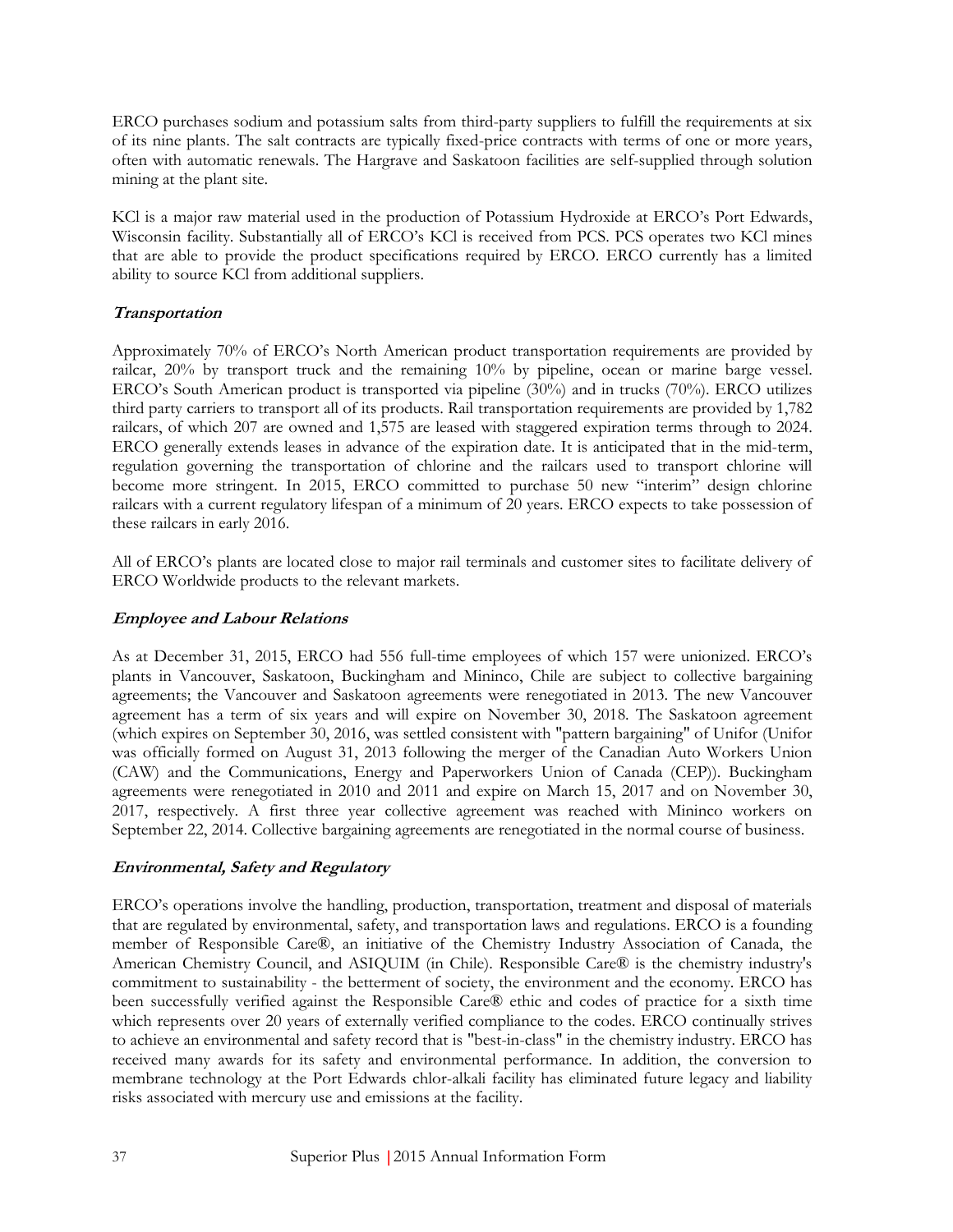### **Intellectual Property**

Superior LP owns all the right, title and interest in the "ERCO Worldwide" ("ERCO Mondial" in French) trade name in Canada, the "ERCO" trademark and related design and certain other trademarks and patents registered or acquired at various times over the years relating to specific technology, products or services that it provides. ERCO is also in the process of registering the "ERCO Worldwide" trademark in various other countries. ERCO's trademarks are significant as they provide it with ownership of the names, designs and logos associated with its business and technology and are well recognized internationally in the pulp and paper and the water treatment industries. The duration of each of the trademarks is between 10 and 15 years from the date of the first registration, subject to renewals for further 10 to 15 year periods, depending on the country of registration.

Superior LP holds 65 patents and 9 patent applications worldwide, protecting its proprietary chlorine dioxide, sodium chlorate and sodium chlorite technologies. The duration of each patent is between 15 and 20 years from the date the patent was first registered, depending on the country of registration.

### **Financial Information**

For selected historical financial information for ERCO for the last five years, see "Selected Financial Information – Specialty Chemicals".

### **Risk Factors**

For the risk factors related to ERCO's business see "Risk Factors – Specialty Chemicals".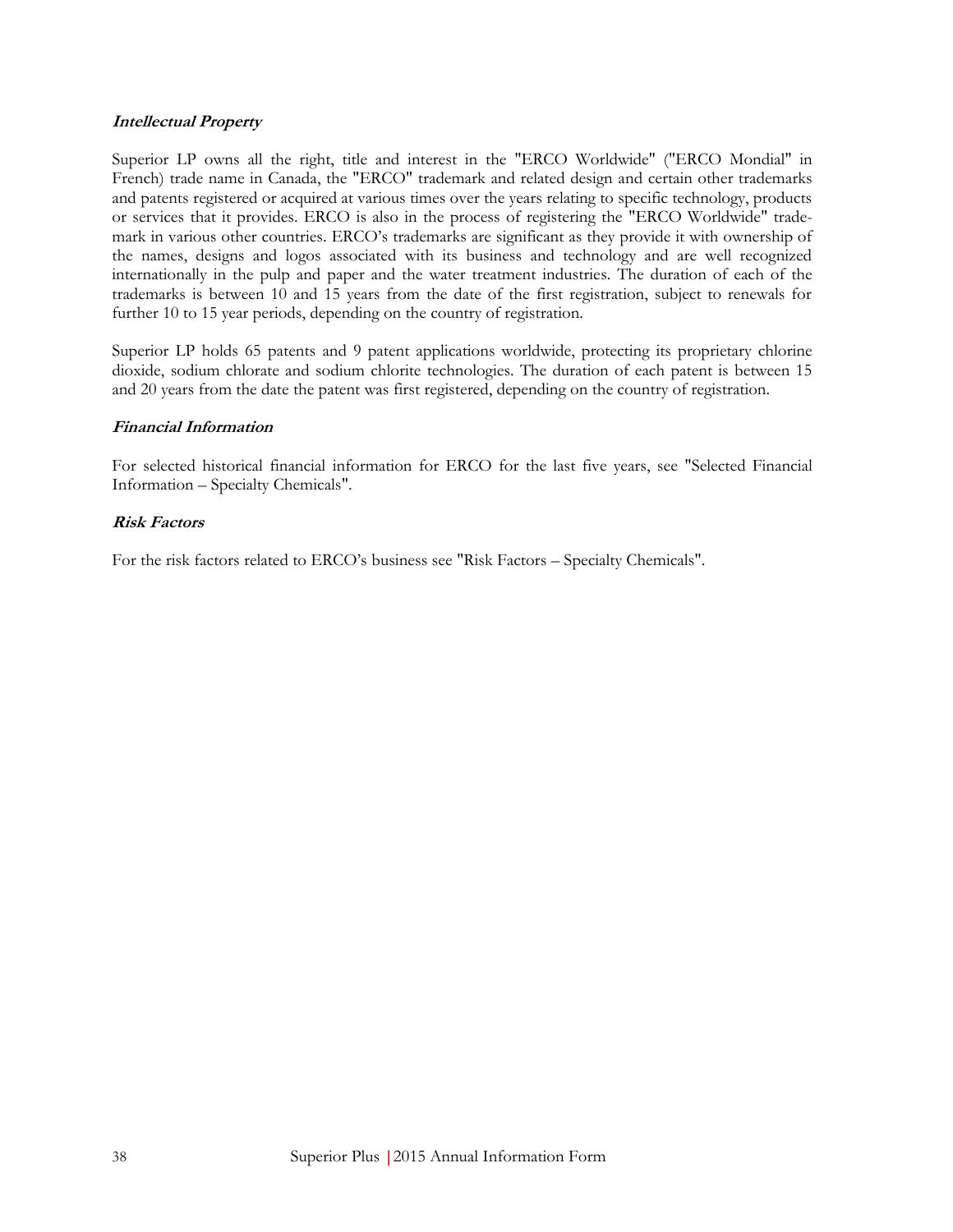# **Construction Products Distribution**

The CPD business is one of North America's leading distributors of commercial and industrial insulation and specialty walls and ceiling products. It is the largest distributor of specialty construction products to the walls and ceilings industry in Canada. CPD operates under a number of trade names in Canada and the U.S. See " – Construction Products Distribution – Intellectual Property" below.

GSD includes the distribution of a full line of construction products related to the walls and ceilings industry in both Canada and the United States, including drywall and components, acoustical ceilings, steel framing and accessories, building insulation and stucco, tools and other related products. Winroc was founded in 1971 and the majority of the GSD business was acquired with the acquisition of Winroc in 2004 and a number of regional acquisitions since that time.

C&I distribution includes the distribution of insulation as well as value added fabrication services in North America. Fabrication services involve converting raw insulation materials to exact size and shape specifications for industrial and commercial uses. CPD entered the C&I market in 2009 with the acquisition of SPI.

With the acquisition of the C&I business, CPD began selectively expanding existing U.S. architectural facilities to carry the full line of walls and ceilings products and services. The CPD business recognized opportunities to leverage GSD and C&I operations and the product mix, geographic service and broader network of locations to service customers under the Winroc-SPI brand.

The CPD business relocated its headquarters from Calgary, Alberta to Dallas, Texas in 2015, with a U.S. administrative office in Lancaster, Pennsylvania.

# **Products**

Sales of the CPD business can generally be grouped into the following product categories:

|                                      | $%$ of revenue |        |
|--------------------------------------|----------------|--------|
| <b>Product category</b>              | 2015           | 2014   |
| Commercial and industrial insulation | 38%            | 38%    |
| Drywall and Components               | 23%            | $22\%$ |
| Ceilings                             | 21%            | 20%    |
| Building insulation                  | 6%             | $7\%$  |
| Steel framing and accessories        | 8%             | 8%     |
| Stucco, tools and miscellaneous      | $4\%$          | $5\%$  |

# **Competitive Conditions**

Selling price, service quality, product availability and ability to source product at competitive prices are major competitive factors in the CPD market.

The sectors in which CPD operates are largely fragmented. A small number of competitors cover multiple states or provinces. CPD will generally attempt to attain a target market position in key products in any market area. Local market position, distribution and service network, and purchasing volume, including the additional volume from third party buying group members, provide CPD and its buying group members with an advantage over smaller competitors.

The business is a local, relationship-based business in which distributors compete for installing contractors' purchases on the basis of both price and service, and additionally in the case of insulation, competing with other distributors to sell to end users such as industrial plants. Barriers to entry are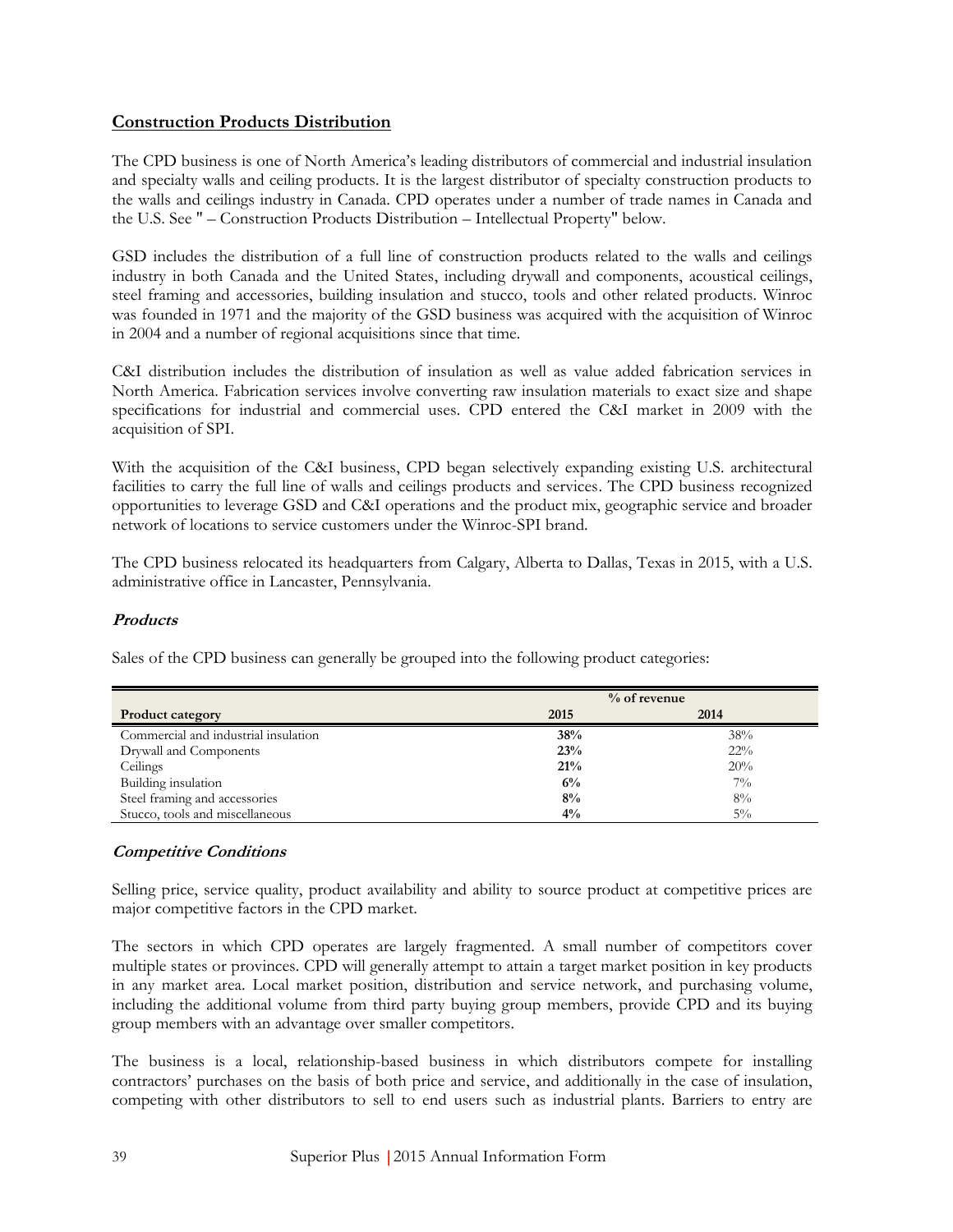relatively low, but include proficiency in stock and scatter service, the ability to aggregate significant purchase quantities and corresponding volume discounts, as well as distribution agreements with suppliers. CPD establishes its position in a market as a productivity partner with the installing contractor, providing value added "stock and scatter" job site service for GSD and in services, including fabrication of insulation products, thereby allowing the contractor to focus on installation and optimization of jobsite labour efficiency.

The business approach is to achieve (a) strategically located centres, stocked with a comprehensive selection of products, (b) a knowledgeable team to ensure quick order turnaround, (c) a close working relationship with the customers to understand exact product needs and ensure on-time delivery while managing operating expenses and working capital levels, and (d) a close working relationship with suppliers to achieve joint market objectives.

### **Business Operations**

CPD operates 127 branches, including 112 distribution branches, which are generally run by local managers that have direct responsibility for customer sales and service, pricing, warehouse and delivery operations, expense management and branch administration. Of these 127 operating branches, 15 are primarily insulation fabrication facilities. Some locations share GSD distribution, C&I distribution and/or fabrication branch operations. Two locations are owned and the remaining are leased from third parties under normal course operating leases. See Note 18 to the Financial Statements.

The branches are typically located in industrial or commercial settings and range from smaller warehouse locations to larger operations on up to five acres of land, complete with office and showroom areas, covered and uncovered product storage areas, and receiving and shipping space. The operating area for a branch is usually focused within a radius of 100 kilometres around branch locations, depending on the nature of the customer base and local transportation infrastructure.

In late 2013, CPD initiated a business transformation project to fully integrate its C&I and GSD operations. The project was halted in February 2014, due to the commencement of the strategic review of the CPD business. See "General Development of Superior - Three Year History - CPD Strategic Review". The business process and system integration portion of the project recommenced in early 2015, and consisted of adopting best practice common business processes and integrating all operations onto a single ERP computer system. The project is expected to be completed by December, 2016.

As part of the business transformation, the Calgary corporate office relocated to Dallas, Texas. The relocation was completed in the second quarter of 2015. This positions the corporate office in a central location with a major North American travel hub, closer to its customers and suppliers and the majority of its revenue base.

# **Sales and Marketing**

CPD enjoys considerable geographic and customer diversification, servicing over 13,000 active customers across 112 distribution branches with 82 branches in the United States and 30 branches in five provinces in Canada. The ten largest customers represent approximately \$75 million of annual distribution sales or 9% of total sales. Sales are modestly seasonal, with 52% typically generated during the second and third quarters. Geographically, 70% of 2015 sales were derived from customers in the United States, 28% from Canada and 2% from other foreign countries.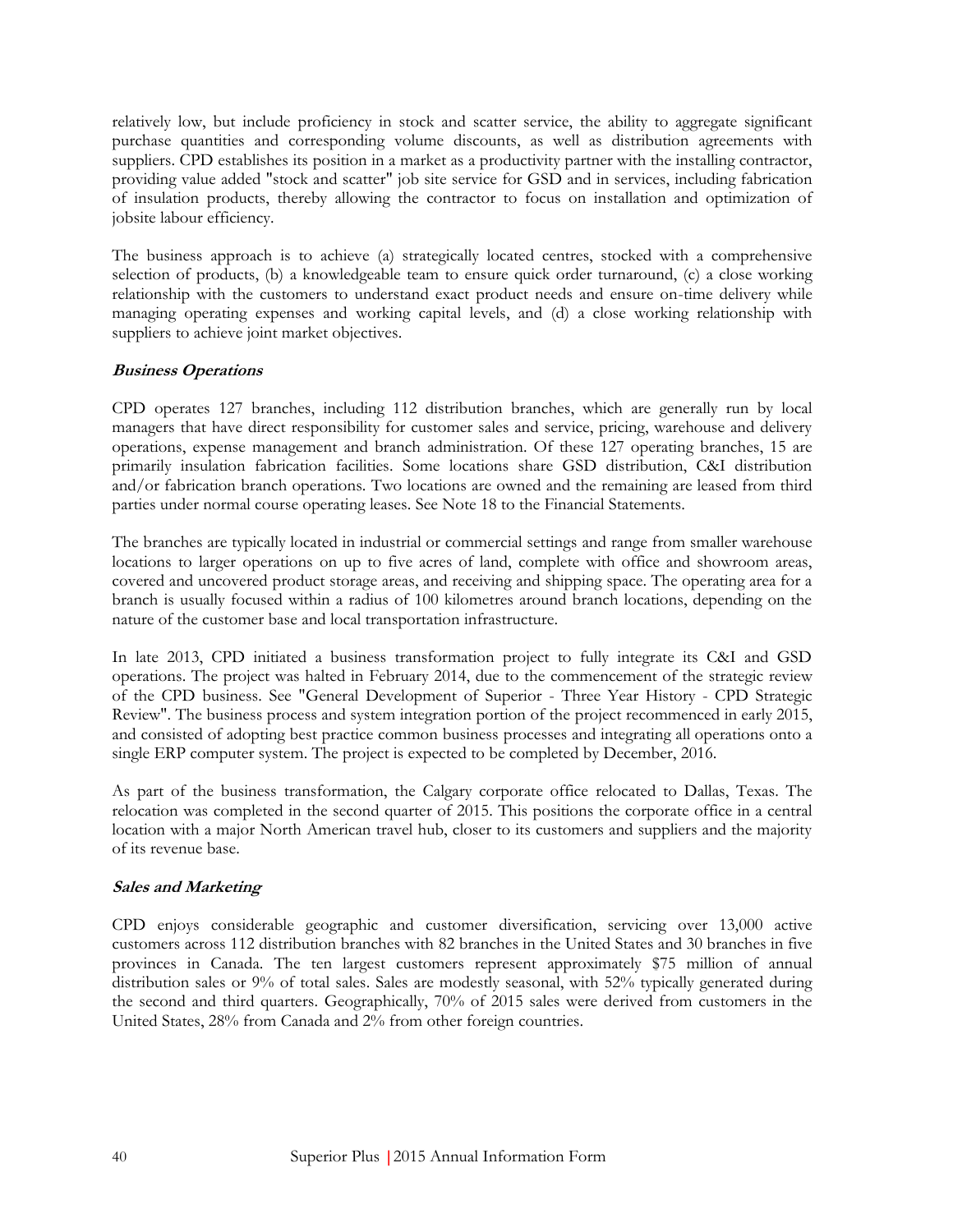# **Demand Profile**

For walls and ceiling products, the demand factors include GDP, demographic trends, level of activity in the residential and non-residential construction markets, interest rates, employment levels, consumer confidence and availability of financing. These factors impact the level of existing housing sales, new home construction, new non-residential construction and office/commercial space turnover.

Housing starts reflect the level of new residential construction activity. New commercial construction activity has historically lagged new residential activity, as commercial infrastructure is later put in place to service residential development. Renovation activity trends have historically followed re-sale of existing homes and turnover of commercial building space. CPD sales are comprised of 59% commercial (new construction and renovation segments), 25% residential (new construction and renovation segments) and 16% industrial segments. A full product line, excluding industrial insulation, is sold to commercial, residential and industrial customers. Gypsum board and accessories, insulation and plaster products are the primary products sold to residential construction customers while industrial insulation is primarily sold to the industrial segments.

Annual sales revenues for the North American GSD industry are estimated at \$15 billion in 2015. CPD is estimated to be the largest gypsum specialty distributor in Canada and a leading GSD and C&I distributor in North America. Specialty distributors, such as CPD, servicing the builder/renovation contractor market, represent an estimated 70% to 80% of total industry revenues with the remainder sold through retailers and independent lumber yards who service the builder/contractor market as well as the do-it-yourself market.

In the C&I market, demand is driven largely by construction spending and economic growth. Products are provided for use in new construction, renovation of existing facilities, ongoing maintenance and OEM applications. It is estimated that 55% of CPD's C&I products are sold into the commercial markets with the remaining 45% sold into industrial and other markets. Sectors within the C&I market that are particularly influential to demand include: commercial construction and renovation, the construction, maintenance and expansion of industrial process facilities (i.e. oil refineries, petrochemical plants and power generation facilities), and institutional facilities (i.e. government, healthcare and education).

The U.S. and Canada C&I market is estimated at US\$2.8 billion in 2015. It is estimated that slightly more than 80% of manufacturers' sales to end-users and contractors are through distributors, with the balance sold directly to contractors or end users.

# **Product Pricing**

Subject to market conditions, pricing to customers is primarily based on market supply and demand. At times, price changes from manufacturers are not immediately passed through to customers, which can create variation in profit margins. In addition, product gross margins vary between product categories and geographic areas. Customer pricing is managed at both the regional and local market level.

# **Supply Arrangements**

Supplier relationships are a critical component of the CPD business. For supplier relationships in product categories with limited distribution channel policies, the cost of products, product specification and knowledge, and the ability to source products in periods of tight supply are important to differentiating the division's service position to its customers. Additionally, the ability to place product creates value for suppliers.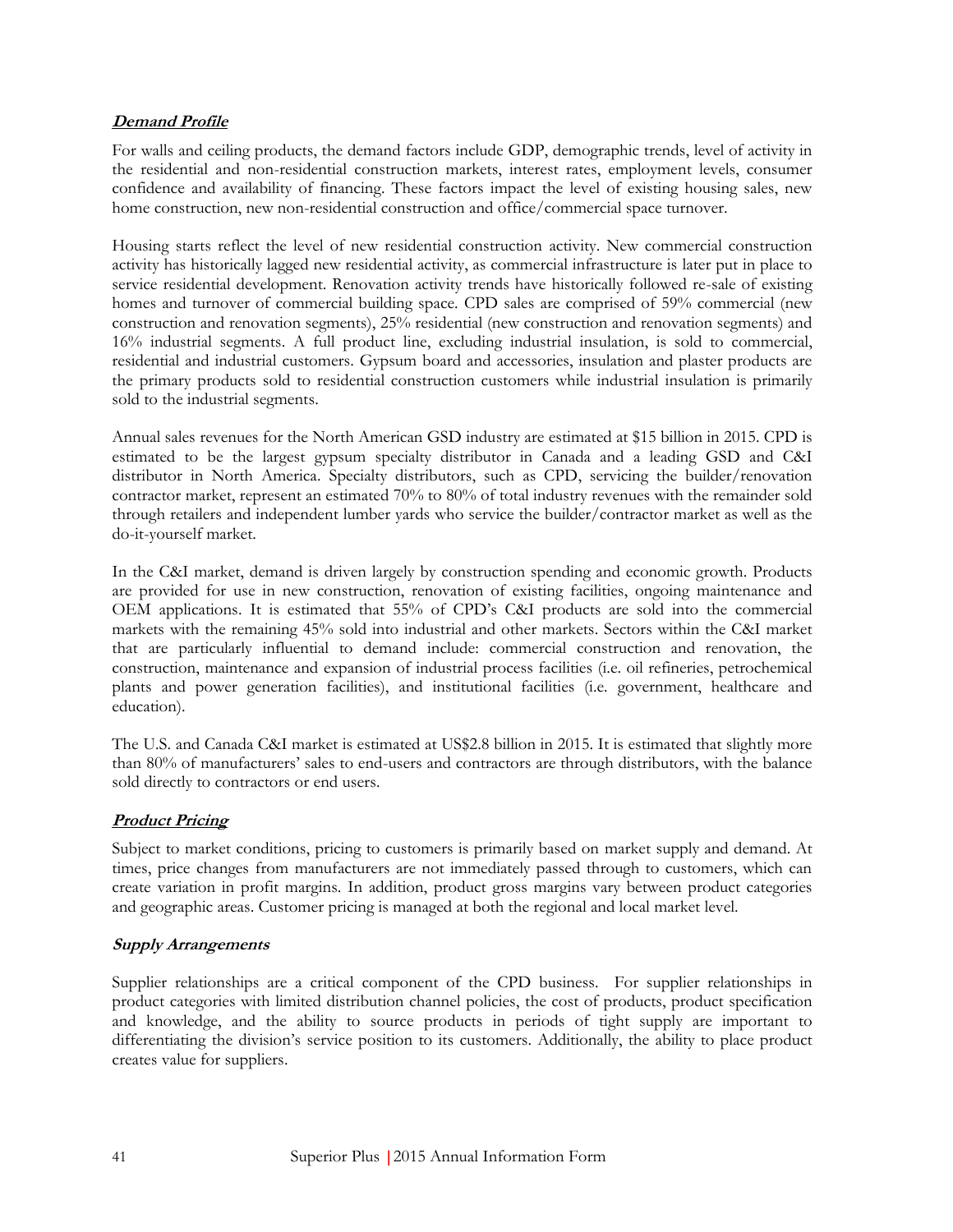Products are purchased from over 2,100 suppliers, of which the top ten provide 63% of the CPD's total supply requirements. A large portion of the GSD purchasing operations are conducted through the "Allroc" trade name. Allroc also provides third party purchasing services for other independent companies. This relationship allows the business to further leverage its purchasing power and improves buying group member profitability. CPD purchases its products pursuant to various purchasing programs and does not enter into long-term purchasing contracts.

# **Transportation**

Suppliers are typically responsible for arranging transportation of products from the manufacturing facility to the operating locations or, in a small percentage of cases, directly to the customer job site. Deliveries are primarily made via common highway carrier or rail.

The CPD business operates a fleet of trucks and forklifts, both owned and leased, to transport product from its branch locations. It employs full-time, part-time and seasonal drivers and stockers who deliver products. As at December 31, 2015, the CPD business owned or leased 462 primary delivery vehicles and 145 trailers. In addition, it owned or leased 268 forklifts, which are used at its warehouse locations and customer job sites to load and unload product from delivery vehicles. Truck leases are a combination of operating and capital leases, with some being full service leases.

# **Employee and Labour Relations**

As at December 31, 2015, Superior's CPD business had 1,465 employees, of which 586 were salaried and 879 were hourly employees. 74 of the hourly employees are unionized through collective bargaining agreements at six of its operating locations: Victoria, Campbell River and Nanaimo in British Columbia, London and Windsor in Ontario, and Oakdale in Minnesota.

The collective bargaining agreements for Victoria, London, Windsor and Oakdale expire in 2017. Campbell River and Nanaimo collective bargaining agreements expire in 2018. Collective bargaining agreements are renegotiated in the normal course of business.

# **Environmental, Safety and Regulatory**

Distribution of walls and ceilings and certain C&I products is a physically challenging job. In addition, fabricating insulation products requires care and skill in operating equipment. CPD invests significant resources and time in maintaining a safe, clean and healthy workplace. This is achieved through ongoing training, proper procedures and direction, incorporating a comprehensive delivery hazard assessment process and safe utilization of equipment such as forklifts, boom trucks, fabrication equipment and carts/dollies. The CPD business handles and stores a variety of construction materials and maintains appropriate material handling compliance programs. CPD has a Certificate of Recognition (COR) for outstanding safety practices in all of the Canadian provinces in which they operate.

The division participates in a number of environmental programs with its suppliers, including return/recycling of supply materials and return/recycling of acoustical ceiling products removed from renovation jobs by their customers. CPD has two locations that are certified by the Forest Stewardship Council as recognition of its environmental efforts. One location is in Calgary, Alberta and the other in Chicago, Illinois.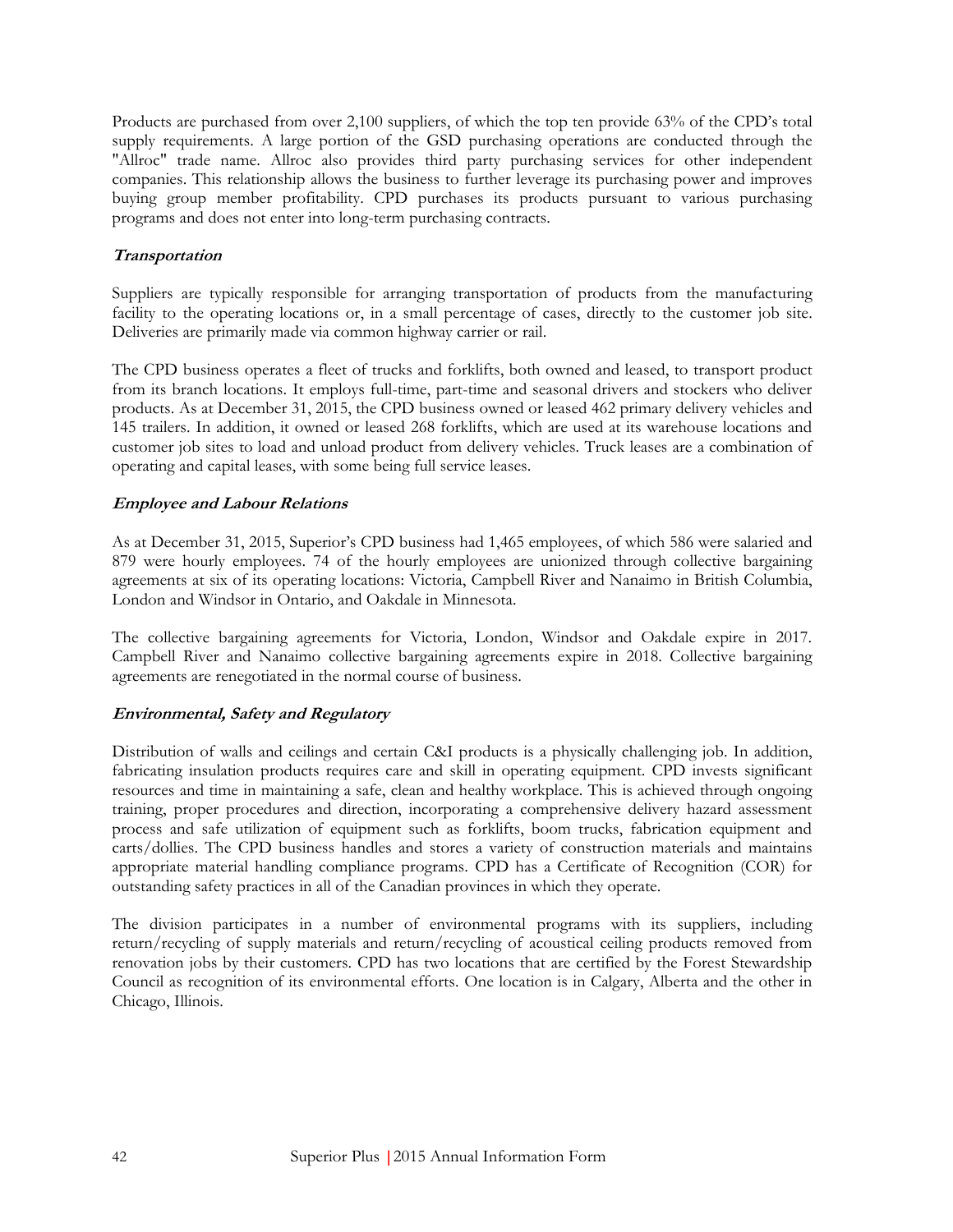# **Intellectual Property**

Superior LP and its subsidiaries own all the rights, title and interest in "Winroc-SPI", "Winroc", "Allroc", "Interior Building Supplies" "Inland Building Supplies (IBS)", "Fackoury's Building Supplies", "Leon's Insulation", "SPI", "International Technifab", "Construction Systems", "CSI", "Pamrod", "Paragon Industries Inc.", "Presnell Insulation Co.", "Extol of Texas", "Pamrod Products", "House of Ladders", "Richlar Industries", "Abacus", "Proven Products SPI", "Burnaby Insulation", "PROLINE PLUS", "Safelite", "Absorption Plus", "RigidFlex", "HATS", "FirePlug" and "FireStep", and "Mulligan" trademarks, and in certain cases, the related design and certain trade names, registered or acquired at various times over the years and relating to specific programs or services provided.

CPD's trademarks are significant as they provide Superior LP and its subsidiaries with ownership of the names, designs and logos associated with the business, which are recognizable to the industries and customers served and useful in developing and maintaining brand loyalty.

### **Financial Information**

For selected historical financial information for the past five years see "Selected Financial Information – Construction Products Distribution".

# **Risk Factors**

For the risk factors related to the construction products distribution division, see "Risk Factors – Construction Products Distribution".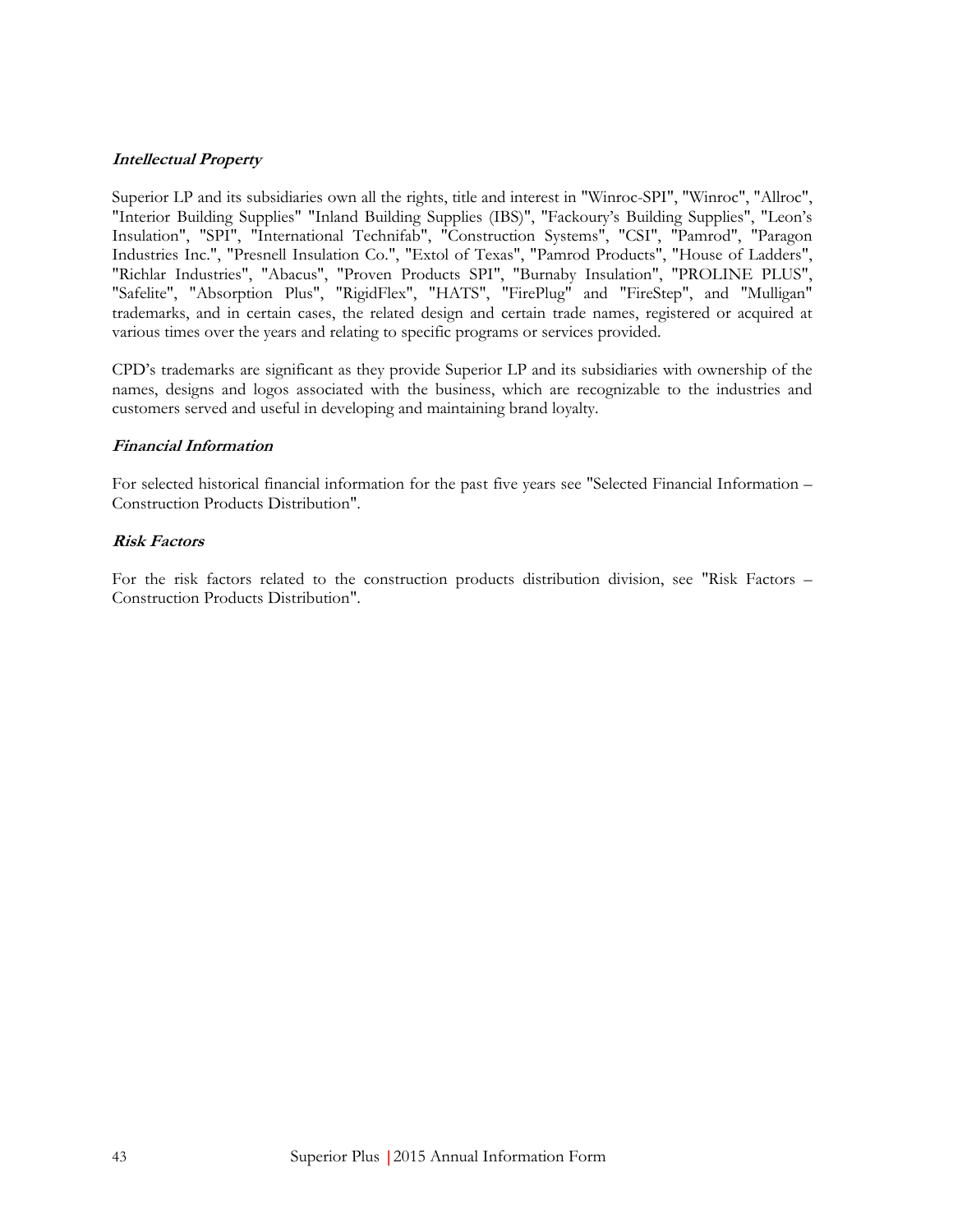# **ACQUISITION OF CANEXUS CORPORATION**

On October 5, 2015, Superior entered into the Arrangement Agreement with Canexus Corporation to acquire all the issued and outstanding common shares of Canexus by way of a court approved plan of arrangement. Under the terms of the Arrangement Agreement, Canexus shareholders will receive 0.153 of a Common Share for each Canexus common share at the date of announcement, representing the equivalent of \$1.70 per Canexus common share.

The Arrangement Agreement was unanimously approved by the boards of directors of Canexus and Superior. CIBC World Markets and The Valence Group each provided a fairness opinion to the directors of Canexus that, subject to the assumptions, limitations and qualifications set out in such fairness opinion, the consideration to be received by Canexus shareholders in connection with the Arrangement is fair, from a financial point of view, to such Canexus shareholders.

The acquisition of Canexus enhances ERCO's business and cost position as well as provides growth opportunities for Superior. Completion of the Acquisition will allow ERCO to better serve its customers and aligns with Superior's core strategy of investing in businesses that generate strong free cash flow and attractive future growth opportunities.

The implementation of the Arrangement Agreement was approved by holders of Canexus common shares at a special meeting of Canexus shareholders held of December 11, 2015. Canexus also obtained a final order from the Court of Queen's Bench of Alberta approving the Acquisition. The Acquisition is also subject to the receipt of certain regulatory and stock exchange approvals and certain other closing conditions customary in transactions of this nature. Closing of the Acquisition is expected to occur by mid-2016.

The Arrangement Agreement includes customary provisions relating to non-solicitation and alternate proposals. The Arrangement Agreement provides for the payment by Canexus of a \$25 million termination fee if the Arrangement Agreement is terminated in certain specified circumstances and for the payment by Superior of a reverse termination fee of \$25 million if the Arrangement Agreement is terminated in certain specified circumstances.

Additional information related to the Acquisition and Canexus is disclosed in the Short-Form Prospectus filed by Superior on October 20, 2015 on pages 33 to 48 under the headings "Recent Developments" available on SEDAR at www.sedar.com and such sections are specifically incorporated by reference in this AIF.

The Arrangement Agreement is available electronically on SEDAR under the profiles of Superior and Canexus which can be accessed at [www.sedar.com.](http://www.sedar.com/)

# **CAPITAL STRUCTURE**

The following is a summary of the material attributes and characteristics of the securities of Superior, including the Common Shares and Convertible Debentures.

# **Share Capital**

Superior is authorized to issue an unlimited number of Common Shares and an unlimited number of preferred shares, issuable in series. The following is a summary of the rights, privileges, restrictions and conditions of the Common Shares and preferred shares. As at February 25, 2016, approximately 141,092,741 million Common Shares and no preferred shares are issued and outstanding.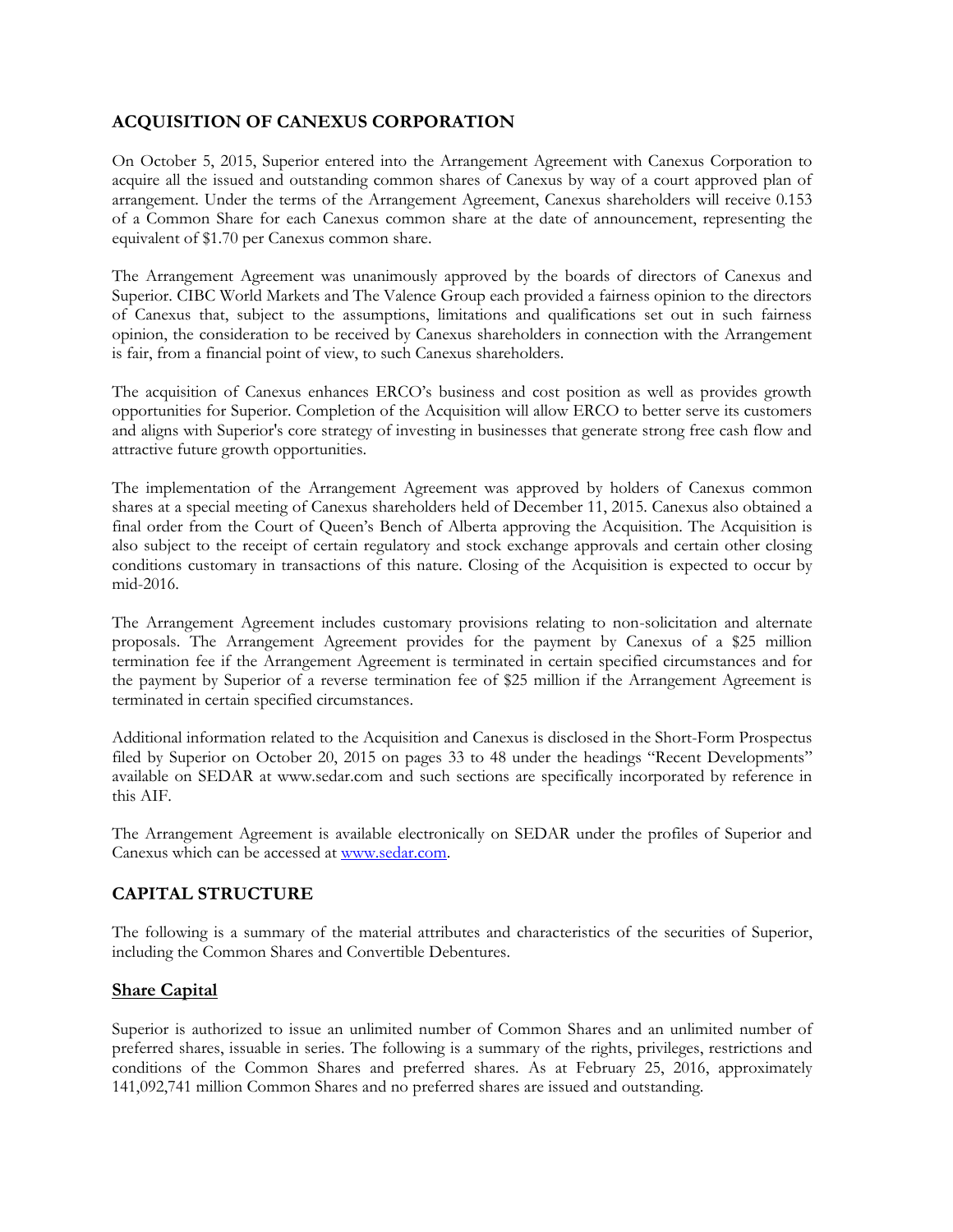#### **Common Shares**

The holders of Common Shares are entitled to (i) dividends if, as and when declared by the board of directors, (ii) one vote per share at meetings of the holders of Common Shares; and (iii) upon liquidation, dissolution or winding up of Superior, receive pro rata the remaining property and assets of Superior, subject to the rights of shares having priority over the Common Shares.

#### **Preferred Shares**

The preferred shares are issuable in series and each class of preferred shares will have such rights, restrictions, conditions and limitations as the board of directors may from time to time determine. The holders of preferred shares will be entitled, in priority to holders of Common Shares, to be paid rateably with holders of each other series of preferred shares the amount of accumulated dividends, if any, specified to be payable preferentially to the holders of such series and upon liquidation, dissolution or winding up of Superior, to be paid rateably with holders of each other series of preferred shares the amount, if any, specified as being payable preferentially to holders of such series.

### **Convertible Debentures**

Superior has two separate series of Convertible Debentures consisting of the 6.0% Debentures (2018) and 6.0% Debentures (2019) (collectively, the "**Outstanding Debentures**" and any one series, the "**Debentures**"). The Debentures are issued pursuant to the Indenture and Superior can issue additional debentures under the Indenture from time to time.

### **6.0% Debentures (2018)**

As at the date of this AIF, there are approximately \$150.0 million aggregate principal amount of 6.0% Debentures (2018) issued and outstanding which mature on June 30, 2018. The 6.0% Debentures (2018) are issuable in denominations of \$1,000 principal amount and bear interest at a rate of 6.0% per annum, payable semi-annually in arrears on June 30 and December 31 of each year. The 6.0% Debentures (2018) are convertible at the holder's option into Common Shares at any time prior to the close of business on June 30, 2018 and the business day immediately prior to a date specified by Superior for redemption of the 6.0% Debentures (2018) at a conversion price of \$15.10 per Common Share. Upon conversion of the Debentures, in lieu of delivering Common Shares, Superior may, at its option, elect to pay the holder cash (the "**Cash Conversion Option**"). If Superior elects, in its sole discretion, to settle the conversion obligation in cash, Superior shall deliver to the holder an amount in cash based on the daily volume weighted average price of the Common Shares on the TSX as measured over a period of 10 consecutive trading days commencing on the third day following the conversion date. Any payments pursuant to the Cash Conversion Option are subject to the subordination provisions contained in the Indenture as though such payments were payments of principal or interest on the Debentures.

The 6.0% Debentures (2018) are not redeemable by Superior on or before June 30, 2014. On or after June 30, 2014 and on or before June 30, 2016, the 6.0% Debentures (2018) are redeemable in whole or in part from time to time at the option of Superior on not more than 60 days and not less than 30 days' notice at a price equal to the principal amount thereof plus accrued and unpaid interest provided the Current Market Price on the day preceding the notice of redemption is at least 125% of the conversion price. On or after June 30, 2016, the 6.0% Debentures (2018) are redeemable prior to maturity in whole or in part from time to time at the option of Superior on not more than 60 days and not less than 30 days prior notice at a price equal to the principal amount thereof plus accrued and unpaid interest.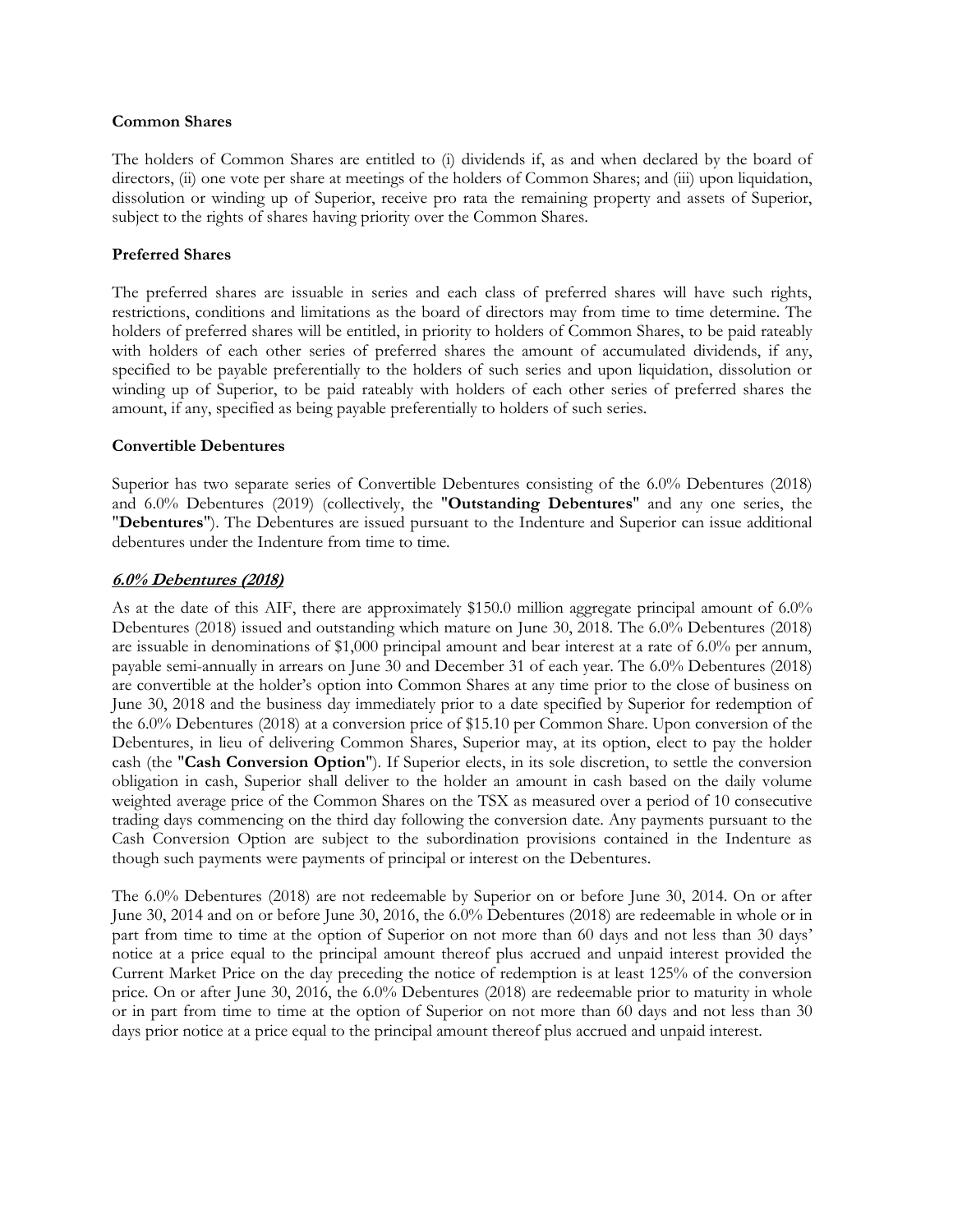#### **6.0% Debentures (2019)**

As of the date of this AIF, there are approximately \$97.0 million aggregate principal amount of 6.0% Debentures (2019) issued and outstanding which mature on June 30, 2019. The 6.0% Debentures (2019) are issuable in denominations of \$1,000 principal amount and bear interest at a rate of 6.0% per annum, payable semi-annually in arrears on June 30 and December 31 of each year. The 6.0% Debentures (2019) are convertible at the holder's option into Common Shares at any time prior to the close of business on June 30, 2019 and the business day immediately prior to a date specified by Superior for redemption of the 6.0% Debentures (2019)at a conversion price of \$16.75 per Common Share. Upon conversion of the Debentures, in lieu of delivering Common Shares, Superior may, at its option, elect to pay the holder cash pursuant to the Cash Conversion Option. If Superior elects, in its sole discretion, to settle the conversion obligation in cash, Superior shall deliver to the holder an amount in cash based on the daily volume weighted average price of the Common Shares on the TSX as measured over a period of 10 consecutive trading days commencing on the third day following the conversion date. Any payments pursuant to the Cash Conversion Option are subject to the subordination provisions contained in the Indenture as though such payments were payments of principal or interest on the Debentures.

The 6.0% Debentures (2019) are not redeemable by Superior on or before July 31, 2016. On or after July 31, 2016 and on or before July 31, 2017, the 6.0% Debentures (2019) are redeemable in whole or in part from time to time at the option of Superior on not more than 60 days and not less than 30 days' notice at a price equal to the principal amount thereof plus accrued and unpaid interest provided that the current Market Price on the day preceding the notice of redemption is at least 125% of the conversion price. On or after July 31, 2017, the 6.0% Debentures (2019) are redeemable prior to maturity in whole or in part from time to time at the option of Superior on not more than 60 days and not less than 30 days prior notice at a price equal to the principal amount thereof plus accrued and unpaid interest.

# **General Terms**

Each series of Outstanding Debentures have the following general terms:

Superior will, on redemption or maturity of the Outstanding Debentures, repay the indebtedness represented by the Outstanding Debentures by paying the Debenture Trustee an amount equal to the principal amount of the Outstanding Debentures, together with accrued and unpaid interest thereon. Superior has the option, on not more than 60 days and not less than 40 days prior notice and subject to regulatory approval, to satisfy its obligation to repay the principal amount and/or accrued interest thereon of the Outstanding Debentures which are to be redeemed or have matured, by issuing common shares to holders thereof. The number of Common Shares to be issued will be determined by dividing the aggregate principal amount to be redeemed (or applicable portion thereof) or which have matured by 95% of the Current Market Price of the particular series of Debentures on the date fixed for redemption or maturity, as the case may be.

The payment of the principal of, and interest on, the Outstanding Debentures is subordinated in right of payment to the prior payment (or provision made for such payment) in full of all Senior Indebtedness. "Senior Indebtedness" in this context generally means the principal of and premium, if any, and interest on and other amounts in respect of all indebtedness of Superior, other than indebtedness evidenced by the Debentures and all other existing or future indebtedness or other instruments of Superior which, by the terms of the instrument creating or evidencing the indebtedness, is expressed to be pari passu with, or subordinate in right of payment to, the Debentures.

The Indenture provides that an event of default ("**Event of Default**") in respect of Outstanding Debentures issued under the Indenture will occur if any one or more of the following described events has occurred and is continuing with respect to such Outstanding Debentures: (i) failure for 15 days to pay interest on such Debentures when due; (ii) failure to pay principal or premium, if any, on such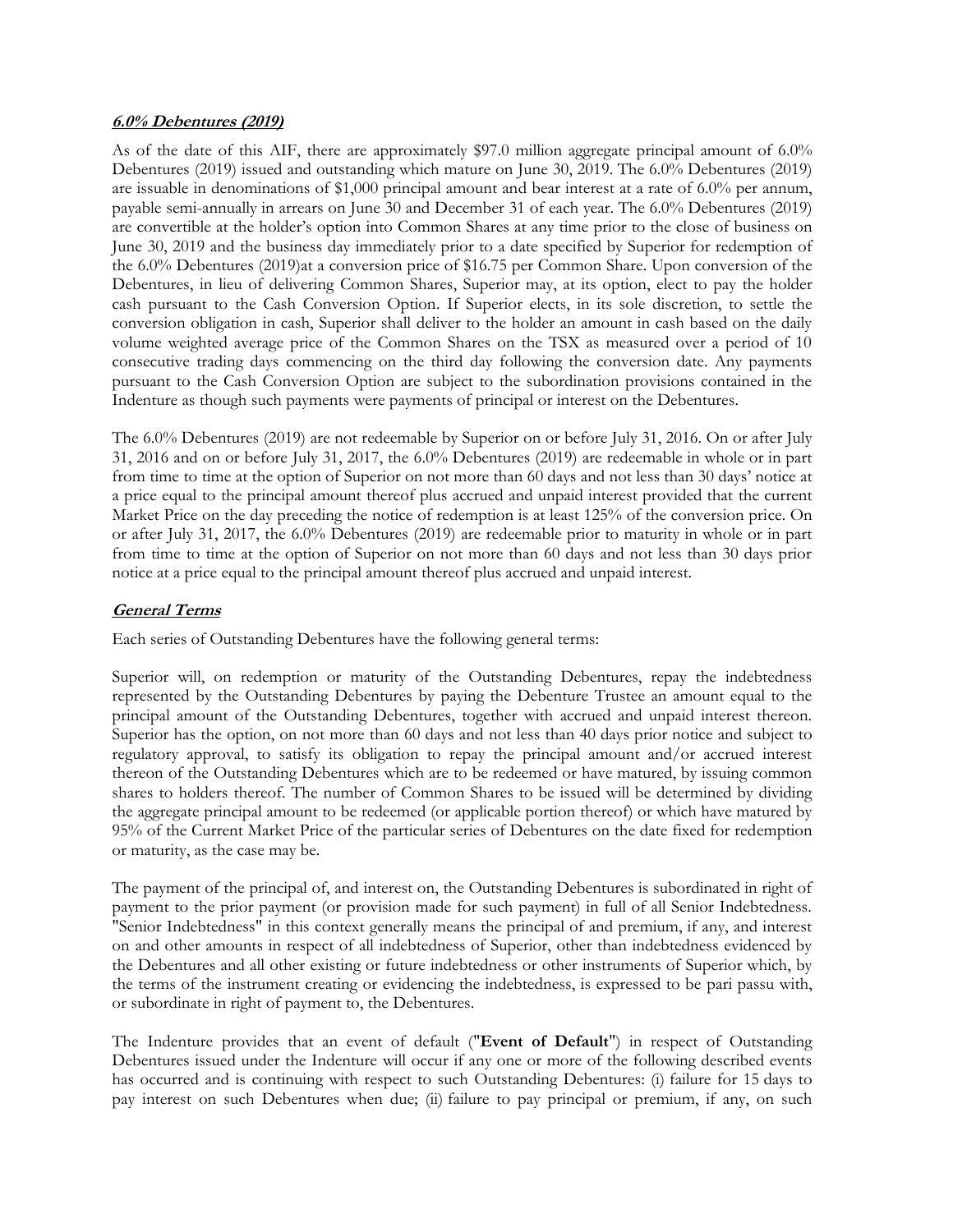Debentures when due, whether at maturity, upon redemption, by declaration or otherwise; or (iii) certain events of bankruptcy, insolvency or reorganization of Superior under bankruptcy or insolvency laws. If an Event of Default has occurred, is continuing and is not otherwise waived by the respective holders of Debentures, the Debenture Trustee may, in its discretion, and shall, upon request of holders of not less than 25% in principal amount of such Debentures, declare the principal of and interest on all outstanding Debentures issued under the Indenture, to be immediately due and payable.

Upon the occurrence of a change of control of Superior involving the acquisition of voting control or direction over 50% or more of the Common Shares but excluding an acquisition, merger, reorganization, amalgamation, arrangement, combination or other similar transaction if the holders of voting securities of Superior immediately prior to such transaction hold securities representing at least 50% of the voting control or direction in Superior or the successor entity upon completion of the transaction (a "**Change of Control**"), each holder of such Debentures may require Superior to purchase, on the date which is 30 days following the giving of notice (the "**Debenture Offer**") of the Change of Control (the "**Change of Control Purchase Date**"), the whole or any part of such holder's Debentures at a price equal to 100% of the principal amount thereof (the "**Offer Price**") plus accrued and unpaid interest up to, but excluding, the Change of Control Purchase Date. If 90% or more in aggregate principal amount of the particular series of Debentures issued and outstanding under the Indenture on the date of the giving of notice of the Change of Control have been tendered for purchase on the Change of Control Purchase Date, Superior will have the right to redeem all the remaining Debentures of such series on such date at the Offer Price, together with accrued and unpaid interest up to, but excluding, such date. Notice of such redemption must be given to the Debenture Trustee prior to the Change of Control Date and as soon as possible thereafter, by the Debenture Trustee, to the holders of the Debentures not tendered for purchase.

Furthermore, if a Change of Control occurs in which 10% or more of the consideration for the voting shares in the transaction or transactions constituting a Change of Control consists of: (i) cash; (ii) equity securities that are not traded or intended to be traded immediately following such transactions on a stock exchange; or (iii) other property that is not traded or intended to be traded immediately following such transactions on a stock exchange, then during the period beginning ten trading days before the anticipated date on which the Change of Control becomes effective and ending 30 days after the Debenture Offer is delivered, holders of such Debentures will be entitled to convert their Debentures at a discounted conversion price determined in accordance with the terms of the Indenture.

The Indenture provides that if an offer is made for all of the outstanding Debentures issued under such Indenture, which is a take-over bid for Debentures within the meaning of the *Securities Act* (Alberta) and not less than 90% of such Debentures (other than Debentures held at the date of the take-over bid by or on behalf of the offeror or associates or affiliates of the offeror (the "**Offeror**")) are taken up and paid for by the Offeror, the Offeror will be entitled to acquire such Debentures held by the holders of such Debentures who did not accept the offer on the same terms as the Offeror acquired the first 90% of the Debentures.

The rights of the holders of the Debentures as well as any other series of debentures that may be issued under the Indenture may be modified in accordance with the terms of the Indenture. For that purpose, among others, the Indenture contains certain provisions which make binding on all holders of Debentures, resolutions passed at meetings of holders of Debentures issued under the Indenture by the holders of not less than 66 2/3% of the principal amount of the Debentures issued under the Indenture which are voted at the meeting, or rendered by instruments in writing signed by the holders of not less than 66 2/3% of the principal amount of the Debentures issued under such Indenture. In certain cases, the modification will require the prior approval of the TSX or such other exchange on which the Debentures are then listed.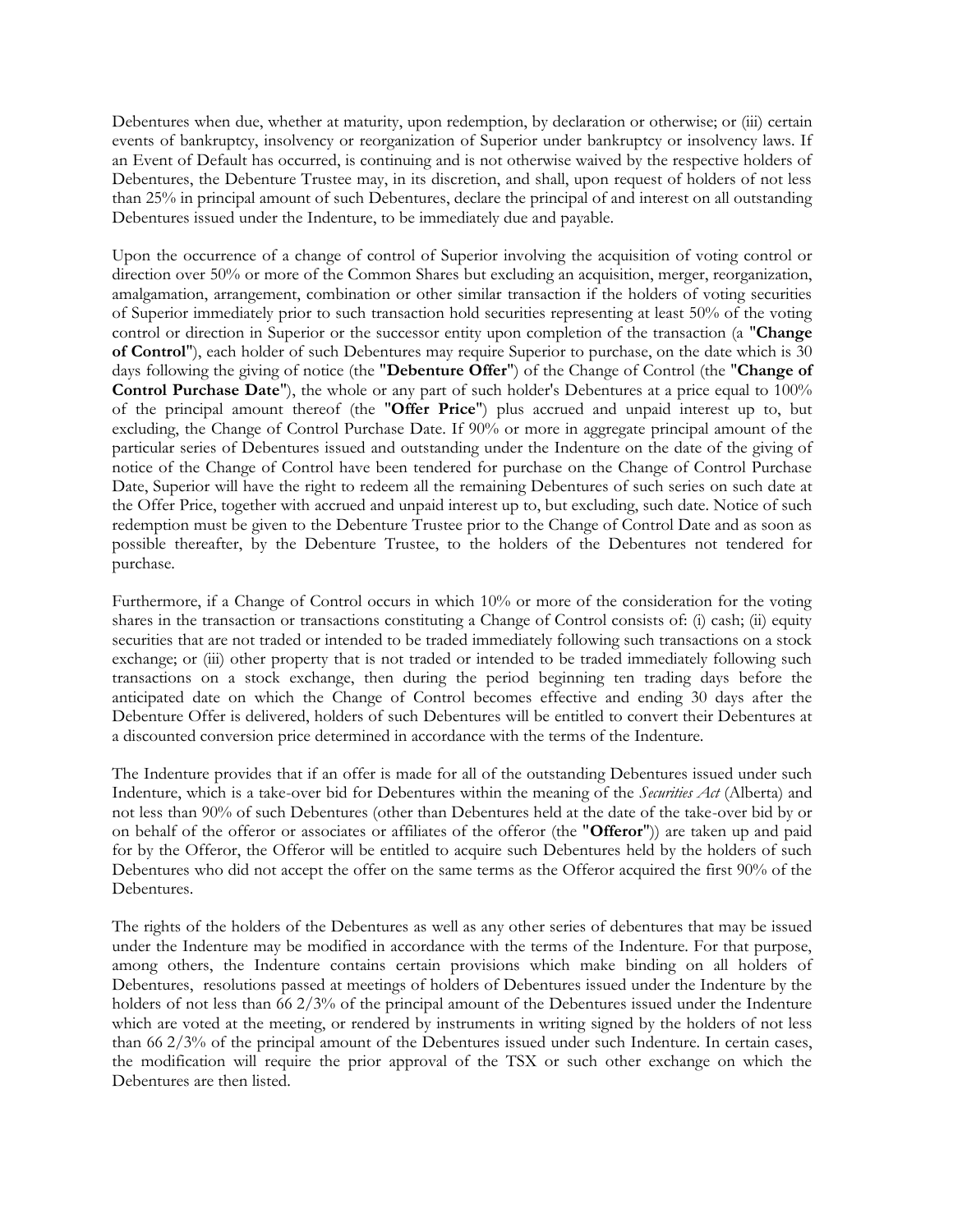### **Shareholder Rights Plan**

On February 16, 2012, the Board of Directors of Superior approved and Superior entered into a Shareholder Rights Plan with Computershare Trust Company of Canada to ensure, to the extent possible, that all Shareholders are treated equally and fairly in connection with any takeover bid for Superior. The Shareholder Rights Plan was amended, restated and ratified by Shareholders at an annual and special meeting of Shareholders held on May 2, 2012, and confirmed at the annual and special meeting of Shareholders on May 1, 2015 in accordance with the rules of the TSX which require that Shareholders must confirm the Shareholder Rights Plan every three years.

The objectives of the Shareholder Rights Plan are to ensure, to the extent possible, that all Shareholders are treated equally and fairly in connection with any takeover bid for Superior. The Shareholder Rights Plan is not intended to prevent a takeover of Superior or to deter fair offers for the Common Shares. Takeover bids may be structured to be coercive or may be initiated at a time when the Board of Directors will have a difficult time preparing an adequate response to the offer. Accordingly, such offers do not always result in Shareholders receiving equal or fair treatment or full or maximum value for their investment. Under current Canadian securities legislation, a takeover bid is required to remain open for 35 days, a period of time which may be insufficient for the directors to: (i) evaluate a takeover bid; (ii) explore, develop and pursue alternatives which are superior to the takeover bid and which could maximize Shareholder value; and (iii) make reasoned recommendations to the Shareholders.

The Shareholder Rights Plan discourages discriminatory, coercive or unfair takeovers of Superior and gives the Board of Directors time if, in the circumstances, the Board of Directors determines it is appropriate to take such time, to pursue alternatives to maximize Shareholder value in the event an unsolicited takeover bid is made for all or a portion of the outstanding Common Shares. The Shareholder Rights Plan discourages coercive hostile takeover bids by creating the potential that any Common Shares which may be acquired or held by such a bidder will be significantly diluted. The potential for significant dilution to the holdings of such a bidder can occur as the Shareholder Rights Plan provides that all holders of Common Shares who are not related to the bidder will be entitled to exercise rights issued to them under the Shareholder Rights Plan and to acquire Common Shares at a substantial discount to prevailing market prices. The bidder or the persons related to the bidder will not be entitled to exercise any rights under the Shareholder Rights Plan. Accordingly, the Shareholder Rights Plan encourages potential bidders to make takeover bids by means of a "permitted bid" or to approach the Board of Directors to negotiate a mutually acceptable transaction wherein the Board of Directors can waive the operation of the Shareholder Rights Plan in accordance with its terms. The "permitted bid" provisions of the Shareholder Rights Plan are designed to ensure that in any takeover bid for outstanding Common Shares, all Shareholders are treated equally and are given adequate time to properly assess such takeover bid on a fully-informed basis (as the bid must remain open for at least 60 days).

A complete copy of the Shareholder Rights Plan is available on SEDAR under Superior's issuer profile at www.sedar.com.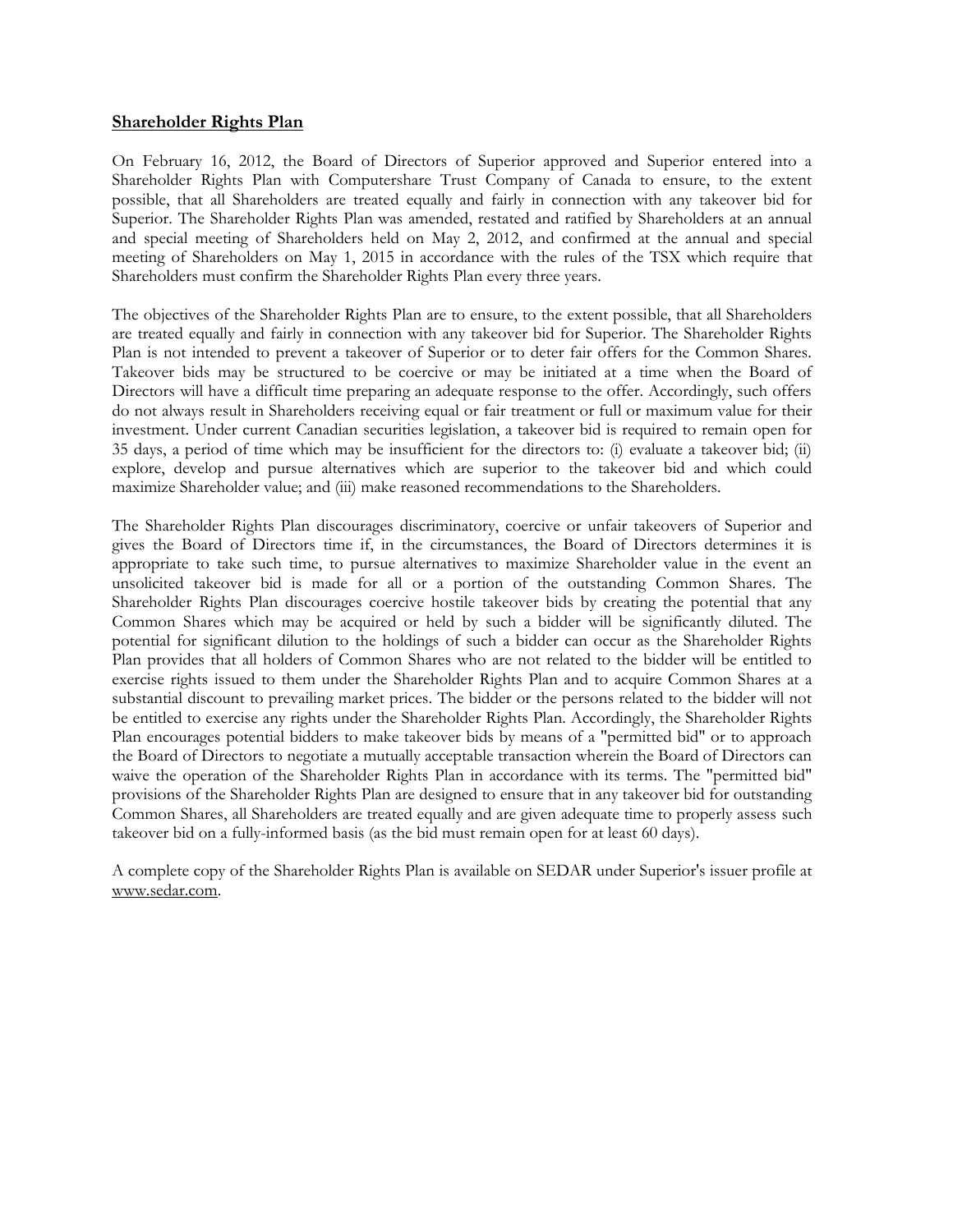# **RATINGS**

# **Credit Ratings**

Credit ratings are intended to provide banks and capital market participants with a framework for comparing the credit quality of securities. Disruptions in the banking and capital markets not specifically related to Superior LP may affect its ability to access these funding sources or cause an increase in the return required by investors. Credit rating agencies consider quantitative and qualitative factors when assigning a rating to an individual company. Outlooks fall into one of four categories: positive, negative, stable, or developing and should not be seen as a precursor to a rating change or future action. Superior LP provides the rating agencies with confidential, in-depth information in support of the rating process.

Superior LP's credit ratings at the date of this AIF were as follows:

|                         | <b>DBRS</b>               | $S\&P$                     |
|-------------------------|---------------------------|----------------------------|
| Corporate Credit Rating | $BB(high)^{(1)}$          | BB Negative <sup>(2)</sup> |
| Senior Secured Notes    | $BB(high)^{(1)}$          | $BBB(-)$                   |
| Senior Unsecured Notes  | $BB$ (low) <sup>(1)</sup> | BB                         |

(1) Under review. In conjunction with Superior's announcement of the Canexus Acquisition, DBRS confirmed Superior's corporate credit rating as BB high (under review with negative implications), Superior's senior secured debt rating as BB high (under review with negative implications) and Superior's senior unsecured debt rating as BB low (under review with negative implications).

(2) Under review. In conjunction with Superior's announcement of the Canexus Acquisition, S&P confirmed Superior's corporate credit rating as BB and Superior's senior secured debt rating as BBB- and Superior's senior unsecured debt rating as BB. The outlook for the long term corporate rating was revised to "Negative" from "Stable".

**Credit ratings are not recommendations to buy, sell or hold securities and are subject to revision or withdrawal at any time by the assigning rating agency. Security and stability ratings are not recommendations to purchase, hold or sell the securities, as ratings do not comment as to the market price or suitability for a particular investor. Furthermore, there is no assurance that any rating will remain in effect for any given period of time or that any rating will not be revised or withdrawn by a rating agency in the future, if, in its judgment, circumstances so warrant.**

Superior has paid customary rating fees to DBRS and S&P in connection with the above-mentioned ratings.

# **DBRS Ratings**

DBRS' credit ratings for long-term debt instruments range from AAA to D. A rating of BB is the fifth highest of DBRS' ten rating categories and defined to be speculative and non-investment grade, where the degree of protection afforded interest and principal is uncertain, particularly during periods of economic recession. Entities in the BB range may have limited access to capital markets and additional liquidity support. In many cases, deficiencies in critical mass, diversification, and competitive strength are additional negative considerations.

DBRS uses the "high" and "low" grades to indicate the relative standing of a credit within a particular rating category. The lack of one of these designations indicates a rating that is essentially in the middle of the category.

DBRS also uses "rating trends" to provide guidance regarding the outlook for the rating, with rating trends falling into one of three categories – "Positive", "Stable" and "Negative". The rating trend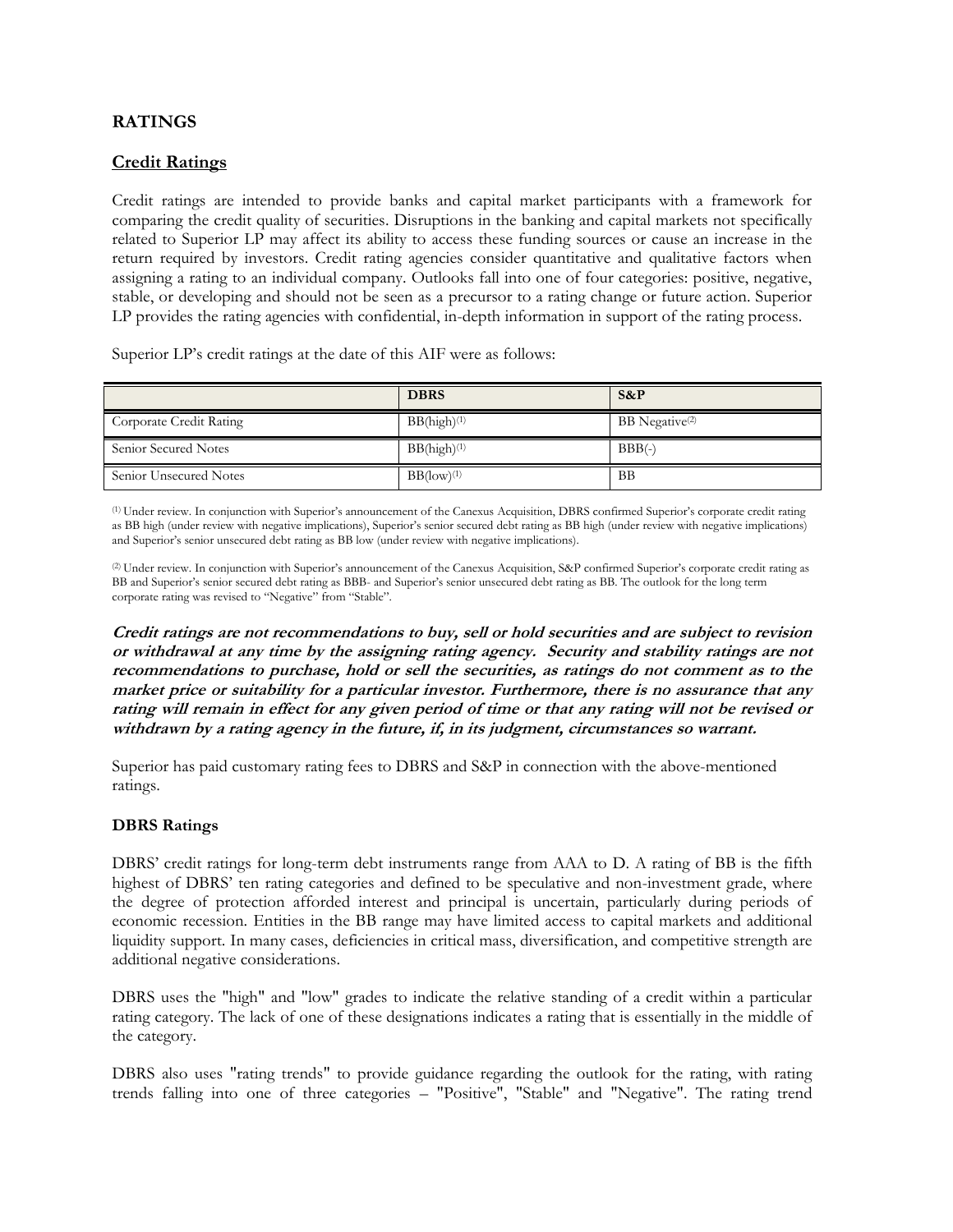indicates the direction in which DBRS considers the rating is headed should present tendencies continue, or in some cases, unless challenges are addressed.

### **S&P Ratings**

S&P's credit ratings for long-term debt instruments range from AAA to D. A BBB rating is the fourth highest and a BB rating the fifth highest rating of S&P's ten rating categories for long-term debt. A rating of BBB(-) is defined as the lowest investment grade rating by market participants. A rating of BBB(-) is potentially subject to adverse economic conditions or changing circumstances are more likely to lead to a weakened capacity of the obligor to meet is financial commitment on the obligation. A rating of BB is defined as less vulnerable to non-payment than other speculative issues. However, it faces major ongoing uncertainties or exposure to adverse business, financial, or economic conditions that could lead to the obligor's inadequate capacity to meet its financial commitment on the obligation.

A plus (+) or minus (-) on an S&P credit rating is used to show the relative standing of an issue within the major rating categories.

A S&P rating outlook assesses the potential direction of a long-term credit rating over the intermediate term (typically six months to two years). In determining a rating outlook, consideration is given by S&P to any changes in the economic and/or fundamental business conditions. An outlook is not necessarily a precursor of a rating change or future CreditWatch action.

# **LONG-TERM DEBT**

# **Credit Facility**

On December 31, 2008 and in connection with the Conversion, Superior and its subsidiaries including Superior LP and Superior Plus U.S. Holdings Inc., as borrowers (the "**Borrowers**"), along with additional subsidiaries, as guarantors ("**Guarantors**"), entered into an amended and restated credit agreement ("**Amended and Restated Credit Agreement**") with eleven financial institutions as lenders (and such additional lenders as may be added from time to time) ("**Lenders**") providing for, among other things, a revolving term credit facility in the aggregate amount of \$595 million.

Pursuant to an amending agreement dated May 19, 2009 among the Borrowers, the Guarantors and the Lenders, the Credit Facility was amended to add an additional lender to the consortium of lenders, extend the maturity date from June 28, 2010 to June 28, 2011 and reduce the size of the facility from \$595 million to \$570 million. The Credit Facility was further amended on August 26, 2009 to address certain amendments of a "house-keeping" nature.

On January 27, 2010, Superior and its subsidiaries, Superior LP and Superior Plus U.S. Financing, Inc., completed an expansion of the Credit Facility from \$570 million to \$600 million. The Credit Facility was subsequently reduced to \$450 million on June 25, 2010. On June 20, 2011, the Credit Facility was increased to \$615 million in conjunction with the termination of Superior's accounts receivable securitization program.

On March 28, 2012, Superior extended the maturity date of its Credit Facility to June 27, 2015 with eight financial institutions and reduced the size of the facility to \$570 million.

On June 10, 2013, Superior extended the maturity date of its Credit Facility to June 27, 2016. The Credit Facility, which includes eight Lenders, was amended to include an accordion feature allowing the facility to be expanded up to \$750 million.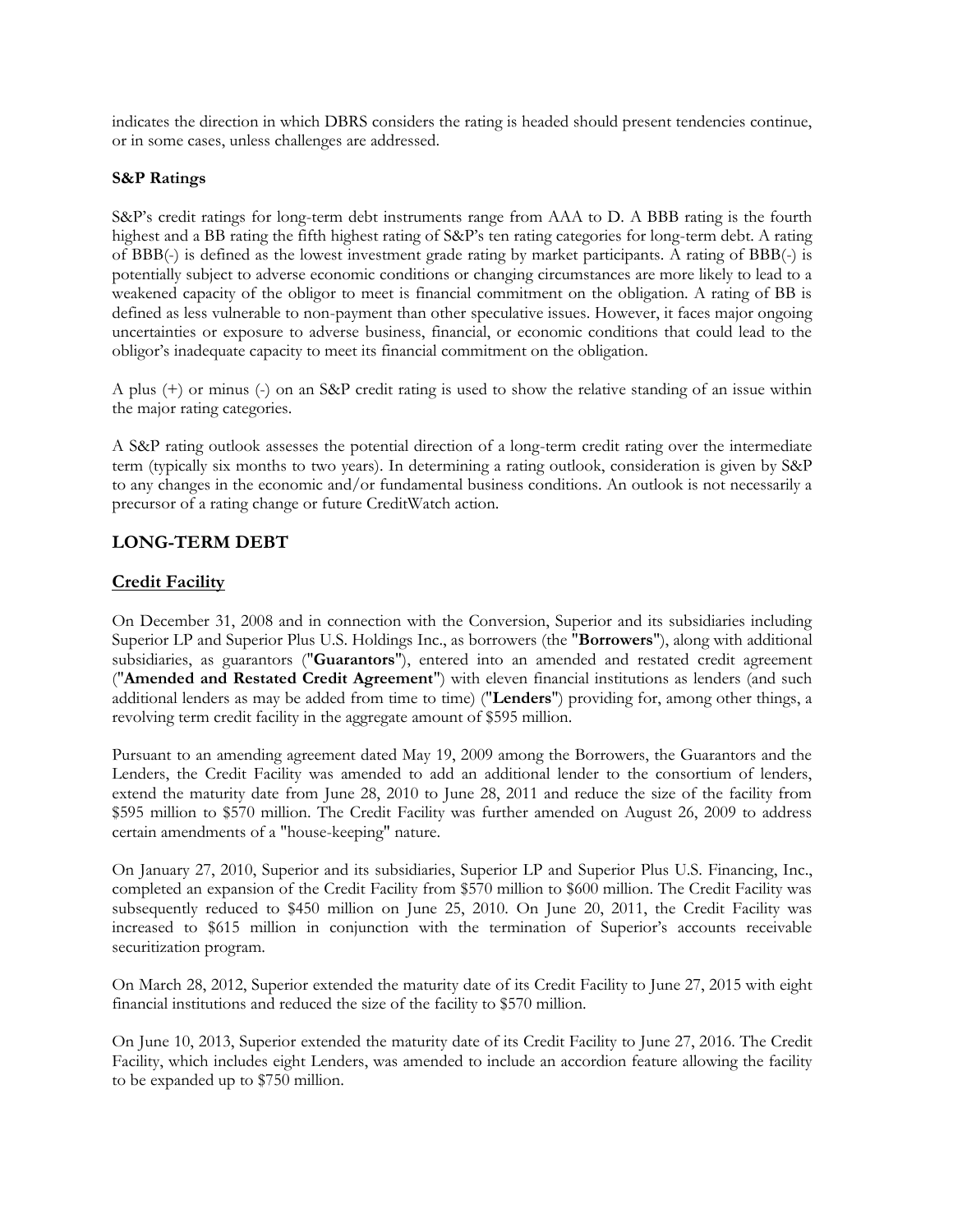On June 20, 2014 and November 26, 2014, Superior extended the maturity date of its Credit Facility to June 27, 2018.

On May 27, 2015, Superior extended the maturity date of the Credit Facility to June 27, 2019.

On December 22, 2015, Superior extended the maturity date of the Credit Facility to December 22, 2019 and increased the syndicate to a group of ten lenders. The size of the Credit Facility was amended so that it will automatically increase to \$775 million from \$570 million, with the same financial covenant package, concurrent with the completion of the Acquisition. The accordion feature of the Credit Facility, which was maintained, also provides an additional \$180 million of capacity.

Under the Credit Facility, Superior must maintain a Consolidated Secured Debt (as defined in the Credit Facility) (which excludes the Senior Debentures issued by Superior LP but includes obligations owing under an accounts receivable securitization program and capital lease obligations) to compliance EBITDA ratio of not more than 3.0 to 1.0 and a Consolidated Debt, excluding convertible unsecured subordinated debentures, to compliance EBITDA coverage ratio of no more than 5.0 to 1.0. Additionally, distributions (including payments to Debentureholders and to Superior and its Shareholders) cannot exceed compliance EBITDA less non-adjusted interest expense, cash income taxes and certain proforma cash income taxes, plus \$35.0 million on a trailing twelve month rolling basis. However, the test with respect to distributions allows that principal payments to Debentureholders can be excluded from the calculation of distributions if Superior's Consolidated Secured Debt to compliance EBITDA ratio is less than 2.5 times in any respective compliance reporting period, including the pro forma impact of the related principal repayment. In addition, as a result of acquisitions, Superior is permitted to increase its Consolidated Secured Debt to compliance EBITDA ratio to 3.5 times for a period of 90 days. For compliance purposes, convertible unsecured subordinated debentures are excluded from the determination of financial covenant ratios. In addition, Superior cannot make any distributions or pay dividends to its Shareholders if a default or event of default exists under the Amended and Restated Credit Agreement or would occur as a result thereof.

At December 31, 2015, the Consolidated Secured Debt to compliance EBITDA ratio when calculated in accordance with Superior's Credit Facility was 1.6 times to 1.0 (December 31, 2014 – 1.2 times) and the Consolidated Debt to compliance EBITDA ratio when calculated in accordance with Superior's Credit Facility was 2.4 times to 1.0 (December 31, 2014 – 1.9 times). These ratios are within the requirements contained in Superior's debt covenants under the Credit Facility, which restrict its ability to incur additional long-term debt and make payment of dividends to Superior and its Shareholders.

# **Bridge Facility**

In connection with the Acquisition, Superior and Superior LP have entered into a commitment letter with affiliates of National Bank Financial Inc. and J.P. Morgan Securities Canada Inc. for the provision of a \$650 million senior unsecured non-revolving bridge facility to Superior LP as borrower. The proceeds of the Bridge Facility may only be used to (i) pay for part of the Acquisition, (ii) to fund the repayment of the existing credit facility of Canexus; and (iii) to fund the repayment of the Canexus debentures which are purchased or redeemed as a result of the change of control resulting from the Acquisition.

Superior is required to effect reductions or make repayments of the Bridge Facility in an amount equal to the net cash proceeds from any common equity, preferred equity, bond or other debt offerings and any non-ordinary course asset sales by Superior and its subsidiaries, subject to certain prescribed exceptions and certain other prescribed transactions. Net proceeds from any such offerings, or from any such nonordinary course asset sales or transactions, will be applied to permanently reduce the commitments of the lenders under the Bridge Facility or to repay the Bridge Facility after it is drawn. The Bridge Facility will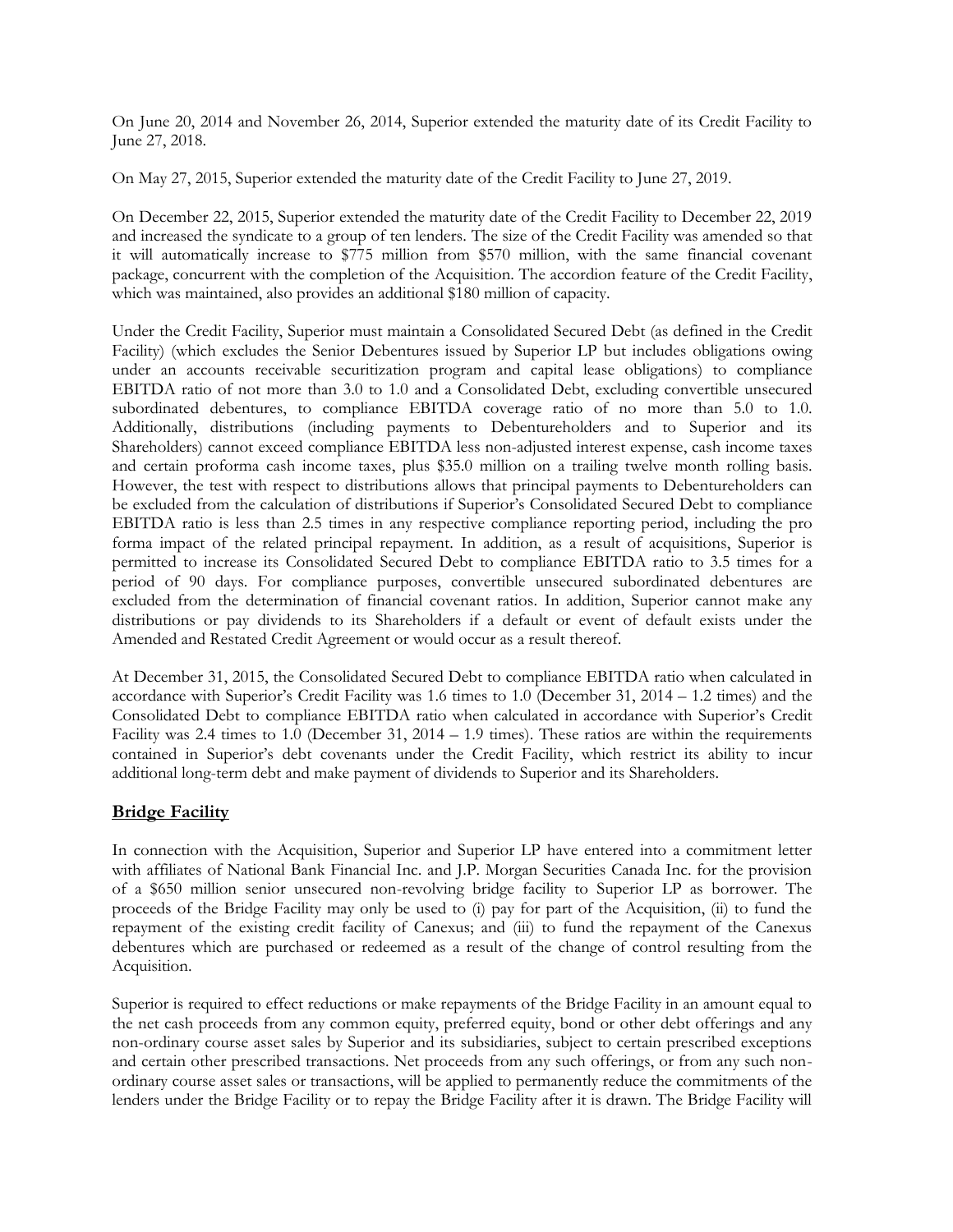be due in full on the first anniversary following its advance and will have substantially the same representations and warranties, covenants and events of default as the Credit Facility.

On December 22, 2015, and in connection with the extension of the Credit Facility, Superior permanently reduced the total bridge facility from \$650 million to \$445 million.

# **U.S. Notes**

On October 29, 2003, Superior Plus Inc. issued the U.S. Notes by way of a private placement pursuant to the U.S. Note Agreement. The last US\$30 million of the U.S. Notes that were outstanding were repaid on October 25, 2015.

# **6.5 % Notes**

On December 9, 2014, Superior LP issued by way of a private placement and pursuant to the 6.5% Note Indenture, an aggregate of \$200 million of senior unsecured notes with a final maturity date of December 9, 2021 (the "**6.5% Notes**" or the "**Senior Unsecured Notes**"). The Senior Unsecured Notes bear interest at a rate of 6.50% per annum payable semi-annually in arrears on June 9 and December 9 of each year, commencing on June 9, 2015.

The 6.5% Note Indenture provides that at any time prior to December 9, 2017, Superior LP may, at its option, on any one or more occasions redeem up to 35% of the aggregate principal amount of the Senior Unsecured Notes at a redemption price of 106.50% of their principal amount, plus accrued and unpaid interest, if any, to the redemption date, with the net cash proceeds of one or more common equity offerings, provided that at least 65% of the aggregate principal amounts of the Senior Unsecured Notes originally issued under the 6.5% Note Indenture remain outstanding immediately after the occurrence of such a redemption and the redemption occurs within 90 days after the closing of the related common equity offering.

At any time prior to December 9, 2017, Superior LP may redeem all or part of the outstanding Senior Unsecured Notes at a redemption price equal to 100% of the principal amount, plus accrued and unpaid interest and a premium as determined in accordance with the provisions of the 6.5% Note Indenture.

At any time on or after December 9, 2017, Superior LP may redeem all or part of the outstanding Senior Unsecured Notes at the prescribed redemption price plus accrued and unpaid interest. The prescribed redemption price is as follows: 2017 – 104.875%, 2018 - 103.250%, 2019 – 101.625% and 2020 and thereafter  $-100%$ .

If a Change of Control (as defined in the 6.5% Note Indenture) occurs at any time, Superior LP will be required to make an offer to each holder of the Senior Unsecured Notes at a purchase price in cash equal to 101% of the aggregate principal amount of the Senior Unsecured Notes plus accrued interest and unpaid interest pursuant to the terms and procedures set forth in the 6.5% Note Indenture.

Under the terms of the 6.5% Note Indenture, Superior LP cannot incur additional indebtedness unless Superior LP's fixed charge coverage ratio, as determined in accordance with the 6.5% Note Indenture, for the most recently completed four quarters would not have been less than 2.0 to 1.0 as determined on a pro forma basis. As at December 31, 2015, the fixed charge coverage ratio was 4.5 times to 1.0. Additionally, Superior LP may incur additional debt so long as the total debt of Superior LP does not exceed the greater of \$570 million or an amount that causes Superior LP's Senior Secured Leverage (as defined in the 6.5% Note Indenture) ratio to exceed 3.0 times to 1.0.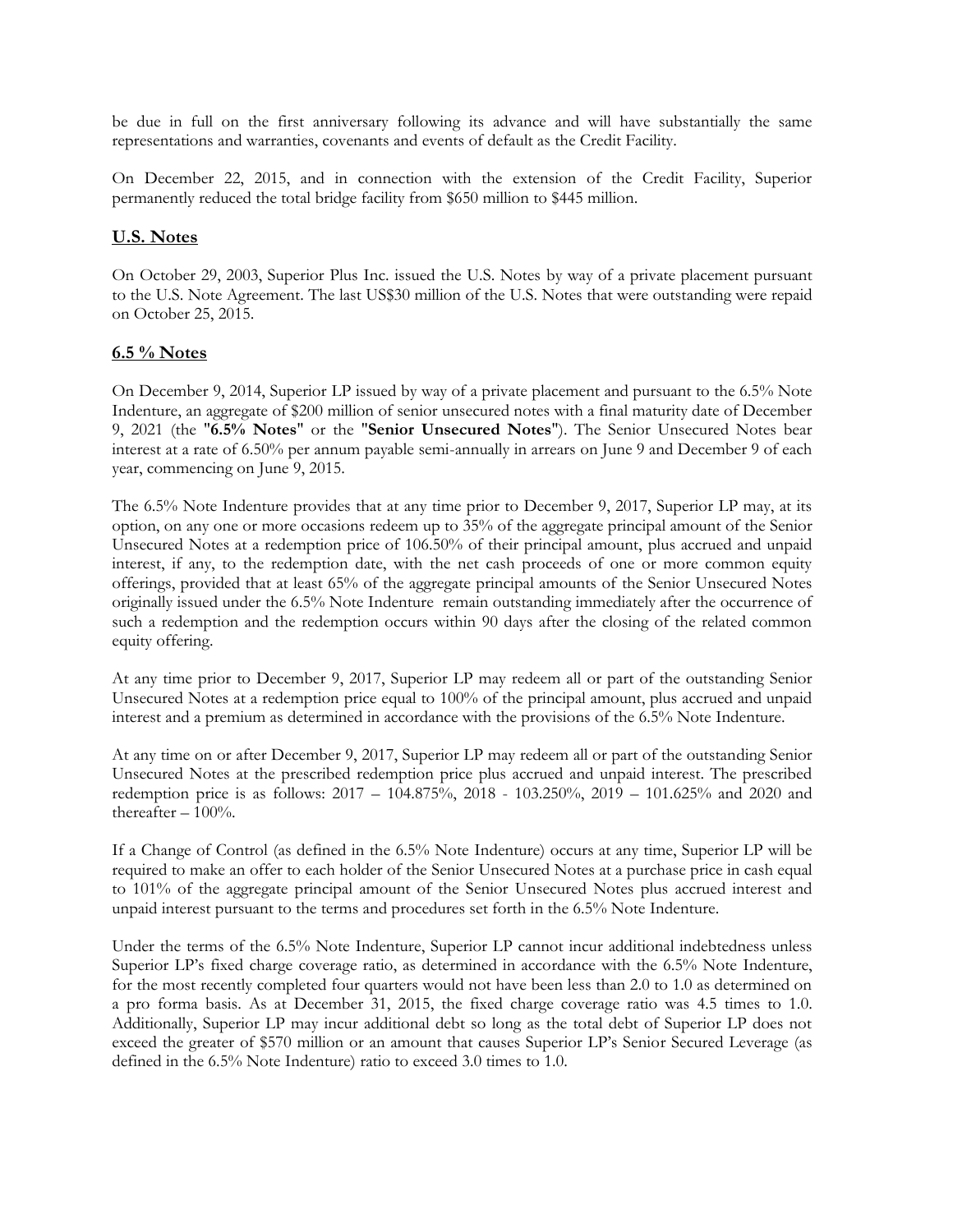Additionally, Superior LP cannot make distributions to Superior or its Shareholders if (a) a default or event of default exists under the 6.5% Note Indenture or would occur as a result thereof, or (b) if after giving effect thereto Superior LP or any Designated Subsidiary (as defined in the 6.5% Note Indenture) could not, on a pro forma basis, incur at least \$1.00 of additional debt.

The payment of dividends from Superior to holders of Common Shares is not prohibited as a restricted payment provided that at the time of the payment, the aggregate of all such dividends paid in the trailing four quarters does not exceed Excess Cash (as defined in the 6.5% Note Indenture) and that the Senior Secured Leverage ratio would not exceed 3.0 times to 1.0.

# **Accounts Receivable Sales Program**

On December 20, 2012, Superior LP entered into a master receivables purchase agreement (the "**Receivables Purchase Agreement**") with a Canadian chartered bank, under which Superior LP may sell to such bank from time to time, on an uncommitted revolving basis, a 100% interest in certain accounts receivable due from certain customers of Superior LP. Under the Receivables Purchase Agreement, Superior LP repurchases unpaid purchased receivables each week, subject to certain exceptions. The maximum aggregate amount of accounts receivable which may be purchased from Superior LP under the Receivables Purchase Agreement is limited to \$15 million.

# **DIVIDENDS**

# **Dividend Policy**

The Board of Directors has the discretion to determine if and when dividends are declared and the amount that is paid to Shareholders through any such dividends of Superior. As a CBCA corporation, the dividend policy must comply with the requirements of the CBCA, including the satisfaction of the liquidity test contained therein.

The members of the Board of Directors adopted a dividend policy to provide sustainable dividends to Shareholders to the extent that it is appropriate considering cash flow from operations, financial condition, financial leverage, working capital requirements and investment opportunities. Dividends are expected to continue to be paid monthly to Shareholders of record on the last business day of each calendar month with actual payment to be made to such Shareholders on or about the 15th day of the following month, subject to any contractual restrictions on such dividends including any agreements entered into with lenders of Superior or its affiliates. The Board of Directors can modify the dividend policy from time to time in its discretion. See "Long-Term Debt – Credit Facility".

On October 30, 2014, Superior announced that it increased its monthly dividend by 20% to \$0.06 per Common Share or \$0.72 per Common Share on an annualized basis from the prior monthly level of \$0.05 per Common Share or \$0.60 per Common Share on an annualized basis, effective with Superior's November 2014 dividend.

The board of directors of the General Partner has the discretion, subject to the limits prescribed in the Partnership Agreement, to determine the amount and the frequency of Superior LP's distributions to Superior. The directors of the General Partner have implemented a distribution policy that enables Superior to maintain its dividend policy from time to time, subject to any contractual restrictions on such distributions including any agreements entered into with lenders of Superior LP or its affiliates. However, the board of directors of the General Partner can modify the current distribution policy from time to time in its discretion. Superior will designate all dividends to be "eligible dividends" for purposes of the Tax Act such that Superior Shareholders who are individuals will benefit from the enhanced gross-up and dividend tax credit mechanism under the Tax Act.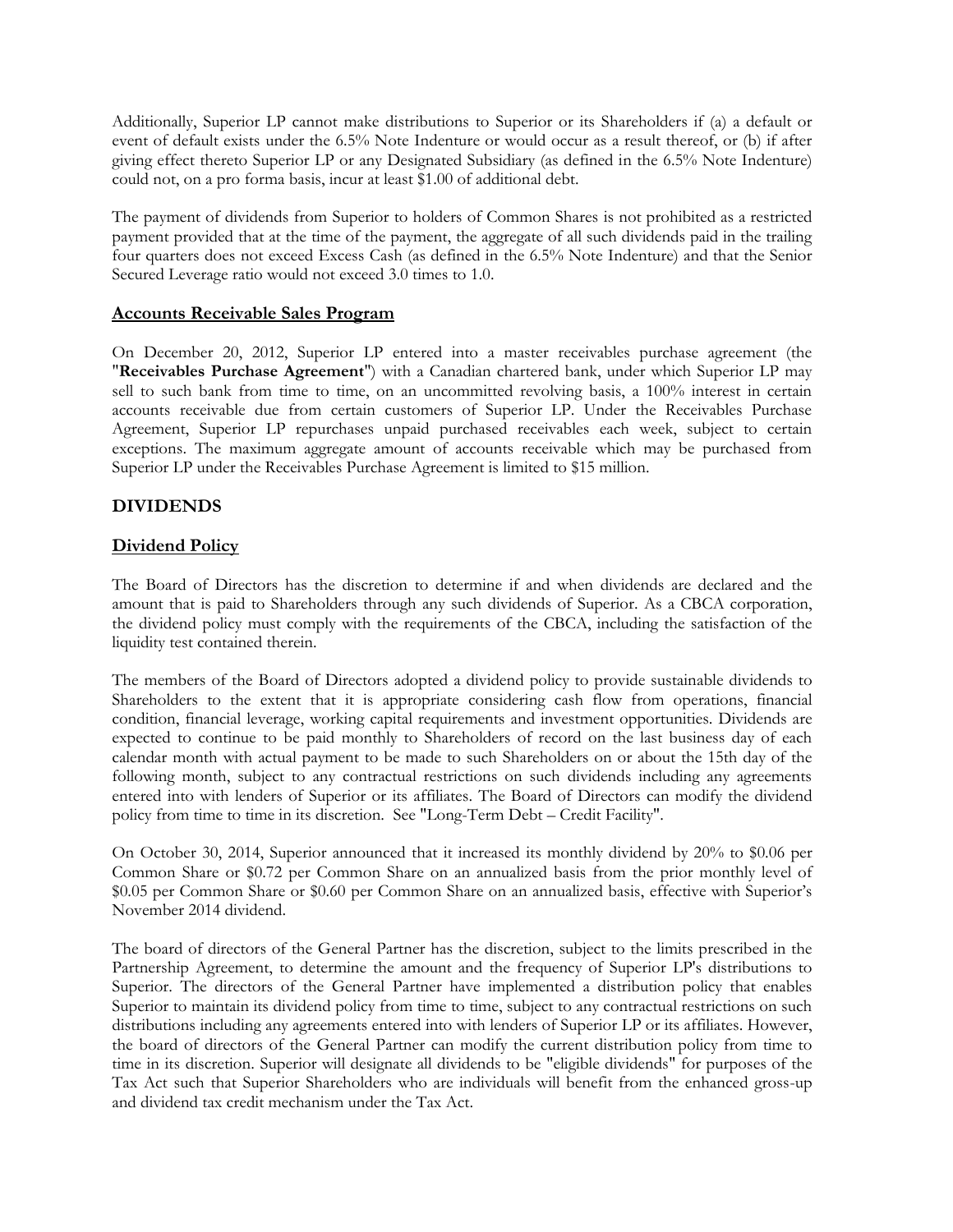# **Cash Dividends**

The following table sets forth the amount of dividends Superior has paid on the Common Shares for the three most recently completed financial years.

|                    |                     | <b>Dividend Per Common</b> |              |
|--------------------|---------------------|----------------------------|--------------|
|                    |                     | Share                      | Annual       |
| <b>Record Date</b> | <b>Payment Date</b> | $($ \$)                    | Distribution |
| December 31, 2015  | January 15, 2016    | 0.06                       | 2015: \$0.72 |
| November 30, 2015  | December 15, 2015   | 0.06                       |              |
| October 31, 2015   | November 13, 2015   | 0.06                       |              |
| September 30, 2015 | October 15, 2015    | 0.06                       |              |
| August 31, 2015    | September 15, 2015  | 0.06                       |              |
| July 31, 2015      | August 14, 2015     | 0.06                       |              |
| June 30, 2015      | July 15, 2015       | 0.06                       |              |
| May 31, 2015       | June 15, 2015       | 0.06                       |              |
| April 30, 2015     | May 15, 2015        | 0.06                       |              |
| March 31, 2015     | April 15, 2015      | 0.06                       |              |
| February 28, 2015  | March 13, 2015      | 0.06                       |              |
| January 31, 2015   | February 13, 2015   | 0.06                       |              |
| December 31, 2014  | January 15, 2015    | 0.06                       | 2014: \$0.62 |
| November 30, 2014  | December 15, 2014   | 0.06                       |              |
| October 31, 2014   | November 14, 2014   | 0.05                       |              |
| September 30, 2014 | October 15, 2014    | 0.05                       |              |
| August 31, 2014    | September 15, 2014  | 0.05                       |              |
| July 31, 2014      | August 15, 2014     | 0.05                       |              |
| June 30, 2014      | July 15, 2014       | 0.05                       |              |
| May 31, 2014       | June 13, 2014       | 0.05                       |              |
| April 30, 2014     | May 15, 2014        | 0.05                       |              |
| March 31, 2014     | April 15, 2014      | 0.05                       |              |
| February 28, 2014  | March 14, 2014      | 0.05                       |              |
| January 31, 2014   | February 14, 2014   | 0.05                       |              |
| December 31, 2013  | January 15, 2014    | 0.05                       | 2013: \$0.60 |
| November 30, 2013  | December 13, 2013   | 0.05                       |              |
| October 31, 2013   | November 15, 2013   | 0.05                       |              |
| September 30, 2013 | October 15, 2013    | 0.05                       |              |
| August 31, 2013    | September 13, 2013  | 0.05                       |              |
| July 31, 2013      | August 15, 2013     | 0.05                       |              |
| June 30, 2013      | July 15, 2013       | 0.05                       |              |
| May 31, 2013       | June 14, 2013       | 0.05                       |              |
| April 30, 2013     | May 15, 2013        | 0.05                       |              |
| March 31, 2013     | April 12, 2013      | 0.05                       |              |
| February 29, 2013  | March 15, 2013      | 0.05                       |              |
| January 31, 2013   | February 15, 2013   | 0.05                       |              |

# **Dividend Reinvestment Program**

In May 2010, Superior restarted the DRIP (originally implemented in January 2007 and terminated on December 19, 2008 in connection with the Conversion), allowing participants to have their monthly cash dividends reinvested in additional Common Shares at an effective discount of 5% of the average market price of the Common Shares over the five day trading period ending on the business day immediately prior to the dividend payment date.

In April 2013, Superior ceased the active operation of its DRIP effective after payment of the March 2013 dividend.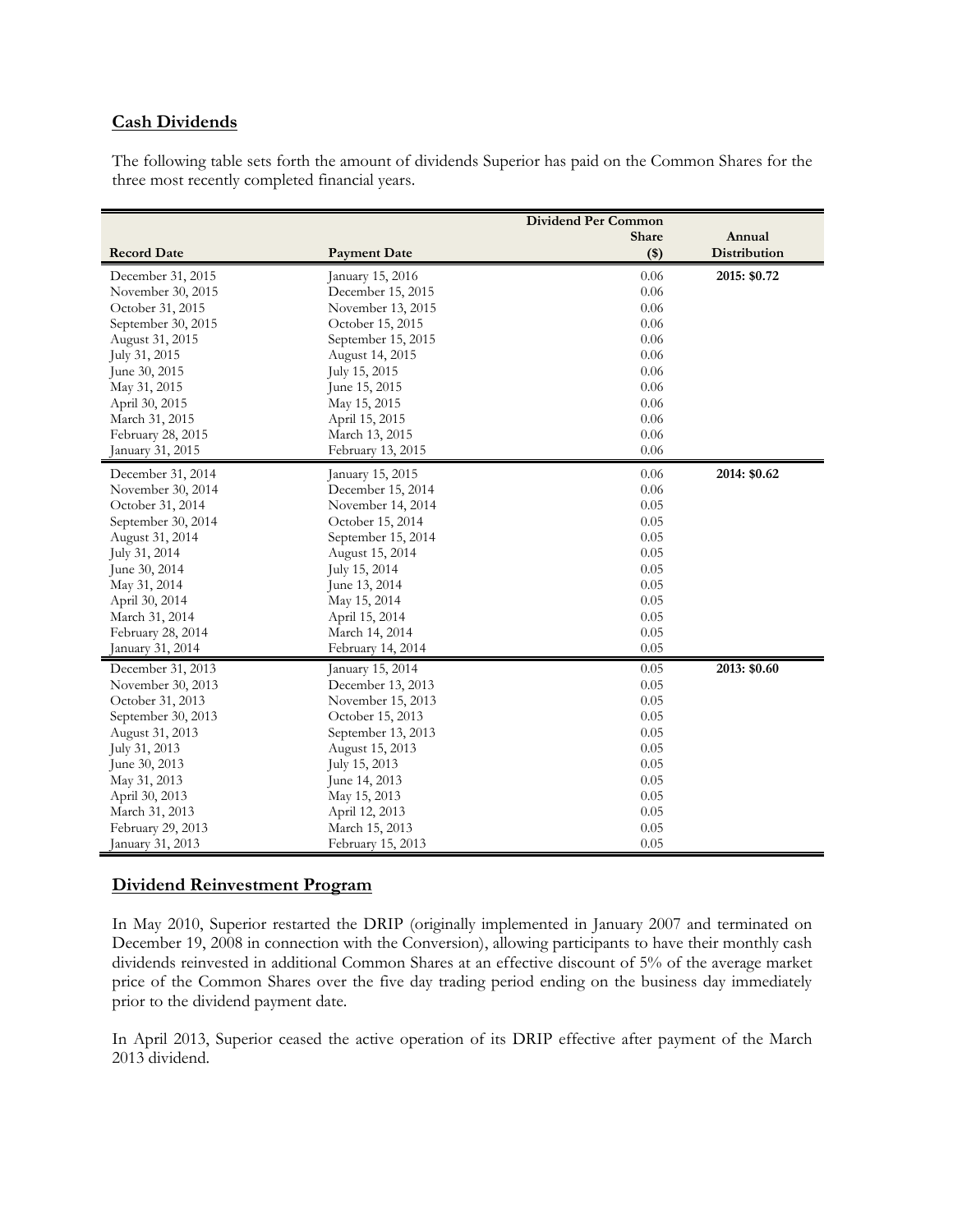On December 29, 2015, Superior's Board of Directors approved the reinstatement of the DRIP, commencing with the payment of the December 2015 dividend paid on January 15, 2016. The DRIP provides Shareholders with an opportunity to re-invest their cash dividends in the future growth of the business at a 4% discount to the market price of Common Shares. The proceeds of the DRIP will be used for debt reduction and for general corporate purposes.

# **MARKET FOR SECURITIES**

Superior's Common Shares and Debentures trade on the TSX under the following symbols:

| <b>Trading Symbol</b> | Security                  |
|-----------------------|---------------------------|
| SPB                   | Common Shares             |
| SPB.db.f              | $6.0\%$ Debentures (2018) |
| SPB.db.h              | $6.0\%$ Debentures (2019) |

The following tables summarize the trading activity of Superior's securities on the TSX for the year ended December 31, 2015:

| <b>Common Shares (SPB)</b> | High  | Low   | Close | Volume     |
|----------------------------|-------|-------|-------|------------|
| January                    | 12.25 | 11.29 | 12.20 | 6,118,410  |
| February                   | 13.71 | 12.14 | 13.30 | 6,602,350  |
| March                      | 14.52 | 13.19 | 14.19 | 5,645,605  |
| April                      | 14.94 | 13.65 | 13.87 | 4,197,856  |
| May                        | 14.14 | 13.31 | 13.72 | 5,179,780  |
| June                       | 13.91 | 12.45 | 12.56 | 4,241,065  |
| July                       | 13.22 | 10.59 | 11.29 | 8,961,072  |
| August                     | 11.60 | 10.15 | 11.48 | 5,447,420  |
| September                  | 11.45 | 10.59 | 10.99 | 4,788,531  |
| October                    | 11.53 | 10.45 | 10.68 | 17,885,580 |
| November                   | 10.81 | 9.85  | 10.35 | 8,078,375  |
| December                   | 11.14 | 9.46  | 10.76 | 9,756,014  |
| 2015                       | 14.94 | 9.46  | 10.76 | 86,902,058 |

| 5.75% Debentures<br>(SPB.db.e) <sup>(1)</sup> | High                     | Low            | Close                    | Volume                   |
|-----------------------------------------------|--------------------------|----------------|--------------------------|--------------------------|
| January                                       | 102.24                   | 101.61         | 101.00                   | 1,592                    |
| February                                      | 101.98                   | 101.00         | 101.50                   | 17,820                   |
| March                                         | 102.75                   | 101.50         | 102.25                   | 9,975                    |
| April                                         | 102.50                   | 101.75         | 102.00                   | 14,650                   |
| May                                           | 100.50                   | 99.76          | 100.13                   | 21,790                   |
| June                                          | 100.32                   | 100.01         | 100.01                   | 32,155                   |
| July                                          | $\overline{\phantom{a}}$ | -              | -                        | $\overline{\phantom{a}}$ |
| August                                        |                          |                |                          |                          |
| September                                     | $\overline{\phantom{0}}$ | $\overline{a}$ | $\overline{\phantom{0}}$ |                          |
| October                                       |                          |                |                          |                          |
| November                                      |                          |                |                          |                          |
| December                                      |                          |                |                          |                          |
| 2015                                          | 102.75                   | 99.76          | 100.01                   | 97,982                   |

(1) The 5.75% Debentures were redeemed on June 30, 2015.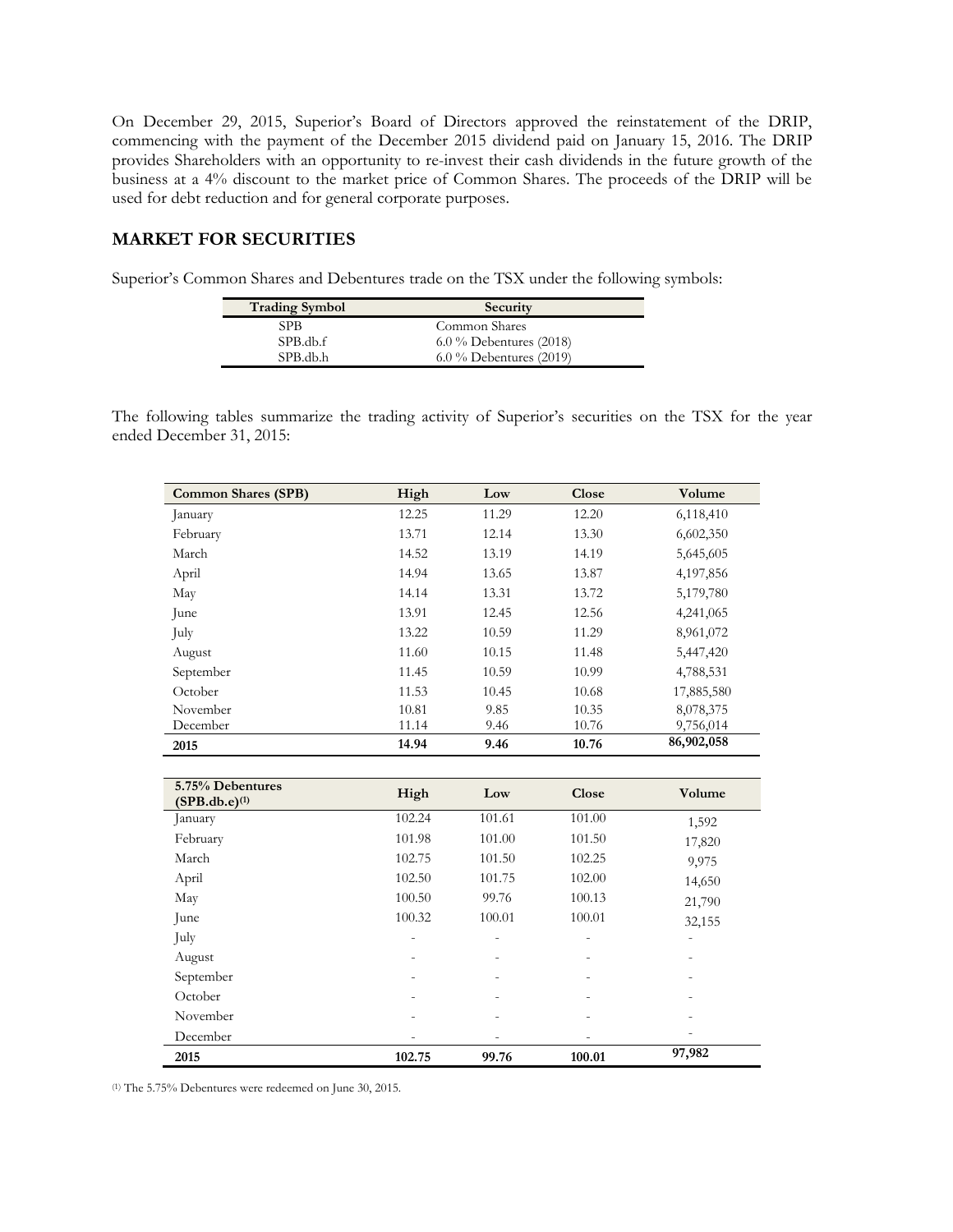| $6.0\%$ Debentures (2018)<br>(SPB.db.f) | High   | Low    | Close  | Volume    |
|-----------------------------------------|--------|--------|--------|-----------|
| January                                 | 104.00 | 101.50 | 102.50 | 30,730    |
| February                                | 106.57 | 102.74 | 106.00 | 32,120    |
| March                                   | 107.96 | 105.45 | 107.00 | 15,120    |
| April                                   | 108.99 | 106.25 | 106.25 | 23,500    |
| May                                     | 106.75 | 104.50 | 106.00 | 6,960     |
| June                                    | 106.00 | 102.75 | 102.75 | 36,670    |
| July                                    | 105.00 | 101.00 | 102.50 | 68,030    |
| August                                  | 103.51 | 102.02 | 103.50 | 17,230    |
| September                               | 103.51 | 102.00 | 102.00 | 47,990    |
| October                                 | 102.00 | 100.75 | 101.35 | 20,190    |
| November                                | 102.00 | 101.31 | 101.50 | 13,850    |
| December                                | 101.75 | 100.00 | 100.75 | 14,710    |
| 2015                                    | 108.99 | 100.00 | 100.75 | 3,271,000 |

| 7.5% Debentures:<br>(SPB.db.g) <sup>(2)</sup> | High   | Low    | <b>Close</b> | Volume  |
|-----------------------------------------------|--------|--------|--------------|---------|
| January                                       | 111.00 | 107.30 | 110.06       | 15,740  |
| February                                      | 120.47 | 113.25 | 119.00       | 3,870   |
| March                                         | 126.78 | 119.30 | 125.00       | 18,940  |
| April                                         | 130.00 | 125.00 | 125.89       | 5,440   |
| May                                           | 122.75 | 119.50 | 120.00       | 61,210  |
| June                                          | 119.00 | 113.00 | 118.00       | 3,740   |
| July                                          | 115.00 | 101.00 | 102.50       | 9,580   |
| August                                        | 103.50 | 101.22 | 103.00       | 15,680  |
| September                                     | 103.00 | 100.81 | 100.81       | 6,630   |
| October                                       | 103.08 | 100.75 | 101.00       | 51,570  |
| November                                      | 102.00 | 100.13 | 100.15       | 6,690   |
| December 1 -14                                | 100.15 | 100.02 | 100.02       | 2,410   |
| 2015                                          | 130.00 | 100.02 | 100.02       | 201,500 |

(2) The 7.50% Debentures were redeemed on December 14, 2015.

| $6.0\%$ Debentures (2019)<br>(SPB.db.h) | High   | Low    | Close  | Volume  |
|-----------------------------------------|--------|--------|--------|---------|
| January                                 | 103.40 | 100.51 | 100.51 | 19,410  |
| February                                | 105.75 | 101.49 | 105.50 | 51,070  |
| March                                   | 107.10 | 105.26 | 106.51 | 32,400  |
| April                                   | 107.50 | 106.00 | 106.75 | 32,220  |
| May                                     | 107.01 | 105.30 | 106.95 | 8,670   |
| June                                    | 107.00 | 104.75 | 105.00 | 12,760  |
| July                                    | 106.09 | 103.25 | 104.40 | 13,000  |
| August                                  | 104.50 | 102.90 | 103.25 | 20,950  |
| September                               | 103.51 | 102.51 | 103.00 | 10,250  |
| October                                 | 103.00 | 101.99 | 102.00 | 12,320  |
| November                                | 102.98 | 101.25 | 101.25 | 9,960   |
| December                                | 101.75 | 100.75 | 101.32 | 62,100  |
| 2015                                    | 107.50 | 100.51 | 101.32 | 285,110 |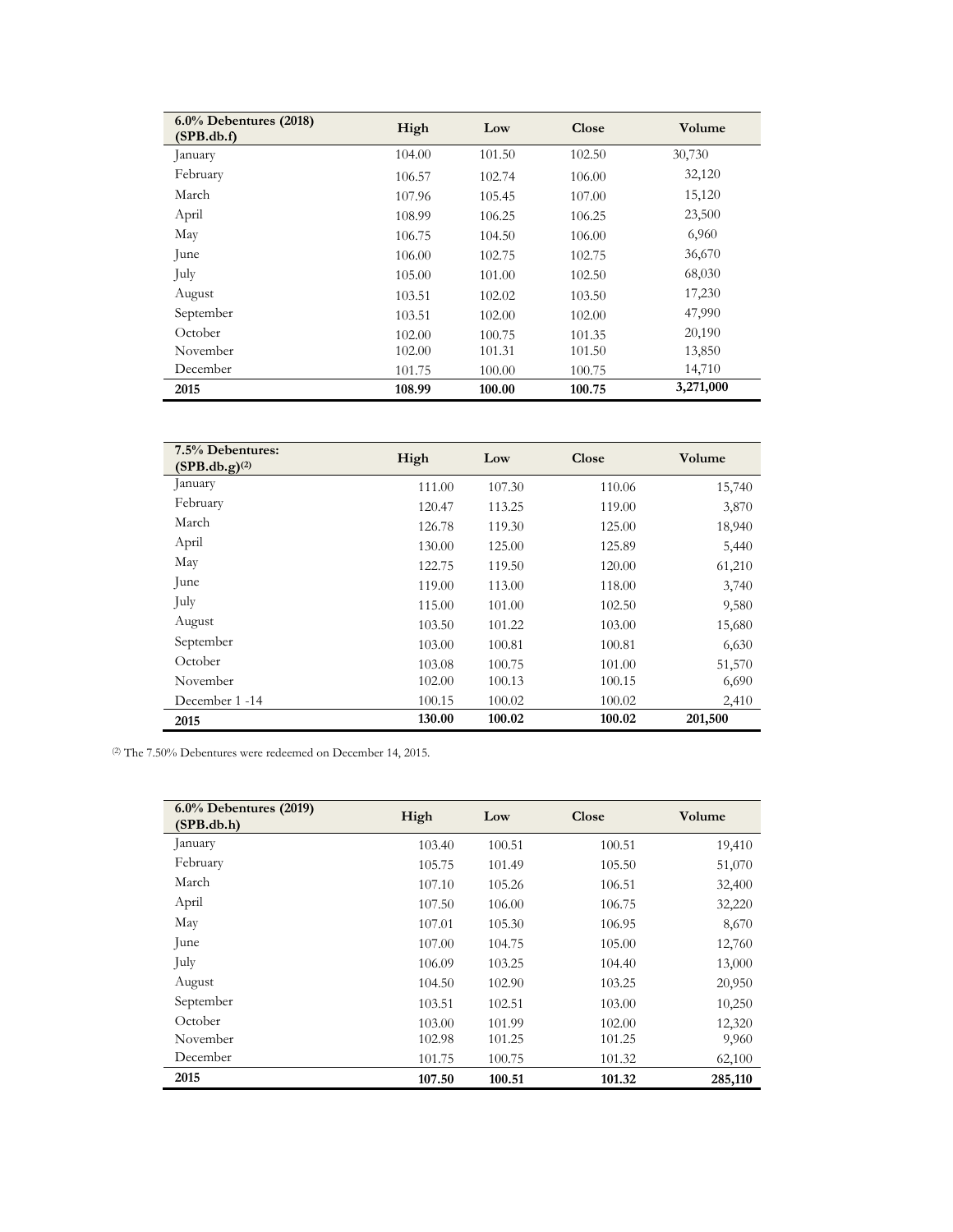# **DIRECTORS AND OFFICERS OF SUPERIOR**

Shareholders elect the directors of the Corporation at each annual meeting of the Corporation's Shareholders. The directors of the Corporation serve until the next annual meeting of Shareholders or until their successors are duly elected or appointed.

The names, province or state and country of residence, and principal occupations for the five most recently completed financial years and committee membership of the directors of Superior as of the date of this AIF are set out below.

With the retirement of Mr. MacDonald, effective May 1, 2015; the appointment of Mr. Bradeen on May 1, 2015; and the appointment of Mr. Harrison on August 12, 2015, the Board currently consists of ten members.

Director independence is determined by the Board based on the definition of independence in National Instrument 58-101 – "Disclosure of Corporate Governance Practices" (the "**Corporate Governance Rule**") and National Policy 58-201 - "Corporate Governance Guidelines" which refers to sections of National Instrument 52-110 – "Audit Committees" (the "**Audit Committee Rule**"). Director independence for the Corporation's Audit Committee is determined in accordance with the Audit Committee Rule.

Of the ten members of the Board, nine are independent under the Corporate Governance Rule. Mr. Desjardins, President and Chief Executive Officer, is a non-independent director.

The Board of Directors has four standing committees, being the Audit Committee, the Governance and Nominating Committee, the Compensation Committee and the Health, Safety and Environment Committee, each of which are made up of independent directors with no relationship to management.

Additional information regarding the nominee directors, as well as the responsibilities and structure of the committees will be contained in the Corporation's information circular for its 2016 AGM.

As at February 25, 2016, the directors of the Corporation as a group owned, directly or indirectly 460,033 Common Shares of Superior, representing approximately 0.3% of Superior's outstanding Common Shares. The number of Common Shares that each director beneficially owns, directly or indirectly, or exercises control or direction over, as at February 25, 2016, is included in the following table. The information as to the ownership or control or direction of Common Shares, not being within the knowledge of the Corporation, has been furnished by the directors individually.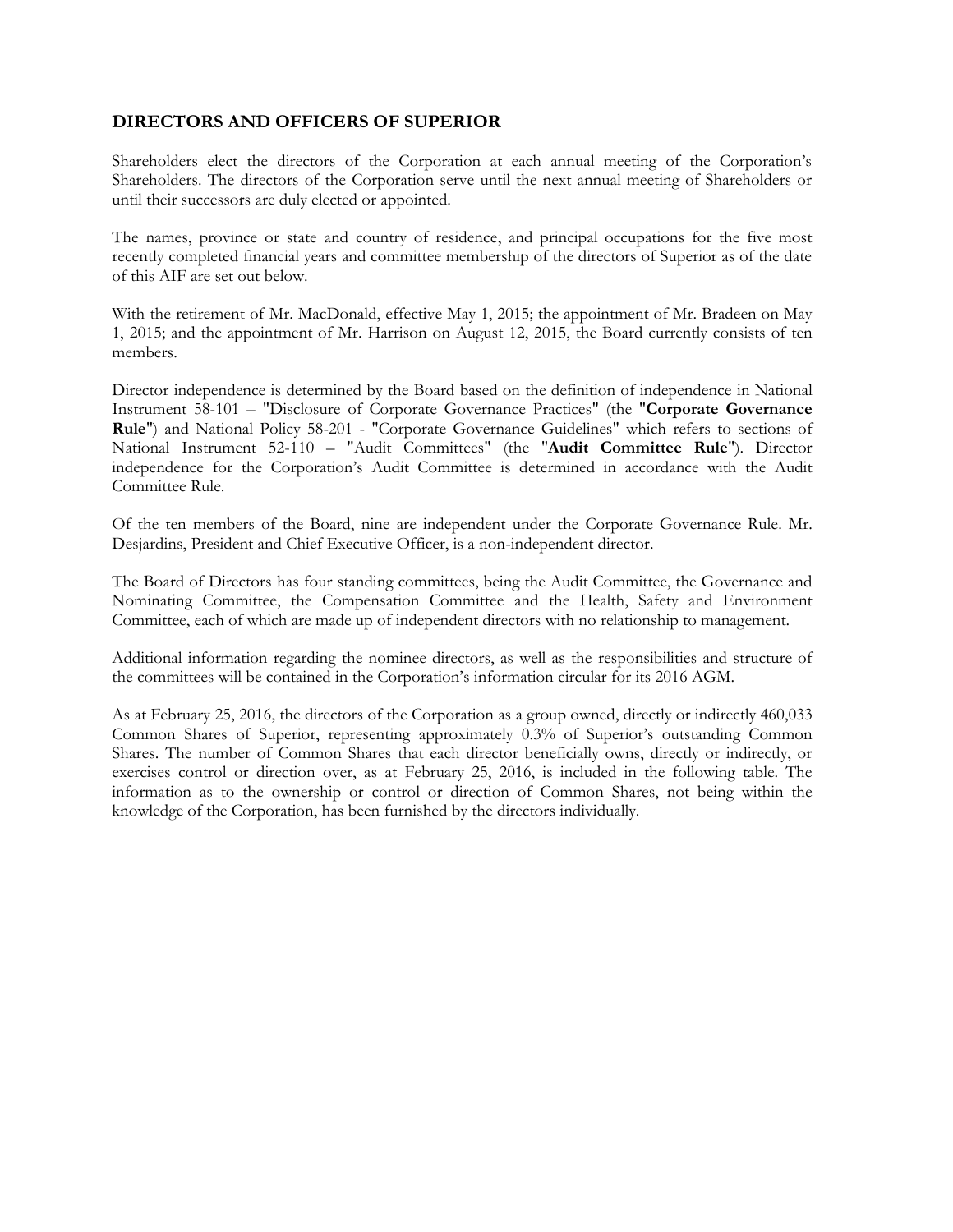| Name, Province and<br><b>Country of Residence</b>          | Director<br>Since | Number of<br><b>Common Shares</b> | <b>Principal Occupation</b>                                                                                                                                                                                                                                                                                                                                                                                                                                                                                                                                                                                                                                                                                          |
|------------------------------------------------------------|-------------------|-----------------------------------|----------------------------------------------------------------------------------------------------------------------------------------------------------------------------------------------------------------------------------------------------------------------------------------------------------------------------------------------------------------------------------------------------------------------------------------------------------------------------------------------------------------------------------------------------------------------------------------------------------------------------------------------------------------------------------------------------------------------|
| Catherine M. (Kay) Best (1)(2)<br>Alberta, Canada          | 2007              | 7,000                             | Corporate director and Consultant. Ms. Best<br>Vice-President,<br>Risk<br>Executive<br>was<br>Management and Chief Financial Officer of<br>the Calgary Health Region from 2000 - 2008,<br>and Executive Vice-President and Chief<br>Financial Officer of Alberta Health Services<br>until March 2009. Prior to that, Ms. Best was a<br>partner with Ernst & Young, an accounting<br>firm, in Calgary.                                                                                                                                                                                                                                                                                                                |
| Eugene V.N. Bissell $(1)(4)$<br>Pennsylvania, USA          | May, 2014         | 8,572                             | From July 2000 to his retirement in March<br>2012, Mr. Bissell served as President, Chief<br>Executive Officer and director of AmeriGas<br>Propane LP, a Master Limited Partnership<br>traded on the New York Stock Exchange and a<br>subsidiary of UGI Corp, a distributor and<br>marketer of energy products and services,<br>including natural gas, propane, butane and<br>electricity.                                                                                                                                                                                                                                                                                                                           |
| Richard Bradeen <sup>(1)(3)</sup><br>Quebec, Canada        | May, 2015         | 10,000                            | Mr. Bradeen served as Senior Vice-President,<br>Strategy, Mergers & Acquisitions, Pension<br>Investments, Corporate Audit Services and<br>Risk Assessment of Bombardier Inc., Montreal<br>("Bombardier"),<br>leading<br>worldwide<br>a<br>manufacturer of planes and trains from<br>February 2009 to October 2013. He started his<br>career at Bombardier in 1997 as Vice-<br>President, Acquisitions and held increasingly<br>senior roles. Prior to that, Mr. Bradeen served<br>as a Partner and a member of the Partnership<br>Board of Directors of EY. He joined EY in<br>1978 and held increasingly senior roles over a<br>19 year period, including that of President,<br>Corporate Finance group in Toronto. |
| Luc Desjardins <sup>(5)</sup><br>Alberta, Canada           | November, 2011    | 305,910                           | President and Chief Executive Officer of<br>Superior since November 14, 2011. Prior to<br>that, Mr. Desjardins was an operating partner<br>of The Sterling Group LP, a private equity<br>firm. He also served as President and Chief<br>Executive Officer of Transcontinental Inc., a<br>leading publisher of consumer magazines from<br>2004 to 2008 and as its President and Chief<br>Operating Officer from 2000 to 2004. During<br>his partnership with The Sterling Group LP,<br>Mr. Desjardins was Executive Chairman of<br>three enterprises involved in the distribution<br>industry, as well as the energy products and<br>services industry.                                                               |
| Robert J. Engbloom, Q.C. <sup>(4)</sup><br>Alberta, Canada | 1996              | 17,353                            | Partner and former Deputy Chair of Norton<br>Canada LLP, (formerly<br>Rose Fulbright<br>Macleod Dixon LLP) (law firm), and partner<br>since 1999.                                                                                                                                                                                                                                                                                                                                                                                                                                                                                                                                                                    |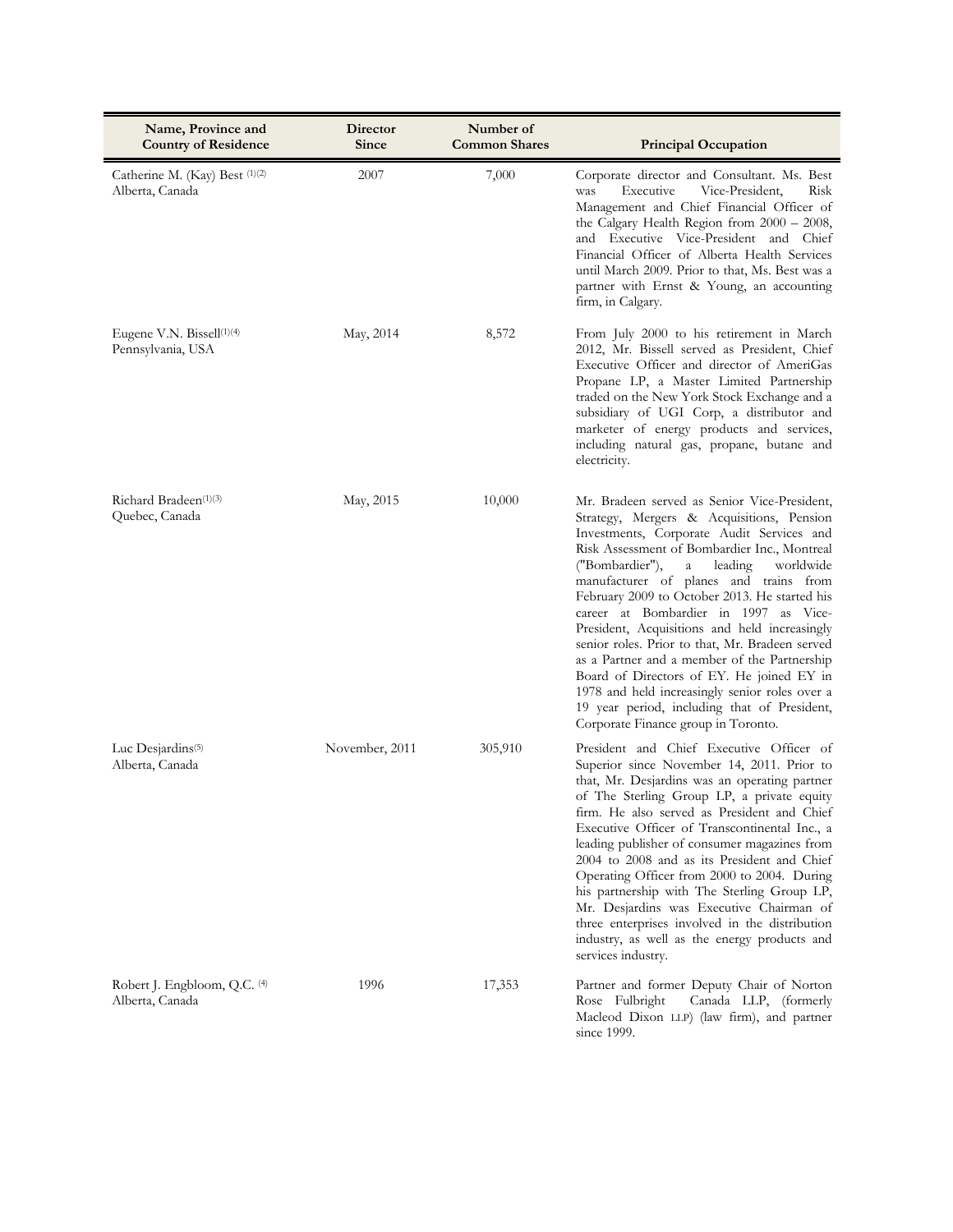| Name, Province and<br><b>Country of Residence</b>                      | Director<br>Since | Number of<br><b>Common Shares</b> | <b>Principal Occupation</b>                                                                                                                                                                                                                                                                                                                                                                                                                                                                                                                                                                                                                                                                                                                                                                                                                                                                                                                                                                       |
|------------------------------------------------------------------------|-------------------|-----------------------------------|---------------------------------------------------------------------------------------------------------------------------------------------------------------------------------------------------------------------------------------------------------------------------------------------------------------------------------------------------------------------------------------------------------------------------------------------------------------------------------------------------------------------------------------------------------------------------------------------------------------------------------------------------------------------------------------------------------------------------------------------------------------------------------------------------------------------------------------------------------------------------------------------------------------------------------------------------------------------------------------------------|
| Randall J. Findlay (1)(2)(6)(7)<br>Alberta, Canada                     | 2007              | 20,000                            | Mr. Findlay is a professional engineer with<br>over 40 years' experience in the resource<br>industry holding executive positions resulting<br>extensive<br>experience<br>in<br>business<br>in<br>management, finance and governance. He is a<br>past president of Provident Energy Trust and<br>was a member of the Trust's Board of<br>Directors from 2001 to 2012. Prior to joining<br>Provident, he was a senior Vice President at<br>TransCanada Pipelines and President of<br>TransCanada's North American mid-stream<br>business. He currently serves on the Board of<br>Directors of a number of TMX listed<br>companies and is a director of privately held<br>EllisDon Construction, and SeaNG Energy<br>(Board Chair). He is past Chair of the Alberta<br>Children's Hospital Foundation. Mr. Findlay is<br>a past National Chair of the Petroleum Society<br>of the Canadian Institute of Mining, Metallurgy<br>and Petroleum, and a recipient of their<br>Lifetime Achievement Award. |
| Douglas Harrison <sup>(1)(4)</sup><br>Ontario, Canada                  | August, 2015      | 9,600                             | Mr. Harrison is President & CEO<br>- of<br>VersaCold, Canada's largest supplier<br>- of<br>temperature sensitive supply chain and logistics<br>services. Previously he served<br>as<br>Chief<br>Operating<br>Officer<br>οf<br>Ross<br>Day<br>&<br>Transportation Group (a subsidiary of McCain<br>Foods); President of Acklands-Grainger,<br>Canada's leading industrial and safety supply<br>company; and Vice President and Managing<br>Director for Ryder Integrated Logistics. Mr.<br>Harrison has strategic and business experience<br>in the traffic, transportation and logistics<br>industry with extensive knowledge of U.S. and<br>international business, including operational<br>management, strategic planning, marketing and<br>mergers and acquisitions.                                                                                                                                                                                                                          |
| Mary Jordan <sup><math>(2)(3)</math></sup><br>British Columbia, Canada | May, 2014         | 5,000                             | Corporate director. Ms. Jordan serves as Chair<br>of the Board of the Vancouver International<br>Airport Authority and as a director of Coast<br>Capital Savings Credit Union (a provider of<br>financial products and services) and as a<br>director of Timberwest Forest Corp., Western<br>Canada's largest private managed forest land<br>owner. From 2006 to 2008, Ms. Jordan was<br>Executive Vice-President, Human Resources &<br>Communications<br>Laidlaw<br>Internal<br>at<br>International, Inc. (a provider of school,<br>intercity bus and other transportation services).<br>From 2003 to 2006, she held the position of<br>Provincial Executive Director for the BC<br>Centre for Disease Control. In addition, Ms.<br>Jordan has spent more than 20 years in the<br>airline industry, holding senior executive<br>positions with Air Canada, Canadian Airlines<br>and American Airlines, including terms as the<br>President of several wholly owned regional                      |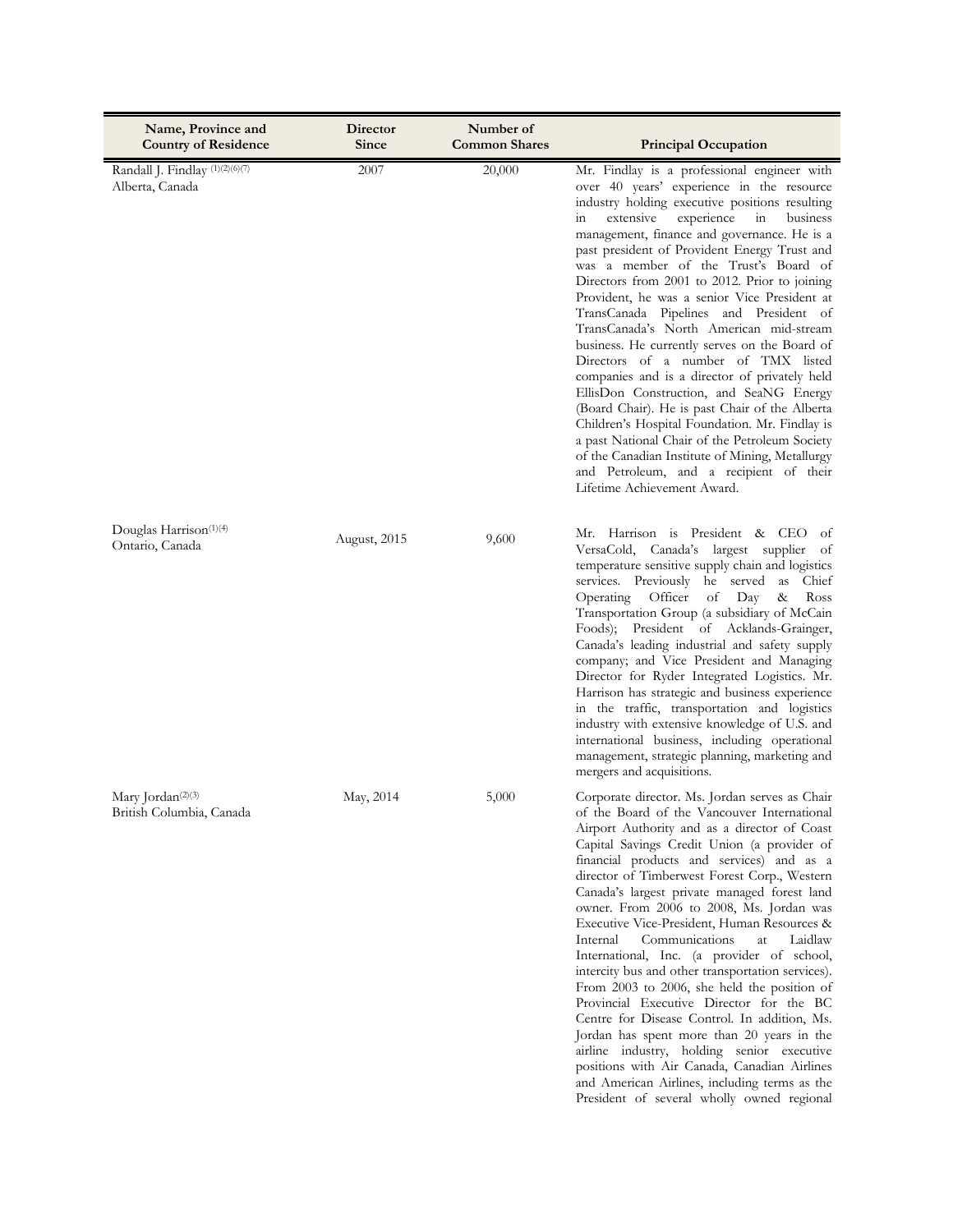| Name, Province and<br><b>Country of Residence</b> | <b>Director</b><br><b>Since</b> | Number of<br><b>Common Shares</b> | <b>Principal Occupation</b>                                                                                                                                                                                                                           |
|---------------------------------------------------|---------------------------------|-----------------------------------|-------------------------------------------------------------------------------------------------------------------------------------------------------------------------------------------------------------------------------------------------------|
|                                                   |                                 |                                   | carriers.                                                                                                                                                                                                                                             |
| Walentin (Val) Mirosh (3)(4)<br>Alberta, Canada   | 2007                            | 8,000                             | Corporate director and President of Mircan<br>Resources Ltd. (private investment and<br>consulting company). Prior to December 2009,<br>Vice President and Special Advisor to the<br>President and Chief Operating Officer of<br>NOVA Chemicals Corp. |
| David P. Smith (2)(3)<br>Ontario, Canada          | 1998                            | 68,598                            | Chairman of the Board of Superior since<br>August 6, 2008 and Corporate Director. Prior<br>thereto, Managing Partner of ECMI.                                                                                                                         |

**Notes:**<br>(1) **M** Member of Audit Committee.

(2) Member of Governance and Nominating Committee.

Member of Compensation Committee.

(4) Member of the Health, Safety and Environment Committee.

(5) Mr. Desjardins also owns \$500,000 principal amount of 6.5% Notes.

(6) Mr. Findlay was a director of Wellpoint Systems Inc. ("Wellpoint"), (a TSX Venture Exchange listed company) from June 2008 to January 31, 2011. Wellpoint was placed into receivership by two of its lenders on January 31, 2011. Wellpoint was a company supplying software to the energy industry in Canada, the U.S. and internationally. Mr. Findlay was a director or Spyglass Resources Corp. ("**Spyglass**") and its predecessor from March 12, 2012 until May 13, 2015. Spyglass is an oil and gas company based in Western Canada. Spyglass was placed into receivership by a syndicate of its lenders on November 26, 2015.

(7) Messrs. Findlay owns \$150,000 principal amount of Convertible Debentures of Superior.

# **Executive Officers of Superior who are not Directors**

| Name and Municipality<br>of Residence   | <b>Principal Occupation</b>                                                                                                                                                                                                                                              |  |  |
|-----------------------------------------|--------------------------------------------------------------------------------------------------------------------------------------------------------------------------------------------------------------------------------------------------------------------------|--|--|
| <b>Beth Summers</b><br>Toronto, Ontario | Vice-President and Chief Financial Officer of Superior since November 23, 2015. Prior thereto, Ms.<br>Summers was the Chief Financial Officer of Ontario Power Generation, and prior to that, the Chief<br>Financial Officer of Just Energy Group Inc.                   |  |  |
| Ed Bechberger<br>Mississauga, Ontario   | President of Specialty Chemicals (ERCO Worldwide) since January 25, 2015. Mr. Bechberger joined<br>ERCO Worldwide in 1980 and has held various executive positions, most recently that of Senior<br>Vice-President of Operations.                                        |  |  |
| Mike Farrell<br>Colleyville, Texas      | President of Construction Products Distribution since November 17, 2014. Prior thereto, from<br>2007 to 2013, President and CEO of Roofing Supply Group, LLC (RSG), the fourth largest<br>wholesale one step distributor of roofing supplies in the United States.       |  |  |
| Greg McCamus<br>Branchton, Ontario      | President of Energy Services, including Superior Propane since November 2012 and from June<br>2012 to November 2012, Interim President of Superior Propane and President of USRF and SEM.<br>Prior thereto President of USRF since 2008 and President of SEM since 2005. |  |  |
| Shawn B. Vammen<br>Calgary, Alberta     | Senior Vice-President, Superior Gas Liquids since November, 2014. Mr. Vammen joined SGL in<br>2008 and has held various senior positions, most recently that of Vice-President, Supply and<br>Marketing.                                                                 |  |  |
| Darren Hribar<br>Etobicoke, Ontario     | Chief Legal Officer and General Counsel of Superior since February 9, 2015. Prior thereto, Partner<br>at Norton Rose Fulbright Canada, LLP.                                                                                                                              |  |  |
| Keith Wrisley<br>Canandaigua, New York  | President of U.S. Refined Fuels since June, 2012 and since 2009 Director, U.S. Operations. Prior<br>thereto President of KBW Enterprises LLC (a terminal construction project management company)<br>since $2008$ .                                                      |  |  |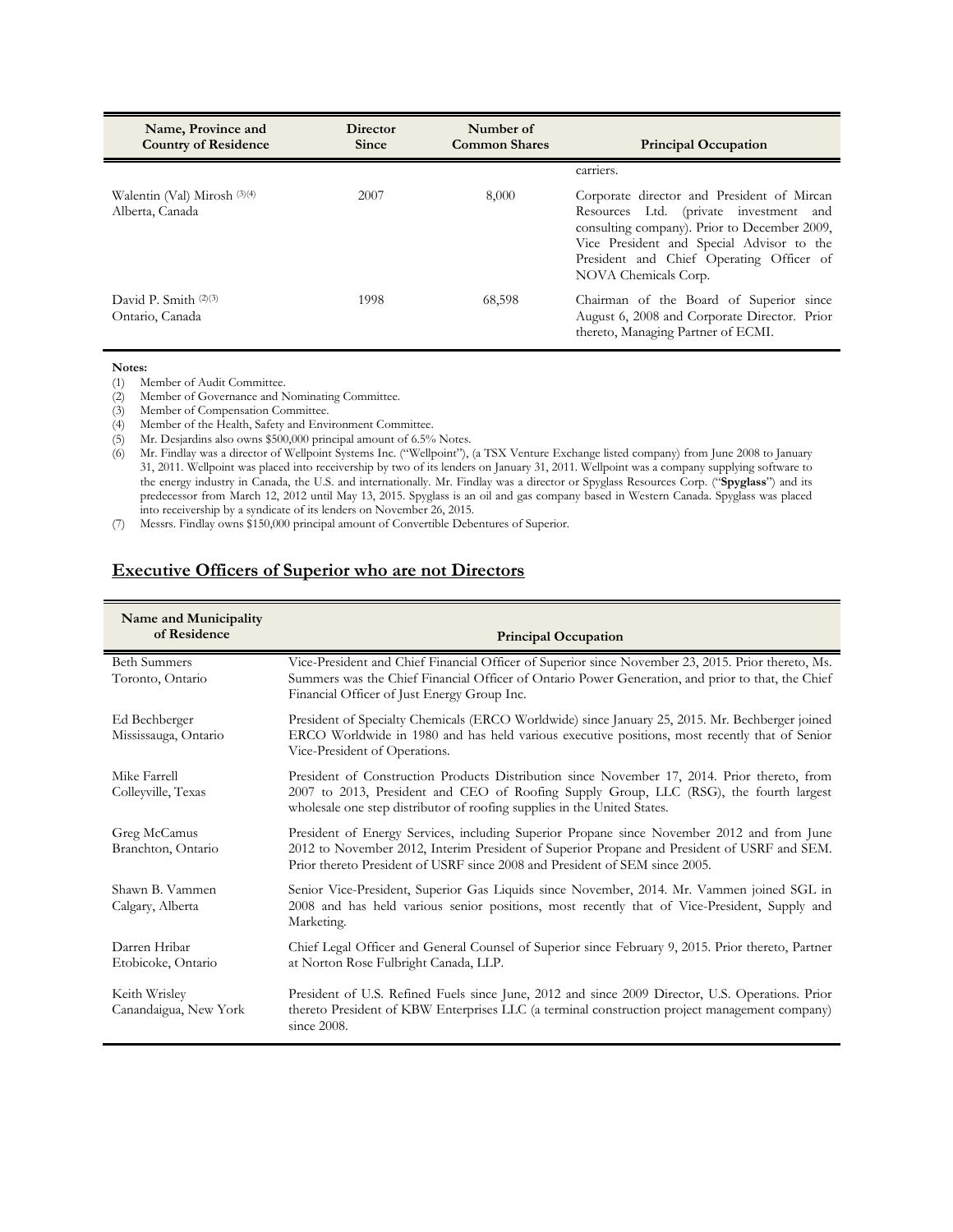# **AUDIT COMMITTEE**

# **Composition and Qualifications**

The Audit Committee consists of five directors, Ms. Best (Chair), Messrs. Bissell, Findlay, Bradeen and Harrison. Until May 1, 2015, the Audit Committee was comprised of Ms. Best, Messrs. Bissell and MacDonald. With the retirement of Mr. MacDonald on May 1, 2015, Messrs. Findlay and Harrison joined the Audit Committee effective July 29, 2015 increasing the size of the committee to four (4) directors. Effective August 12, 2015, with the appointment of Mr. Harrison to the Board, Mr. Harrison joined the Audit Committee as a member increasing the size of the committee to five (5) directors. All of these directors are "financially literate", and "independent" within the meaning of the Audit Committee Rule. In considering criteria for the determination of financial literacy, the Board looks at the ability to read and understand a balance sheet, an income statement and a statement of cash flow of a public entity.

Ms. Best is a chartered accountant with over 30 years' experience. Ms. Best is a corporate director and consultant. Previously, she served as Executive Vice-President, Risk Management and Chief Financial Officer for the Calgary and Alberta Health Region where she was responsible for all finance functions, including financial operations, budgeting, forecasting and planning, business support for operating and corporate portfolios, performance reporting, business planning and treasury management. Ms. Best was a chartered accountant at Ernst & Young, an accounting firm, for nineteen years, the last ten years as Corporate Audit Partner. In addition to a bachelor of interior design degree, she holds Chartered Accountant and Fellow Chartered Accountant designations.

Until his retirement in March 2012, Mr. Bissell served as President, Chief Executive Officer and director of AmeriGas, Propane LP, a master limited partnership traded on the New York Stock Exchange and a subsidiary of UGI Corp, a distributor and marketer of energy products and services, including natural gas, propane, butane and electricity. Mr. Bissell has over 13 years of public company board experience and a broad career experience gained over a period of more than 30 years in CEO and various other senior management positions in the propane and industrial gas sectors, including in areas of strategic planning, risk management, sales and operational management, corporate development, as well as large scale acquisition negotiation and integration. In addition to a Bachelors of Arts degree, he holds a Masters of Business Administration degree.

Mr. Findlay is a professional engineer with over 40 years' experience in the resource industry holding executive positions resulting in extensive experience in business management, finance and governance. He is a past president of Provident Energy Trust and was a member of the Trust's Board of Directors from 2001 to 2012. Prior to joining Provident, he was a senior Vice President at TransCanada Pipelines and President of TransCanada's North American mid-stream business. He currently serves on the Board of Directors of a number of TMX listed companies and is a director of privately held EllisDon Construction, and SeaNG Energy (Board Chair). He is past Chair of the Alberta Children's Hospital Foundation. Mr. Findlay is a past National Chair of the Petroleum Society of the Canadian Institute of Mining, Metallurgy and Petroleum, and a recipient of their Lifetime Achievement Award. His academic credentials include a Bachelor of Applied Science degree (1973) from the University of British Columbia and holds a Professional Engineer and ICD.D designations.

Mr. Bradeen started at Bombardier Inc. in 1997 as Vice-President, Acquisitions and subsequently held senior roles, most recently as Senior Vice-President, Strategy, Mergers & Acquisitions, Pension Investments, Corporate Audit Services and Risk Assessment from Feb 2009 to Oct 2013. Prior to Bombardier Inc., Mr. Bradeen joined Ernst & Young in 1978 and held increasingly senior roles over a 19 year period, including that of President, Corporate Finance group in Toronto. Mr. Bradeen holds a Bachelors of Commerce degree from Queen's University.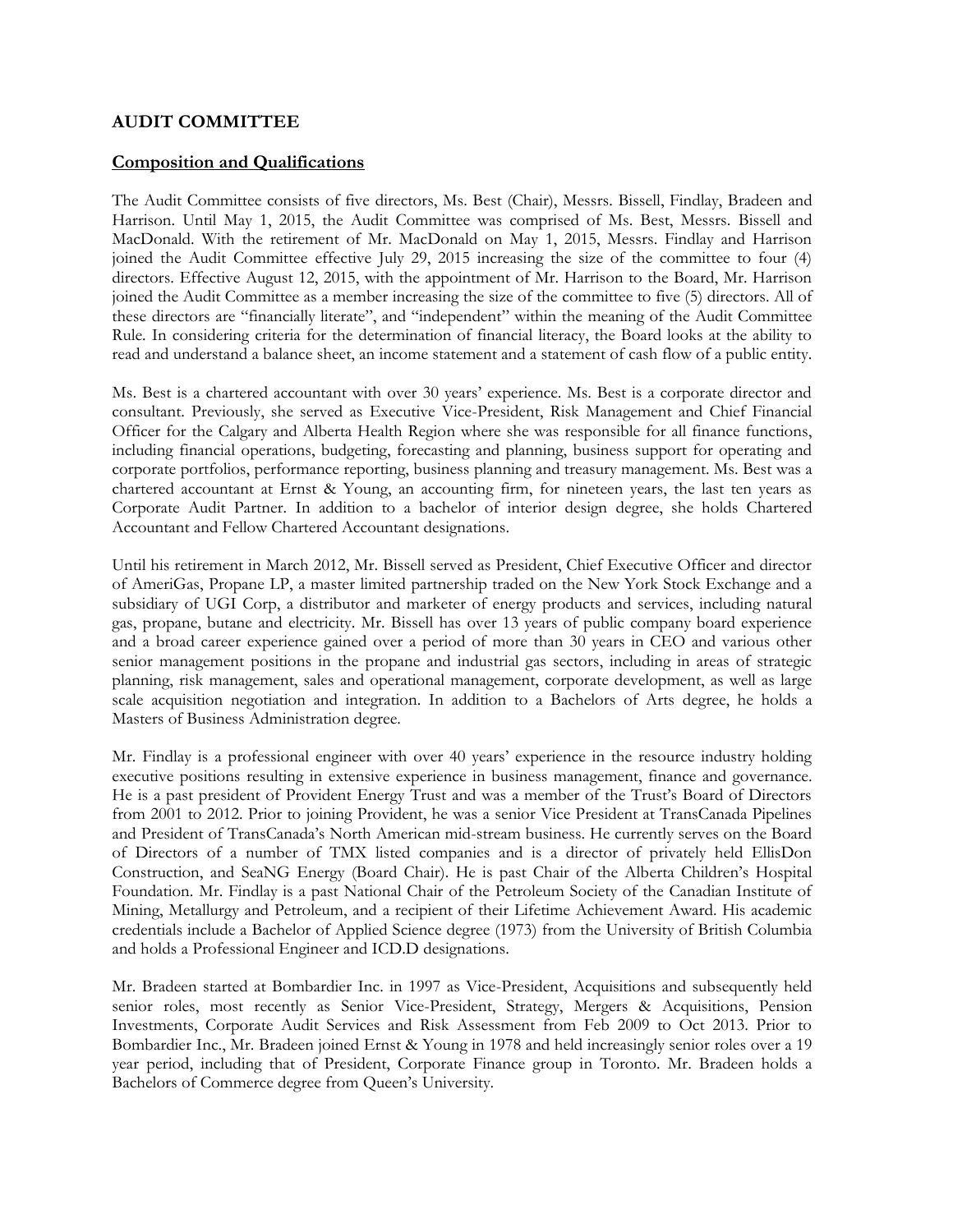Mr. Harrison has a wide-range of experience in the transportation and logistics industry and currently serves as President and CEO of VersaCold, one of Canada's largest suppliers of temperature sensitive supply chain and logistics services. Prior to VersaCold he was Chief Operating Officer of Day & Ross Transportation Group (a subsidiary of McCain Foods), President of Acklands-Grainger, Canada's leading industrial and safety supply company; and Vice President and Managing Director for Ryder Integrated Logistics, where he oversaw Ryder's business units in Canada and Europe. Doug serves on the Boards of Mohawk College, and the Technical Standards and Safety Authority (TSSA). In the past, he served on the Boards of; The Conference Board of Canada, Hamilton Utilities Corporation, Horizon Utilities, and was Chair of the Board of Directors at Livingston International. Mr. Harrison has an MBA from Heriot-Watt University (Scotland), is a graduate of the Canadian Institute of Traffic and Transportation (CCLP) and holds a number of transportation and logistics designations. He has been awarded the ICD.D designation from the Institute of Corporate Directors and is a graduate of the CMA's certification program (CPA).

# **Responsibilities and Terms of Reference**

The Audit Committee reviews with management and the external auditors, and recommends to the Board for approval, the annual and interim financial statements of the Corporation, the reports of the external auditors thereon and related financial reporting, including management's discussion and analysis and financial press releases. The Audit Committee assists the Board, in conjunction with the external auditors and management, with its review and oversight of audit plans and procedures and meets with the auditors independent of management at each quarterly meeting. The Audit Committee is responsible for reviewing and overseeing auditor independence, approving all non-audit services, reviewing and making recommendations to the Board on internal control procedures and management information systems. In addition, the committee is responsible for assessing and reporting to the Board on financial risk management positions and monitoring (a) the processes and compliance with respect to National Instrument 52-109 "Certification of Disclosure in Issuer's Annual and Interim Filings" requirements, (b) other accounting and finance based legal and regulatory compliance requirements, and (c) transactions or circumstances which could materially affect the financial profile of the Corporation. The complete text of the mandate of the Audit Committee is available on SEDAR at *www.sedar.com* and on Superior's website at *www.superiorplus.com* and is incorporated by reference in this AIF.

# **Audit Fees**

Fees billed by Deloitte for the years ended December 31, 2015 and December 31, 2014 are detailed in the following table:

|                    | Year Ended December 31, 2015 (\$) | Year Ended December 31, 2014 (\$) |
|--------------------|-----------------------------------|-----------------------------------|
| Audit fees         | 1,934,883                         | 1,956,207                         |
| Audit-related fees | 370,373                           | 1,046,920                         |
| All other fees     | 1,309,412                         | 449.827                           |
| Total fees         | $3.614.668^{(1)}$                 | $3,452,954^{(1)}$                 |

**Note:**

1. Reflects fees billed in fiscal year without taking into consideration the year to which these services relate.

*Audit fees* include fees for professional services rendered by the auditors for the audit and review of the Corporation's financial statements and Superior LP's annual financial statements or services provided in connection with statutory and regulatory filings. It also includes fees in connection with prospectus related services.

*Audit-related fees* include fees for one-time stand-alone audits of the SGL and CPD businesses, fees for services rendered in relation to performing the audit of, or reviewing financial statements, that were not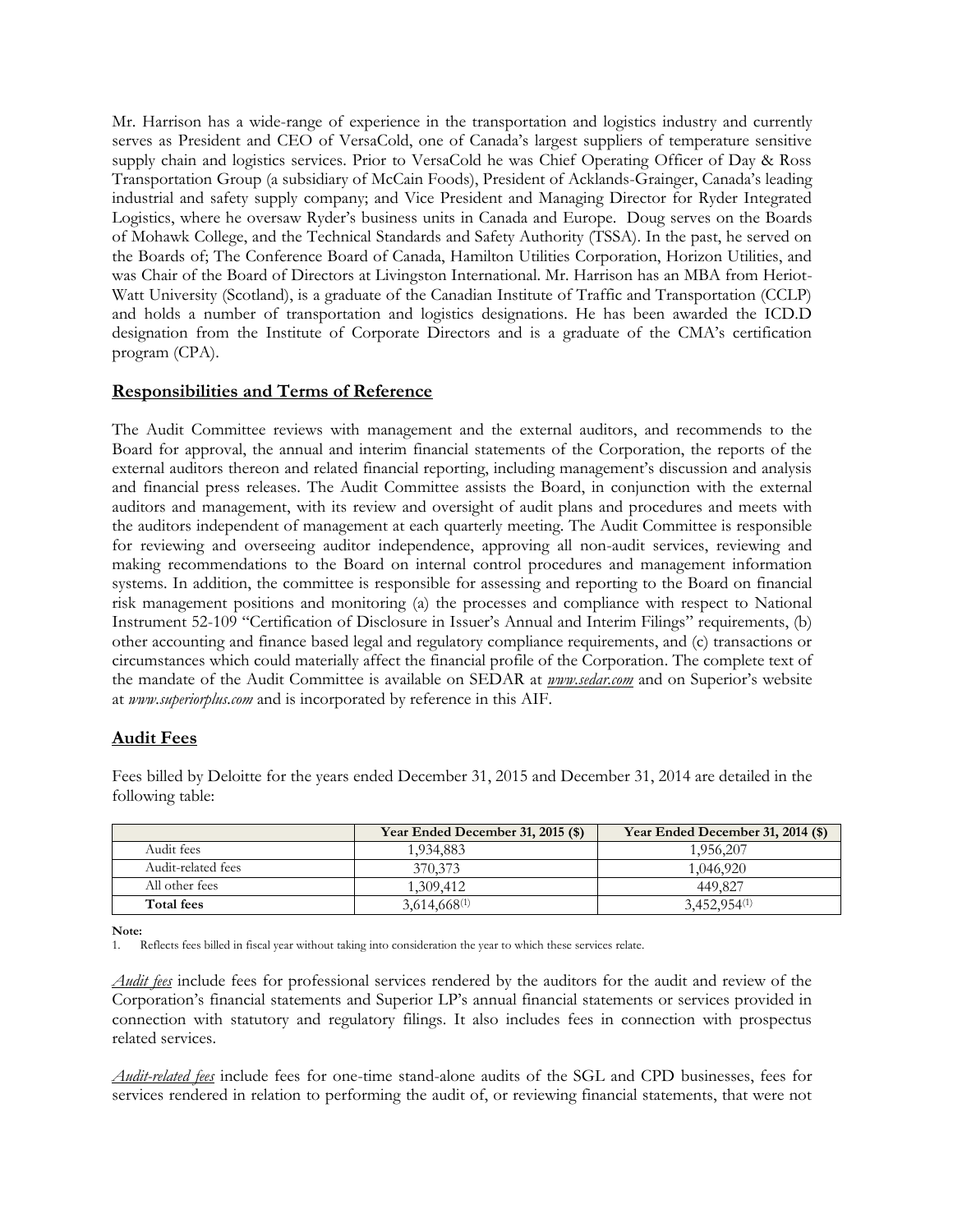part of audit fees such as attendance at quarterly audit meetings, pension plan audits and regulatory reviews.

*All other fees:* All permissible categories of non-audit services require approval from the Audit Committee. "All other fees" reported in the above table in respect to 2014 consist of fees related to IFRS technical updates.

# **RISK FACTORS**

# **General**

# **Cash Dividends to Shareholders are Dependent on the Performance of Superior LP**

Superior is entirely dependent upon the operations and assets of Superior LP. Superior's ability to make dividend payments to Shareholders is dependent upon the ability of Superior LP to make distributions on its outstanding limited partnership units as well as the operations and business of Superior LP.

There is no assurance regarding the amount of cash to be distributed by Superior LP or generated by Superior LP, and therefore, funds available for dividends to Shareholders. The actual amount distributed in respect of the limited partnership units will depend on a variety of factors, including without limitation, the performance of Superior LP's operating businesses, the effect of acquisitions or dispositions on Superior LP, and other factors that may be beyond the control of Superior LP or the Corporation. In the event significant sustaining capital expenditures are required by Superior LP or the profitability of Superior LP declines, there would be a decrease in the amount of cash available for dividends to Shareholders and such decrease could be material.

Superior's dividend policy and the distribution policy of Superior LP are subject to change at the discretion of the Board of Directors of Superior or the board of directors of the General Partner, as applicable. Superior's dividend policy and the distribution policy of Superior LP are also limited by contractual agreements including agreements with lenders to Superior and its affiliates and by restrictions under corporate law. See "Dividends" and "Long – Term Debt".

#### **Access to Capital**

Superior's credit facilities and the Senior Unsecured Notes of Superior LP contain covenants that require Superior LP to meet certain financial tests and that restrict, among other things, the ability of Superior or Superior LP to incur additional debt, dispose of assets or pay dividends/distributions in certain circumstances. These restrictions may preclude Superior LP from returning capital or making distributions on the limited partnership units. See "Long – Term Debt" for a description of the requirements contained in Superior's debt covenants.

The payout by Superior LP of a substantial amount of its available cash flow means that capital expenditures to fund growth opportunities can only be made in the event that other sources of financing are available. Lack of access to such additional financing could limit the future growth of the business of Superior LP and, over time, have a material adverse effect on the amount of cash available for dividends to Shareholders.

To the extent that external sources of capital, including public and private markets, become limited or unavailable, Superior's and Superior LP's ability to make the necessary capital investments to maintain or expand its current business and to make necessary principal payments under its term credit facility and to repay other indebtedness may be impaired.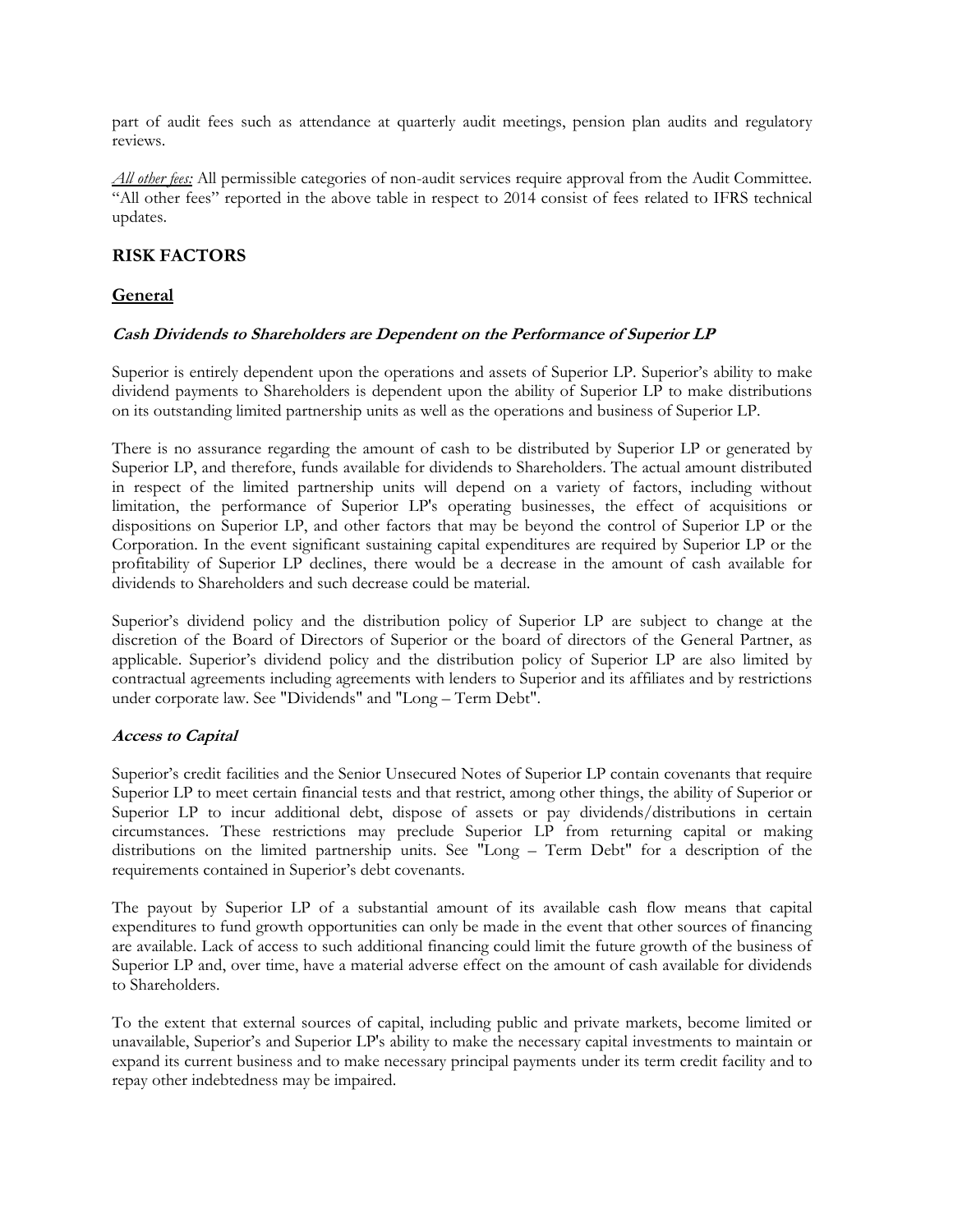#### **Interest Rates**

Superior maintains a substantial floating interest rate exposure through a combination of floating interest rate borrowings and the use of derivative instruments. Demand levels for a significant portion of energy services' sales and substantially all of Specialty Chemicals and CPD's sales are affected by general economic trends. Generally speaking, when the economy is strong, interest rates increase as does sales demand from Superior's customers, thereby increasing Superior's ability to pay higher interest costs and vice versa. In this way, there is a common relationship between economic activity levels, interest rates and Superior's ability to pay higher or lower rates. However, higher interest rates can affect Superior's borrowing costs, which may have an adverse effect on Superior.

### **Tax Reassessments**

The CRA has issued Notices of Reassessment challenging the tax consequences of the Conversion based on the acquisition of control rules and the general anti-avoidance rules in the Tax Act. Superior has filed Notices of Objection and Notices of Appeal and is currently involved in legal proceedings with the Tax Court of Canada and the outcome of this litigation cannot be predicted with certainty. The Notices of Reassessment are disallowing \$1.6 billion of tax pools. Superior remains confident in the appropriateness of its tax filing position and the expected tax consequences of the Conversion and intends to vigorously defend such position. If Superior receives a positive decision, then any taxes, interest and penalties paid to the CRA will be refunded plus interest. If Superior is unsuccessful, then any remaining taxes payable plus interest and penalties will have to be remitted. See "General Development of Superior – Receipt of Reassessments from CRA".

### **Operating Risks and Insurance Coverage**

Superior LP's operations are subject to the risks associated with the operations of each of its businesses some of which are outlined below. Superior LP is and will continue to be involved in various legal proceedings and litigation that arises in the normal course of its business. Superior LP maintains insurance policies with insurers in such amounts and with such coverages and deductibles as it believes is reasonable and prudent. However, there can be no assurance that such insurance will be adequate to protect Superior LP from all material expenses related to potential future claims related to the operations of its businesses or that such levels of insurance will be available in the future at economical prices. Also, there can be no assurance that Superior LP's insurance providers will have the ability to satisfy all future claims in accordance with our policies.

# **Litigation and Fines**

Superior LP and its subsidiaries are currently involved in certain legal proceedings and although management of Superior does not believe that an adverse decision in any such proceedings would have a material adverse effect on the financial condition of Superior, the outcome of litigation cannot be predicted with certainty. In addition, Superior has significant operations in Canada, the United States and Chile and, as a result, may be exposed to litigation or legal proceedings in such jurisdictions. A significant judgment against Superior or any of its subsidiaries, or the imposition of a significant fine or penalty, as a result of a finding that Superior or any of its subsidiaries has failed to comply with laws or regulations could have an adverse effect on Superior.

# **Third Party Credit and Commitment Risk and Reliance on Key Customers**

Superior contracts with numerous third parties, some of which represent a significant source of revenue and others which are important suppliers to Superior. In particular, CNRL, Plains Midstream Canada, Spectra Energy Empress LP, Bruce Power L.P., by its general partner, Bruce Power Inc., Marcquarie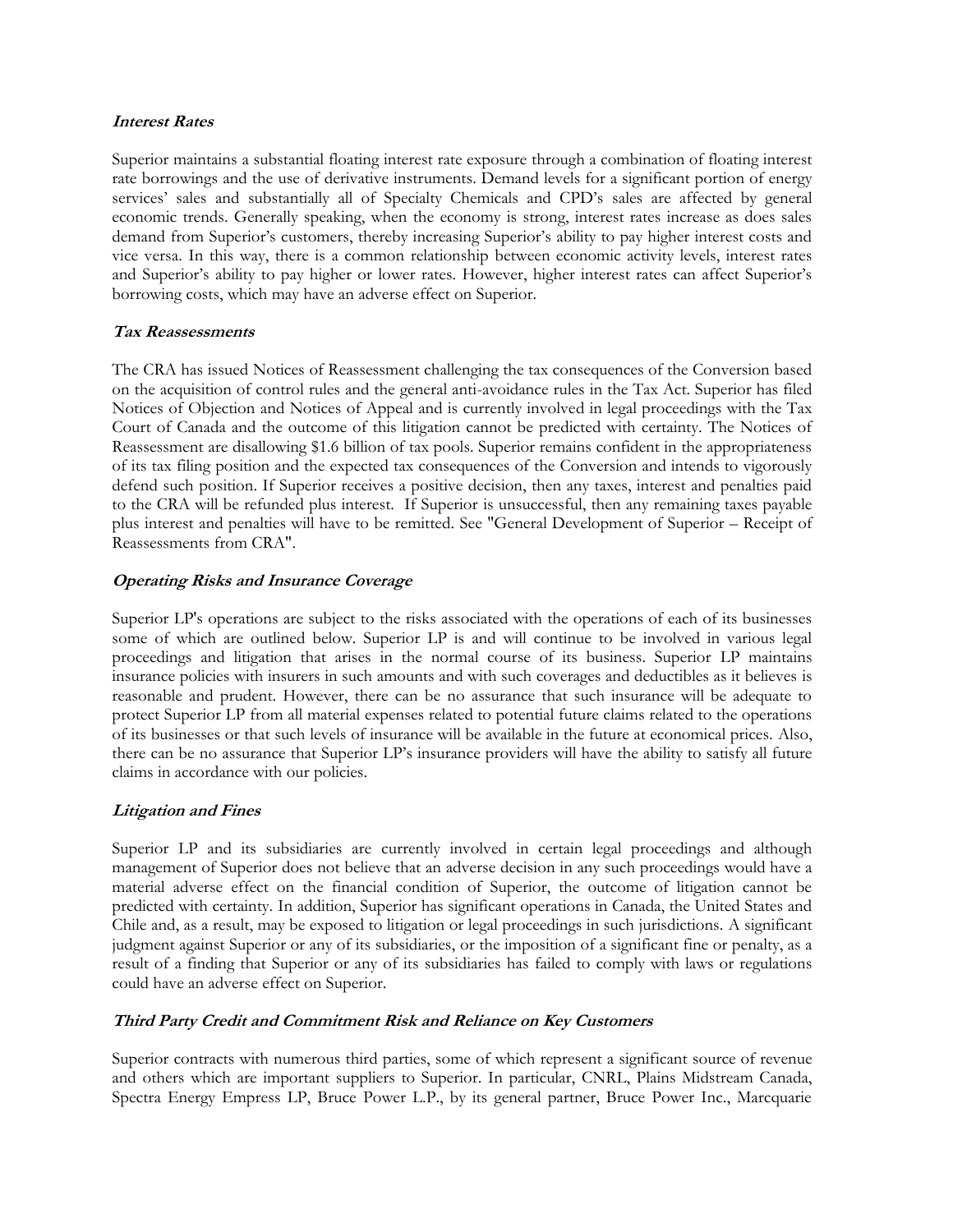Cook Energy Canada Ltd., Philadelphia Energy Solutions, TransCanada Energy Ltd., PotashCorp., CMPC Celulosa S.A., Armstrong World Industries, and CGC Inc., a USG company. As a result, if such third parties fail to fulfill their commitments, meet their contractual obligations or are otherwise unable to perform as expected regardless of whether such actions would constitute a breach of contract to Superior, despite the fact that Superior takes steps to mitigate these risks, such failures could have a material adverse effect on the business, financial condition or operations of Superior.

#### **Collections from Customers**

Superior's operating segments are dependent in part on the viability of its customers for collections of trade accounts receivable and notes receivable. Superior cannot assure that its customers will not experience financial difficulties in the future or that it will be able to collect all of its trade accounts receivable or notes receivable.

# **Recent Acquisitions**

Pursuant to the terms of the agreements providing for the purchase of assets or businesses, Superior has been and will continue to be provided with certain representations, warranties and indemnities from the respective vendors subject to certain applicable limitations and thresholds and will conduct due diligence prior to completion of such acquisitions. However, if such representations and warranties are inaccurate or limited in applicability or if any liabilities that are discovered exceed such limits or are not covered by the representations, warranties or indemnities, or the applicable vendors default in their obligations or if certain liabilities are not identified in such agreements, Superior could become liable for any such liabilities which may have an adverse effect on Superior. In addition, there may be liabilities or risks that were not discovered in such due diligence investigations which could have an adverse effect on Superior.

#### **Canexus Acquisition**

On October 6, 2015, Superior entered into the Arrangement Agreement with Canexus to acquire all of the issued and outstanding common shares of Canexus by way of a court approved plan of arrangement.

The Acquisition is subject to various regulatory approvals, including approvals under the *Competition Act* (Canada), the TSX, the Federal Trade Commission, and the fulfillment of certain other closing conditions customary in transactions of this nature. Superior anticipates that the transaction will be completed by mid-2016. The successful execution and implementation of the Acquisition will require significant effort on the part of management of Superior. Failure to properly execute and implement this transaction or realize the anticipated strategic benefits or operational, competitive and cost synergies could adversely affect the reputation, operations and financial performance of Superior.

Information on risks and uncertainties related to the Acquisition are disclosed in the Short-Form Prospectus filed by Superior on October 20, 2015 on pages 55 to 66 under the headings "Risk Factors" available on SEDAR at www.sedar.com and such sections are specifically incorporated by reference in this AIF.

# **Bridge Facility Risk**

Upon completion of the Acquisition, Superior will need to refinance Canexus' bank debt of \$372 million. The Canexus Debentures will be assumed by Superior on the change of control of Canexus which will result from completion of the Acquisition. In the event the Canexus Debentures are subsequently acquired by Superior pursuant to the terms of the Canexus Debentures that require Superior to make offers to acquire such debentures upon the change of control, borrowings would increase, which amount is assumed to be drawn on the Bridge Facility. Superior anticipates to initially fund such expenses using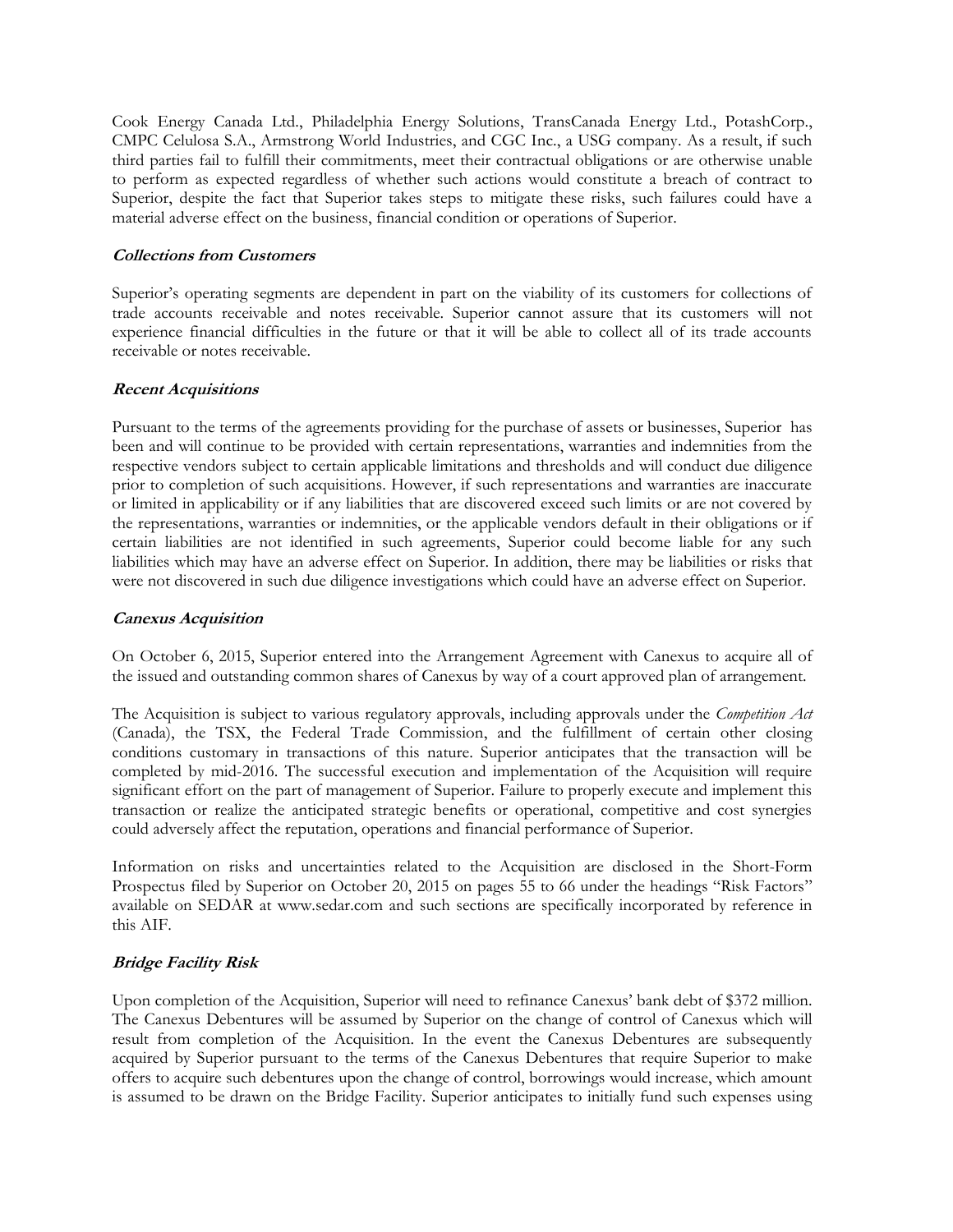the Bridge Facility which will subsequently be replaced with permanent financing. There is no guarantee that permanent sources of funding will be available to Superior or its affiliates at the desired time or at all, or on cost-efficient terms. The inability to obtain permanent sources of funding to fund the refinancing obligations associated with Canexus' bank debt and to fund the repayment of the Canexus debentures may negatively impact the financial performance of Superior.

## **Foreign Exchange Risk**

A portion of Superior's net cash flows are denominated in U.S. dollars. Accordingly, fluctuations in the Canadian/United States dollar exchange rate can impact profitability. Superior attempts to mitigate the short and medium-term impact of this risk by hedging.

## **Changes in Legislation and Expected Tax Profile**

There can be no assurances that income tax laws in the numerous jurisdictions in which Superior operates will not be changed, interpreted or administered in a manner which adversely affects Superior and its Shareholders. In addition, there can be no assurance that the CRA (or a provincial tax agency), U.S. Internal Revenue Service (or a state or local tax agency), or the Chilean Internal Revenue Service (collectively the "**Tax Agencies**") will agree with how Superior calculates its income for tax purposes or that the various Tax Agencies will not change their administrative practices to the detriment of Superior or its Shareholders.

## **Dependence on Personnel**

The success of Superior and its operating segments has been largely dependent on the skills and expertise of its employees. The failure to attract and retain a sufficient number of qualified professionals and support staff could also have an adverse effect on Superior's profitability. Such shortages may result in the inability of Superior to accept new customers or to meet existing customer obligations. It would also be expected to result in an escalation of compensation levels of its employees which Superior may not be successful in offsetting. The continued success of Superior will be dependent upon its ability to retain the services of such personnel, as well as experienced management, and recruit and retain other key employees for its business.

## **Superior LP May Not Be Successful in Making Acquisitions**

Superior LP and its predecessors have historically expanded their business through organic growth and acquisitions. Superior LP intends to consider and evaluate opportunities for growth acquisitions. There can be no assurance that Superior LP will find attractive acquisition candidates in the future, or that Superior LP will be able to acquire such candidates on economically acceptable terms.

## **Forward-Looking Information May Prove Inaccurate**

Numerous statements containing forward-looking information are found in this AIF, documents incorporated by reference in this AIF and other documents forming part of Superior's public disclosure record. Such statements and information are subject to risks and uncertainties and involve certain assumptions, some, but not all, of which are discussed elsewhere in this document. The occurrence or non-occurrence, as the case may be, of any of the events described in such risks could cause actual results to differ materially from those expressed in the forward-looking information.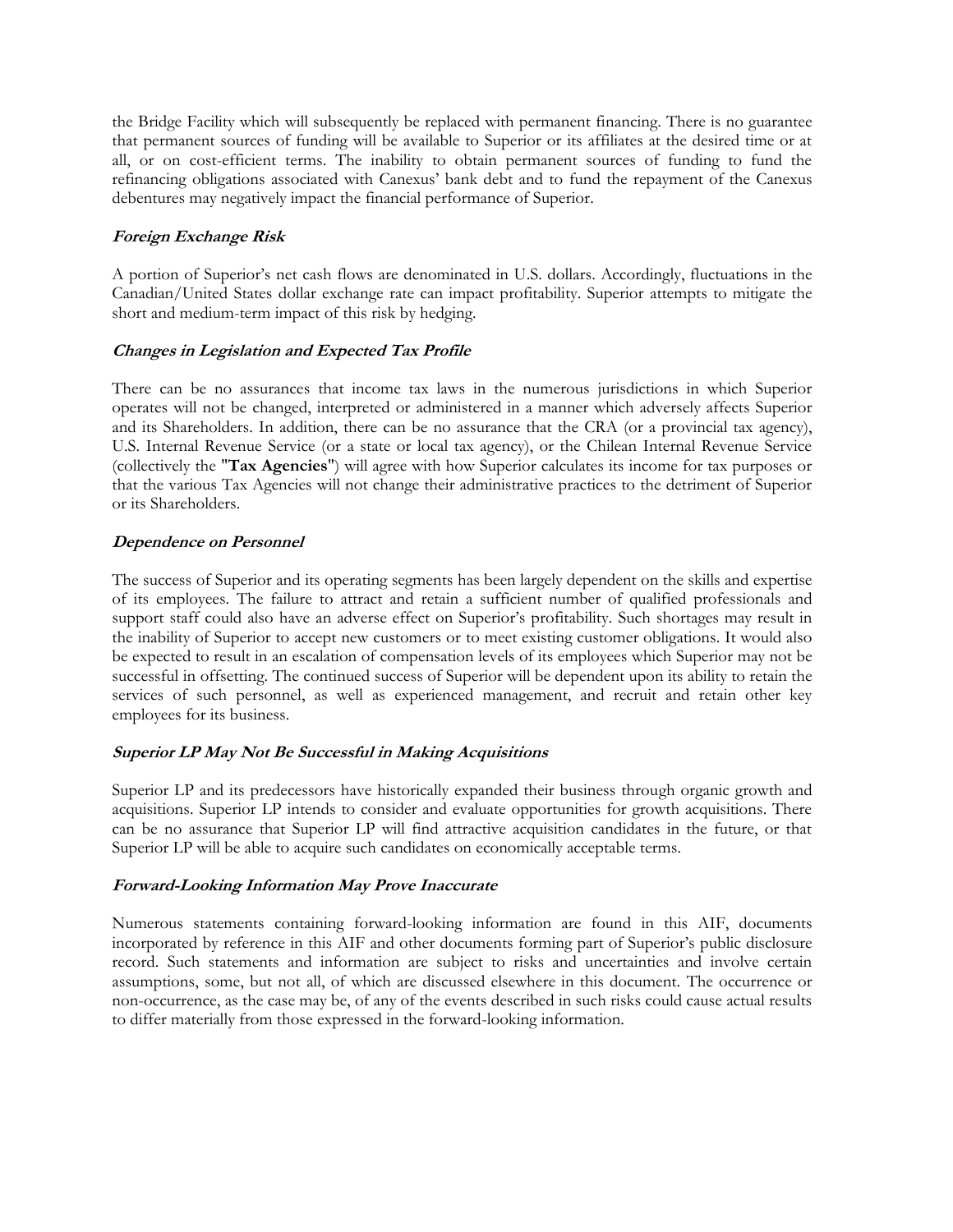#### **Ballard Operational Risks**

The Fund has, through the contractual provisions in the agreements implementing the Conversion, including the Indemnity Agreement, and through securing certain insurance coverage, attempted to ensure that the liabilities and obligations relating to the business of Ballard are transferred to and assumed by New Ballard, that Superior is released from any such obligations and, even where such transfer or release is not effective or is not obtained, Superior is indemnified by New Ballard for all such obligations. However, in the event New Ballard fails or is unable to meet such contractual obligations to Superior, Superior could be exposed to liabilities and risks associated with the operations of Ballard which include, without limitation, risks relating to claims with respect to intellectual property matters, product liability or environmental damages.

#### **Additional Shares**

If the Board of Directors of the Corporation decides to issue additional Common Shares, preferred shares or securities convertible into Common Shares, existing Shareholders may suffer significant dilution.

## **Limited Liability**

Superior holds a 99.9% limited partnership interest in Superior LP. As a limited partner of a limited partnership existing under the laws of the Province of Ontario, Superior's liability for indebtedness, claims and other liabilities of Superior LP is limited to its investment in such partnership. However, there are certain circumstances in which Superior could lose its limited liability in connection with its investment in Superior LP. For example, if Superior were to directly assume active management of Superior LP, its limited liability would be jeopardized.

## **Energy Services**

## **Superior Propane, USRF and SGL**

## **Competition**

Propane is sold in competition with other energy sources such as fuel oil, electricity and natural gas, some of which are less costly on an energy equivalent basis. While propane is usually more cost effective than electricity, electricity is a major competitor in most areas. Fuel oil is also used as a residential, commercial and industrial source of heat and, in general, is less costly on an equivalent energy basis, although operating efficiencies, environmental and air quality factors help make propane competitive with fuel oil. Except for certain industrial and commercial applications, propane is generally not competitive with natural gas in areas where natural gas already exists. Other alternative energy sources such as compressed natural gas, methanol and ethanol are available or could be further developed and could have an impact on the propane industry and Superior Propane in the future. The trend towards increased conservation measures and technological advances in energy efficiency may have a detrimental effect on propane demand and Superior Propane's sales. Demand for automotive uses has experienced recent growth as lower propane prices have enhanced propane's competitiveness in certain cases. Superior Propane has strategic partnerships with companies focused on after-market conversion technologies. This segment has been impacted by the development of more fuel efficient and complicated engines which increase the cost of converting engines to propane and reduce the savings per kilometre driven. Propane commodity prices are affected by crude oil and natural gas commodity prices.

Although Superior Propane is the largest provider of propane in Canada, it faces intense competition in each region of the country where it carries on business from a variety of competitors. In addition to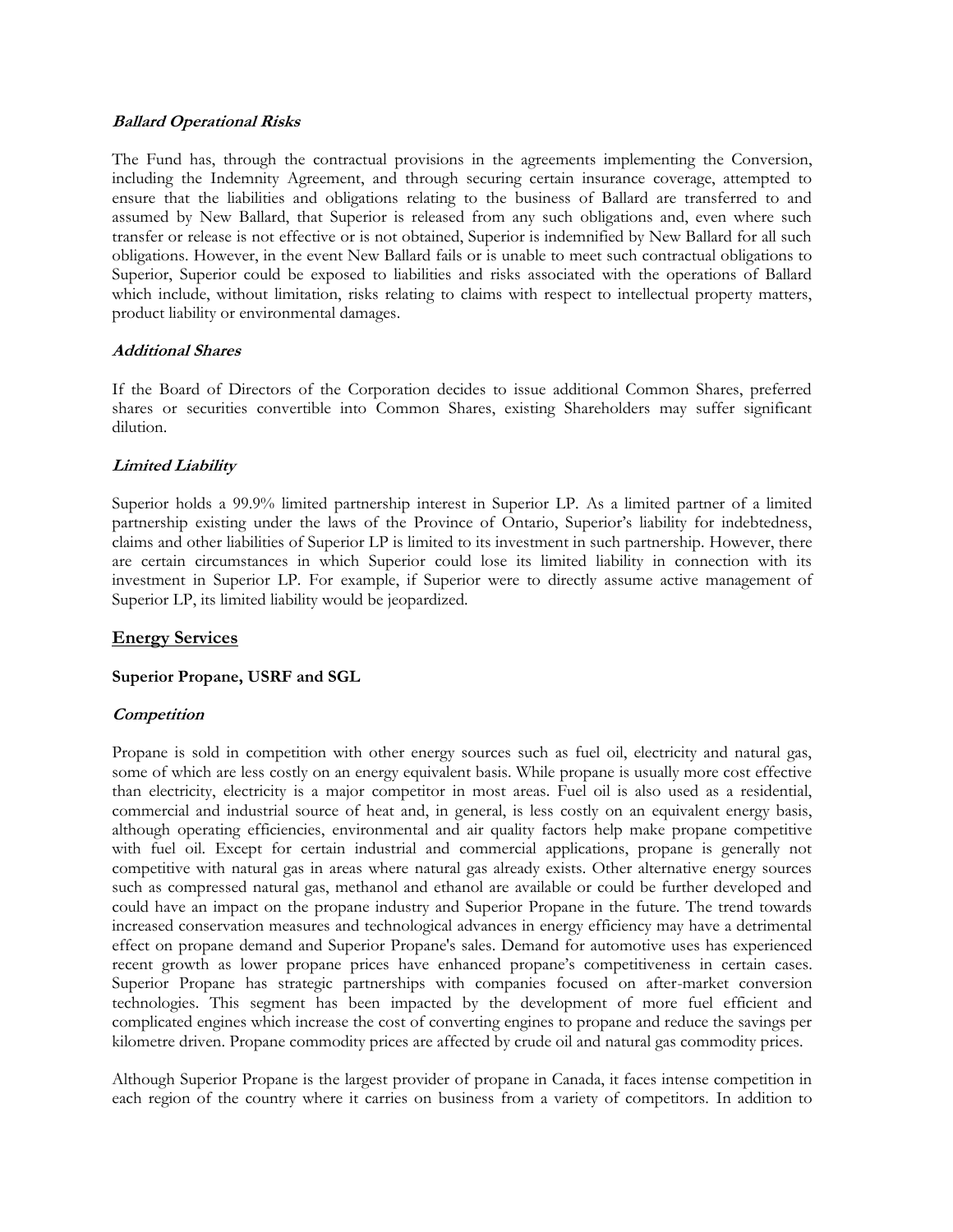competition from other energy sources, Superior Propane competes with approximately 200 other retail marketers. Propane retailing is a local, relationship-based business, in which propane competes for market share based on price and level of service. The industry is mature, with limited growth potential and barriers to entry are relatively low. Superior Propane's ability to remain an industry leader depends on its ability to provide reliable service at competitive selling prices. There can be no assurance that Superior Propane will be able to compete successfully against its current or future competitors or that competition will not have a material adverse effect on Superior's results of operations and financial condition, and on the amount of cash available for dividends to Shareholders.

Competition in USRF's business markets generally occurs on a local basis between large full service, multi-state marketers and smaller local independent marketers. Marketers primarily compete based upon price and service and tend to operate in close proximity to customers, typically within a 35-mile marketing radius from a central depot, to lower delivery costs and provide prompt service.

Among USRF's largest competitors, pricing tends to be competitive and generally based upon a reasonable markup of overall cost of fuel, delivery, and service. USRF is well positioned to compete with these corporations given its volume, terminal and bulk storage facilities, and attractive customer density footprint. USRF is also well positioned to compete with its other smaller regional and local suppliers, who generally have fewer than 3,000 residential customers and do not have sufficient volume or infrastructure to achieve the cost efficiencies that USRF is able to achieve.

Competition also arises from suppliers of alternative sources of energy, such as natural gas. The rate of conversion from the use of home heating oil is primarily affected by the viability of natural gas, fuel prices, and the cost of replacing the home's existing oil-fired heating system.

## **Volume Variability, Weather Conditions and Economic Demand**

Historically, overall propane demand from non-automotive end-use applications has been stable. However, weather, general economic conditions and the volatility in the cost of propane affect propane market volumes. Weather influences the demand for propane primarily for home and facility heating uses and also for agricultural applications, such as crop drying. Approximately 60% of Superior Propane's annual portable fuel volume is distributed during the October to March winter heating season. Superior Propane offers customers fixed-price contracts throughout the year, supported by purchasing arrangements with SGL. Volatility in the cost of propane influences demand for propane as high prices erode demand for propane and customers undertake conservation or energy efficient actions, or seek lower cost energy alternatives. Conversely, low prices tend to make customers less price sensitive and less focused on their amount of consumption.

Harsh weather can create conditions that exacerbate demand for propane, impede the transportation and delivery of propane, or restrict the ability for Superior Propane to obtain propane from its suppliers. Such conditions may also increase Superior Propane's operating costs and may reduce customers' demand for propane, any of which may have an adverse effect on Superior Propane.

Due to the nature of SGL's supply arrangements, storage contracts and available hedging strategies, in periods of declining prices and low demand, SGL may be faced with a mismatch in the timing of inventory sales and prevailing market prices.

For USRF, demand from end-use heating applications is predictable. However, weather and general economic conditions affect distillates and propane market volumes. Weather influences the immediate demand, primarily for heating, while longer-term demand declines due to economic conditions as customers trend towards conservation and supplement heating with alternative sources such as wood pellets.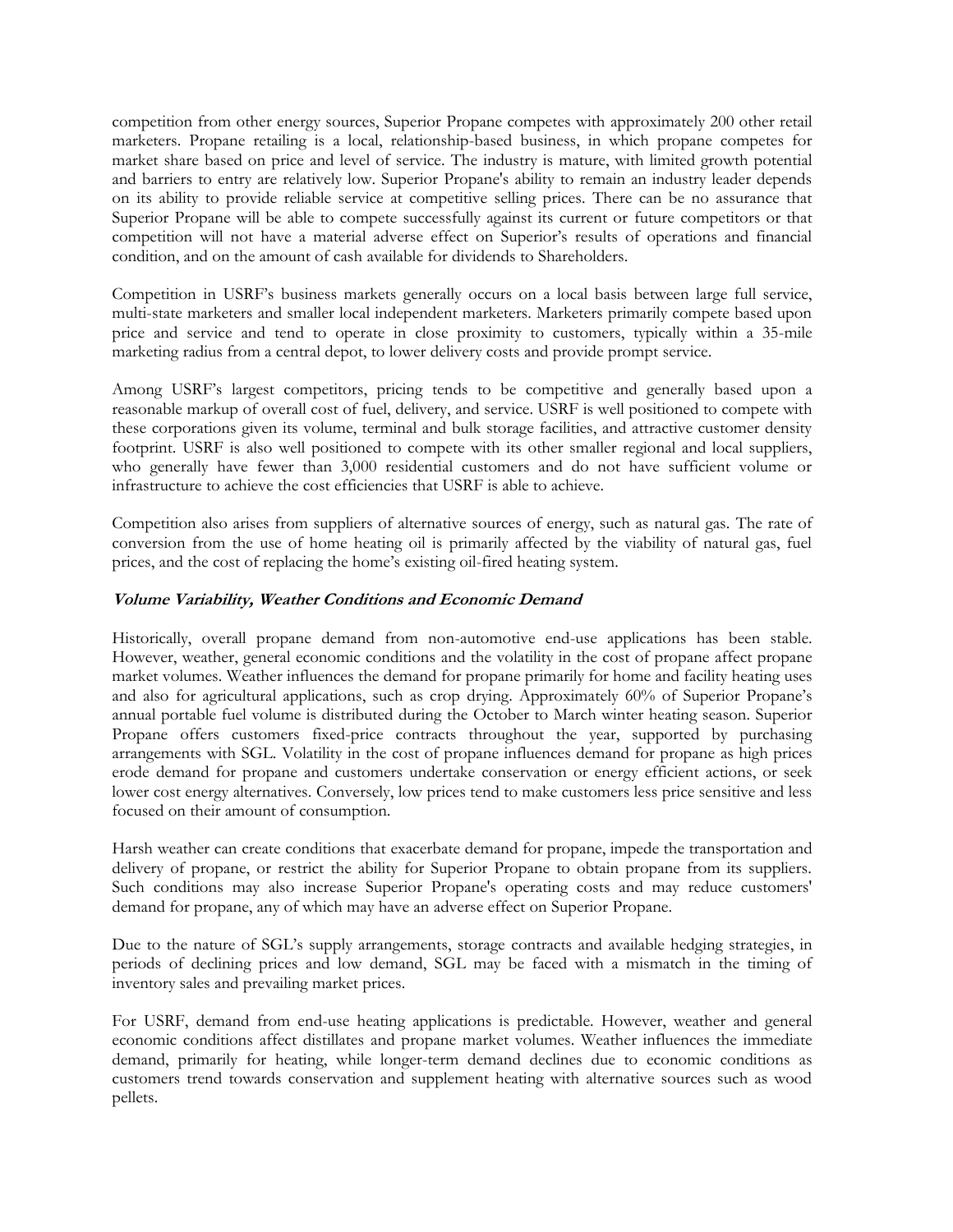#### **Demand, Supply and Pricing**

Propane represents approximately 2% of the overall Canadian energy market and is used in a wide range of applications, including residential, commercial, industrial, agricultural and automotive uses. Demand for traditional propane end-use applications is increasing marginally with general economic growth. However, fluctuations in the cost of propane encourage customers to reduce fuel consumption and to invest in more energy efficient equipment, reducing demand. Automotive propane demand is presently experiencing growth after a period of stabilizing after several years of decline at 10-15% a year. A declining trend could return depending upon propane pricing, the market acceptance of propane conversion options and the availability of propane distributing infrastructure.

SGL's supply is currently purchased from approximately 14 propane producers and suppliers in Canada and the United States. If SGL was not able to obtain the required supply from such producers, it could have an adverse effect on its and Superior Propane's business. The retail propane business is a "marginbased" business where the level of profitability is largely dependent on the difference between retail sales prices and wholesale product costs. Changes in propane supply costs are normally passed through to customers. Delays in passing on supply costs to customers can have an adverse effect on profitability.

Approximately five million households or roughly 25% use distillate fuel oil as their main space heating fuel located in the north-eastern United States. Heating oil is a low viscosity, flammable, liquid petroleum product produced at crude oil refineries as a part of the distillate fuel oil product family. Residential space heating is the primary use for heating oil, making the demand highly seasonal. Based on the latest available data, residential customers in the north-eastern United States consumed over 3.1 billion gallons of heating oil.

The north-eastern United States has traditionally relied on heating oil as a household fuel source, but demand has gradually declined over the past 20 years as propane and natural gas fuels have become more readily available. While heating oil no longer maintains an appreciable share of new home construction, turnover on existing homes is slow due to the cost requirements to switch. USRF experiences a 12% decline in its heating oil customers annually. This is partially impacted by the decline in demand for heating oil in the north-eastern United States which is declining at a modest rate of 3.7%. USRF is a "margin-based" business where the level of profitability is largely dependent on the difference between retail sales prices and wholesale product costs. Changes in supply costs are normally passed through to customers, but timing lags may result in positive or negative gross margin fluctuations.

SGL sources its fixed-price term propane sales commitments by entering into various physical propane purchase and sale contracts for similar terms and volumes to create an effective fixed-price cost of supply. SGL transacts with approximately 14 propane counterparties. There can be no assurance that any of these counterparties will not default on any of its obligations to SGL requiring SGL to find another source to meet its supply commitment and, any such default, could have a material adverse effect on Superior. However, the financial condition of each counterparty is evaluated and credit limits are established in an effort to minimize SGL's exposure to this risk.

## **Transportation**

Spikes in demand caused by weather or other factors can stress the supply chain, disrupt transportation and hamper Superior's ability to obtain additional quantities of propane. Transportation providers (rail and truck) in some circumstances have limited ability to provide additional resources in times of extreme peak demand.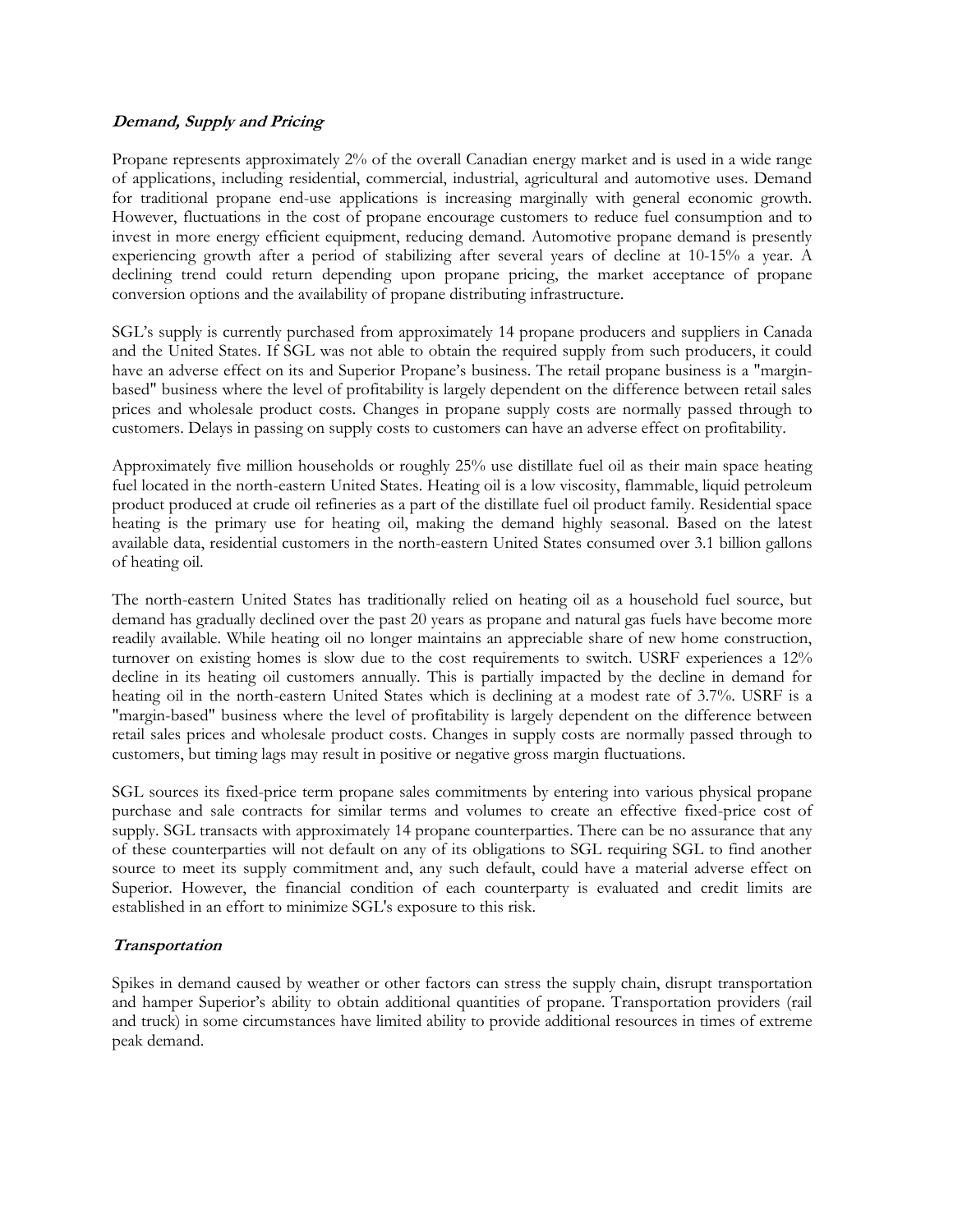#### **Health, Safety and Environment**

Slight quantities of propane may be released during transfer operations. The storage and transfer of propane has limited impact on soil or water given that a release of propane will disperse into the atmosphere. In the event of a liquid propane leak, a large quantity of propane gas is produced in very little time and is extremely flammable when exposed to an ignition source. If propane is ignited, it can result in an explosion or fire, which can cause death or injury to people and damage to property or the environment. In addition, as propane gas is denser than air, a leak will form a dense cloud, follow the contours of the terrain and settle into lower elevations before dissipating. To mitigate risks, Superior Propane has established a comprehensive program directed at environmental, health and safety protection. This program consists of an environmental policy, codes of practice, periodic self-audits, employee training, quarterly and annual reporting and emergency prevention and response.

Superior Propane's operations are subject to the risks associated with handling, storing and transporting propane in bulk. The potential exists for accidents to occur or equipment to fail which could result in the release of propane and any such release could result in a fire or explosion causing damage to facilities, death or injury and liabilities to third parties.

In Canada, Federal and Provincial regulators responsible for the safe handling of hazardous materials continue to review, revise and implement new safety standards to enhance the safety of the public. New safety standards have the potential for a significant cost to implement and maintain. However, the cost and timing to comply with any new or proposed changes is unknown at this time.

USRF's operations are subject to the risks associated with handling, storage and transporting refined fuels in bulk. The potential exists for accidents to occur or equipment to fail which could result in the release of such substances and any such release could result in a fire or explosion, causing damage to facilities, death or injury and liabilities to third parties.

USRF safety practices and regulatory compliance are an important part of its business, which is managed through a centralized safety and environment management system. The storage and delivery of refined fuels poses the potential for spills which impact the soils and water of storage facilities and customer properties. USRF operated bulk storage areas and loading/unloading points have secondary containment to prevent spills from reaching soil or ground water. Customer locations are inspected by drivers and technicians during visits to identify potential release hazards and necessary corrections are performed before product is delivered. A release that could impact soil or ground water is required to be reported to the appropriate government agencies; clean-up operations are conducted by internal and third party technicians. USRF's commodities create greenhouse gases. The regulatory landscape related to greenhouse gases could change based on ongoing discussions in various political and environmental forums.

#### **Employee and Labour Relations**

As of December 31, 2015, approximately 257 or 19% of Superior Propane's employees are unionized through three provincial or regional certifications in British Columbia, Yukon and Quebec. Expiry dates range from December 31, 2016 to April 30, 2018. While labour disruptions are not expected, there is always risk associated with the collective agreement negotiation process that could have an adverse impact on Superior.

As of December 31, 2015, approximately 40 or 4% of USRF's employees are unionized. One of the union agreements expires on March 31, 2018 and the other expires on May 29, 2018.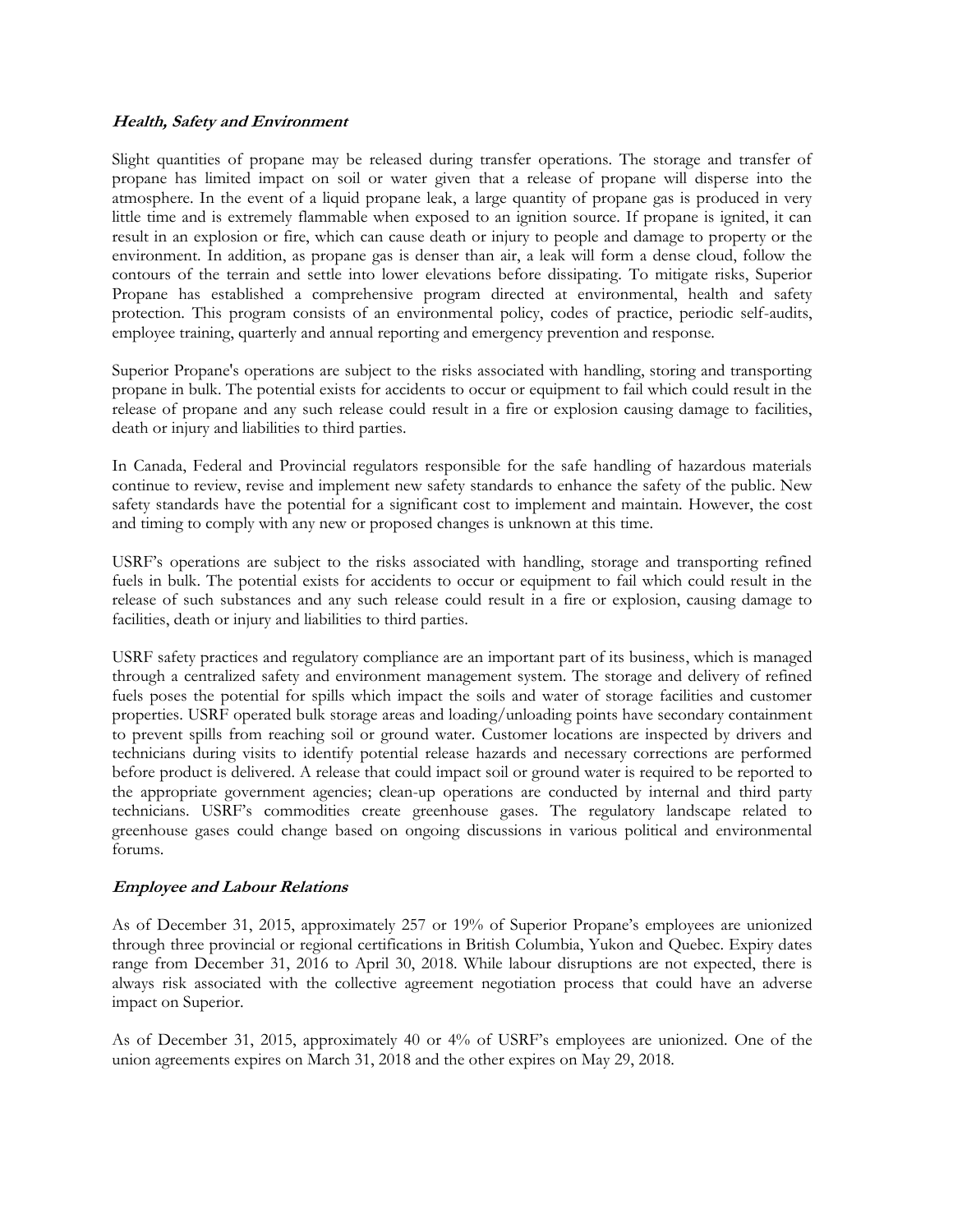#### **Fixed-Price Offerings**

Superior Propane offers its customers various fixed-price propane programs. In order to mitigate the price risk from offering these services, Superior Propane, through SGL, uses either its physical inventory positions or forward commodity transactions with various third parties having terms and volumes substantially the same as its customers' contracts. In periods of high propane price volatility the fixedprice programs create exposure to over or under supply positions as the demand from customers may significantly exceed or fall short of supply procured. In addition, if propane prices decline significantly subsequent to customers signing up for a fixed-price program there is a risk that customers will default on their commitments. Fixed-price offerings make up approximately 14% of Superior Propane's delivered volumes. See Note 29 to the Financial Statements for fixed-price propane purchase and sale commitment amounts.

USRF offers its customers some limited fixed-price and capped-price programs. In order to mitigate the price risk from offering these services, USRF uses call options and physical positions, supplemented by forward commodity transactions with various third parties having terms and volumes substantially the same as its customers' contracts. In periods of high commodity prices volatility in the fixed-price programs create exposure to over or under supply positions as the demand from customers may significantly exceed or fall short of supply procured. In addition, if commodity prices decline significantly subsequent to customers signing up for a fixed-price program there is a risk that customers will default on their commitments. Fixed-price offerings make up under 7% of the USRF's flowing volumes. See Note 29 to the Financial Statements for refined fuel purchase and sale commitment amounts.

SGL primarily purchases and sells propane, as well as butane and other refined fuel products to meet its estimated commitments to its wholesale customers based upon, among other things, the historical consumption of propane of its customers. Depending on a number of factors, including weather, pricing, customer attrition and economic conditions, customer consumption may vary from the volume purchased. This variance may require SGL to purchase or sell its products at market prices which may have a material adverse effect on the financial results of Superior. To mitigate potential balancing risk, SGL closely monitors its balancing position and leases storage facilities to secure supply for its customers, in an effort to minimize imbalances.

## **Regulatory Environment and Legislative Change**

Superior Propane and USRF are subject to extensive federal, state and local laws and regulations, including those relating to the protection of the environment, waste management, discharge of hazardous materials and the characteristics and composition of refined products. Certain of these laws and regulations may also require assessment or remediation efforts at USRF's facilities and at third party sites. Environmental laws applicable to Superior Propane and USRF are subject to frequent change and often become more stringent over time. Compliance with current and future environmental laws and regulations may require significant expenditures, increasing the overall cost of operating the business. Failure to comply with these laws and regulations could also result in substantial fines or penalties against Superior or orders that could limit its operations and have an adverse effect on Superior.

USRF is based and operates in the United States and Canada and, as a result, such operations could be affected by changes to laws, rules or policies which may either be more favourable to competing energy sources or increased costs or otherwise negatively affect the operations of USRF in comparison to such competing energy sources; such changes could have an adverse effect on Superior.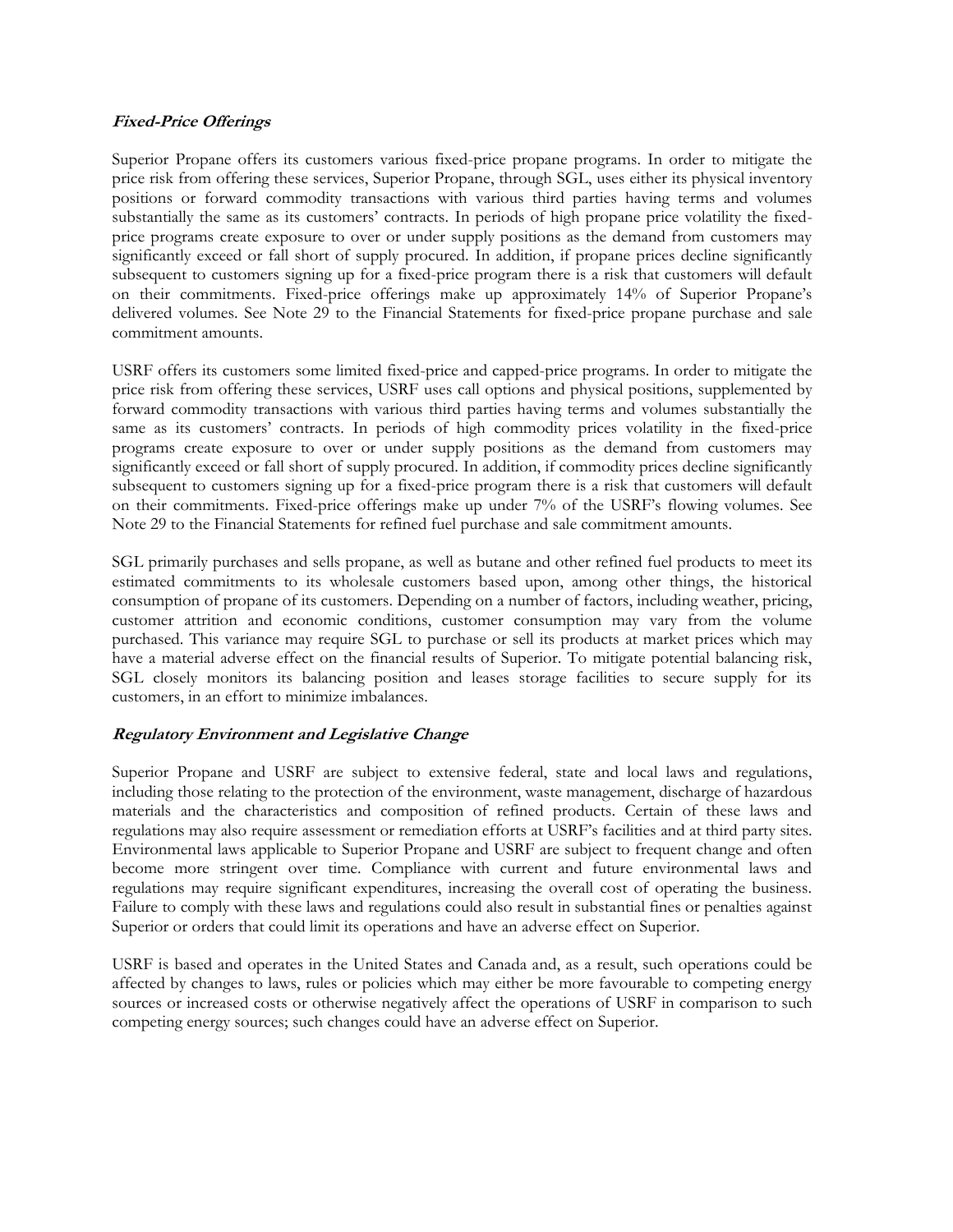#### **Superior Energy Management**

### **Competition**

The energy retailing business is competitive and many of SEM's competitors have greater financial and other resources than SEM. It is possible that new entrants may enter the market and compete directly for the customer base that SEM targets, reducing or otherwise negatively affecting its market share. Such competition may have an adverse effect on the results of this business.

## **Fixed-Price Offering**

*Gas Fixed-Price Offerings.* SEM purchases natural gas to meet its estimated commitments to its customers based upon the historical consumption of gas of its customers. Depending on a number of factors, including weather, customer attrition and economic conditions affecting commercial customers' production levels, customer natural gas consumption may vary from the volume purchased. This variance must be reconciled and settled at least annually and may require SEM to purchase or sell natural gas at market prices which may have an adverse impact on the results of this business. To mitigate potential balancing risk, SEM closely monitors its balancing position and takes measures such as adjusting gas deliveries and transferring gas between pools of customers, so that imbalances are minimized. In addition, SEM maintains a reserve for potential balancing costs. The reserve is reviewed on a monthly basis to ensure that it is sufficient to absorb any losses that might arise from balancing.

*Power Fixed-Price Offerings.* SEM manages its customers estimated electricity requirements by entering into electricity transactions with approved counterparties. Depending on several factors, including weather, customer's energy consumption may vary from the volumes purchased by SEM. SEM is able to invoice existing commercial electricity customers for balancing charges when the amount of energy used is greater than or less than the tolerance levels set initially. In certain circumstances, there can be balancing issues for which SEM is responsible when customer aggregation forecasts are not realized.

## **Supply and Third Party Credit**

SEM manages its natural gas and electricity sales commitments by entering into various physical and financial natural gas, electricity and foreign exchange purchase contracts (as required) for similar terms and volumes to create an effective cost of supply. SEM transacts with nine financial and physical natural gas counterparties. There can be no assurance that any of these counterparties will not default on any of its obligations to SEM. However, the financial condition of each counterparty is evaluated and credit limits are established to minimize SEM's exposure to this risk. There is also a risk that supply commitments and foreign exchange positions may become unmatched, however, this is monitored daily in compliance with SEM's risk management policy.

## **Regulatory**

SEM operates in the highly regulated energy industry in the provinces of Ontario, Quebec, Alberta and British Columbia. Changes to existing legislation could impact this business's operations. As part of the current regulatory framework, local delivery companies are mandated to perform certain services on behalf of SEM, including invoicing, collection, assuming specific bad debt risks and storage and distribution of natural gas. Any elimination or change to these rules could have a significant adverse effect on the results of this business.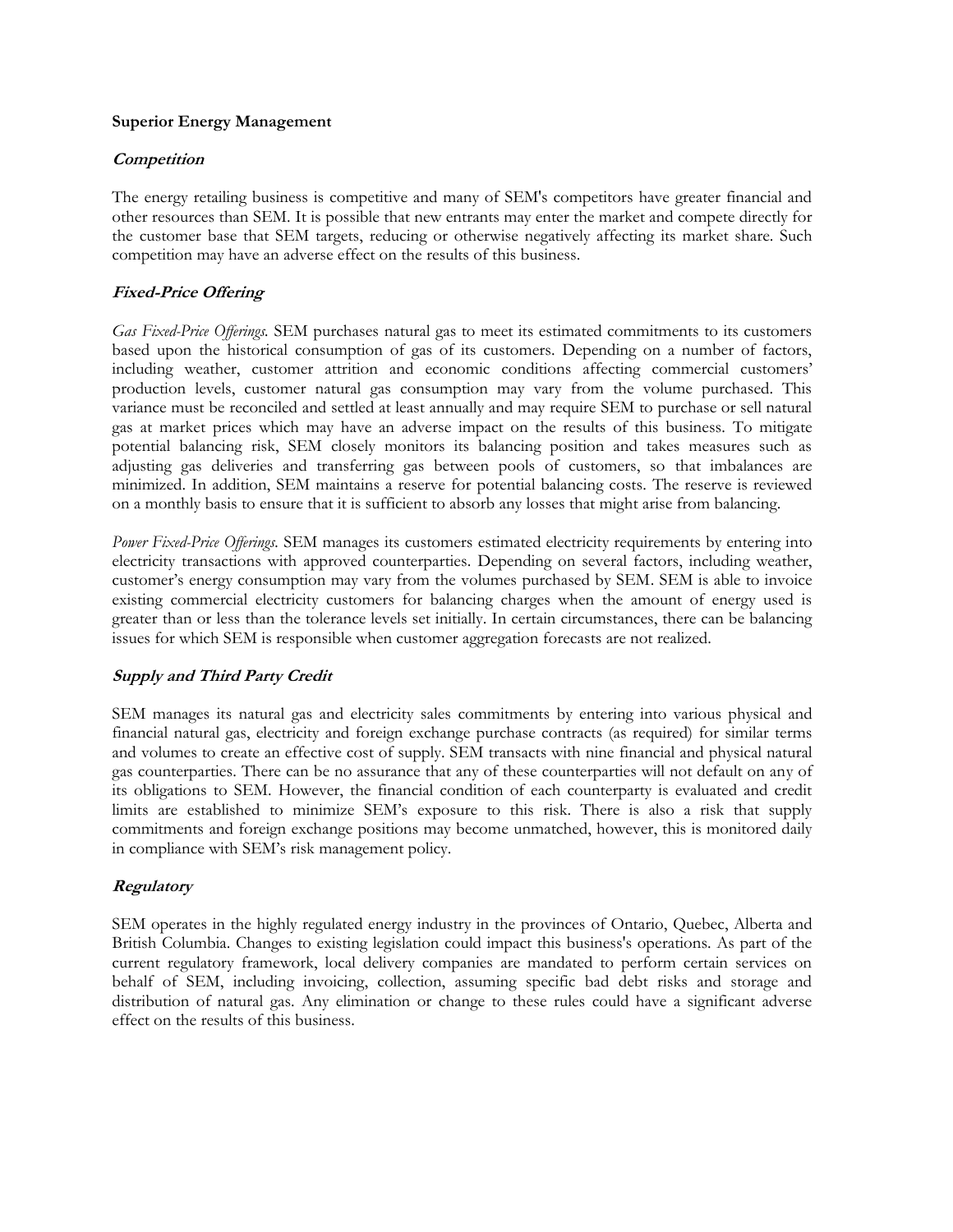## **Specialty Chemicals**

### **Competition**

ERCO competes with Eka, Kemira, Canexus and Chemtrade across North America. The business also competes with a number of multinational and regional producers worldwide. Key competitive factors include price, product quality, logistics capability, reliability of supply, and technical capability and service. Kemira, Chemtrade and Canexus do not provide chlorine dioxide generators or related technology. The business also competes with chlor-alkali producers, such as Dow Chemical Company, Occidental Chemical Corporation, Georgia Gulf Corporation, Axiall Corporation, Georgia Gulf Corporation and Olin Corporation, as well as Canexus in North Vancouver.

In addition, the end-use markets for ERCO's products are correlated to the general economic environment and the competitiveness of its customers which is outside of its control. North American bleached pulp producers are experiencing global competitive pressure as a result of increased fibre and energy costs and the impact of exchange rates which may result in reduced demand for sodium chlorate in North America. In addition, North American demand for chlorine and chlorine related products may be impacted by the general economic environment, which can directly impact the pricing for chlor-alkali products. During recessionary times, pricing for alkali products (NaOH) is elevated as the slowdown usually decreases demand for chlorine causing a tight alkali market.

#### **Manufacturing and Production**

ERCO's production facilities maintain complex process and electrical equipment. The facilities have existed for many years and undergone upgrades and improvements over time. Routine maintenance is regularly completed to ensure equipment is operated within appropriate engineering and technical requirements. Notwithstanding ERCO's operating standards and history of limited downtime, breakdown of electrical transformer or rectifier equipment would temporarily reduce production capacity at the affected facility. Although insurance coverage exists to mitigate substantial loss due to equipment outage, ERCO's reputation and its ability to meet customer requirements could be negatively affected due to a major electrical equipment failure. Capital expenditures may be required to repair, modernize or address other issues at ERCO's facilities. Any unexpected requirement of large capital expenditures could have a material adverse effect on Superior's liquidity and financial condition.

## **Supply Arrangements**

ERCO uses four primary raw materials to produce its chemical products: electricity, salt, potash and water. Electricity comprises 70% to 85% of variable production costs for sodium chlorate. Sodium-based chlor-alkali variable production costs include electricity costs which approximate 45% to 55% of the total, while potassium-based chlor-alkali products have a significant portion of the variable production cost attributed to KCl and therefore electricity costs approximate 10% to 15% of the total. The business has long-term contracts or contracts that renew automatically with power producers in each of the jurisdictions in which its plants are located. These contracts generally provide ERCO with some portion of firm power supply and a portion that may be interrupted by the producer based on the terms of the various agreements. The business can reduce its power consumption quickly and at minimal cost, which allows it, in some jurisdictions, to reduce its overall power costs by selling ancillary services back to the power producer or to the power grid. In jurisdictions where electrical costs are deregulated, fixed-price term supply contracts are entered into in order to manage production costs. Approximately 10% of ERCO's annual power requirements are located in deregulated electricity jurisdictions, of which 100% has been sourced through fixed-price electrical contracts, for remaining terms up to nine years. See "Superior LP's Operations – Specialty Chemicals – Supply Arrangements".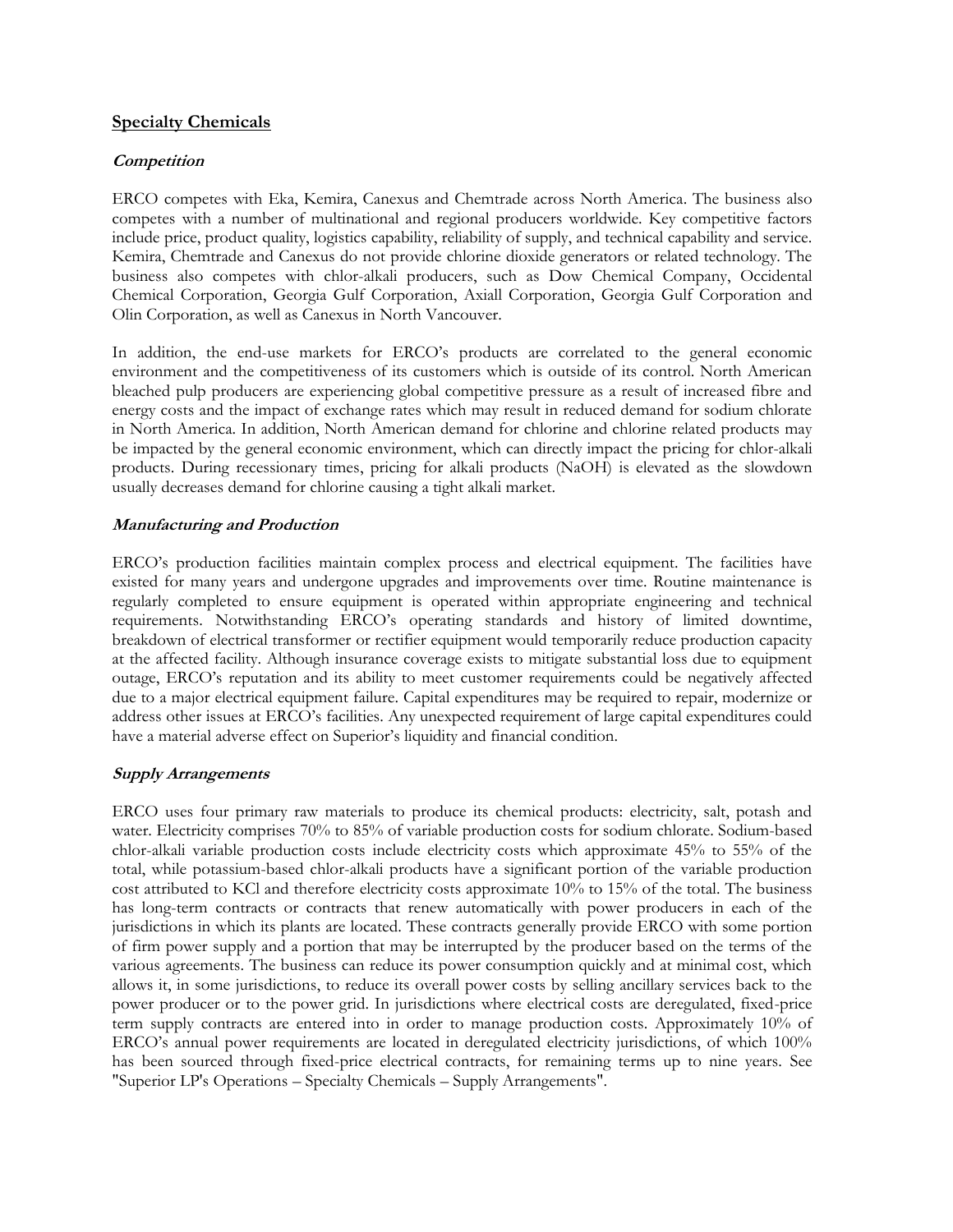Electricity for ERCO's Chilean facility is supplied from CMPC and is supplied as part of ERCO's longterm sodium chlorate supply agreement with CMPC. See Note 21 to the Financial Statements for a summary of ERCO's fixed-price electricity commitments.

ERCO purchases salt from third-party suppliers at each of its plants with the exception of the Hargrave and Saskatoon facilities, which are self-supplied through long-term salt reserves that are solution-mined on site. Salt purchase contracts are typically fixed-price contracts with terms of one year or greater, often with automatic renewals. Salt costs typically comprise about 10% of variable production costs of sodium chlorate.

KCl is a major raw material used in the production of potassium hydroxide at ERCO's Port Edwards Wisconsin facility. Substantially all of ERCO's KCl is received from PCS. PCS operates two KCl mines that are able to provide the product specifications required by ERCO. ERCO currently has a limited ability to source KCl from additional suppliers. In the event of a KCl supply interruption, ERCO's Port Edwards facility is able to switch production to the sodium molecule from the potassium molecule. The ability to switch between sodium and potassium significantly reduces the risks associated with a single point of supply for KCl.

The cost of electricity is far greater than all other costs of production combined for ERCO. Therefore, supply of electricity at reasonable prices and on acceptable terms is critical. If ERCO is unable to obtain electricity at reasonable prices and on acceptable terms, it will have a negative impact on its results of operations. The electricity that ERCO uses is supplied by others and may be subject to wide price fluctuations for a variety of reasons beyond ERCO's control. The current trend towards deregulation of electric power makes short-term future costs for electric power uncertain in certain jurisdictions in which this business operates. There is no assurance that ERCO will continue to be able to secure adequate supplies of electricity at reasonable prices or on acceptable terms.

## **Regulatory**

ERCO's operations and activities in various jurisdictions require regulatory approvals for the handling, production, transportation and disposal of chemical products and waste substances. Environmental laws applicable to ERCO are subject to frequent change and often become more stringent over time. Compliance with current and future environmental laws and regulations may require significant expenditures, increasing the overall cost of operating the business. Failure to obtain or fully comply with these laws and regulations could also result in substantial fines or penalties against ERCO or orders that could limit its operations and have an adverse effect on ERCO.

## **Health, Safety and Environment**

The operations of ERCO are subject to the risks normally incident to the handling, production, transportation and disposal of chemical products. ERCO's facilities produce large volumes of chemicals, using equipment with fine tolerances. The potential exists for the release of highly toxic and lethal substances, including chlorine from a facility or transportation equipment. ERCO maintains management systems and practices to closely monitor health, safety and environmental aspects of its operations. Equipment failure could result in damage to facilities, death or injury and liabilities to third parties. If at any time the appropriate regulatory authorities deem any of the facilities unsafe, they may order that such facilities be shut down.

## **Foreign Currency Exchange**

ERCO's exposure to fluctuations in foreign currency exchange rates is expected to be approximately US\$150 million to US\$170 million in 2015, and consists of US denominated net revenue from Canadian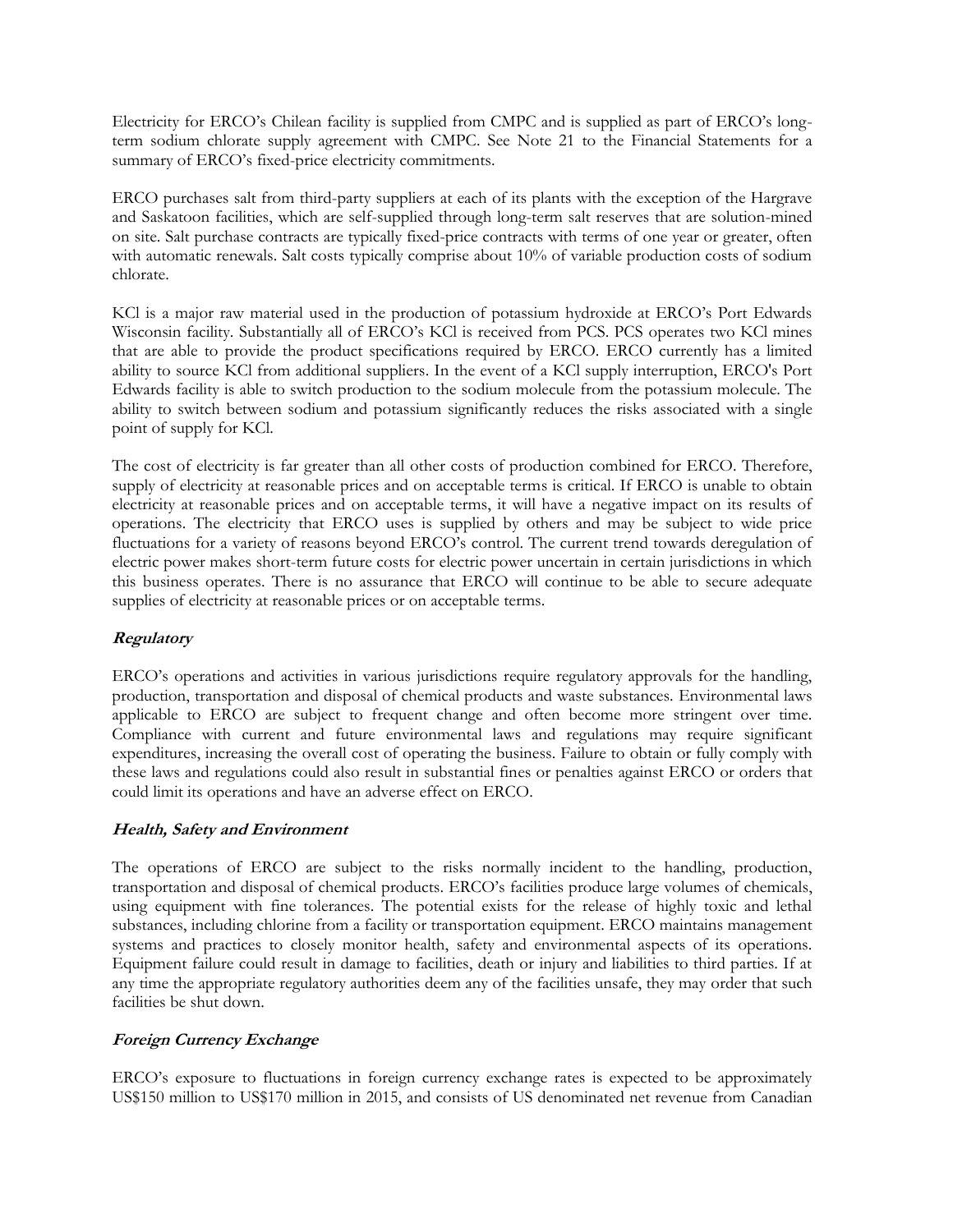operations and the net cash flow generated from operations in the United States and Chile. ERCO manages its exposure to fluctuations between the United States and Canadian dollar by entering into hedge contracts with external third parties and internally with other Superior businesses.

### **Employee and Labour Relations**

As at December 31, 2015, 28% of ERCO's employees at four plants in Vancouver, Saskatoon, Buckingham and Mininco, Chile are subject to collective bargaining agreements. Expiry dates for the locations range from September 30, 2016 to November 30, 2018. Collective bargaining agreements are renegotiated in the normal course of business. If Superior is unable to renegotiate such collective bargaining agreements, it could result in an adverse effect on these operations.

## **Intellectual Property**

ERCO's chlorine dioxide generators and the related technology are protected by patents and patent applications. Over time, patents expire and, as ERCO employs new technology, new patent applications are made and in certain cases new patents are obtained protecting such technology. However, in the case of expired patent applications that are not granted, or comparable technology owned and patented by competitors, ERCO may not have the exclusive right to use the subject of the patent; such technology may be available to be utilized by a competitor which could have an adverse effect on Superior.

## **Construction Products Distribution**

Activity in the CPD business is subject to changes in the level of general economic activity and in particular to the level of activity in residential and non-residential construction subsectors. New construction in residential markets is subject to such factors as household income, employment levels, customer confidence, population changes and the supply of residential units in any local area. Residential renovation is also sensitive to these factors but can provide some balance in the demand for residential construction product distribution.

Non-residential activity can be subdivided into commercial, industrial and institutional. New construction activity in these sectors is subject to overall GDP and many of the same general economic factors as for residential activity. In the industrial and institutional subsectors, government and regulatory programs can also have a significant impact on the outlook for product usage, particularly as related to the insulation businesses. As a result, changes to the level of general economic activity or any of the above mentioned factors that affect the amount of construction or renovation in residential and non-residential markets, can have an impact on the CPD business and Superior.

#### **Competition**

The North American GSD business is estimated to generate annual sales revenues of \$15 billion. Specialty distributors, such as CPD, service the builder/contractor market, traditionally representing 70% to 80% of total industry revenues. The remainder of industry revenues is earned through big-box home centres and independent lumber yards, which service the "do-it-yourself" market, as well as direct sales to modular home manufacturers.

The GSD sector is fragmented with the top seven competitors representing an estimated 40% of overall North American industry revenues. The specialty walls and ceilings distribution business is a local, relationship-based business in which distributors compete on the basis of price and service. Barriers to entry are relatively low, but the multi-location distribution network, strong market position, purchasing scale, product line breadth and product and customer knowledge, all provide the business with a competitive advantage over smaller competitors.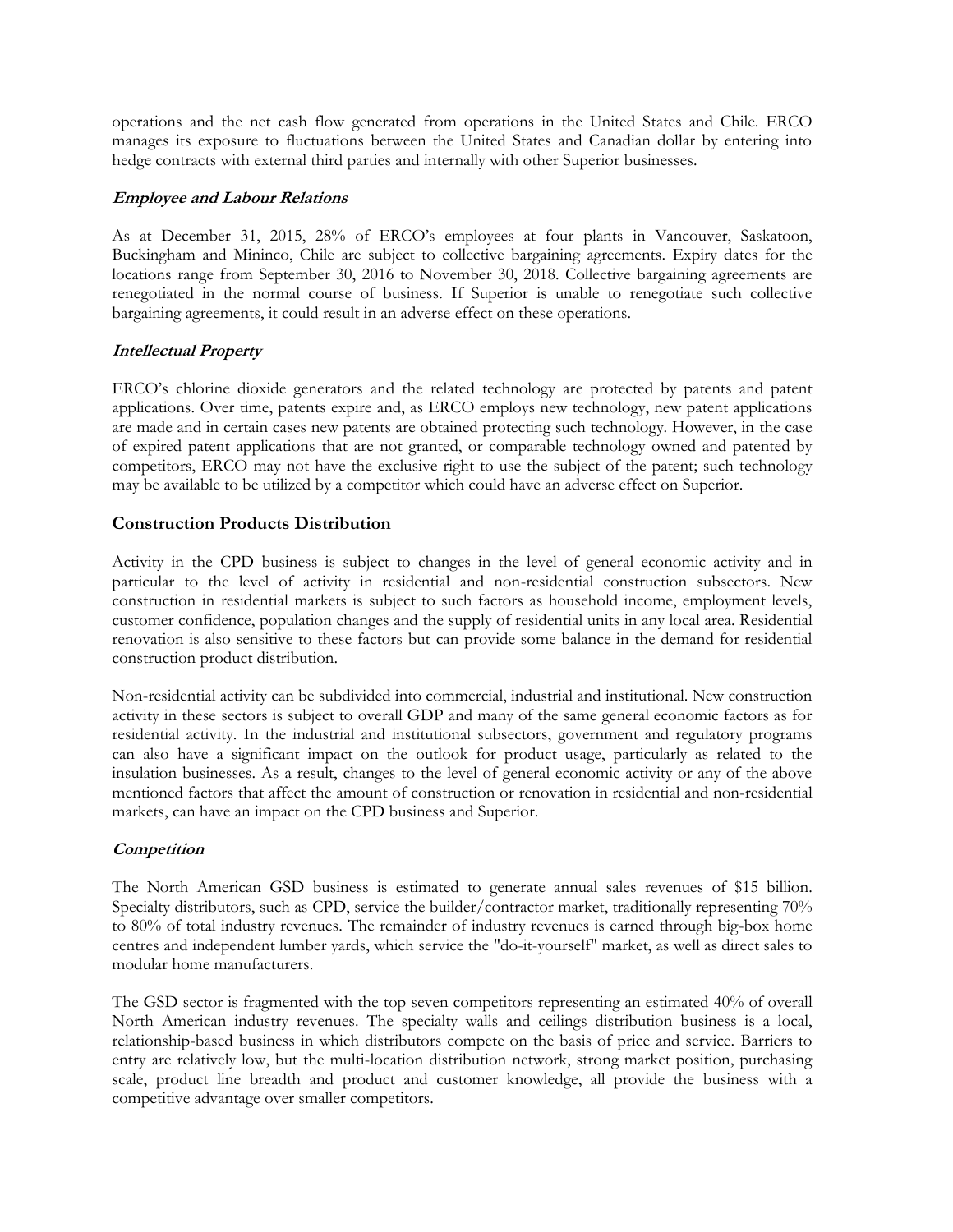The C&I market is estimated at US\$2.8 billion in 2015. It is estimated that slightly more than 80% of manufacturers' sales to end-users and contractors are through distributors, with the top six competitors represented approximately 50% of the North American market. The balance is sold to contractors or end users.

## **Demand, Supply and Pricing**

The CPD business is a "margin-based" business where the level of profitability is dependent on the difference earned between selling prices and wholesale product cost, as well as management of operating expenses and managing working capital turnover. Changes in product costs are normally passed through to customers, but timing lags may result in both positive and negative fluctuations of gross margins.

During periods of reduced overall demand for the CPD's products and services, market prices can become depressed as manufacturing suppliers seek to maintain capacity utilization, and specialty distribution competitors can seek to protect business levels and cover fixed costs through price competition.

The business carries a comprehensive product line comprised of approximately 63,000 stock-keeping units. Its six principal product lines include products that are sourced from over 2,100 suppliers. The business is not reliant on any one supplier to source product within its principal product lines. The division purchases its products pursuant to various purchasing programs and does not enter into longterm purchase contracts.

Demand for walls and ceilings building materials is affected by changes in general and local economic factors including GDP, demographic trends, employment levels, interest rates, consumer confidence and overall economic growth. These factors in turn impact the level of existing housing sales, new home construction, new non-residential construction, and office/commercial space turnover. Housing starts reflect the level of new residential construction activity. The level of new commercial construction activity has historically lagged new residential activity as commercial infrastructure is put in place to service residential development. Renovation activity trends have historically followed existing home resales and turnover of occupants in commercial building space.

In the C&I market, demand is driven largely by construction spending and economic growth. Sectors within the C&I market that particularly influence demand include: commercial construction and renovation, the construction, maintenance and expansion of industrial process facilities (i.e. oil refineries, petrochemical plants and power generation facilities) and institutional facilities (i.e. government, healthcare and education).

## **Foreign Currency Exchange**

CPD derives approximately two thirds of its earnings from the United States, which is subject to fluctuations in the Canadian/U.S. dollar exchange rate. CPD manages this exposure by entering into hedge contracts with external parties and internally with other Superior businesses. Also, CPD's Canadian operations purchase some product denominated in U.S. dollars, but the foreign currency risk is not material and is not hedged.

## **Information Technology System Integration**

In late 2013, CPD initiated a system integration project to fully integrate its C&I and GSD ERP systems. The project was suspended in February 2014, pending the outcome of its strategic review, and was recommenced in the fall of 2014. The scope of the project consists of realigning the management structure along business segments, adopting best practice common business processes, and integrating all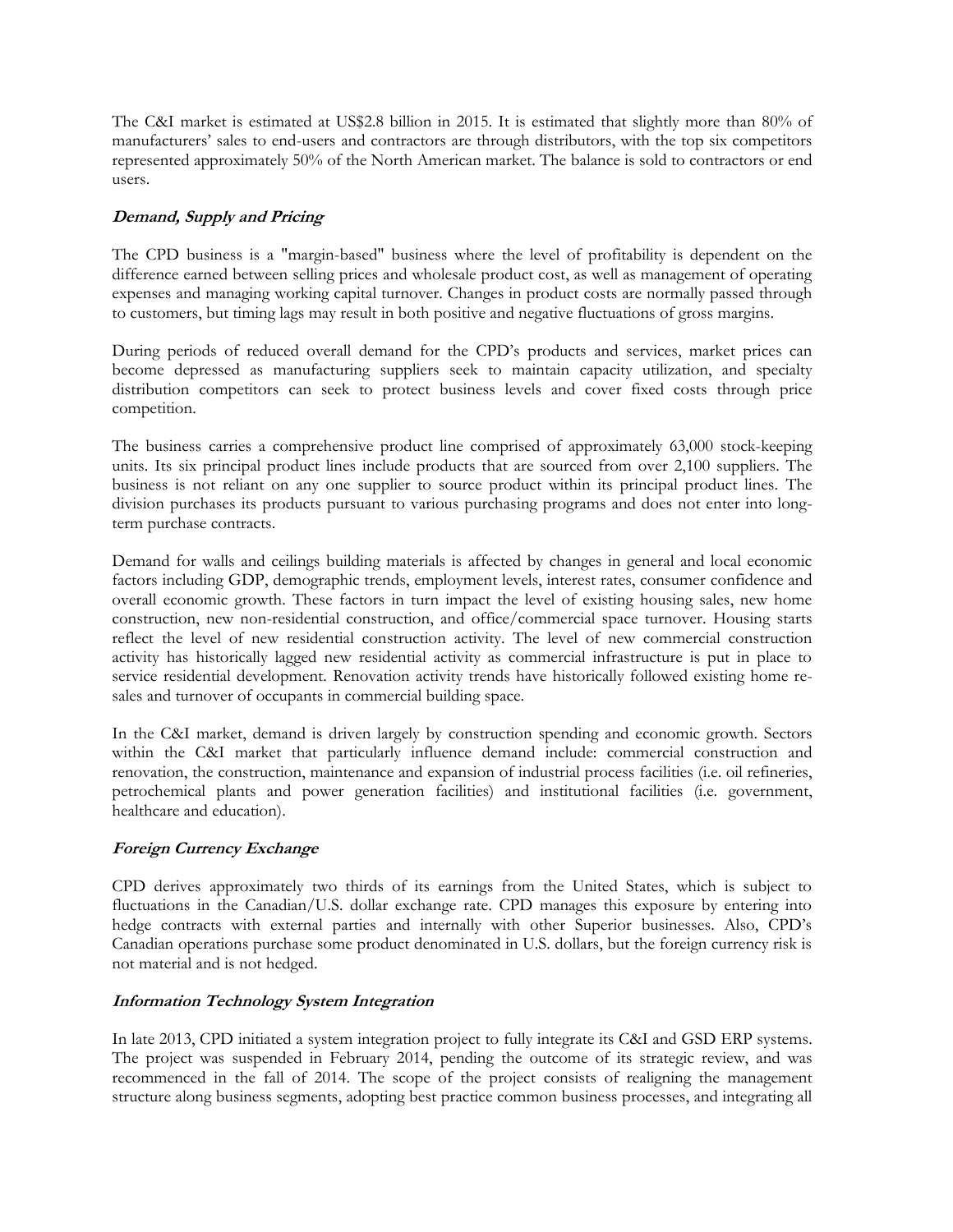operations onto a single ERP system. Business process development in preparation of the implementation is underway. The project is expected to be fully implemented by October, 2016.

The scoping, requirements definition, business process definition, design, and testing of the integrated ERP system will be completed in April, 2016 with the first group of branches or "pilot" going live May 1, 2016. The remaining branches will be converted at the beginning of each month starting July 1, 2016 with the last group of branches going live October 1, 2016. Implementation problems could result in disruption to the business and/or inaccurate information for management and financial reporting. Risk will be mitigated by extensive testing, training, pilot rollout and regionally phased implementation.

## **Health, Safety and Environment**

The distribution of walls and ceilings and C&I products involves risks, including the failure or substandard performance of equipment, human error, natural disasters, suspension of operations and new governmental statutes, regulations, guidelines and policies. Operations are also subject to various hazards incidental to the handling, processing, storage and transportation of certain hazardous materials, including industrial chemicals. These hazards can result in personal injury including fatalities, damage to and destruction of property and equipment and environmental damage. There can be no assurance that as a result of past or future operations, there will not be claims of injury by employees or members of the public due to exposure, or alleged exposure, to these materials. There can be no assurance as to the actual amount of these liabilities or the timing of them, if any. The business maintains safe working practices through proper procedures and direction and utilization of equipment, including forklifts, boom trucks, fabrication equipment and carts/dollies. The business handles and stores a variety of construction materials and maintains appropriate material handling compliance programs in accordance with local, state/provincial and federal regulations.

## **Employee and Labour Relations**

As at December 31, 2015, the CPD business had 74 (5%) of its employees unionized at six locations. Collective bargaining agreements have expiry dates in both 2017 and 2018. Collective bargaining agreements are renegotiated in the normal course of business. If CPD is unable to renegotiate such collective bargaining agreements, it could result in an adverse effect on Superior.

## **CONFLICT OF INTEREST**

Circumstances may arise where directors and officers of the Corporation are directors, officers of, or have similar responsibilities and roles in, other entities which may be in competition with the interests of the Corporation and, as a result, conflicts of interest may arise. No assurances can be given that opportunities identified by such directors or officers will be provided to the Corporation. Pursuant to the CBCA, directors who have an interest in a proposed transaction upon which the Board is voting are required to disclose their interest and refrain from voting on the transaction. Any such conflicts shall be resolved in accordance with the procedures and requirements of the relevant provisions of the CBCA, including the duty of such directors and officers to act honestly and in good faith with a view to the best interests of the Corporation.

## **LEGAL PROCEEDINGS**

Superior and Superior LP and regulatory actions are sometimes named as defendants in litigation. The nature of these claims is usually related to settlement of normal operational or labor issues. The outcomes of such claims against Superior are not determinable at this time; however, other than discussed in this AIF, they are not expected to have a materially adverse effect on Superior as a whole. Superior is not, and has not been at any time within the most recently completed financial year, a party to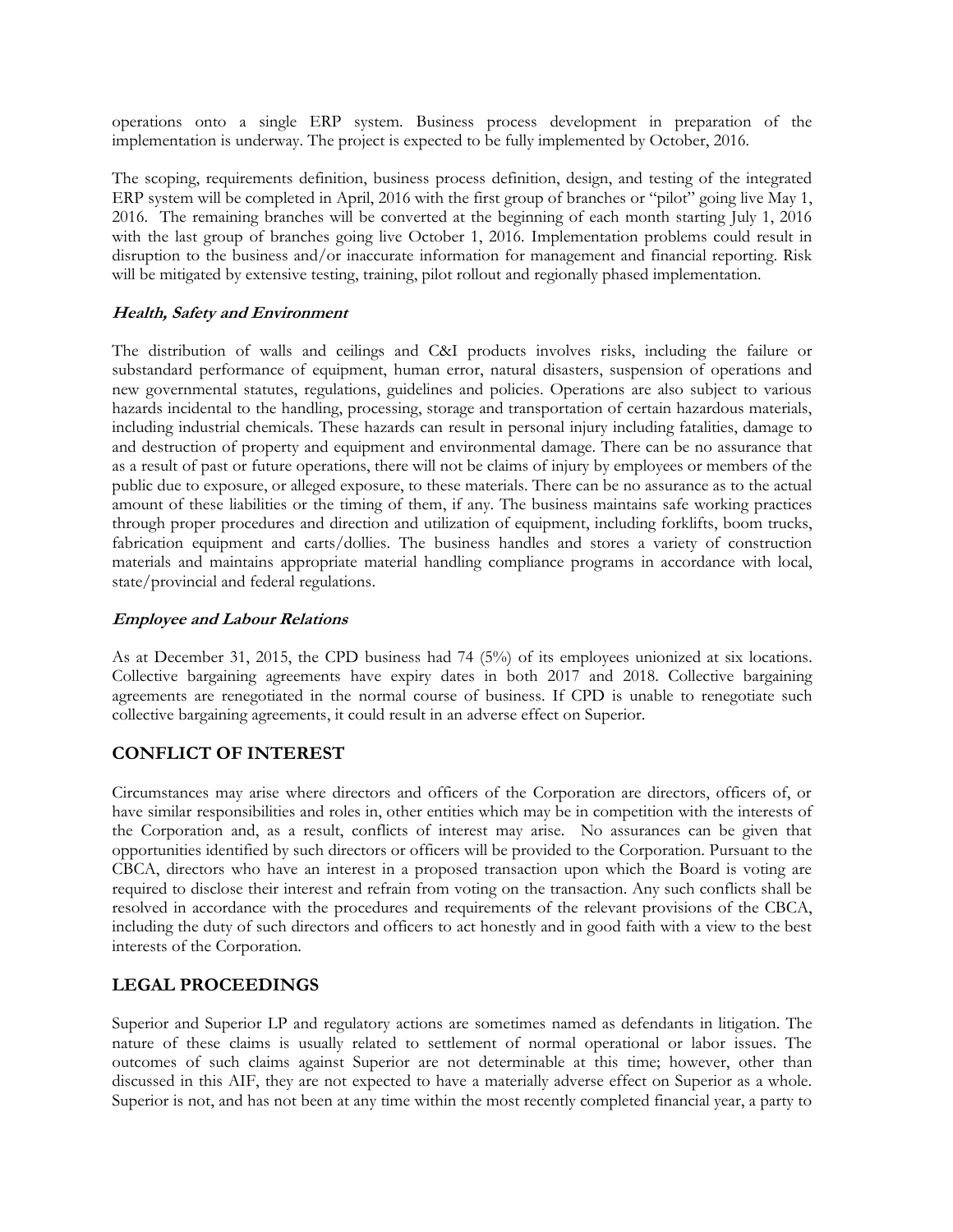any legal proceedings, known or contemplated, where the damages involved, excluding interest and costs, exceed 10% of Superior's current assets. See "Risk Factors – General - Tax Reassessments".

## **INTEREST OF MANAGEMENT AND OTHERS IN MATERIAL TRANSACTIONS**

Other than as discussed in this AIF, there are no material interests, direct or indirect, of directors, executive officers, senior officers, any direct or indirect Shareholder of Superior who beneficially owns, or who exercises control over, more than 10% of the outstanding Common Shares or any known associate or affiliate of such persons, in any transaction within the three most recently completed financial years or during the current financial year that has materially affected or will materially affect Superior.

## **TRANSFER AGENT AND REGISTRAR**

Superior's transfer agent and registrar for all its publicly listed securities is Computershare at its principal offices in the cities of Montreal, Toronto, Calgary and Vancouver in Canada.

# **EXPERTS**

Deloitte is the auditor of Superior and Superior LP. Deloitte is independent of Superior and Superior LP within the meaning of the Rules of Professional Conduct of the Institute of Chartered Accountants of Alberta.

# **MATERIAL CONTRACTS**

Other than contracts entered into in the ordinary course of business, Superior did not enter into any material contracts during the most recently completed financial year or prior thereto, which are still material and in effect, other than the following:

- Amended and Restated Limited Partnership Agreement dated December 31, 2008 between Superior Plus Corp. and Superior Plus Inc.;
- Indemnity Agreement dated December 31, 2008 between Superior and New Ballard;
- Amended and Restated Credit Agreement dated as of December 22, 2015;
- the Indenture;
- the 6.5% Note Indenture;
- Shareholder Rights Plan; and
- Arrangement Agreement dated October 6, 2015 between Superior and Canexus.

For details on these contracts, see "Corporate Structure – The General Partner", "General Development of Superior – Three Year History", and "Long – Term Debt".

## **DOCUMENTS INCORPORATED BY REFERENCE**

Documents incorporated by reference in this AIF can be found on SEDAR under Superior's profile at www.sedar.com.